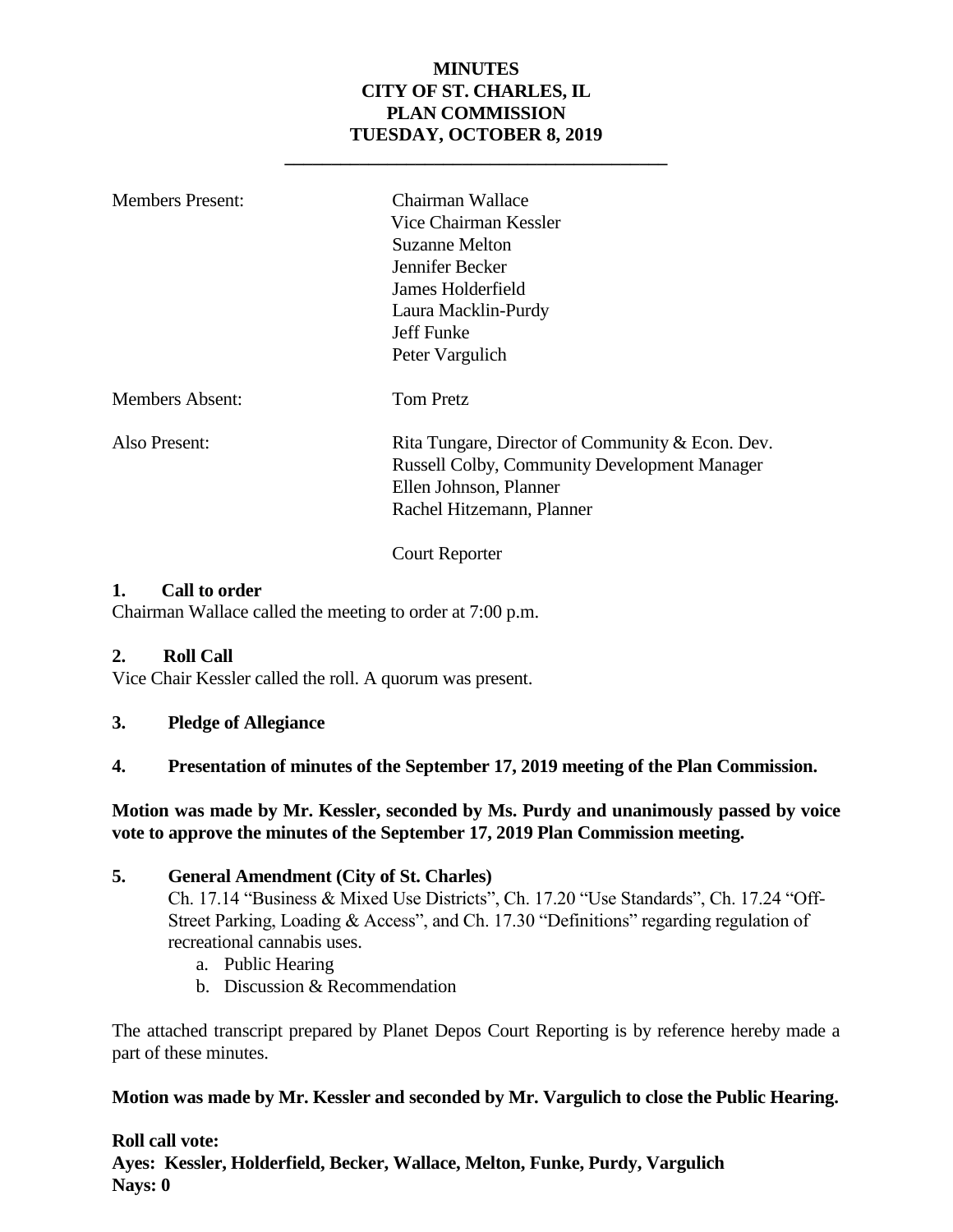**Minutes – St. Charles Plan Commission Tuesday, October 8, 2019 Page 2**

**Absent: Pretz Motion carried 8-0**

b. Discussion & Recommendation

The attached transcript prepared by Planet Depos Court Reporting is by reference hereby made a part of these minutes.

**Motion was made by Mr. Kessler and seconded by Ms. Becker to recommend approval of the General Amendment subject to limiting recreational cannabis dispensaries to the BR District and with a comment to investigate allowing recreational cannabis dispensaries in the M-2 District, and that distances from sensitive properties be considered.**

**Motion was made by Ms. Purdy and seconded by Mr. Vargulich to amend the motion by adding a 500 ft. buffer requirement between recreational cannabis dispensaries and schools, day cares, and residential zoning.** 

**Roll call vote (on motion to amend): Ayes: Vargulich, Purdy, Wallace Nays: Becker, Funke, Holderfield, Melton, Kessler Absent: Pretz Motion to amend failed: 3-5**

**Roll call vote (on main motion): Ayes: Becker, Vargulich, Kessler Nays: Funke, Holderfield, Purdy, Melton, Wallace Absent: Pretz Motion failed: 3-5**

**Motion was made by Mr. Kessler and seconded by Mr. Holderfield to recommend approval of the General Amendment subject to requiring a distance of 250 feet between recreational cannabis dispensaries and schools, day cares, and residential zoning and with a comment to investigate allowing recreational cannabis dispensaries as a Special Use in the M-2 District.** 

**Motion was made by Ms. Purdy and seconded by Mr. Kessler to amend the motion by not allowing recreational cannabis dispensaries in the BC District.** 

**Roll call vote (on motion to amend): Ayes: Becker, Holderfield, Vargulich, Purdy, Melton, Wallace, Kessler Nays: Funke Absent: Pretz Motion to amend carried: 7-1**

**Roll call vote (on main motion, as amended): Ayes: Becker, Holderfield, Vargulich, Purdy, Melton, Kessler Nays: Funke, Wallace Absent: Pretz**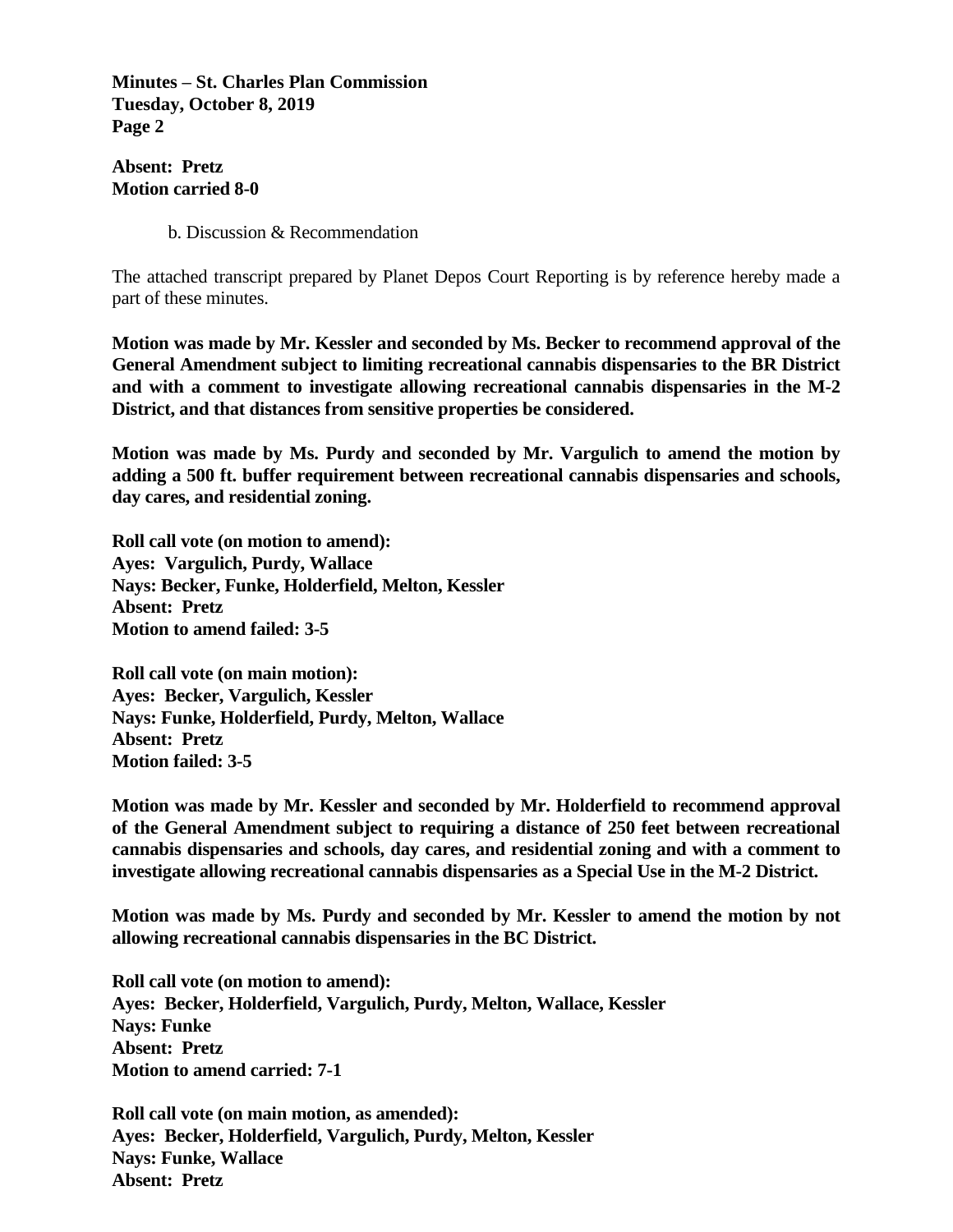**Minutes – St. Charles Plan Commission Tuesday, October 8, 2019 Page 3**

**Motion carried: 6-2**

#### **6. General Amendment (John Karatheodore)**

Ch. 17.14 "Business & Mixed Use Districts" to add Pet Care Facility as a Special Use in the CBD-1 District.

- a. Public Hearing
- b. Discussion & Recommendation

The attached transcript prepared by Planet Depos Court Reporting is by reference hereby made a part of these minutes.

**Motion was made by Mr. Vargulich and seconded by Mr. Kessler to continue the public hearing to October 22, 2019 at 7:00 p.m. in the Council Chambers, so that a site plan can be provided which shows all easements and site circulation as well as scaled elevation drawings of the fence and building** 

**Roll call vote: Ayes: Becker, Funke, Holderfield, Vargulich, Purdy, Melton, Wallace, Kessler Nays: Absent: Pretz Motion carried: 8-0**

#### **7. K-9 Country Club of St. Charles, 305 N. 2nd St. (John Karatheodore)**  Application for Special Use

- a. Public Hearing
- b. Discussion & Recommendation

*Public Hearing was combined for Items #6-7. Above motion to continue the Public Hearing applies to both items.* 

#### **8. Additional Business from Plan Commission members or Staff**

**9. Weekly Development Report**

#### **10. Meeting Announcements**

- a. Plan Commission Tuesday, October 22, 2019 at 7:00pm Council Chambers Tuesday, November 5, 2019 at 7:00pm Council Chambers Tuesday, December 3, 2019 at 7:00pm Council Chambers
- b. Planning & Development Committee Monday, October 14, 2019 at 7:00pm Council Chambers Monday, November 11, 2019 at 7:00pm Council Chambers
- **11. Public Comment-** None
- **12. Adjournment at 10:08 p.m.**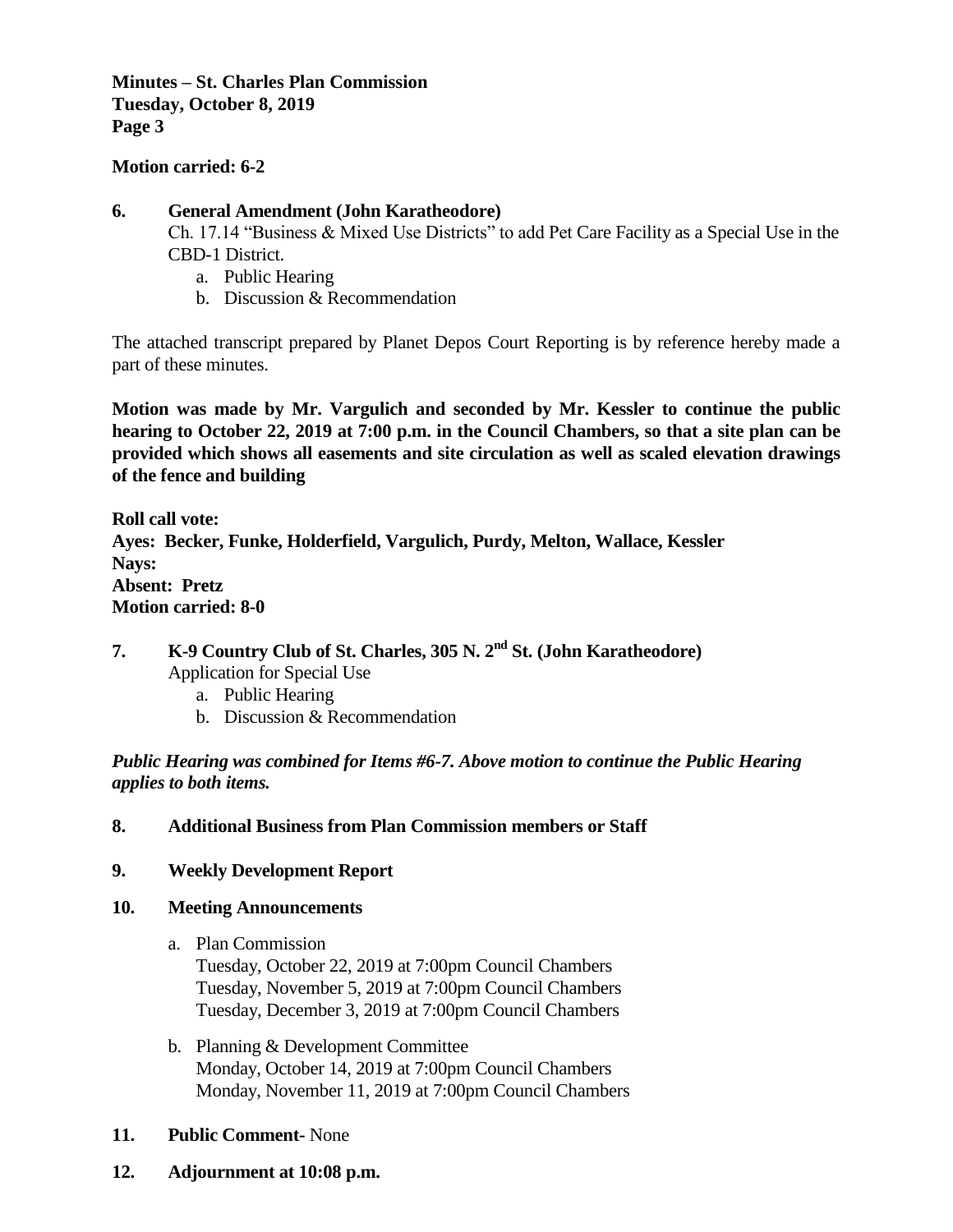

# **Transcript of General Amendment, Volume 2**

**Date:** October 8, 2019 **Case:** St. Charles Plan Commission

**Planet Depos Phone:** 888.433.3767 **Email::** [transcripts@planetdepos.com](mailto:transcripts@planetdepos.com) **www.planetdepos.com**

WORLDWIDE COURT REPORTING & LITIGATION TECHNOLOGY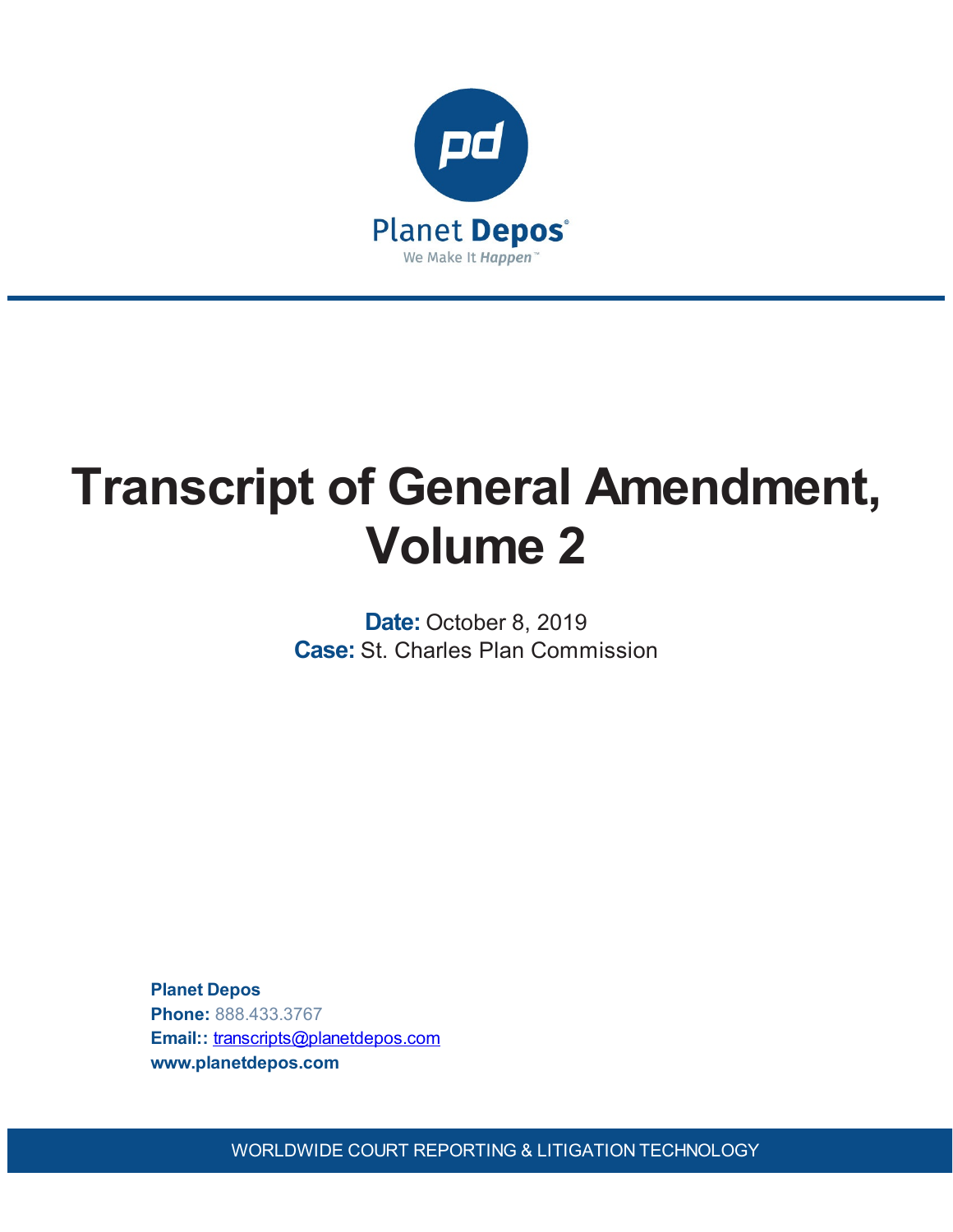| $\mathbf 1$ | BEFORE THE PLAN COMMISSION                               |
|-------------|----------------------------------------------------------|
| 2           | OF THE CITY OF ST. CHARLES                               |
| 3           |                                                          |
| 4           | ----------------------------X                            |
| 5           | In Re: General Amendment :                               |
| 6           | to Business & Mixed Use :                                |
| 7           | Districts, Use Standards,<br>$\sim$ $\sim$ $\sim$ $\sim$ |
| 8           | Off-Street Parking,                                      |
| 9           | Loading & Access, and<br>$\ddot{\cdot}$                  |
| 10          | Definitions Regarding<br>$\ddot{\cdot}$                  |
| 11          | Regulation of Recreational :                             |
| 12          | Cannabis Uses                                            |
| 13          | ------------------------X                                |
| 14          |                                                          |
| 15          | HEARING, VOLUME II                                       |
| 16          | St. Charles, Illinois 60174                              |
| 17          | Wednesday, October 9, 2019                               |
| 18          | 7:00 p.m.                                                |
| 19          |                                                          |
| 20          |                                                          |
| 21          |                                                          |
| 22          | Job No.: 218473A                                         |
| 23          | Pages: 76 - 186                                          |
| 24          | Reported by: Joanne E. Ely, CSR, RPR                     |
|             |                                                          |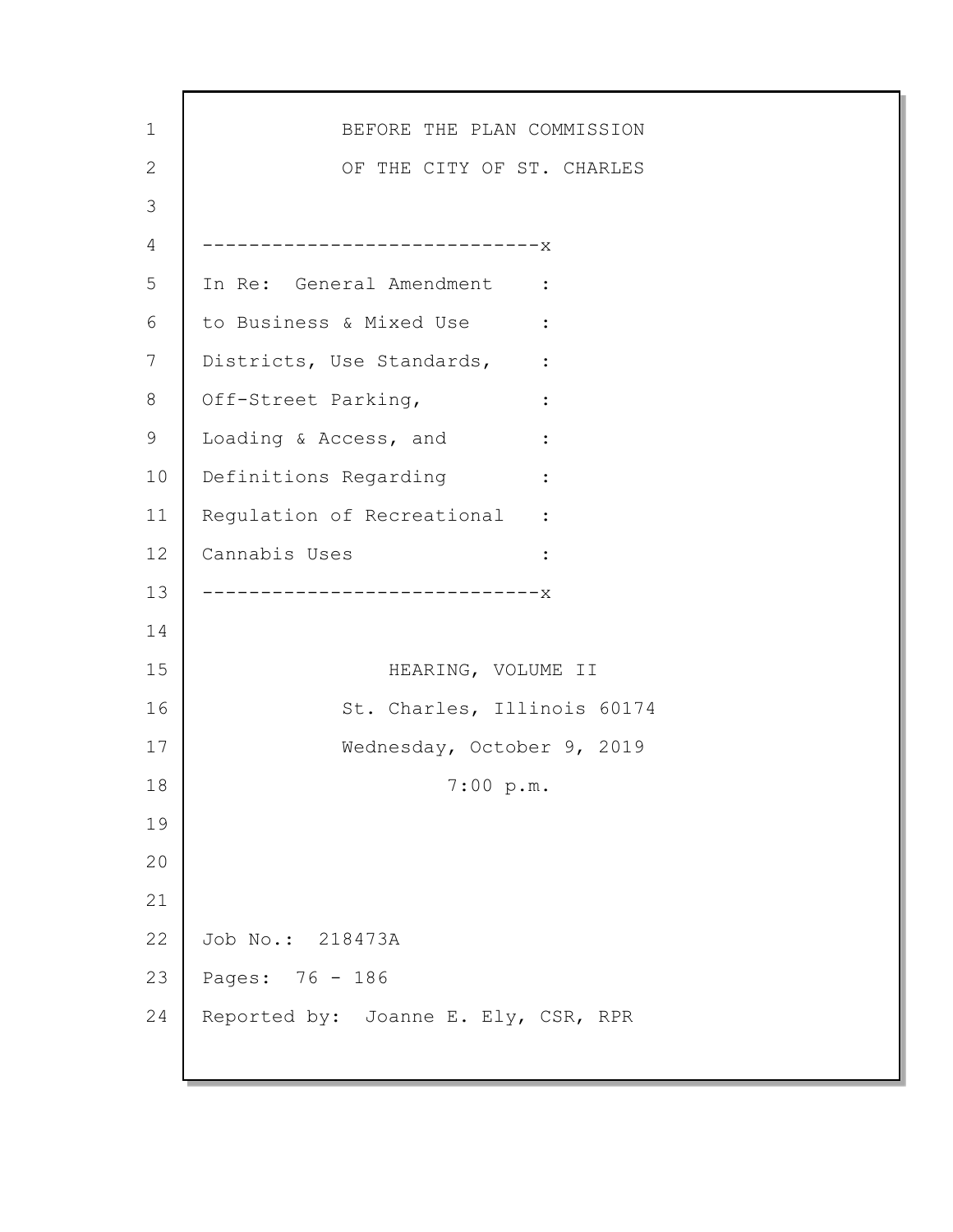| $1\,$          | HEARING, held at the location of:                  |
|----------------|----------------------------------------------------|
| $\mathbf{2}$   |                                                    |
| $\mathfrak{Z}$ | ST. CHARLES CITY HALL                              |
| $\overline{4}$ | 2 East Main Street                                 |
| 5              | St. Charles, Illinois 60174                        |
| 6              | $(630)$ $377 - 4400$                               |
| $\overline{7}$ |                                                    |
| $8\,$          |                                                    |
| $\mathsf 9$    |                                                    |
| 10             |                                                    |
| 11             |                                                    |
| 12             |                                                    |
| 13             | Before Joanne E. Ely, a Certified Shorthand        |
| 14             | Reporter, and a Notary Public in and for the State |
| 15             | of Illinois.                                       |
| 16             |                                                    |
| 17             |                                                    |
| 18             |                                                    |
| 19             |                                                    |
| 20             |                                                    |
| 21             |                                                    |
| 22             |                                                    |
| 23             |                                                    |
| 24             |                                                    |
|                |                                                    |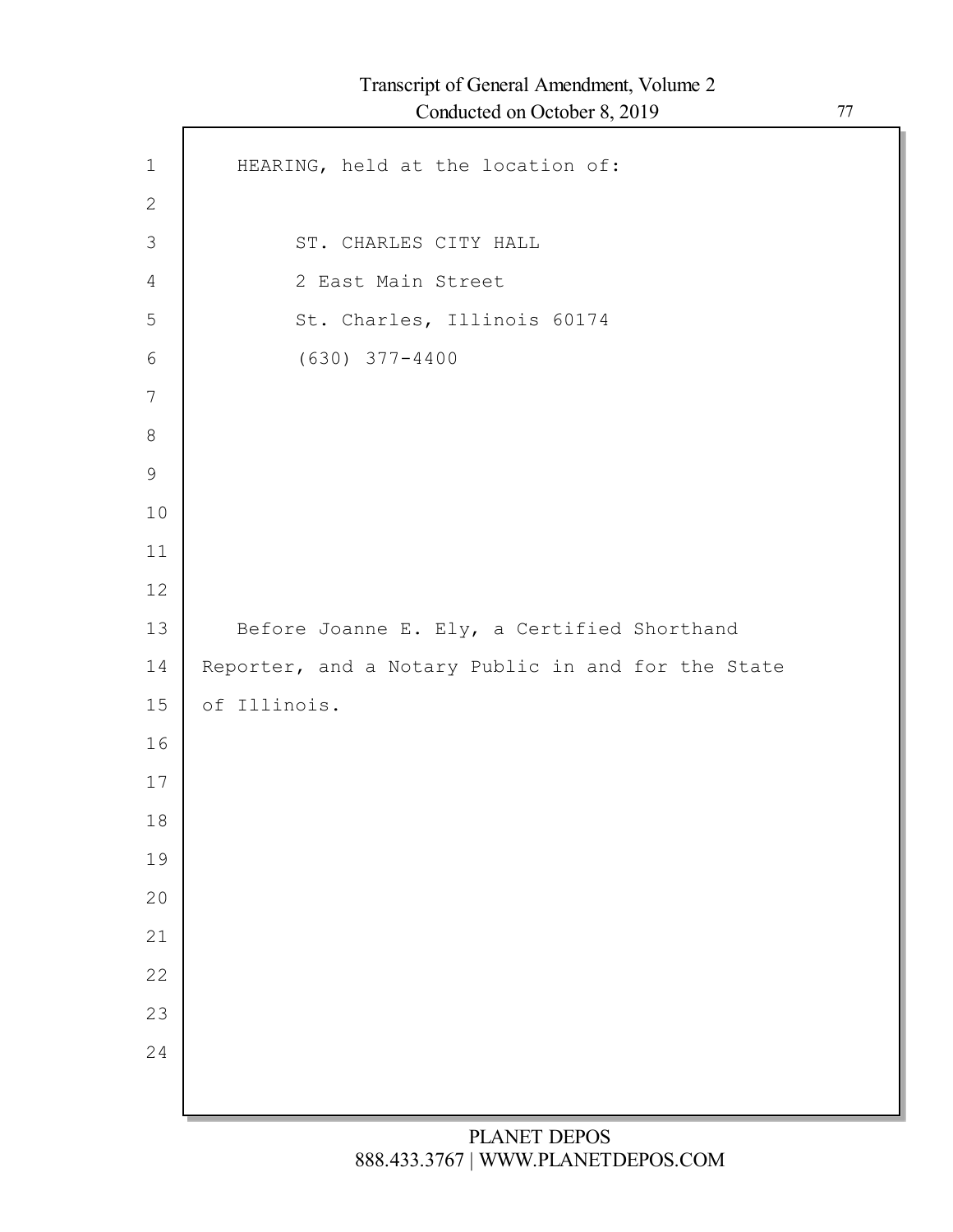| $\mathbf 1$ | PRESENT: |                                       |
|-------------|----------|---------------------------------------|
| 2           |          | TODD WALLACE, Chairman                |
| 3           |          | TIM KESSLER, Vice Chairman            |
| 4           |          | JENNIFER BECKER, Member               |
| 5           |          | JEFFREY FUNKE, Member                 |
| 6           |          | JAMES HOLDERFIELD, Member             |
| 7           |          | LAURA MACKLIN-PURDY, Member           |
| 8           |          | SUZANNE MELTON, Member                |
| 9           |          | PETER VARGULICH, Member               |
| 10          |          | ALSO PRESENT:                         |
| 11          |          | ELLEN JOHNSON, Planner                |
| 12          |          | RITA TUNGARE, Director of Community & |
| 13          |          | Economic Development                  |
| 14          |          | RACHEL HITZEMANN, Planner             |
| 15          |          | RUSSELL COLBY, Community Development  |
| 16          |          | Manager                               |
| 17          |          |                                       |
| 18          |          |                                       |
| 19          |          |                                       |
| 20          |          |                                       |
| 21          |          |                                       |
| 22          |          |                                       |
| 23          |          |                                       |
| 24          |          |                                       |
|             |          |                                       |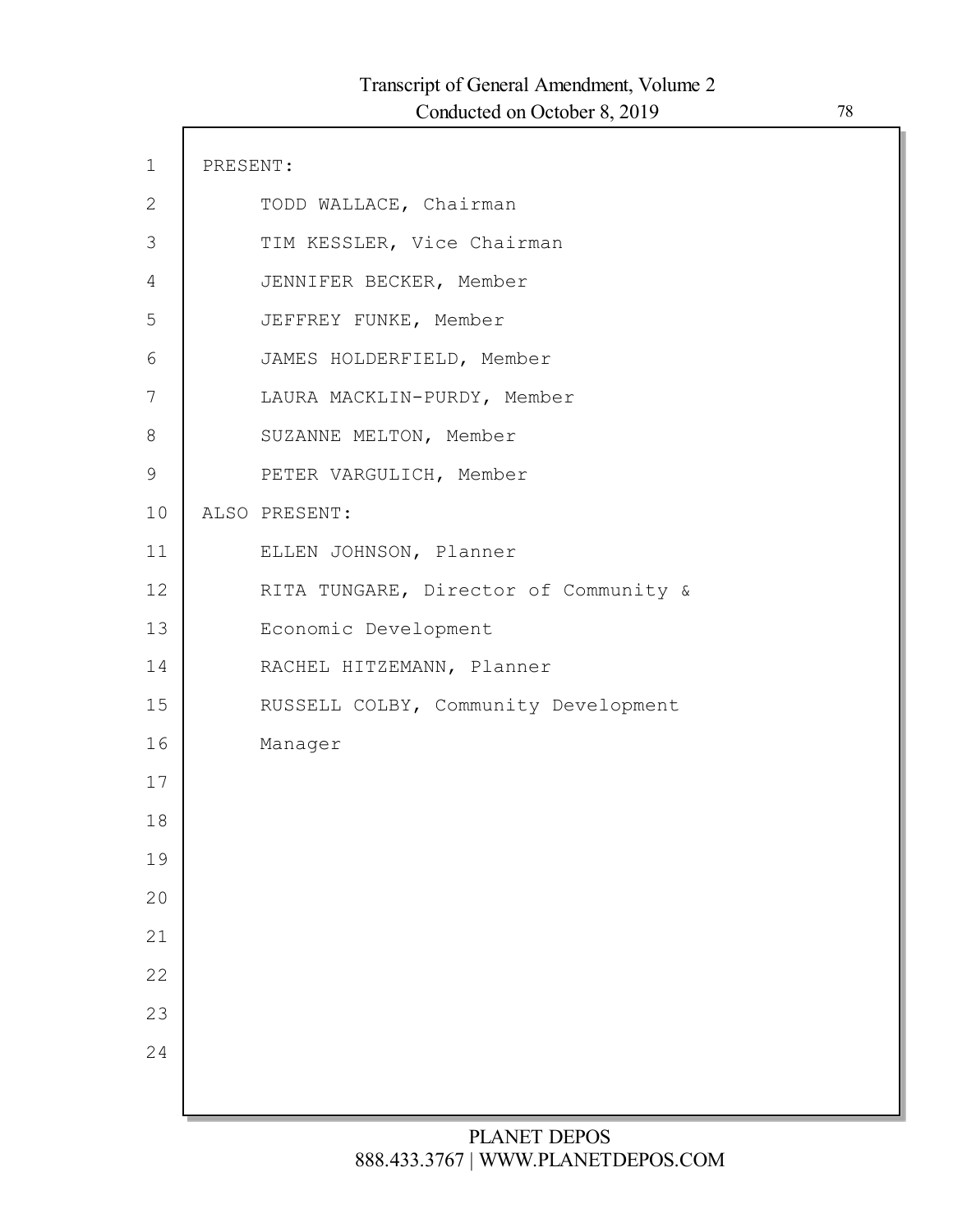| $\mathbf 1$   | PROCEEDINGS                                     |
|---------------|-------------------------------------------------|
| $\mathbf{2}$  | CHAIRMAN WALLACE: The City of St. Charles       |
| 3             | Plan Commission will come to order.             |
| 4             | Tim, roll call.                                 |
| 5             | VICE CHAIRMAN KESSLER: Becker.                  |
| 6             | MEMBER BECKER: Here.                            |
| 7             | VICE CHAIRMAN KESSLER: Funke.                   |
| $8\,$         | MEMBER FUNKE: Here.                             |
| $\mathcal{G}$ | VICE CHAIRMAN KESSLER: Holderfield.             |
| 10            | MEMBER HOLDERFIELD: Here.                       |
| 11            | CHAIRMAN WALLACE: Vargulich.                    |
| 12            | MEMBER VARGULICH: Here.                         |
| 13            | VICE CHAIRMAN KESSLER: Purdy.                   |
| 14            | MEMBER MACKLIN-PURDY: Here.                     |
| 15            | VICE CHAIRMAN KESSLER: Melton.                  |
| 16            | MEMBER MELTON: Here.                            |
| 17            | VICE CHAIRMAN KESSLER: Wallace.                 |
| 18            | CHAIRMAN WALLACE: Here.                         |
| 19            | VICE CHAIRMAN KESSLER: Kessler, here.           |
| 20            | CHAIRMAN WALLACE: All right. Those of           |
| 21            | you who wish to, please stand for the Pledge of |
| 22            | Allegiance.                                     |
| 23            | (The Pledge of Allegiance was recited.)         |
| 24            | CHAIRMAN WALLACE: All right. Item 4 is          |
|               |                                                 |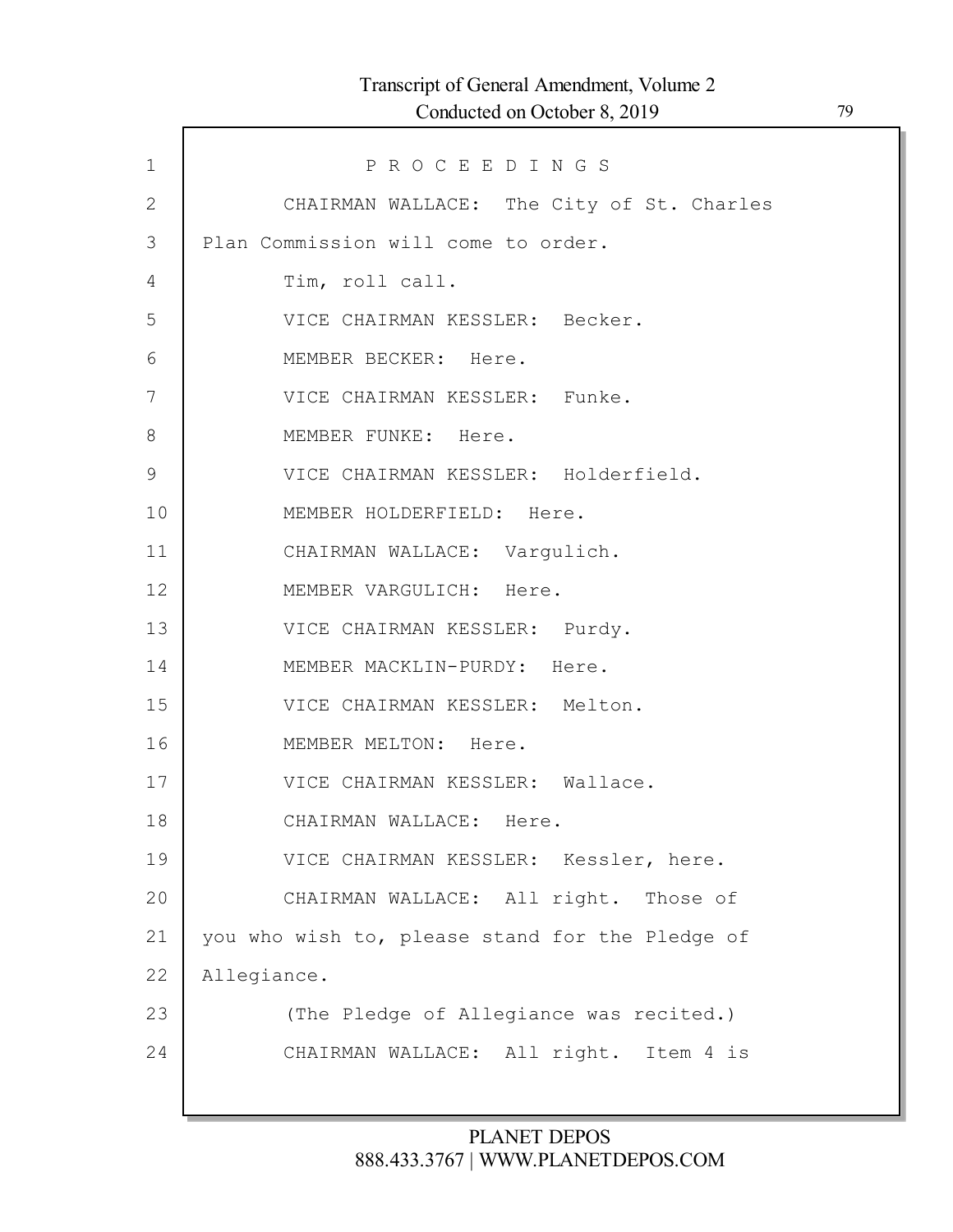Г

| $\mathbf 1$    | presentation of the minutes of the September 17th, |
|----------------|----------------------------------------------------|
| $\overline{2}$ | 2019, meeting of the Plan Commission.              |
| 3              | Is there a motion to approve?                      |
| 4              | VICE CHAIRMAN KESSLER: So moved.                   |
| 5              | MEMBER MACKLIN-PURDY: Second.                      |
| 6              | CHAIRMAN WALLACE: It's been moved and              |
| 7              | seconded. Any discussion?                          |
| 8              | (No response.)                                     |
| 9              | CHAIRMAN WALLACE: All in favor.                    |
| 10             | (Ayes heard.)                                      |
| 11             | CHAIRMAN WALLACE: Opposed?                         |
| 12             | (No response.)                                     |
| 13             | CHAIRMAN WALLACE: That motion passes               |
| 14             | unanimously.                                       |
| 15             | On to Item 5 on your agenda, under General         |
| 16             | Amendments, City of St. Charles, Chapter 17.14,    |
| 17             | Business and Mixed Use Districts; Chapter 17.20,   |
| 18             | Use Standards; Chapter 17.24, Off-Street Parking,  |
| 19             | Loading & Access; and Chapter 17.30, Definitions   |
| 20             | regarding regulation of recreational cannabis      |
| 21             | uses.                                              |
| 22             | Welcome, everyone. This is a continued             |
| 23             | public hearing from September 17th. Previously,    |
| 24             | we began to hear public testimony to consider an   |
|                |                                                    |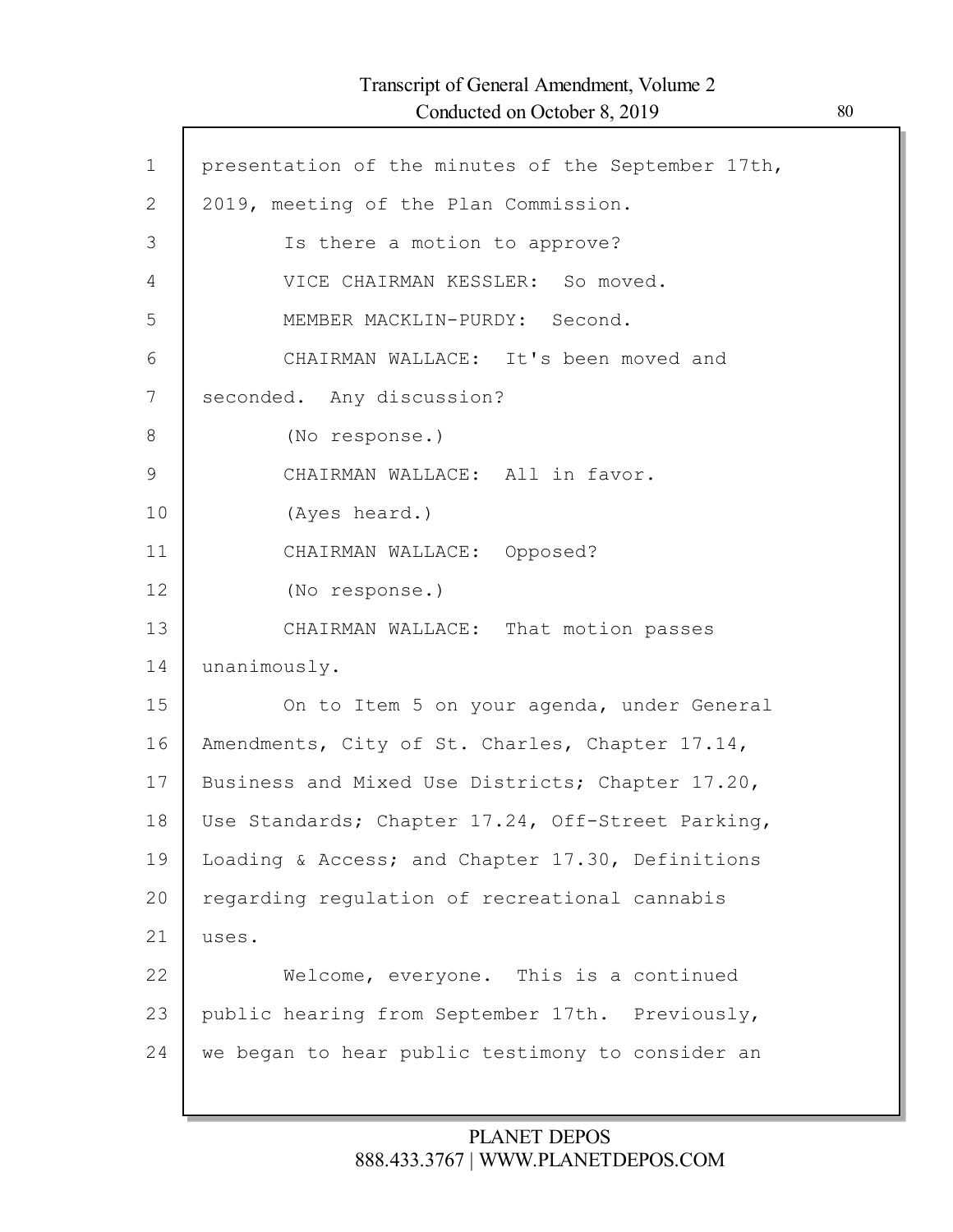$\mathsf{l}$ 

| $\mathbf 1$    | application that has been brought by the City to       |
|----------------|--------------------------------------------------------|
| 2              | amend our zoning ordinance to allow and provide        |
| 3              | regulations for recreational cannabis business         |
| $\overline{4}$ | establishments.                                        |
| 5              | The City staff brought the application to              |
| 6              | the Plan Commission as directed by the government      |
| 7              | operations committee of the City Council. And          |
| 8              | before we begin, I will ask staff to give us a         |
| 9              | summary of the application, but I will just say a      |
| 10             | few words first.                                       |
| 11             | We did request that staff provide certain              |
| 12             | follow-up information from the last meeting            |
| 13             | regarding options for separation requirements from     |
| 14             | sensitive land uses, information on how other          |
| 15             | municipalities are addressing the sale of              |
| 16             | recreational cannabis, and operational                 |
| 17             | requirements for dispensaries from the State Act.      |
| 18             | For those of who you have not been here                |
| 19             | before, the Plan Commission is tasked by the City      |
| 20             | Council to conduct public hearings for certain         |
| 21             | applications that come before it, such as this         |
| 22             | The Plan Commission is a volunteer body.<br>We<br>one. |
| 23             | gather public information -- gather public             |
| 24             | comment, and then we make a recommendation to that     |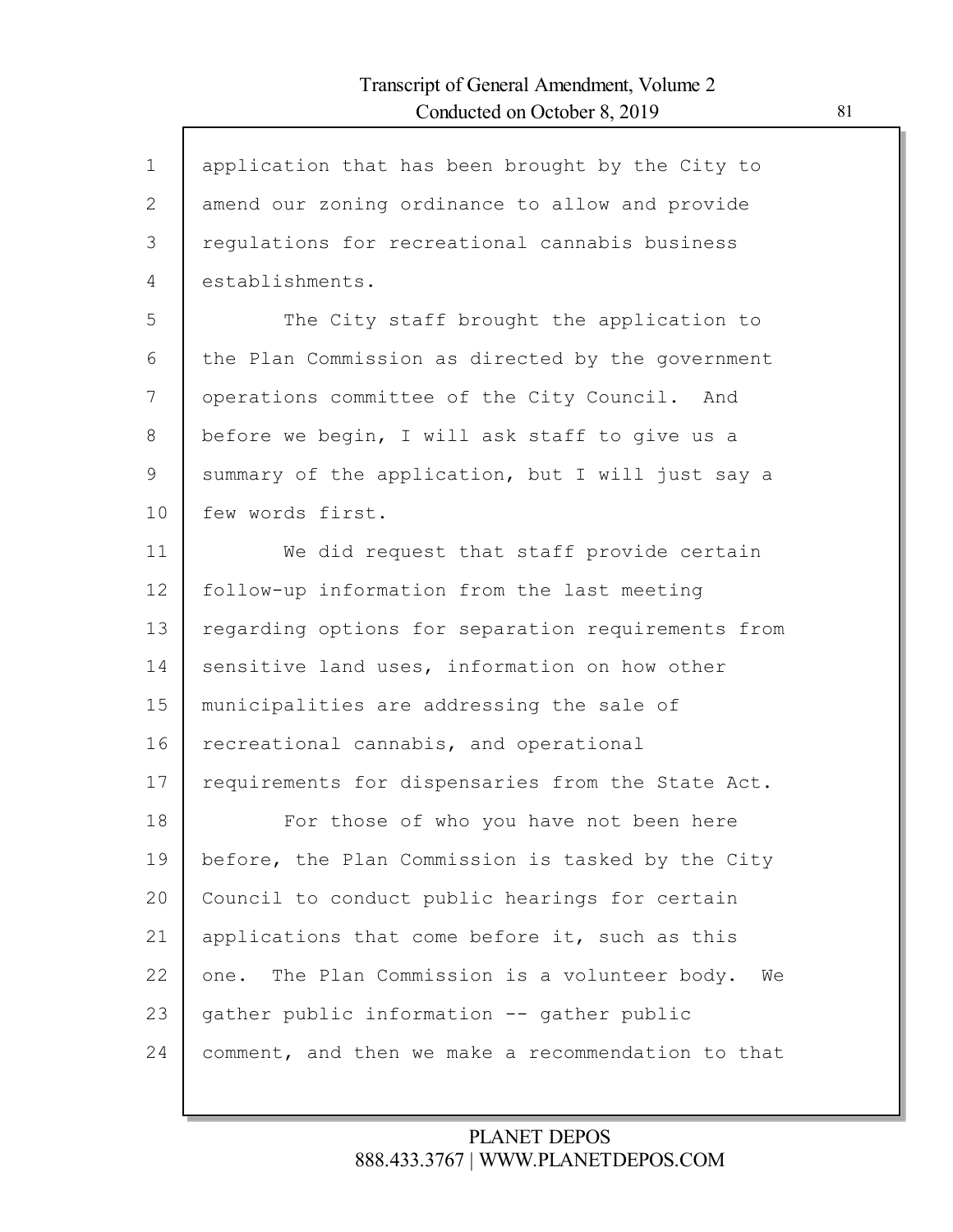| $\mathbf 1$ | City Council for action.                           |
|-------------|----------------------------------------------------|
| 2           | We do not take action on anything. We              |
| 3           | just make a recommendation. The Plan Commission    |
| 4           | has the benefit of being dispassionate. We have    |
| 5           | to follow facts. The facts will either say that    |
| 6           | we should or should not make a recommendation.     |
| 7           | And all that we do is we take in evidence, weigh   |
| 8           | those facts, and make our recommendation. So       |
| 9           | that's the role of the Plan Commission.            |
| 10          | Tonight we had people who wish to speak or         |
| 11          | ask any questions fill out a slip giving their     |
| 12          | name and address to make it a little easier for    |
| 13          | me; and what I intend to do is when we come to the |
| 14          | time in the meeting, I will ask each person who    |
| 15          | has written their name down to come up, and they   |
| 16          | will come up to the lectern and state their name   |
| 17          | again for the record.                              |
| 18          | Anyone who wishes to speak, I would ask            |
| 19          | that you first be recognized by me and only speak  |
| 20          | from upfront. We have a court reporter here in     |
| 21          | the room today. She has to take down everything    |
| 22          | that we say. So please make it easier for her.     |
| 23          | Are there any questions at this point              |
| 24          | regarding our process?                             |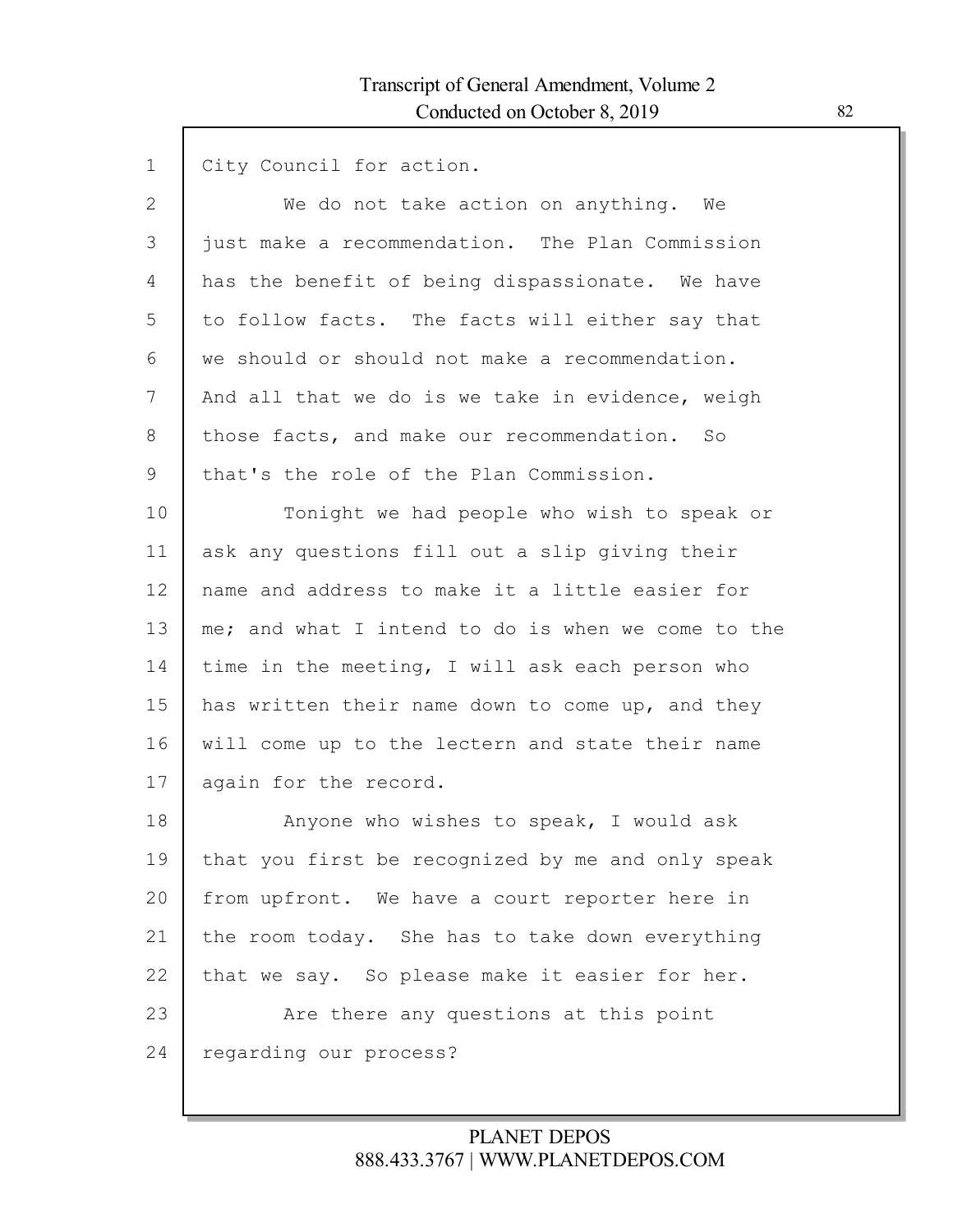| $\mathbf 1$ | (No response.)                                     |
|-------------|----------------------------------------------------|
| 2           | CHAIRMAN WALLACE: Okay. What we will do            |
| 3           | then is anyone who wishes to give any testimony,   |
| 4           | including asking any questions, I would ask you to |
| 5           | be sworn in. Could you please raise your hand.     |
| 6           | (Witnesses sworn.)                                 |
| 7           | CHAIRMAN WALLACE: All right. Thank you.            |
| 8           | And before we begin, as I said, I'm going          |
| 9           | to ask Ellen to give a summary of the application. |
| 10          | MS. JOHNSON: Good evening. So I'll start           |
| 11          | with summarizing some background information that  |
| 12          | we reviewed last time.                             |
| 13          | The State of Illinois recently passed the          |
| 14          | Cannabis Regulation and Tax Act which legalized    |
| 15          | possession and consumption of cannabis for adults  |
| 16          | ages 21 and over across the state. It also         |
| 17          | establishes licensing procedures for recreational  |
| 18          | cannabis businesses. The law goes into effect      |
| 19          | January 1st.                                       |
| 20          | The law allows municipalities to regulate          |
| 21          | the cannabis through their district zoning.        |
| 22          | Municipalities can choose to opt out and ban the   |
| 23          | sale of recreational cannabis or they can choose   |
| 24          | to allow sales and regulate through zoning.        |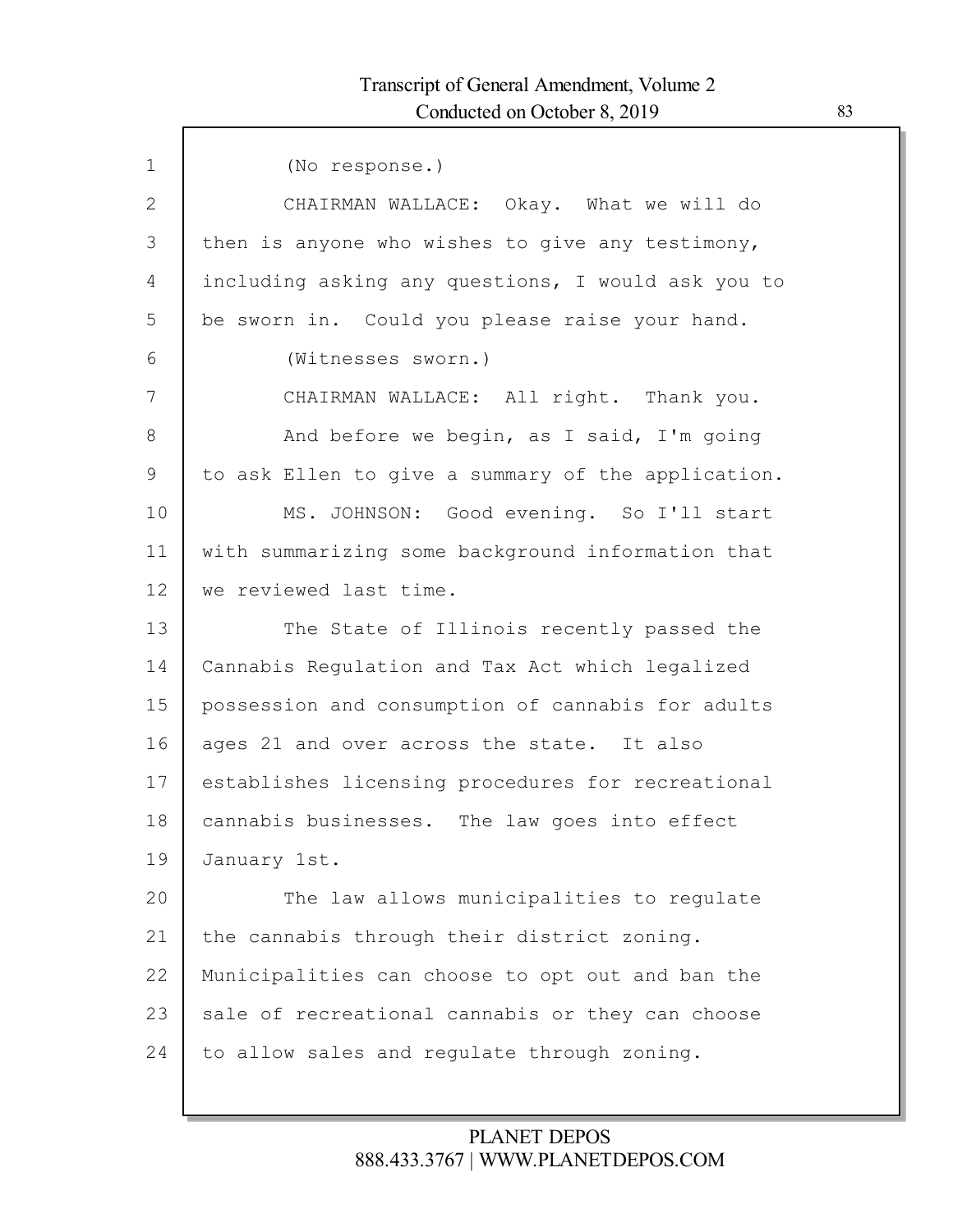Г

| $\mathbf{1}$  | So in August, the government operations            |
|---------------|----------------------------------------------------|
| $\mathbf{2}$  | committee of the City Council directed staff to    |
| 3             | file a zoning amendment to allow the sale of       |
| 4             | retail recreational cannabis with certain          |
| 5             | restrictions. So the proposed amendment was        |
| 6             | discussed at the last Plan Commission meeting on   |
| 7             | September 17th, and the amendment that is under    |
| 8             | consideration is summarized on this slide.         |
| $\mathcal{G}$ | It is to allow recreational cannabis               |
| 10            | dispensaries as a special use in two commercial    |
| 11            | districts, which are the BC, Community Business,   |
| 12            | and BR, Regional Business District. This is the    |
| 13            | location of the BC and BR districts on the east    |
| 14            | side generally along Main Street, Route 64, and on |
| 15            | the west side generally around Randall Road and    |
| 16            | Route 38.                                          |
| 17            | Also proposed is to allow no more than two         |
| 18            | dispensaries in town, one on either side of the    |
| 19            | river; require businesses to have operated a       |
| 20            | medical cannabis dispensary for at least two       |
| 21            | years; require 1500 feet of separation between     |
| 22            | dispensaries, this is a requirement that's taken   |
| 23            | from the State Act; and also to prohibit any       |
| 24            | on-site consumption at other cannabis businesses,  |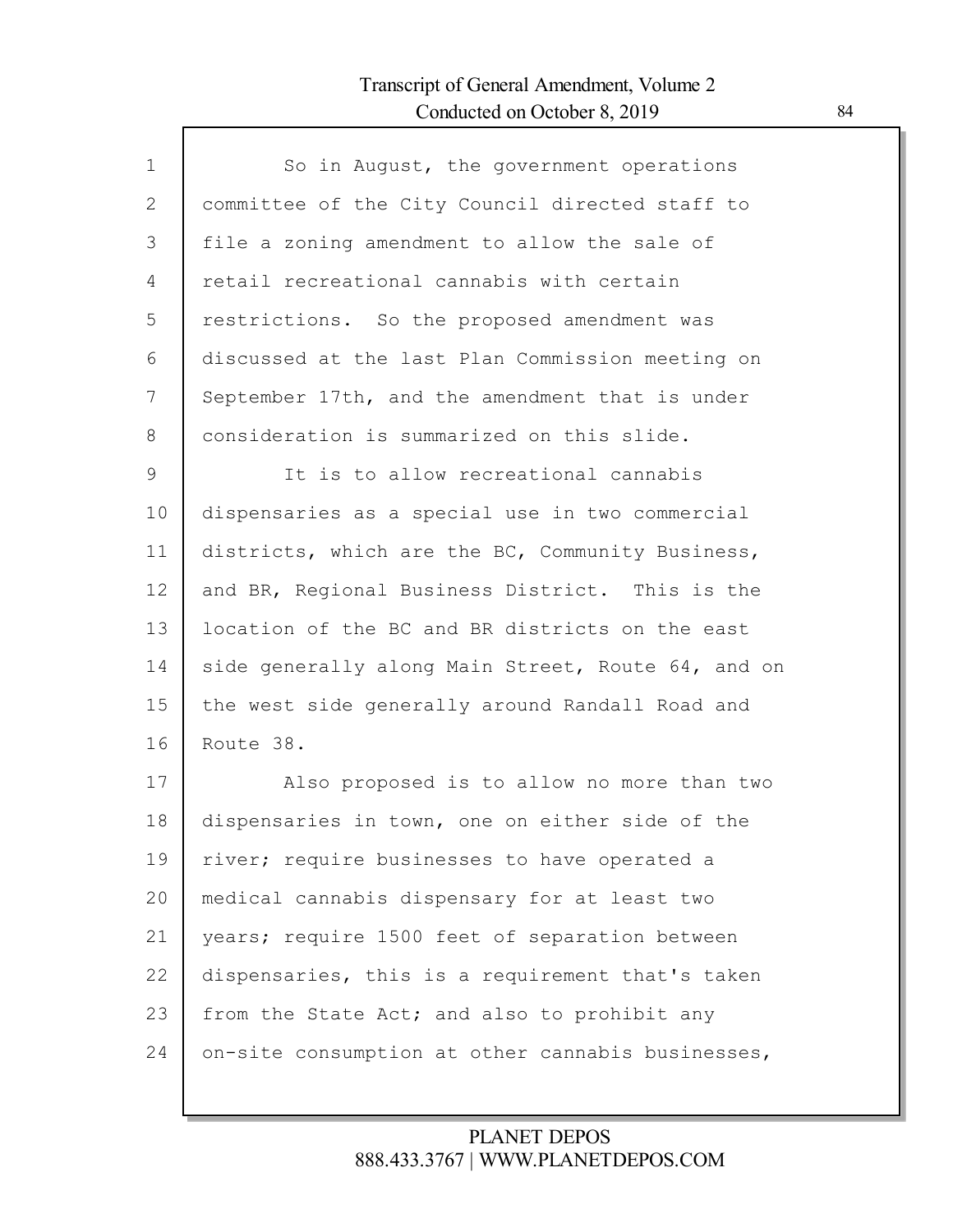$\mathsf{l}$ 

| $\mathbf{1}$ | like cultivation centers, production and           |
|--------------|----------------------------------------------------|
| $\mathbf{2}$ | distribution facilities.                           |
| 3            | So based on the discussion at the last             |
| 4            | meeting, staff has prepared a memo summarizing the |
| 5            | additional information that was requested, and     |
| 6            | I'll go through that information briefly.          |
| 7            | So first, the Commission discussed the             |
| $8\,$        | possibility of adding separation requirements      |
| 9            | between dispensaries and sensitive land uses, such |
| 10           | as schools, daycares, and residential areas. So    |
| 11           | the State Act does allow municipalities to impose  |
| 12           | separation requirements.                           |
|              |                                                    |
| 13           | So staff has prepared several maps to              |
| 14           | illustrate the impact of various separation        |
| 15           | options from 1,000 feet around schools, daycares,  |
| 16           | and residential zoning all the way down to         |
| 17           | 250 feet around those land uses. Those distances   |
| 18           | are measured property line to property line.       |
| 19           | The first map shows a 1,000-foot buffer            |
| 20           | around schools and daycares only. So this was      |
| 21           | prepared because currently the City Code, the      |
| 22           | provisions for medical cannabis dispensaries       |
| 23           | require 1,000 foot of separation between daycares  |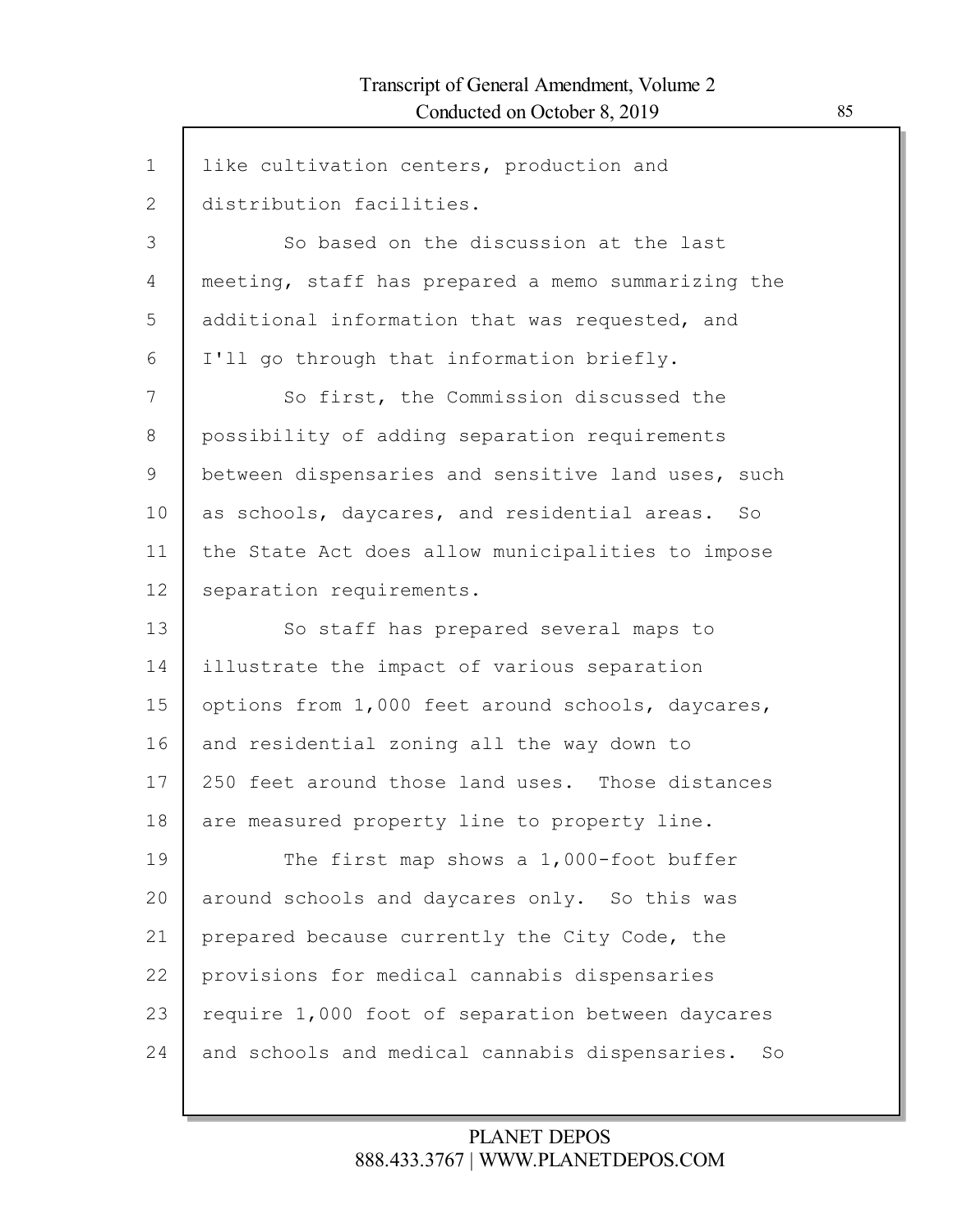| $\mathbf 1$  | if the City wanted to impose the same requirement  |
|--------------|----------------------------------------------------|
| $\mathbf{2}$ | for recreational, this is what the impact would    |
| 3            | be.                                                |
| 4            | So the purple area shows the 1,000-foot            |
| 5            | buffer around the property lines of schools and    |
| 6            | daycares, and then the blue areas are the BR and   |
| 7            | BC zoning districts. So any parcel that does       |
| 8            | not -- that's not covered at all by a buffer area  |
| 9            | could be available in this case for a dispensary.  |
| 10           | Any parcel that is touched at all by a buffer area |
| 11           | would not be available for a dispensary.           |
| 12           | And this shows the west side of town.              |
| 13           | So on the east side, most BC and BR                |
| 14           | parcels are available with the exception of a few; |
| 15           | and then on the west side of town, again, most are |
| 16           | available with the exception of the area around    |
| 17           | St. Charles Commercial Center and Prairie Center.  |
| 18           | So this map adds 1,000-foot buffer as well         |
| 19           | around residential zoning districts, which are     |
| 20           | shown in red. So the 1,000 feet is measured out    |
| 21           | from the residential parcel. So, for example, in   |
| 22           | this area there's some residential parcels right   |
| 23           | here. So the 250 -- or 1,000 feet is measured out  |
| 24           | from those parcels.                                |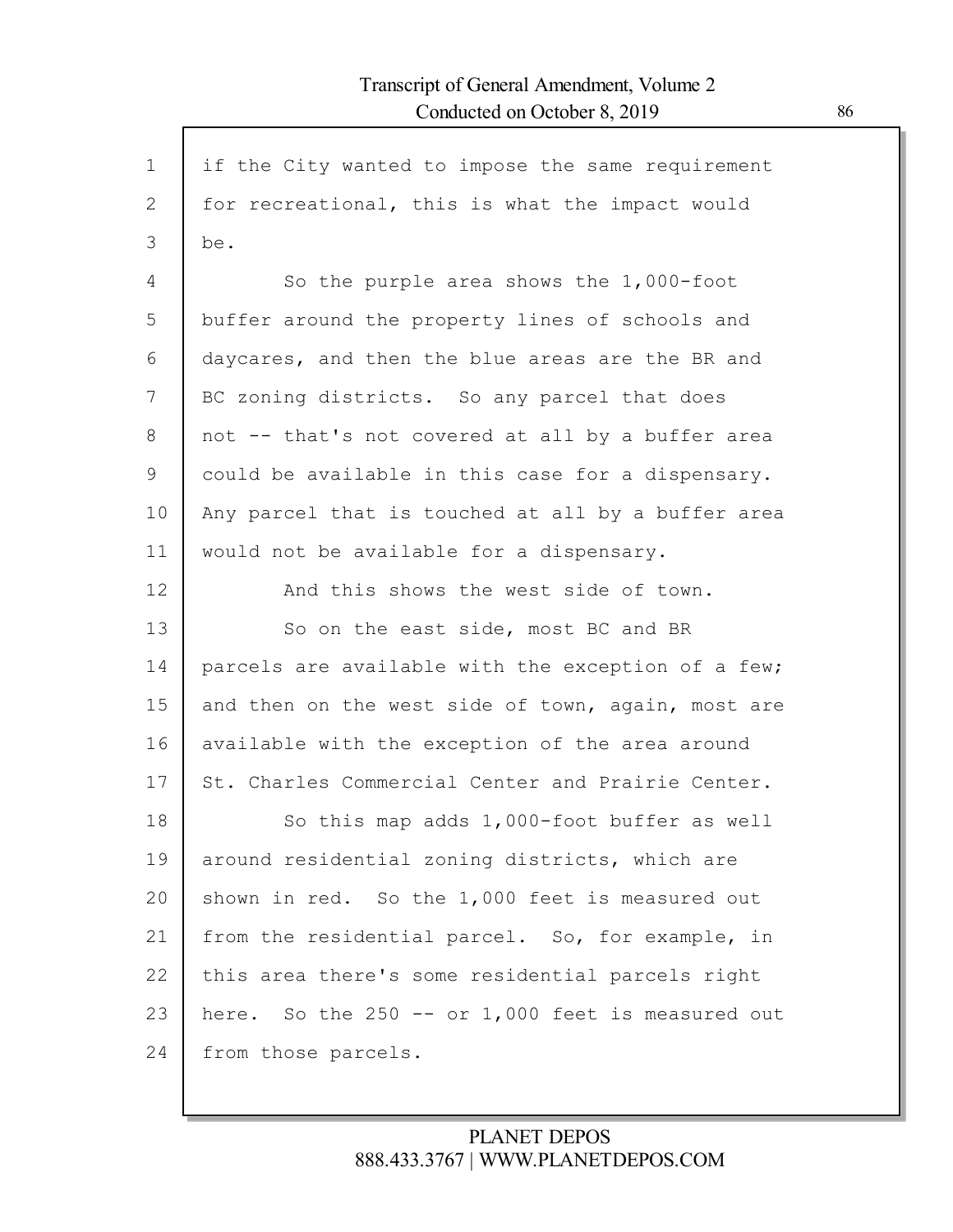Г

| $\mathbf 1$  | So the $1,000$ foot $-$ adding that                |
|--------------|----------------------------------------------------|
| $\mathbf{2}$ | 1,000-foot residential buffer really limits the    |
| 3            | location of potential dispensaries on the east     |
| 4            | side. Only a few parcels would be open on the      |
| 5            | north side of Route 64. For example, the           |
| 6            | Charleston Mall Outlots and then near Target -- in |
| 7            | the vicinity of Target and the Pheasant Run area.  |
| 8            | And then on the west side of town, a few           |
| 9            | parcels would be open south of Route 38 along      |
| 10           | Randall Road.                                      |
| 11           | This map reduces the buffer down to                |
| 12           | 750 feet from schools and daycares and residential |
| 13           | zoning. So this would open up a few more parcels   |
| 14           | on the east and west sides of town.                |
| 15           | This map further reduces the buffer to             |
| 16           | 500 feet, opening up more parcels on the west      |
| 17           | side; and finally, this map shows a 250-foot       |
| 18           | buffer, which is the smallest separation           |
| 19           | requirement being presented, although we could go  |
| 20           | lower if desired.                                  |
| 21           | So this actually makes most of the BC and          |
| 22           | BR parcels available for potential dispensaries;   |
| 23           | however, it does restrict dispensaries from        |
| 24           | locating on parcels that are directly adjacent to  |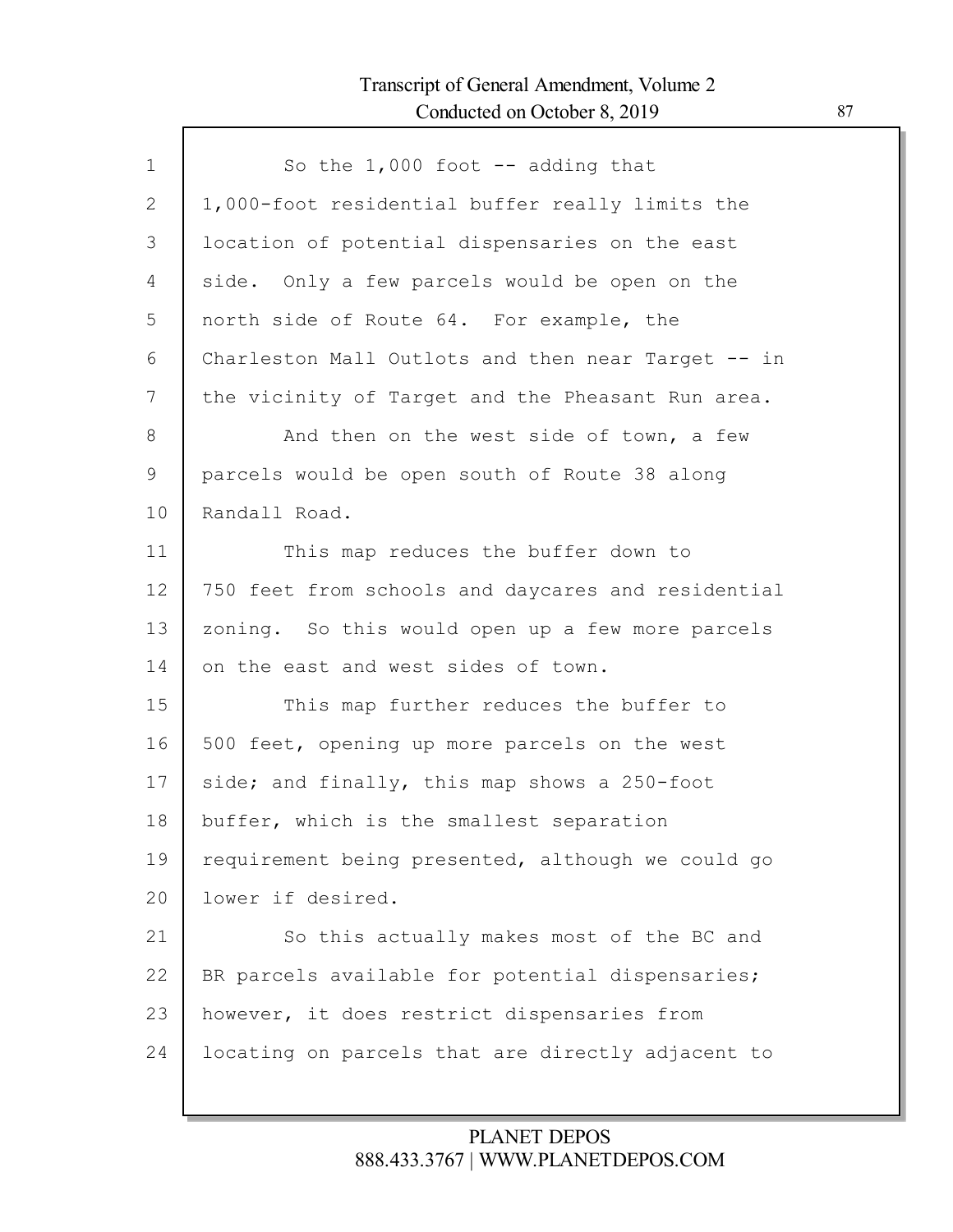$\mathsf{l}$ 

| $\mathbf 1$ | residential parcels or schools and daycares.         |
|-------------|------------------------------------------------------|
| 2           | There's the west side.                               |
| 3           | Are there any questions on understanding             |
| 4           | these maps?                                          |
| 5           | MEMBER BECKER: I have a couple questions.            |
| 6           | If a daycare -- schools are generally                |
| 7           | pretty established, but daycares might be more       |
| 8           | fluid in where they establish their community.<br>If |
| 9           | a daycare moved -- say, a dispensary or a            |
| 10          | recreational marijuana dispensary was established    |
| 11          | and a daycare moved within whatever set buffer       |
| 12          | there might be, would that render, then, that        |
| 13          | dispensary nonconforming?                            |
| 14          | MS. JOHNSON: No. It would be                         |
| 15          | preexisting --                                       |
| 16          | MEMBER BECKER: Okay.                                 |
| 17          | MS. JOHNSON: -- if there's prior                     |
| 18          | licensing of the dispensary.                         |
| 19          | MEMBER BECKER: And then my second                    |
| 20          | question is there is a separation between            |
| 21          | dispensaries of 1500 feet; so on the west side,      |
| 22          | would that -- if we put any buffers in, that would   |
| 23          | pretty much render most of the area unable to        |
| 24          | locate, if I'm reading these buffer maps correct.    |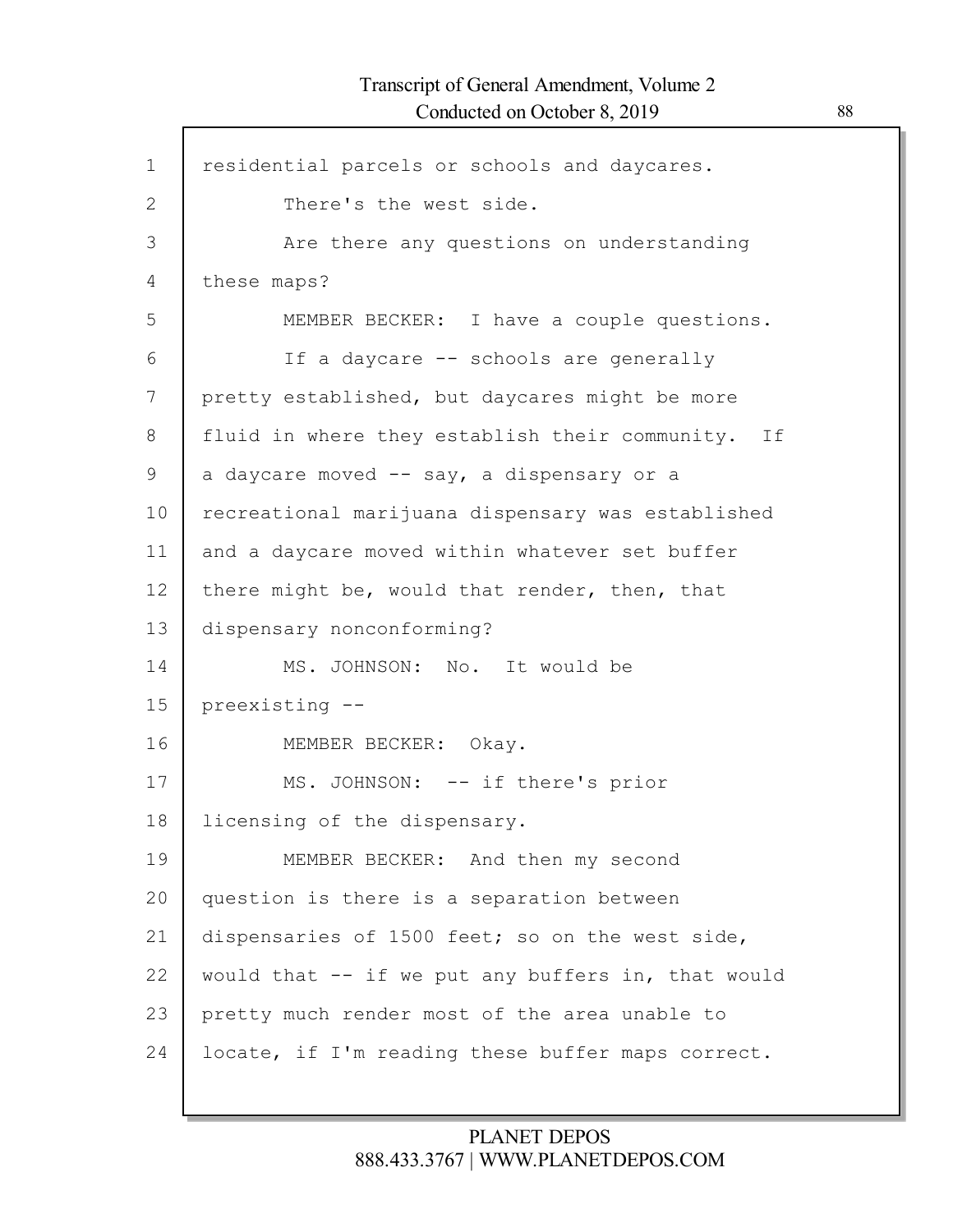Г

| $\mathbf 1$ | So if you go back to the east side of the          |
|-------------|----------------------------------------------------|
| 2           | map and where the existing dispensary is, there    |
| 3           | has to be a $1500$ foot $-$                        |
| 4           | MS. JOHNSON: Yes.                                  |
| 5           | MEMBER BECKER: So if you take that and             |
| 6           | then the buffers, there would be further           |
| 7           | restrictions for locating on the east side.        |
| 8           | MS. JOHNSON: Correct.                              |
| 9           | MEMBER BECKER: Okay. Thank you.                    |
| 10          | MS. JOHNSON: Okay. So staff has gathered           |
| 11          | information on other communities' response to the  |
| 12          | State Act as was requested by the Commission. So   |
| 13          | note that this list is not exhaustive by any means |
| 14          | given the number of municipalities in the state    |
| 15          | not surveyed, but we did check on the status of    |
| 16          | our neighbors in the region that have larger       |
| 17          | municipalities.                                    |
| 18          | So information on other communities was            |
| 19          | also gathered from news articles based on news     |
| 20          | reporting. So like St. Charles, many of the        |
| 21          | communities are in the midst of discussions about  |
| 22          | whether or not to allow cannabis sales and how to  |
| 23          | requlate them. So relatively few have taken final  |
| 24          | action one way or the other.                       |
|             |                                                    |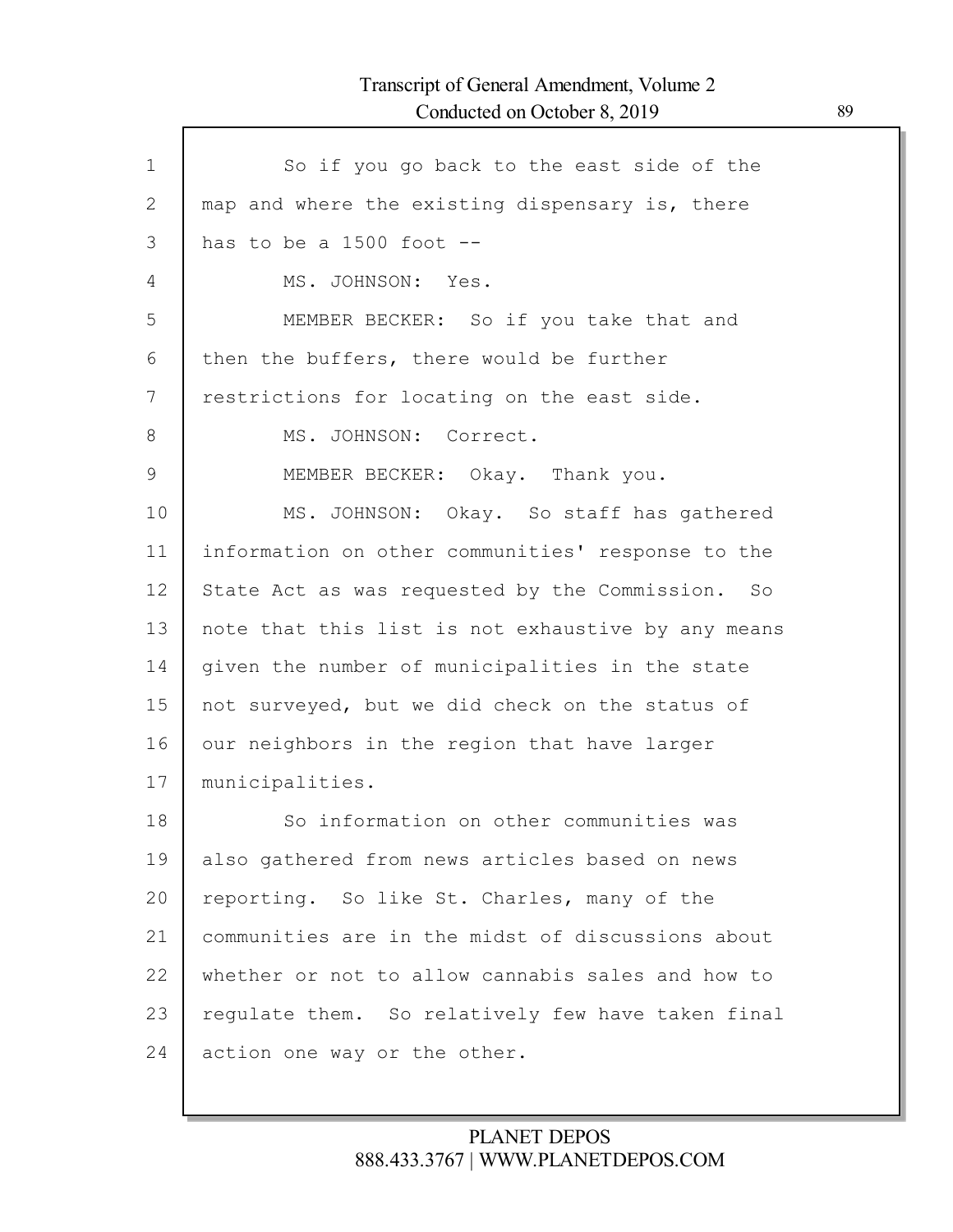| $\mathbf 1$ |                                                    |
|-------------|----------------------------------------------------|
|             | And this information really is changing on         |
| 2           | a daily basis; but as of the date of preparing     |
| 3           | this slide, about 10 communities that we know of   |
| 4           | have chosen to opt out, and that includes          |
| 5           | Naperville and Wheaton, among others, and a few    |
| 6           | others are considering banning sales.              |
| 7           | Only two as of today that we are aware of          |
| 8           | have actually passed an ordinance to allow sales,  |
| 9           | and those are Elburn and Lombard. They have        |
| 10          | actually passed zoning regulations regarding where |
| 11          | that can be located in their town and imposing     |
| 12          | certain restrictions.                              |
| 13          | A number of communities are considering to         |
| 14          | allow sales, including some of our neighbors --    |
| 15          | Elgin, South Elgin, Aurora, North Aurora.          |
| 16          | MEMBER HOLDERFIELD: I have a question. I           |
| 17          | want to go back to the 1500 square -- 1500-feet    |
| 18          | distance. The proposal is one on the east side     |
| 19          | and one on the west side. Are you saying that the  |
| 20          | one that's located on the east couldn't be within  |
| 21          | 1500 feet of the medical marijuana on the east     |
| 22          | side?                                              |
| 23          | MS. JOHNSON: Yes. So the requirement               |
| 24          | would apply to both medical and recreational       |
|             |                                                    |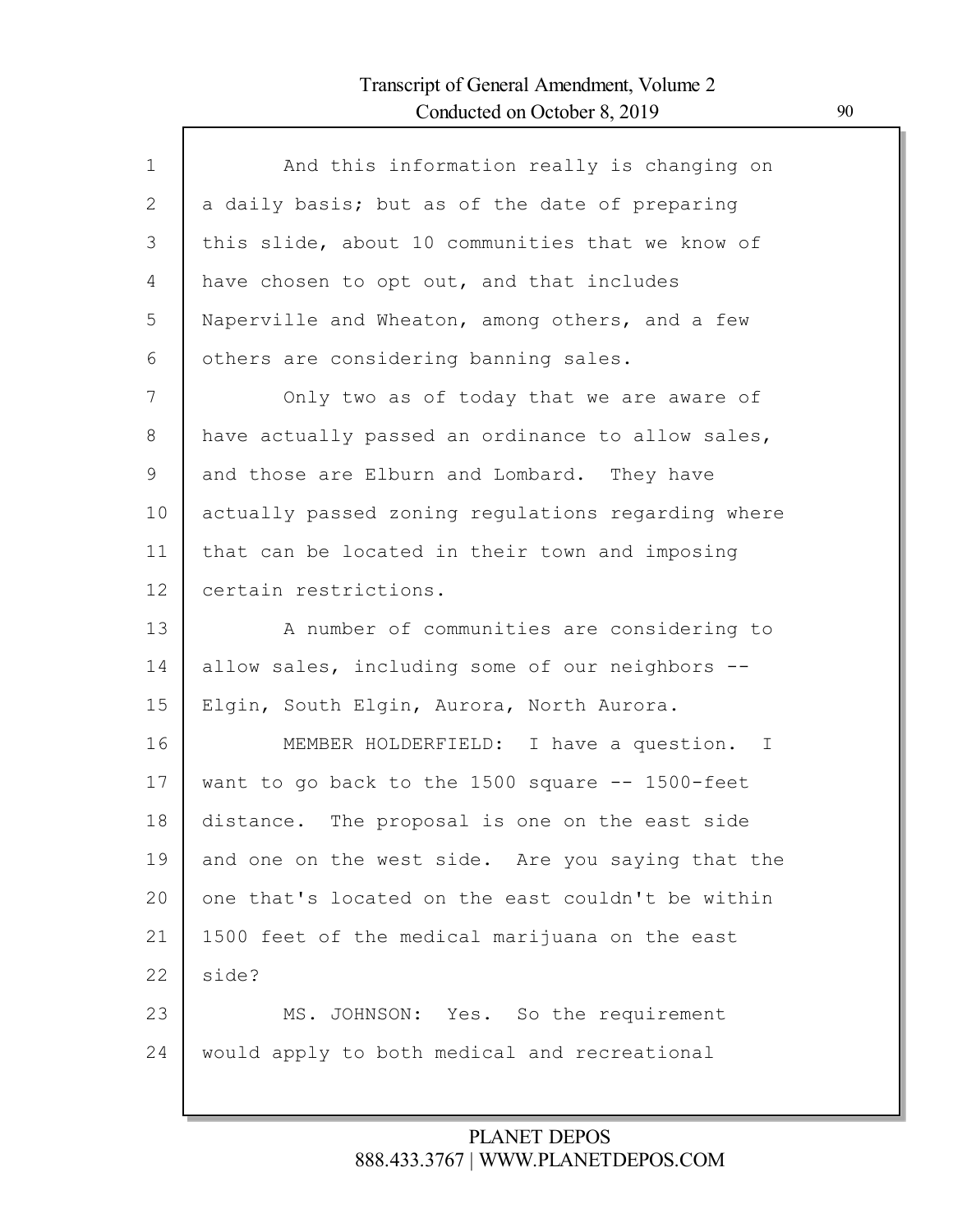| $\mathbf 1$ | dispensaries. So if medical -- the existing        |
|-------------|----------------------------------------------------|
| 2           | medical dispensary were to stay where it is, then  |
| 3           | a recreational dispensary couldn't be within       |
| 4           | 1500 feet of that one.                             |
| 5           | MEMBER HOLDERFIELD: And in future cases,           |
| 6           | if we get more medical marijuana, that would apply |
| 7           | east and west if we have locations there; right?   |
| 8           | MS. JOHNSON: Correct.                              |
| 9           | MEMBER HOLDERFIELD: Okay. That's all.              |
| 10          | MS. JOHNSON: So now briefly in terms of            |
| 11          | the Plan Commission's recommendation tonight, the  |
| 12          | Commission has been directed by the City Council   |
| 13          | to consider the proposed amendment. The            |
| 14          | Commission may recommend changes to the proposed   |
| 15          | amendment, changes to the zoning district in which |
| 16          | the use would be allowed as a special use, or the  |
| 17          | Plan Commission may choose to add additional       |
| 18          | standards, such as a separation requirement.       |
| 19          | There are six findings of fact for general         |
| 20          | amendments, and staff has provided draft responses |
| 21          | to these items in your packet. These are the six   |
| 22          | findings of fact. These are nonbinding, and all    |
| 23          | need not be found in the affirmative to recommend  |
| 24          | approval, but the Commission should consider these |
|             |                                                    |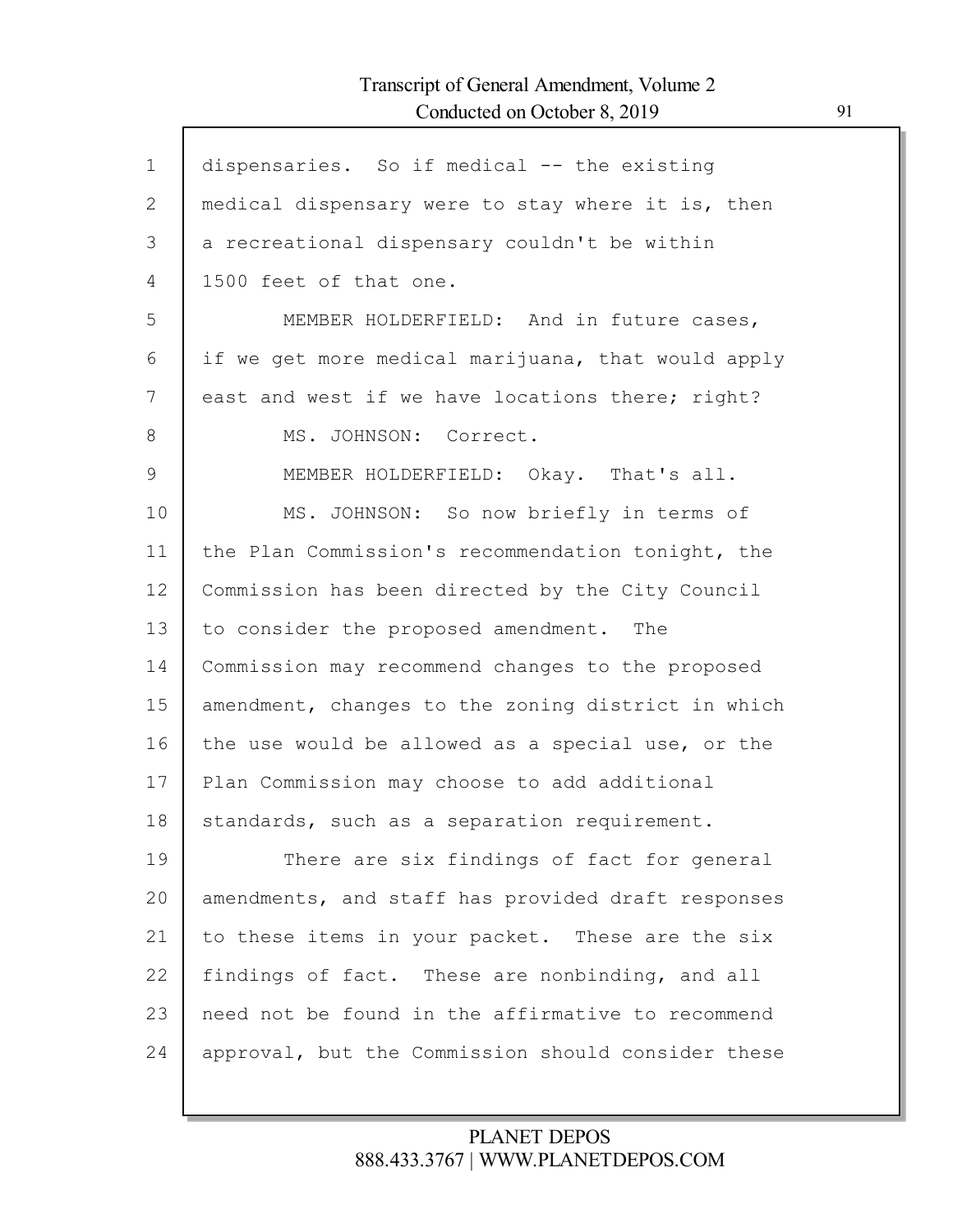| $\mathbf 1$  | findings when deliberating.                       |
|--------------|---------------------------------------------------|
| $\mathbf{2}$ | And I will also note that in your packets         |
| 3            | there are memos that were prepared for the        |
| 4            | government operations committee, memos from the   |
| 5            | police department, fire department, and finance   |
| 6            | department. They outline the potential impacts of |
| 7            | cannabis dispensaries on police operations and    |
| 8            | emergency medical services as well as an estimate |
| 9            | of the amount of tax revenue that the City could  |
| 10           | expect to collect. So that's been provided as     |
| 11           | reference information.                            |
| 12           | CHAIRMAN WALLACE: All right. Thank you,           |
| 13           | Ellen.                                            |
| 14           | MEMBER MELTON: I have one question,               |
| 15           | Ellen. We only have one medical dispensary on the |
| 16           | east side only; correct?                          |
| 17           | MS. JOHNSON: Correct.                             |
| 18           | CHAIRMAN WALLACE: Okay. Before I get to           |
| 19           | comments, I neglected to say that there was an    |
| 20           | e-mail that was received. Typically, we don't     |
| 21           | read those into the public record. We just state  |
| 22           | that there was something received dated           |
| 23           | October 8th from a Dr. Wu at 3413 Blackhawk Trail |
| 24           | in St. Charles.                                   |
|              |                                                   |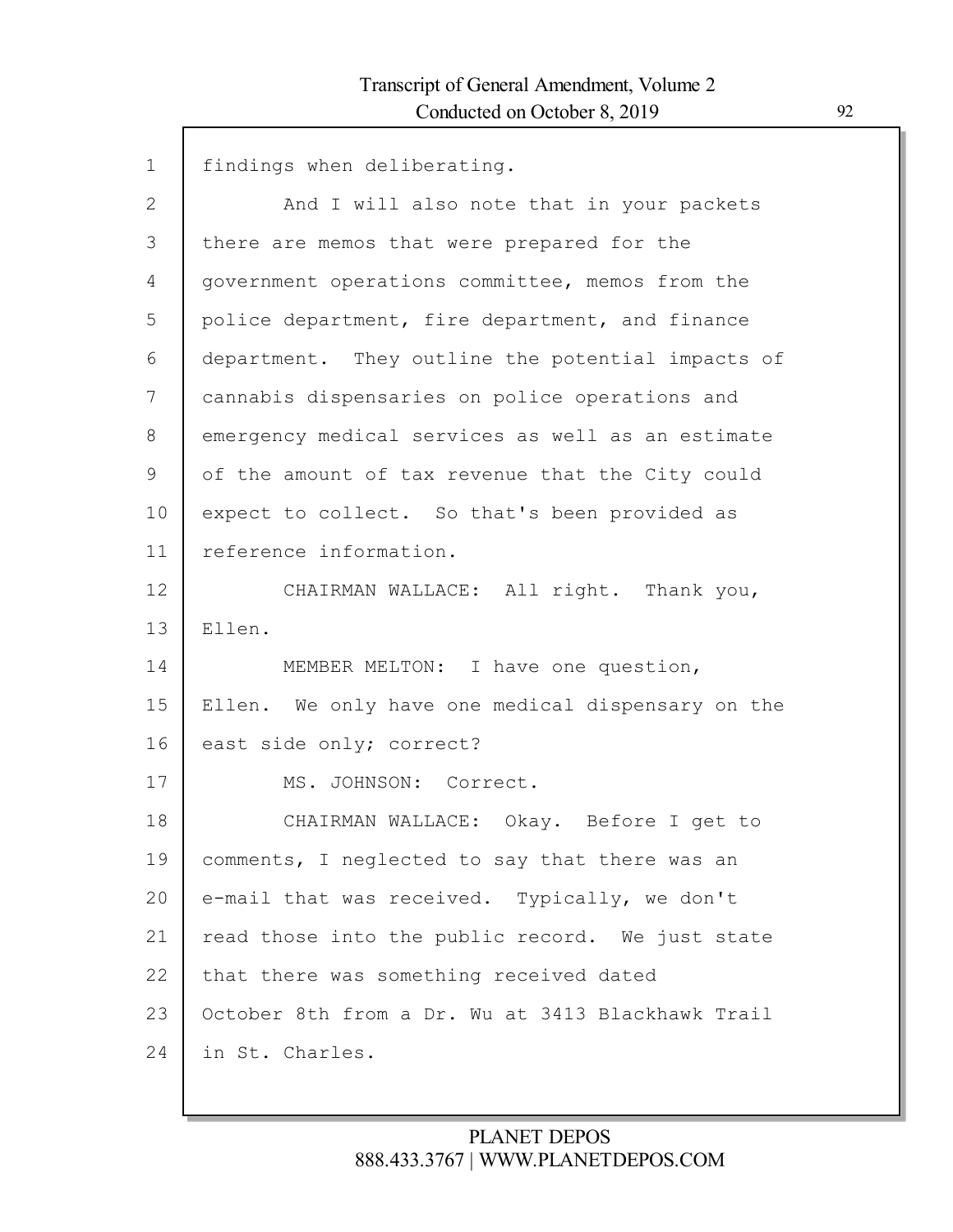| $\mathbf{1}$ | Also before we begin, I will just say we           |
|--------------|----------------------------------------------------|
| 2            | want to get all of the relevant information in     |
| 3            | order to make a recommendation. The information    |
| 4            | that is relevant here is regarding our zoning      |
| 5            | ordinance. It's not regarding whether              |
| 6            | marijuana/cannabis should be legal or not. That    |
| 7            | decision has already been made by our state, and   |
| 8            | that will be the law as of the beginning of next   |
| 9            | year.                                              |
| 10           | If we do nothing, then it will be                  |
| 11           | considered to be a permitted use in any retail     |
| 12           | zoning district, and it can be sold in any retail  |
| 13           | zoning district. So the City has the option to     |
| 14           | either opt in and create regulations regarding the |
| 15           | sale or opt out. We've been directed by the City   |
| 16           | Council to go forward with this application to opt |
| 17           | in and to consider what the regulations are.       |
| 18           | So any testimony, any questions, I would           |
| 19           | just ask that you focus on those issues            |
| 20           | specifically relating to zoning.                   |
| 21           | All right. Before I go to public                   |
| 22           | questions and comments, is there anything else     |
| 23           | from Plan Commission members?                      |
| 24           | (No response.)                                     |
|              |                                                    |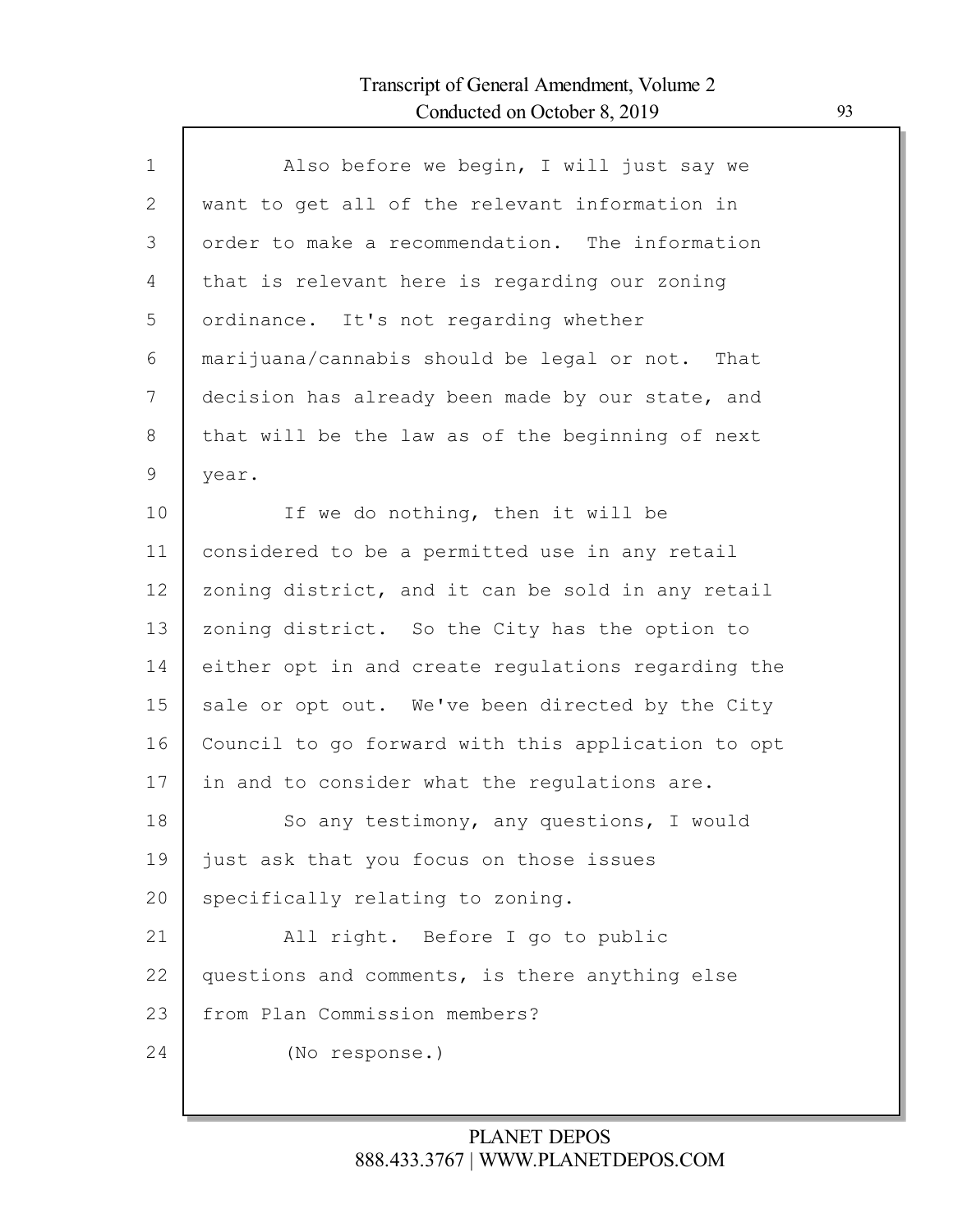| $\mathbf 1$ | CHAIRMAN WALLACE: Okay. All right. Then            |
|-------------|----------------------------------------------------|
| 2           | the first person is Larry Rakunas, R-a-k-u-n-a-s,  |
| 3           | 1150 Willowgate Lane, St. Charles.                 |
| 4           | MR. RAKUNAS: That's correct. That's                |
| 5           | correct.                                           |
| 6           | Thank you very much for allowing me to             |
| 7           | speak here tonight. I did not exactly know         |
| 8           | exactly what was going to transpire here, but I    |
| 9           | personally -- from what I've learned and what I've |
| 10          | read about cannabis, it is a very, very dangerous  |
| 11          | psychotic drug.                                    |
| 12          | When I see the distance from the school,           |
| 13          | and I think 1,000 feet is hardly enough. I know    |
| 14          | other cities have considered a mile, 2 miles. Our  |
| 15          | children are at a very vulnerable time in their    |
| 16          | lives, and you all have studied this. You know     |
| 17          | the detriment this chemical has on the development |
| 18          | of a young brain.                                  |
| 19          | So I'd ask you to seriously consider the           |
| 20          | safety of our children, and is this an adequate -- |
| 21          | adequate distance to have. Thank you.              |
| 22          | CHAIRMAN WALLACE: All right. Thank you.            |
| 23          | Richard Mueller, 1945 Huntington Road in           |
| 24          | St. Charles.                                       |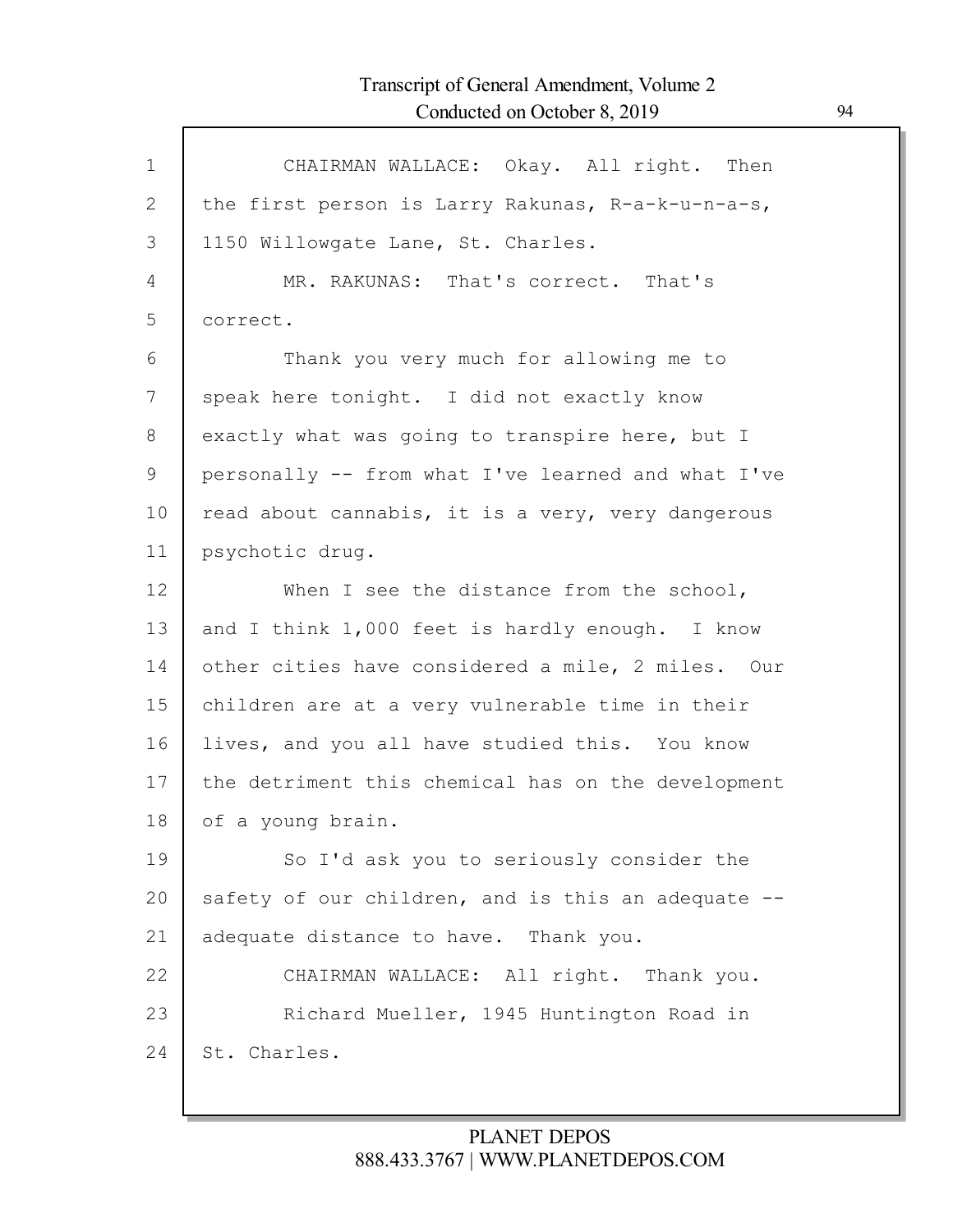| $\mathbf{1}$ | MR. MUELLER: Good evening. Thank you all           |
|--------------|----------------------------------------------------|
| $\mathbf{2}$ | for serving our community and the city on this     |
| 3            | Board and tackling what must be a thankless issue, |
| 4            | a difficult issue at best.                         |
| 5            | My name is Richard Mueller, and I do live          |
| 6            | with my wife at 1945 Huntington Road in the        |
| 7            | Hunter's Fields subdivision. We have lived there   |
| 8            | for 30 years. We moved there for two reasons,      |
| 9            | what most people have done, St. Charles was a      |
| 10           | great family-oriented community and for the good   |
| 11           | schools.                                           |
| 12           | We have found both of those reasons to be          |
| 13           | accurate and true and so must have Family Circle   |
| 14           | Magazine when they awarded St. Charles with its    |
| 15           | award for family friendliness in 2011. The Family  |
| 16           | Circle banner is still hanging in the lobby of     |
| 17           | this building.                                     |
| 18           | I recently read a Daily Herald article on          |
| 19           | Wednesday, October 2nd, entitled, "Police, schools |
| 20           | tackling youths' vaping." I have given a copy of   |
| 21           | this to the recorder. Their article states that    |
| 22           | they have confiscated hundreds of vaping products  |
| 23           | at one St. Charles school in one semester. I       |
| 24           | quote, The use of e-cigarettes is a growing        |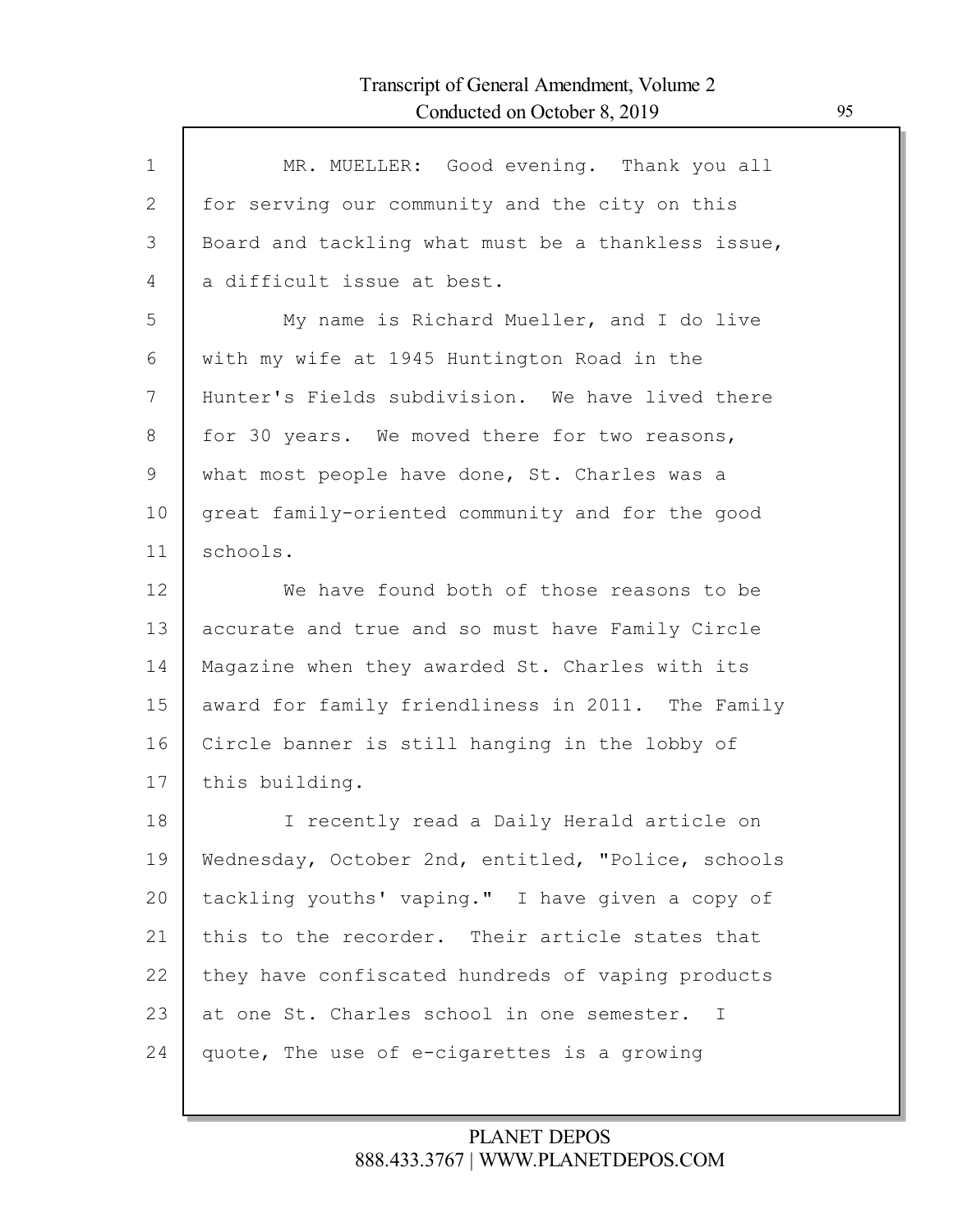Г

| $\mathbf 1$ | epidemic in communities, and STC is no different.  |
|-------------|----------------------------------------------------|
| 2           | There then was a joint meeting of the school board |
| 3           | and City Council to discuss this issue.            |
| 4           | So why do I bring this up? Help me                 |
| 5           | understand why we are discussing the sale of       |
| 6           | recreational marijuana in our community in light   |
| 7           | of this article. If there is such great concern    |
| 8           | about vaping, shouldn't there be even more concern |
| 9           | with the sale of marijuana?                        |
| 10          | If marijuana sales are approved, doesn't           |
| 11          | it stand to reason that there's going be another   |
| 12          | article in the Daily Herald in the not-to-distant  |
| 13          | future that talks about the school board and the   |
| 14          | City Council discussing the adverse effects of     |
| 15          | marijuana in our schools. Unfortunately, if it's   |
| 16          | passed, it will be too late. The toothpaste will   |
| 17          | be out of the tube. So I urge you to say no to     |
| 18          | these zoning amendment.                            |
| 19          | Mayor Rogina was quoted in the article,            |
| 20          | "Here in this city, we are not going to mess       |
| 21          | around. We are going to crack down hard on any     |
| 22          | and all who dare to sell to a minor." This is      |
| 23          | regarding the vaping. Not all underage marijuana   |
| 24          | use in St. Charles will be trackable to the stores |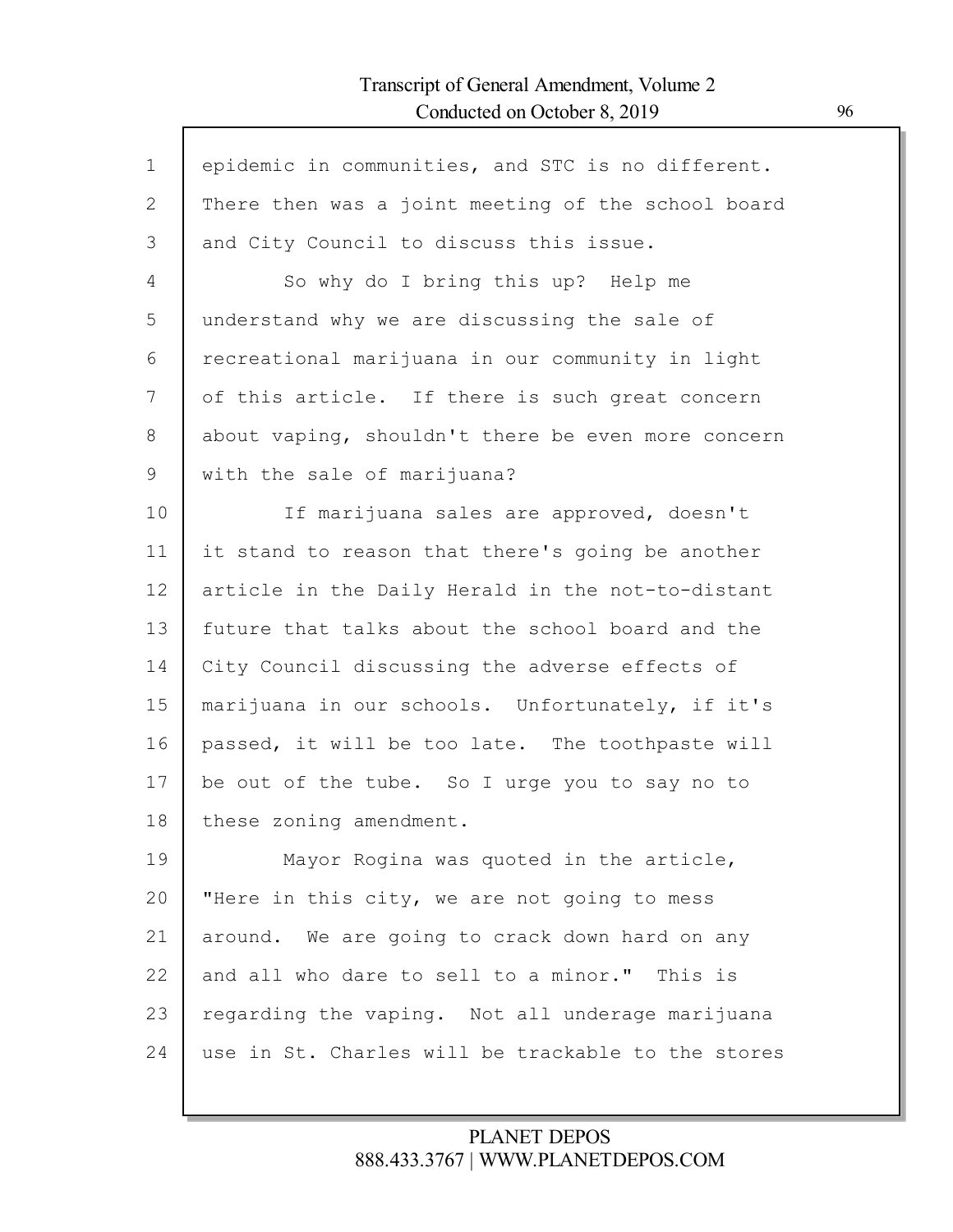| $\mathbf 1$  | in St. Charles.                                   |
|--------------|---------------------------------------------------|
| $\mathbf{2}$ | But isn't it naive to think that some, if         |
| 3            | maybe not all or more -- or most will come from   |
| 4            | the stores in St. Charles? With this in mind,     |
| 5            | help me understand why the mayor and other City   |
| 6            | Council members would even consider the sale of   |
| 7            | marijuana in St. Charles.                         |
| $8\,$        | Now, I'm not so naive to think that our           |
| $\mathsf 9$  | kids and adults don't know where to go to find    |
| 10           | pot. They know exactly where to go to. Vaping is  |
| 11           | illegal for those under 21, but somehow they find |
| 12           | out how to get it. Someone over 21 buys it, gives |
| 13           | it to them, sells it to them. It's a black market |
| 14           | of sorts. Maybe it's a fake ID. Maybe parents     |
| 15           | get it for them. And that's exactly what will     |
| 16           | happen with recreational marijuana sales,         |
| 17           | especially if a dispensary is approved in         |
| 18           | St. Charles regardless of where it is located.    |
| 19           | You have heard and will hear repeatedly           |
| 20           | the greater the availability, the greater the     |
| 21           | Do you honestly think that is true for<br>usage.  |
| 22           | everyone else but St. Charles. Prove your concern |
| 23           | for St. Charles kids by saying no to this zoning  |
| 24           | amendment.                                        |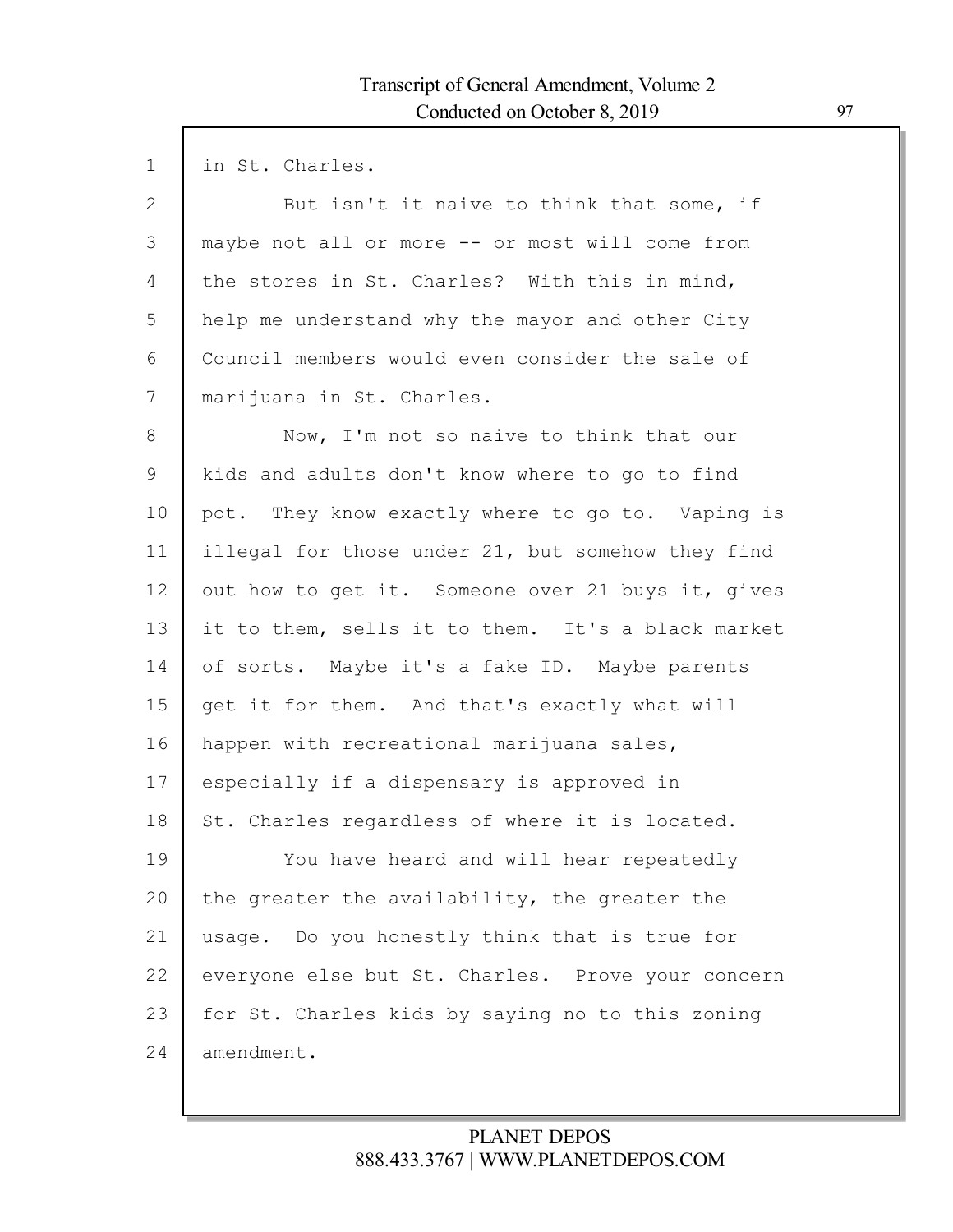| $\mathbf 1$ | I ask this board and the City Council to                  |
|-------------|-----------------------------------------------------------|
| 2           | produce for the citizens' review and comment any          |
| 3           | and all evidence that they have gathered that             |
| 4           | recreational marijuana sales is a positive and            |
| 5           | good thing for our community.                             |
| 6           | I would ask that those who provided and                   |
| 7           | authored this evidence be clearly identified. I           |
| 8           | would ask that no action be taken by the City             |
| 9           | Council without a time for public comment on these        |
| 10          | supposed benefits.                                        |
| 11          | I would also ask that the City table this                 |
| 12          | measure until a vote of St. Charles citizens be           |
| 13          | taken. Why the rush? As I understand it, if               |
| 14          | passed, the City won't see a dime of the revenue          |
| 15          | until next September. Let the citizens of                 |
| 16          | St. Charles speak whether they want this or not.          |
| 17          | With all due respect, are the Council                     |
| 18          | proponents of the sale of marijuana so enamored           |
| 19          | with the thought of additional revenues that they         |
|             |                                                           |
| 20          | don't want to be bored with the facts that will be        |
| 21          | brought this evening and to two weeks ago.<br>$\mathbf I$ |
| 22          | certainly hope not.                                       |
| 23          | You asked last meeting to hear facts about                |
| 24          | how recreational sales have affected other                |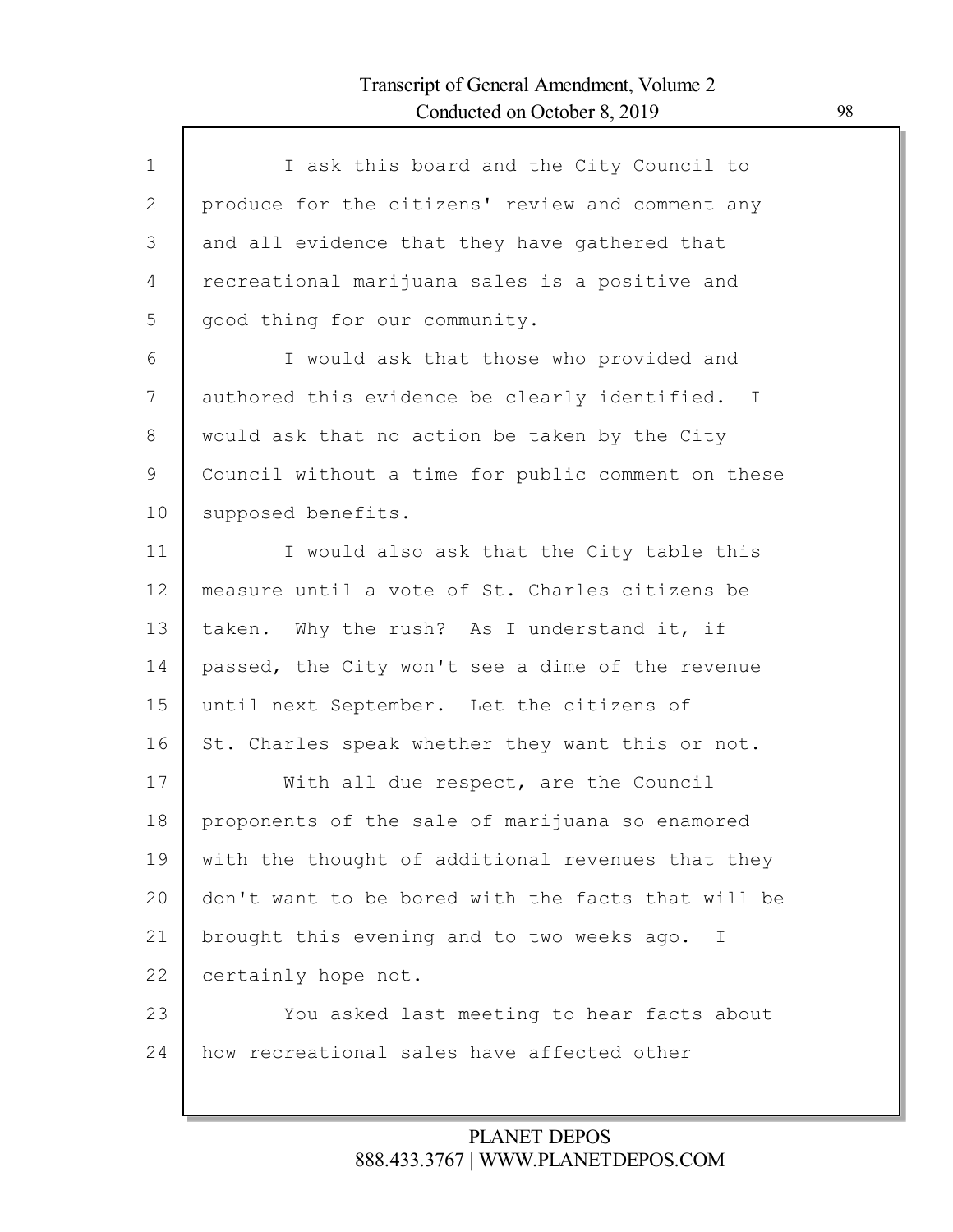| $\mathbf{1}$ | communities. You will hear and have heard facts    |
|--------------|----------------------------------------------------|
| $\mathbf{2}$ | about what has happened in Colorado specifically   |
| 3            | after their six years of sales. Listen carefully.  |
| 4            | There isn't much positive.                         |
| 5            | This being true, what could possibly be a          |
| 6            | socially redeeming benefit of recreational         |
| 7            | marijuana sales in St. Charles? I can think of     |
| 8            | none, save possibly the additional revenue; but    |
| 9            | you have heard the report that it cost \$4.50 to   |
| 10           | mitigate the issues caused for every \$1 of        |
| 11           | revenue. The costs far outweigh benefits. There    |
| 12           | is no financial benefit at all. No business can    |
| 13           | spend \$4.50 for every dollar of revenue and stay  |
| 14           | in business very long. This is not only bad        |
| 15           | business. It's bad governance.                     |
| 16           | The St. Charles finance director, Chris            |
| 17           | Minick in a letter dated July 23rd to the mayor    |
| 18           | and City Council indicates the tax revenue for the |
| 19           | sale of cannabis for every 1 million is only       |
| 20           | \$50,000. So if they sell 3 million, it means      |
| 21           | \$150,000 of revenue to St. Charles.               |
| 22           | He goes on to say that no one really knows         |
| 23           | how much revenue will be generated. So you may     |
| 24           | say that the Colorado numbers are way out of whack |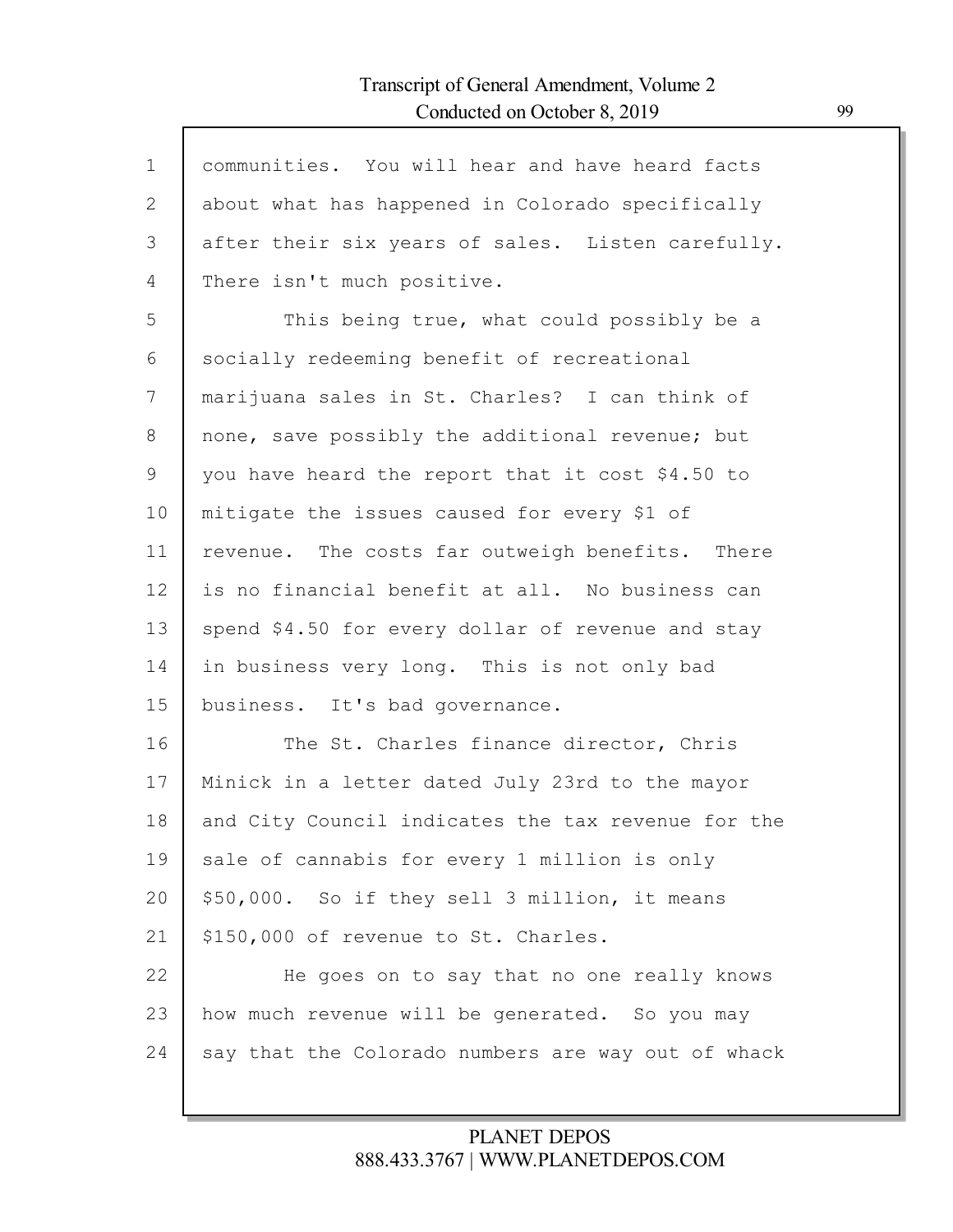| $\mathbf{1}$ | and you don't believe them. What if there were    |
|--------------|---------------------------------------------------|
| $\mathbf{2}$ | only \$1 cost for \$1 revenue? Would that still   |
| 3            | make it a good idea and a good thing? I don't     |
| 4            | think so. So if it's not a great revenue source,  |
| 5            | why are we here discussing this? Say no to the    |
| 6            | zoning amendment.                                 |
| 7            | You know, I question the currently                |
| 8            | proposed zoning districts where these two         |
| 9            | dispensaries as proposed at the last meeting. I   |
| 10           | suggest we put them in the downtown business      |
| 11           | district, say, in the Gordie's location; or how   |
| 12           | about an empty storefront across the river on     |
| 13           | restaurant/bar road. How about right next to the  |
| 14           | St. Charles development agency that is trying to  |
| 15           | woo new business for St. Charles.                 |
| 16           | Just think of the business that could be          |
| 17           | generated this weekend at Scarecrow Festival. You |
| 18           | would probably say I am crazy, and I probably     |
| 19           | would be. The downtown merchants would scream     |
| 20           | bloody murder and rightly so I might had. Why?    |
| 21           | It would damage their business.                   |
| 22           | It's not the image St. Charles wishes to          |
| 23           | portray or paint to the outside world. Have you   |
| 24           | polled the other businesses and merchants where   |
|              |                                                   |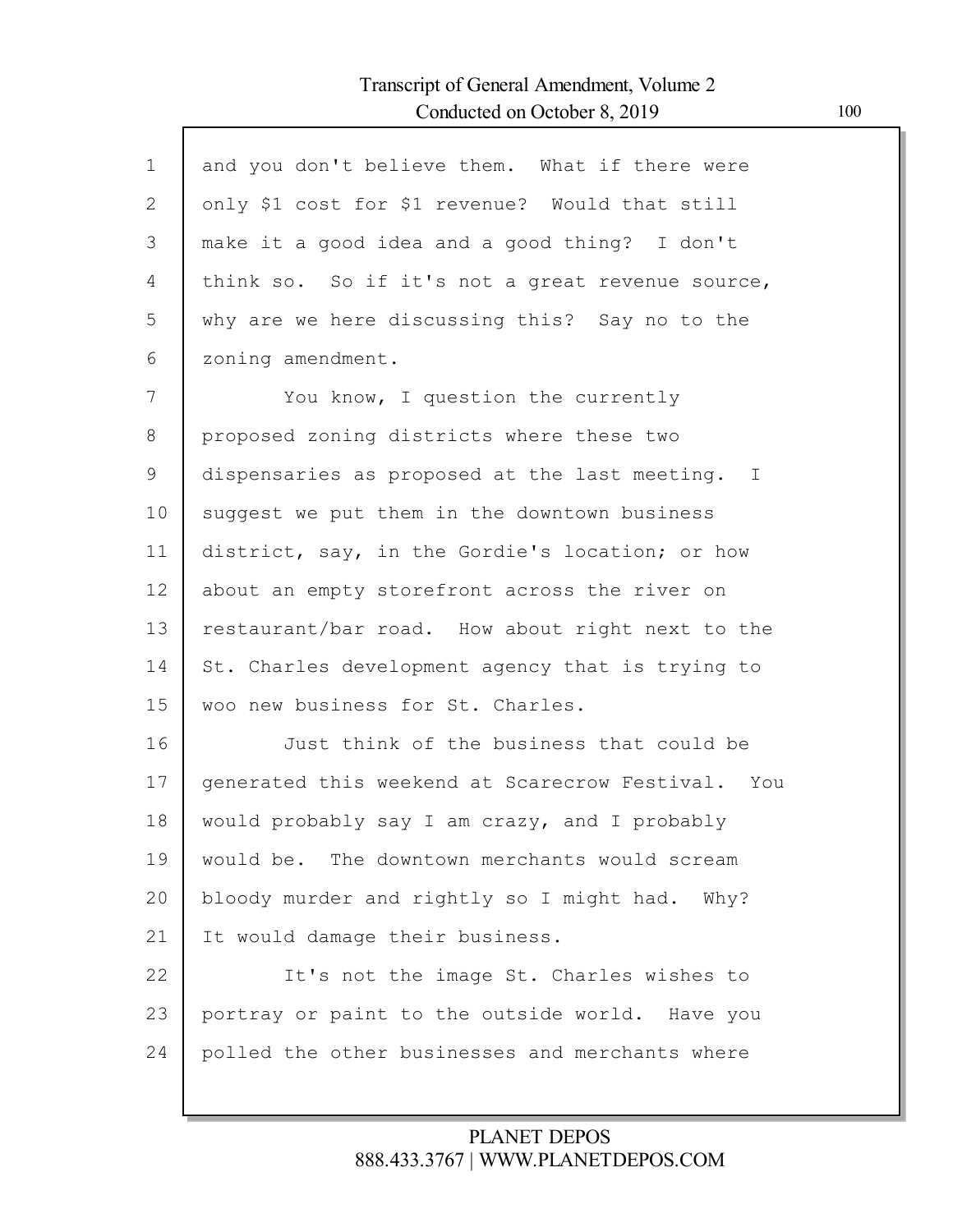$\mathsf{l}$ 

| $\mathbf 1$    | these might be located to see how they feel? I     |
|----------------|----------------------------------------------------|
| $\overline{2}$ | can only imagine that they would say the same      |
| 3              | thing as the downtown merchants.                   |
| $\overline{4}$ | So in lieu of that, let's put them out in          |
| 5              | areas that are, incidentally, near our homes and   |
| 6              | our schools. So if it's not good for the central   |
| 7              | business district, why is it good for our          |
| 8              | neighborhoods? The answer is it's not. So just     |
| 9              | say no to the zoning changes.                      |
| 10             | I'm almost done. Thank you for your                |
| 11             | indulgence.                                        |
| 12             | We had a relator in last year to evaluate          |
| 13             | our home, and we had them in once again just       |
| 14             | recently. I don't know about your neighborhoods,   |
| 15             | but we were shocked to find out that our           |
| 16             | neighborhood has declined approximately 10 percent |
| 17             | since last year.                                   |
| 18             | I can't imagine the sale of recreational           |
| 19             | marijuana will help elevate our home value. It's   |
| 20             | hard enough to maintain our home values in this    |
| 21             | state. Please don't add this to the list of        |
| 22             | reasons why people don't want to live in Illinois  |
| 23             | in general, and in particular St. Charles. So      |
| 24             | just say no to the zoning amendment.               |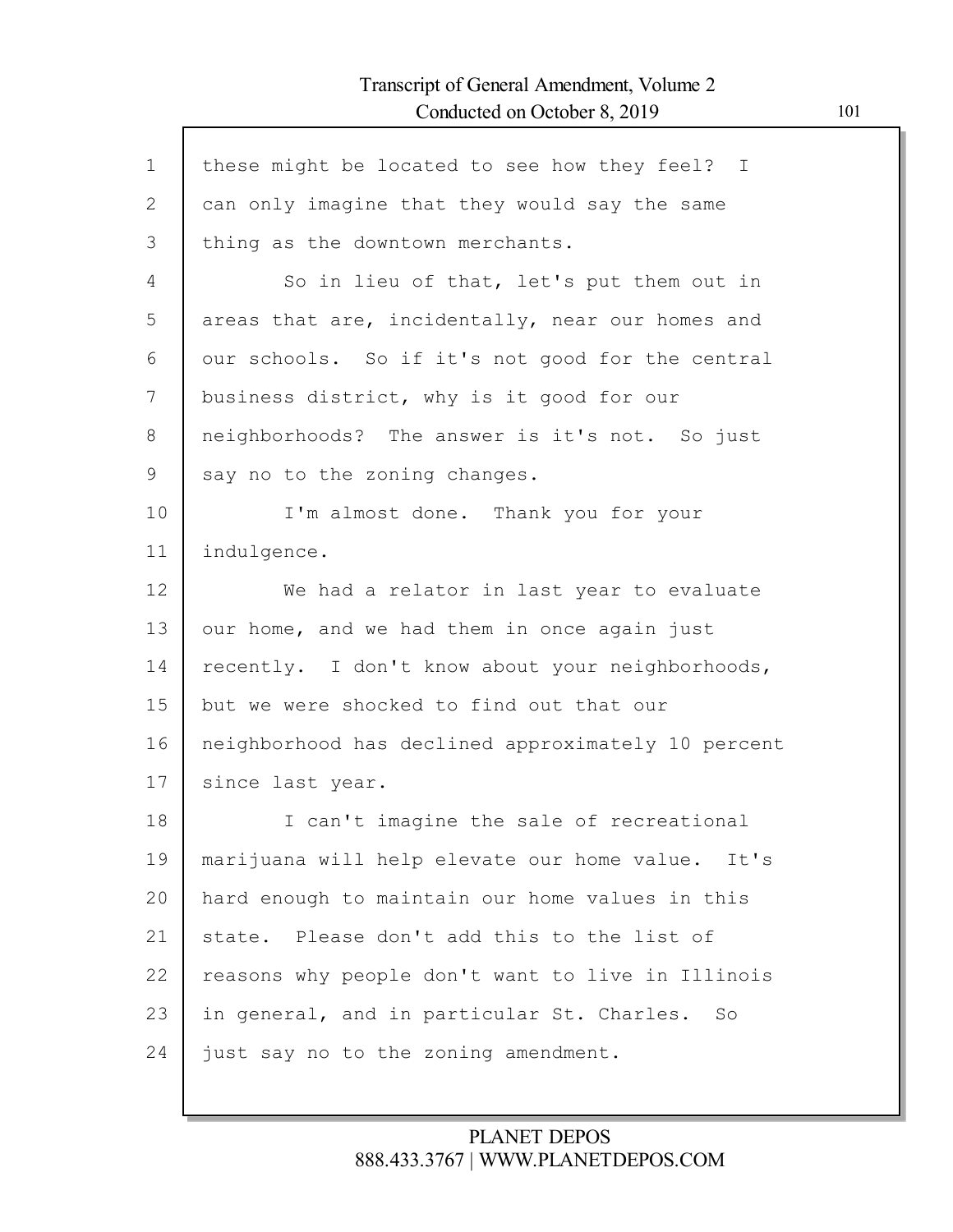Г

| $\mathbf{1}$ | It's been suggested that medicinal                 |
|--------------|----------------------------------------------------|
| $\mathbf{2}$ | marijuana may choose to move out of St. Charles if |
| 3            | recreational sales are not approved. That would    |
| 4            | be sad and an added inconvenience for those who do |
| 5            | need it for medicinal reasons, but businesses make |
| 6            | business decisions every day, and they make those  |
| 7            | decisions based on what is in their best interest. |
| 8            | Rarely do they make a decision for what is in the  |
| 9            | community's best interest. So they will do what    |
| 10           | they will do, and it will prove that their         |
| 11           | interest is strictly profit, not this community.   |
| 12           | So do you honestly believe in your heart           |
| 13           | of hearts that the recreational sale of marijuana  |
| 14           | will add value to and is a good thing for our      |
| 15           | community, our schools, our kids, and our          |
| 16           | neighborhoods?                                     |
| 17           | The facts and studies that will be                 |
| 18           | presented tonight will clearly demonstrate that    |
| 19           | there is no social, health, financial, or economic |
| 20           | benefits for the recreational sale of marijuana.   |
| 21           | So please use your sound reasoning and vote your   |
| 22           | conscience.                                        |
| 23           | When our kids were in school, there was an         |
| 24           | anti-drug campaign with the byline of saying "just |
|              |                                                    |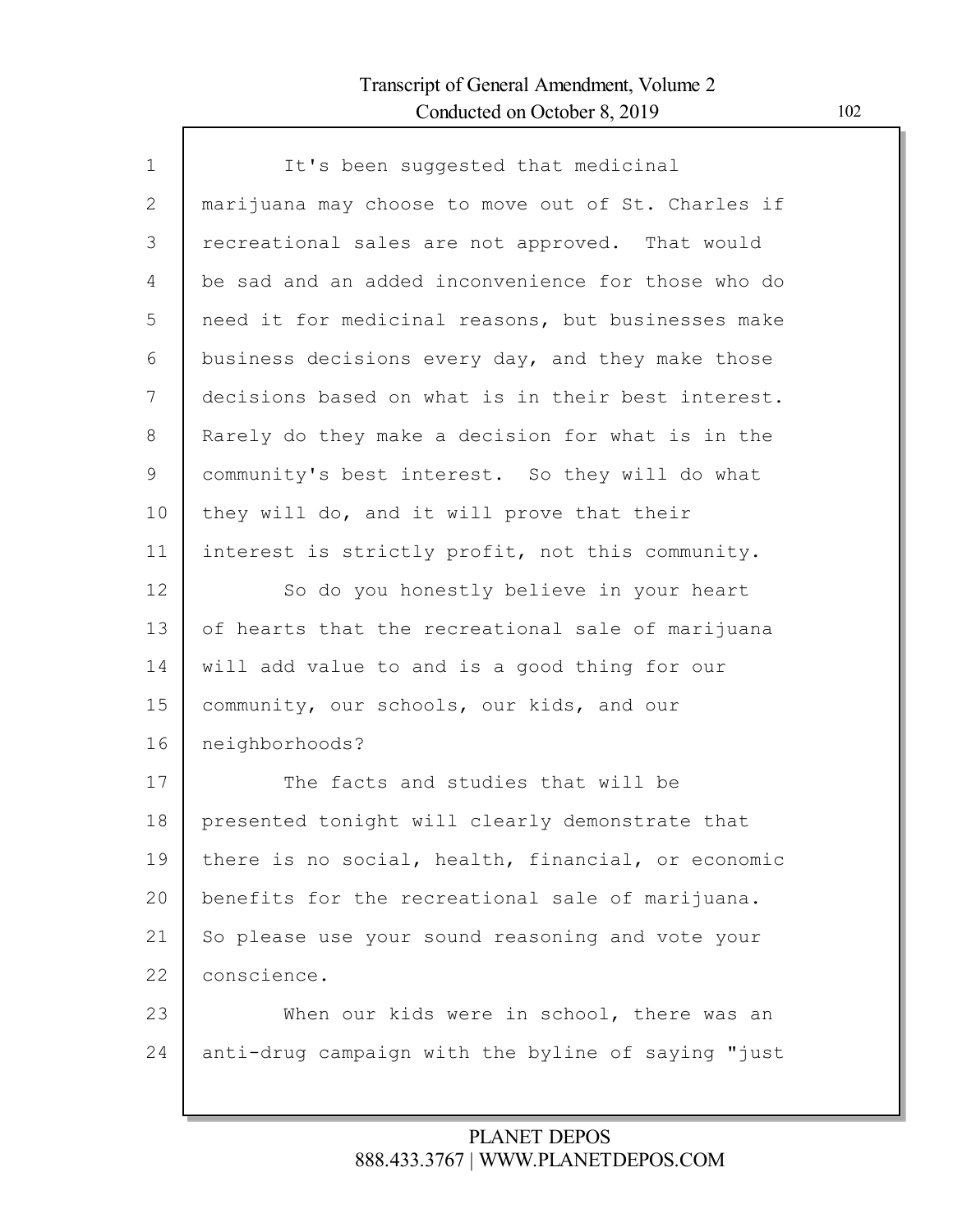| $\mathbf{1}$  | say no." You have a chance to just say no. Say     |
|---------------|----------------------------------------------------|
| $\mathbf{2}$  | no to the zoning ordinance amendment and send a    |
| 3             | clear and loud message to our St. Charles City     |
| 4             | Council that St. Charles does not want the         |
| 5             | recreational sale of marijuana, and St. Charles    |
| 6             | should opt out.                                    |
| 7             | Thank you for your time and your                   |
| 8             | consideration.                                     |
| $\mathcal{G}$ | CHAIRMAN WALLACE: Thank you.                       |
| 10            | (Applause.)                                        |
| 11            | CHAIRMAN WALLACE: Next, we have Sean               |
| 12            | Baker, 302, I think, Timbers Trail, St. Charles.   |
| 13            | MR. BAKER: Good evening. My name is Sean           |
| 14            | Baker, and I've been a member of St. Charles for   |
| 15            | four years now. I'm a part of what you may         |
| 16            | consider a young family. Why we decided to move    |
| 17            | to St. Charles, it was because it was a welcoming  |
| 18            | community, and it's open to new commerce and small |
| 19            | businesses, which we all know is part of the charm |
| 20            | of this city.                                      |
| 21            | I'm here to tell you that I support                |
| 22            | St. Charles allowing cannabis dispensaries within  |
| 23            | the city limits. I could say that plenty of other  |
| 24            | young families that I've spoken with typically     |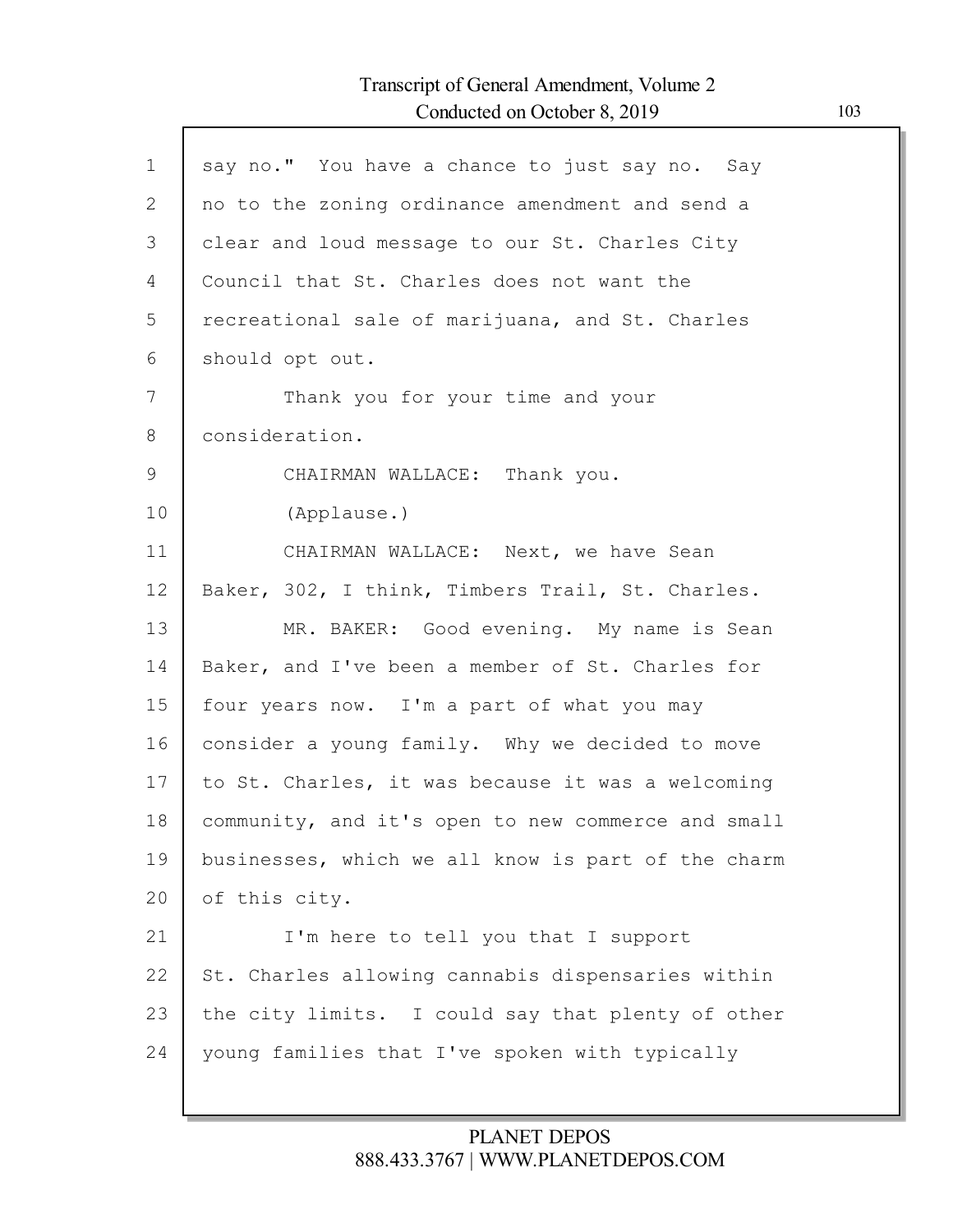| $\mathbf{1}$ | agree with it and agree that it would be a great   |
|--------------|----------------------------------------------------|
| $\mathbf{2}$ | resource to have it accessible in the community.   |
| 3            | There have been studies that show cannabis         |
| 4            | dispensaries are not associated with increased     |
| 5            | teen use; that they, in fact, reduce opioid        |
| 6            | consumption among the general public within the    |
| 7            | community.                                         |
| 8            | There are even studies that show that              |
| 9            | dispensaries are not associated with an increase   |
| 10           | in criminality, and it, typically, leads to        |
| 11           | increased housing values. Who doesn't want their   |
| 12           | house to go up in value along with generating tax  |
| 13           | revenue to help improve our wonderful city.        |
| 14           | Furthermore cannabis is already available          |
| 15           | in the community illegally and unregulated, and it |
| 16           | can often have dangerous additives as we've        |
| 17           | learned about with the black market                |
| 18           | vape cartridges. Having legal dispensaries would   |
| 19           | make the community safer.                          |
| 20           | Additionally, studies have shown that              |
| 21           | cannabis retailers are not selling to minors, and  |
| 22           | the products are not being diverted to the         |
| 23           | underage market. In fact, in most cases, cannabis  |
| 24           | retailers' compliance is higher than that of       |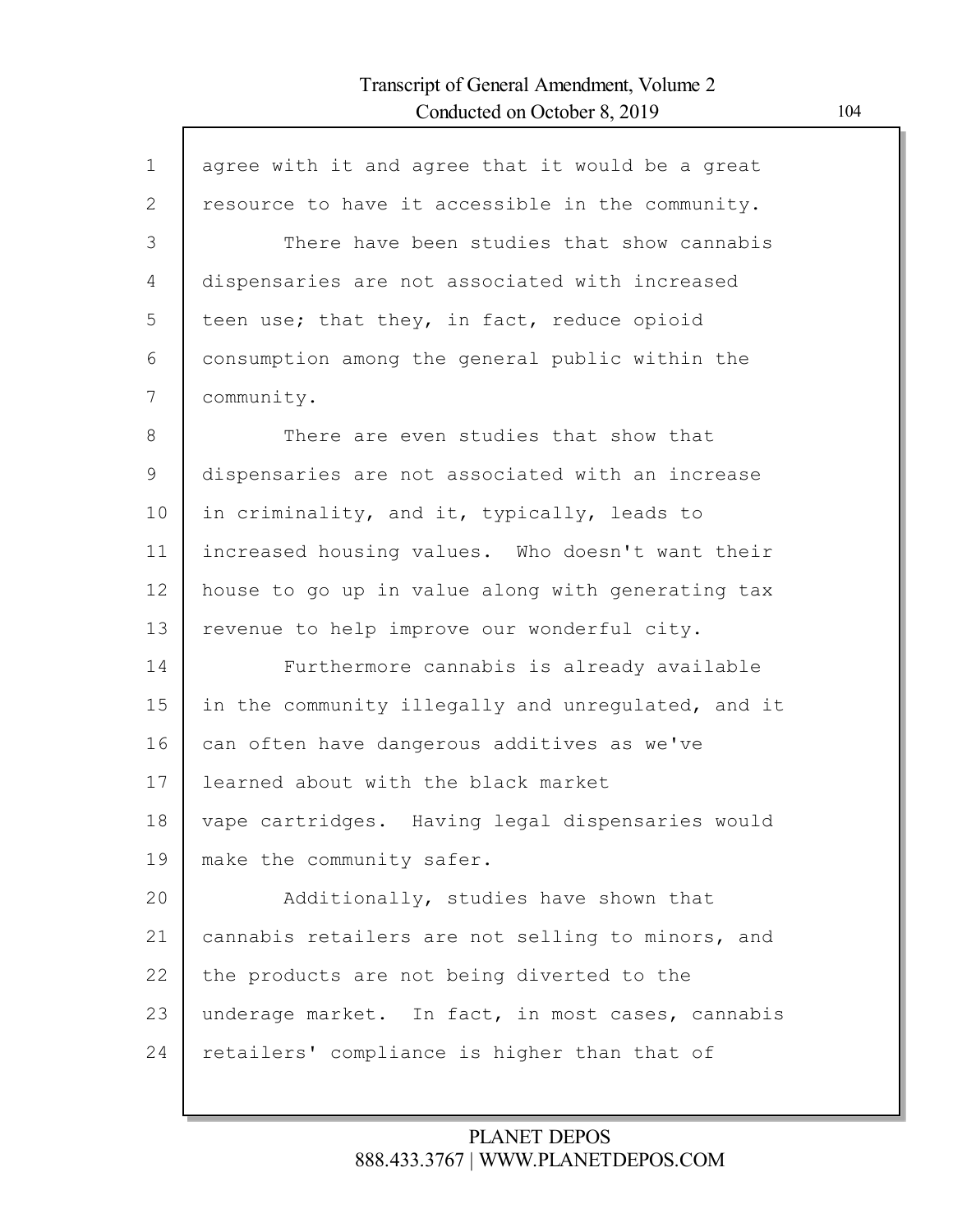| $\mathbf 1$  | liquor stores.                                     |
|--------------|----------------------------------------------------|
| $\mathbf{2}$ | If we want to talk about selling the               |
| 3            | community out and the messages that we send to     |
| 4            | young families, then we should have a serious      |
| 5            | discussion about the bars lining downtown book     |
| 6            | ended by liquor stores. You'd be hard pressed to   |
| 7            | find someone who is under the influence of         |
| $8\,$        | cannabis getting into arguments with somebody on   |
| 9            | the sidewalk.                                      |
| 10           | Ultimately, come January 1st, we will not          |
| 11           | be able to control consumption. If St. Charles     |
| 12           | doesn't have a dispensary offering it, people      |
| 13           | will -- people are going to buy it from Elburn,    |
| 14           | Aurora, or Elgin. If we opt in, we can have some   |
| 15           | control of when and where it's sold, it will put a |
| 16           | damper on illegal sales, and ultimately generate   |
| 17           | tax revenue for the city.                          |
| 18           | know what I say here speaks for plenty<br>$\perp$  |
| 19           | of other young families in the community, that we  |
| 20           | support the decision to move forward and allow     |
| 21           | dispensaries on the east and west side of          |
| 22           | St. Charles.                                       |
| 23           | Thank you for your time, and I'll be               |
| 24           | e-mailing copies of the studies to Russell Colby   |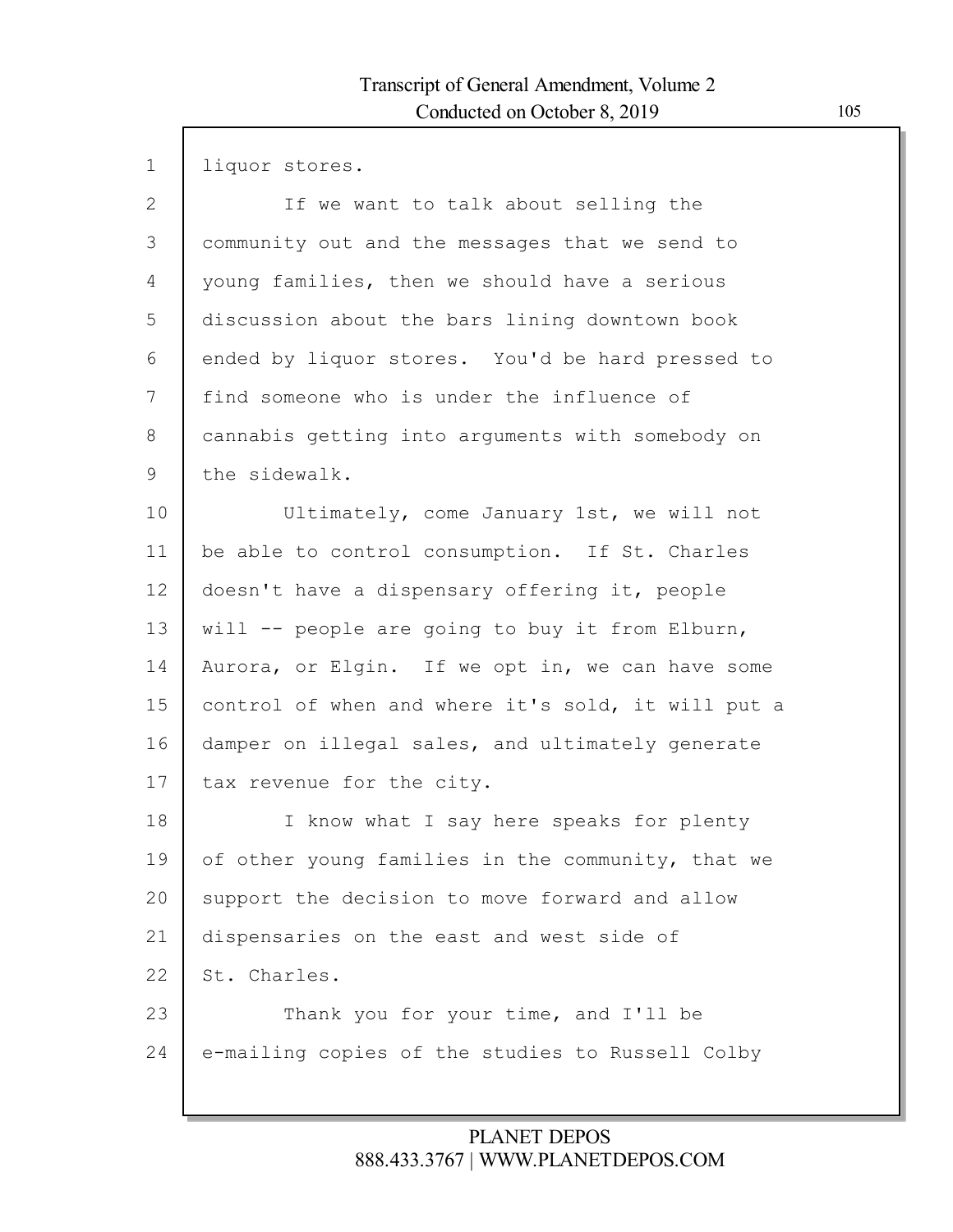| $\mathbf{1}$ | of the cities that I've referenced. Thank you.     |
|--------------|----------------------------------------------------|
| 2            | CHAIRMAN WALLACE: All right. Thank you.            |
| 3            | (Applause.)                                        |
| 4            | CHAIRMAN WALLACE: Next, Gary Zubel, 1315           |
| 5            | Winners Cup Circle.                                |
| 6            | MR. ZUBEL: Good evening, Mr. Chairman and          |
| 7            | committee members. Thanks for spending your        |
| 8            | evening with us.                                   |
| 9            | I've lived here for 14 years, and I've got         |
| 10           | a very long speech, so I'm going to shorten it up. |
| 11           | I'd like to give you some facts, Mr. Chairman,     |
| 12           | Mr. Wallace. I appreciate you mentioned facts      |
| 13           | because let's look at some hard facts here.        |
| 14           | When we're looking at a controversial              |
| 15           | issue such as opting in or opting out of the sale  |
| 16           | of recreational marijuana, I think we need to back |
| 17           | up a little bit and take a look at those           |
| 18           | communities that have got some experience, who     |
| 19           | have done this in the past.                        |
| 20           | Let's take a look, and let's glean from            |
| 21           | what has happened in those communities, and let's  |
| 22           | learn and then direct our opinion towards pure     |
| 23           | facts and pure information. It's a very emotional  |
| 24           | issue. I mean, personally, I think we should opt   |
|              |                                                    |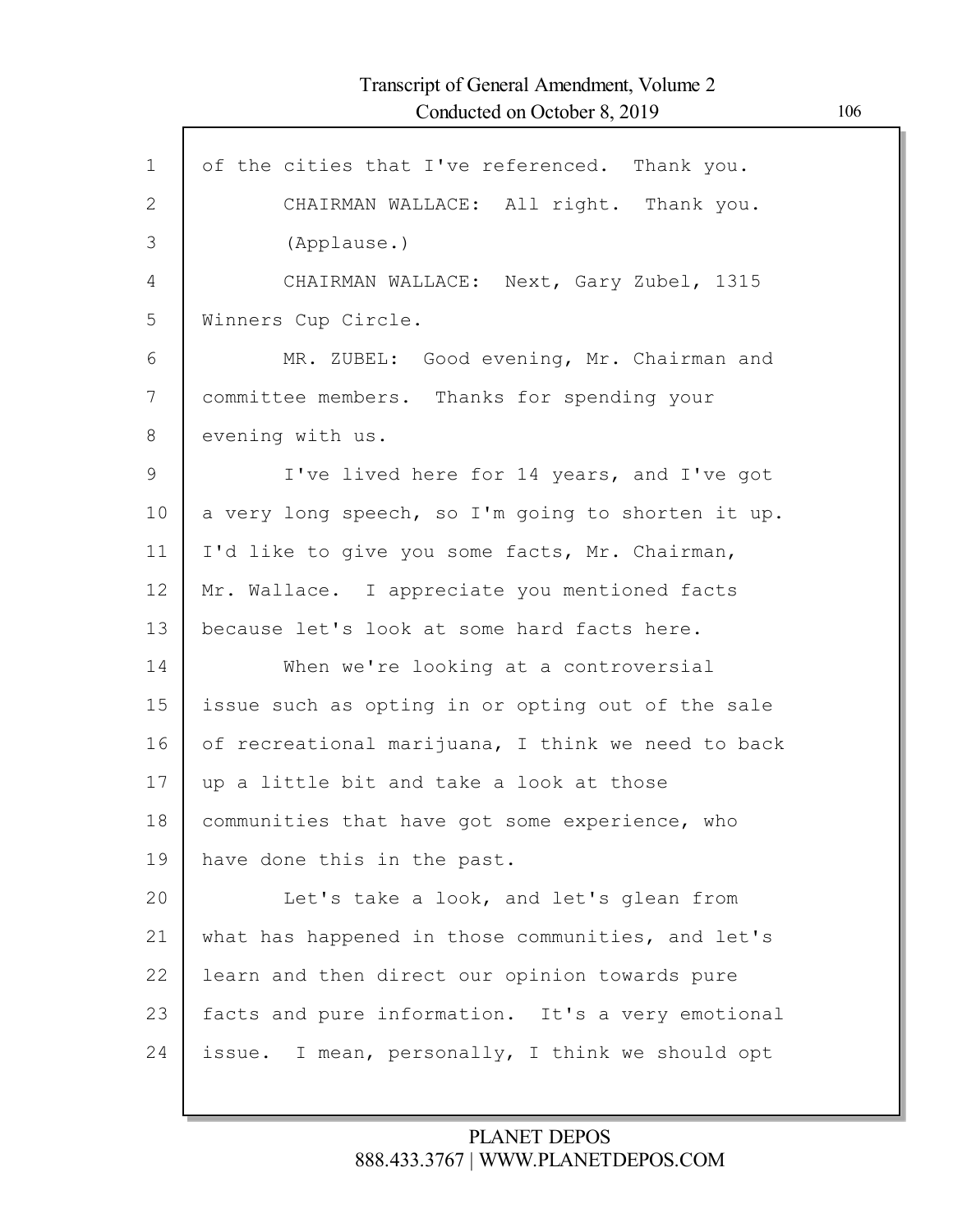| $\mathbf 1$    | out. I don't even think there should be a          |
|----------------|----------------------------------------------------|
| $\overline{2}$ | conversation here, but that's my personal opinion. |
| 3              | The gentleman right before me had a different      |
| 4              | opinion.                                           |
| 5              | But let's look at some facts from                  |
| 6              | Colorado, and I'm going to have to read these      |
| 7              | because I'm too old. I can't remember all          |
| 8              | of them.                                           |
| 9              | The first findings are from The                    |
| 10             | Legalization of Marijuana in Colorado: The Impact  |
| 11             | study dated September 20, '19. Since recreational  |
| 12             | marijuana was legalized, traffic deaths in which   |
| 13             | drivers tested positive for marijuana increased    |
| 14             | 109 percent, while all Colorado traffic deaths     |
| 15             | increased 31 percent. According to the National    |
| 16             | Highway Traffic Safety Administration, 28 of the   |
| 17             | traffic deaths involved pedestrians who were run   |
| 18             | down by drivers who tested positive for marijuana. |
| 19             | According to the Colorado Criminal Justice         |
| 20             | Division, the costs associated with testing blood  |
| 21             | for drugs can be 10 times the cost of testing for  |
| 22             | alcohol. At this time there is not a fully         |
| 23             | approved method of field testing for marijuana.    |
| 24             | St. Charles would have to incur this added cost.   |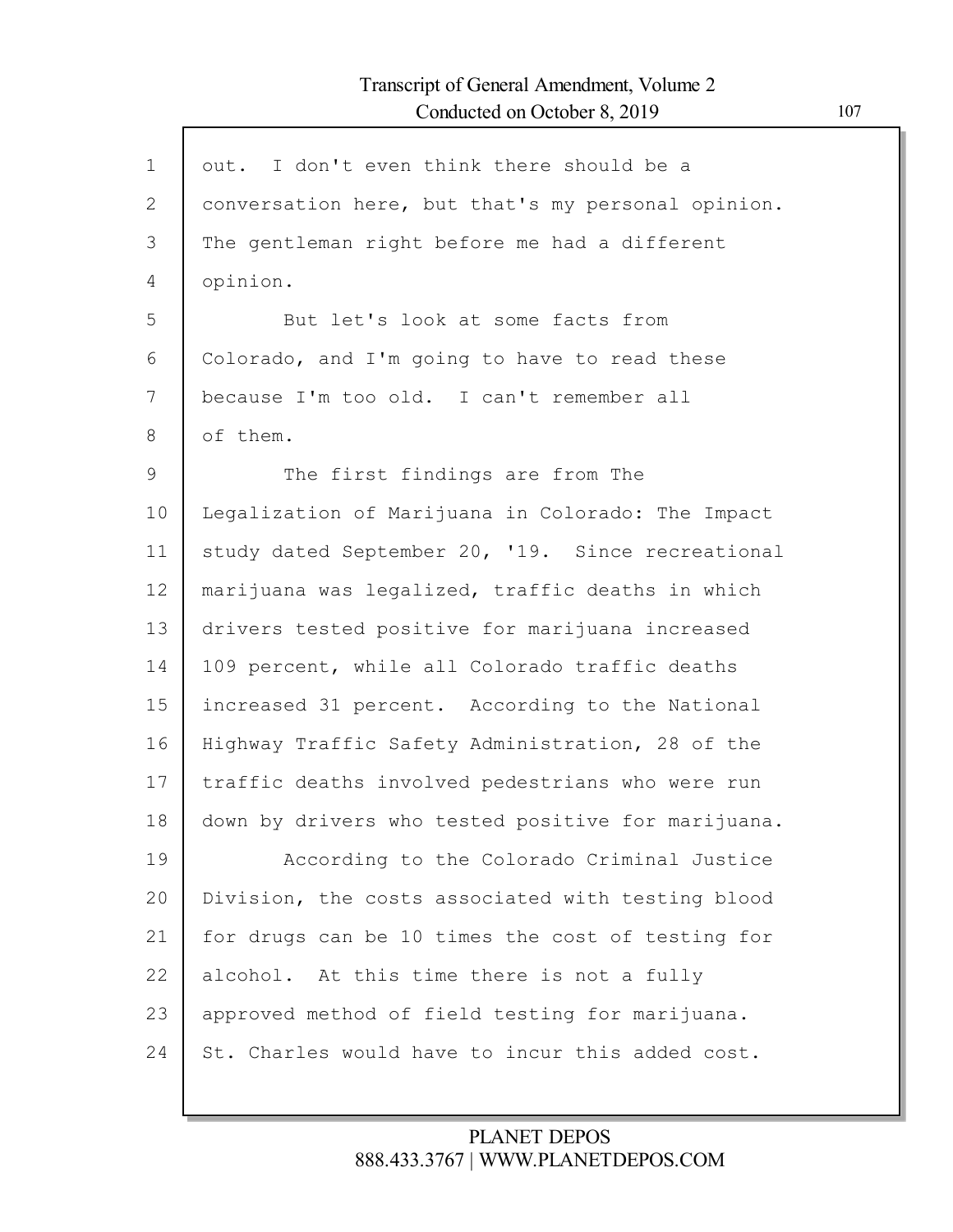Г

| $\mathbf{1}$ | Drug-impaired driving has a tangible               |
|--------------|----------------------------------------------------|
| $\mathbf{2}$ | impact on publicly safety. Nationally, drug        |
| 3            | detection and fatally injured drivers with         |
| 4            | toxicology results has been steadily increasing.   |
| 5            | According to the National Institute on Drug Abuse, |
| 6            | marijuana significantly impairs judgment, motor    |
| 7            | coordination, reaction time, and studies have      |
| 8            | found a direct relationship between blood THC      |
| $\mathsf 9$  | concentration and impaired driving ability.        |
| 10           | The risk of being involved in a motor              |
| 11           | vehicle crash increases after marijuana use. Make  |
| 12           | no mistake. If we opt in, these impaired drivers   |
| 13           | will be on our streets.                            |
| 14           | Now, I look at some of the slides that the         |
| 15           | young lady put up, and there's a couple of         |
| 16           | communities that are close to us who have opted    |
| 17           | out. I understand that Plainfield has opted out,   |
| 18           | Lisle, as well as Wheaton. Interesting comment     |
| 19           | from an alderman in lisle. He publicly came out    |
| 20           | and said the reason that he opted out is because   |
| 21           | there are harm to families here. It's an impact    |
| 22           | on our children and lasting damage to their        |
| 23           | community and culture, that they feel strongly     |
| 24           | about protecting their brand.                      |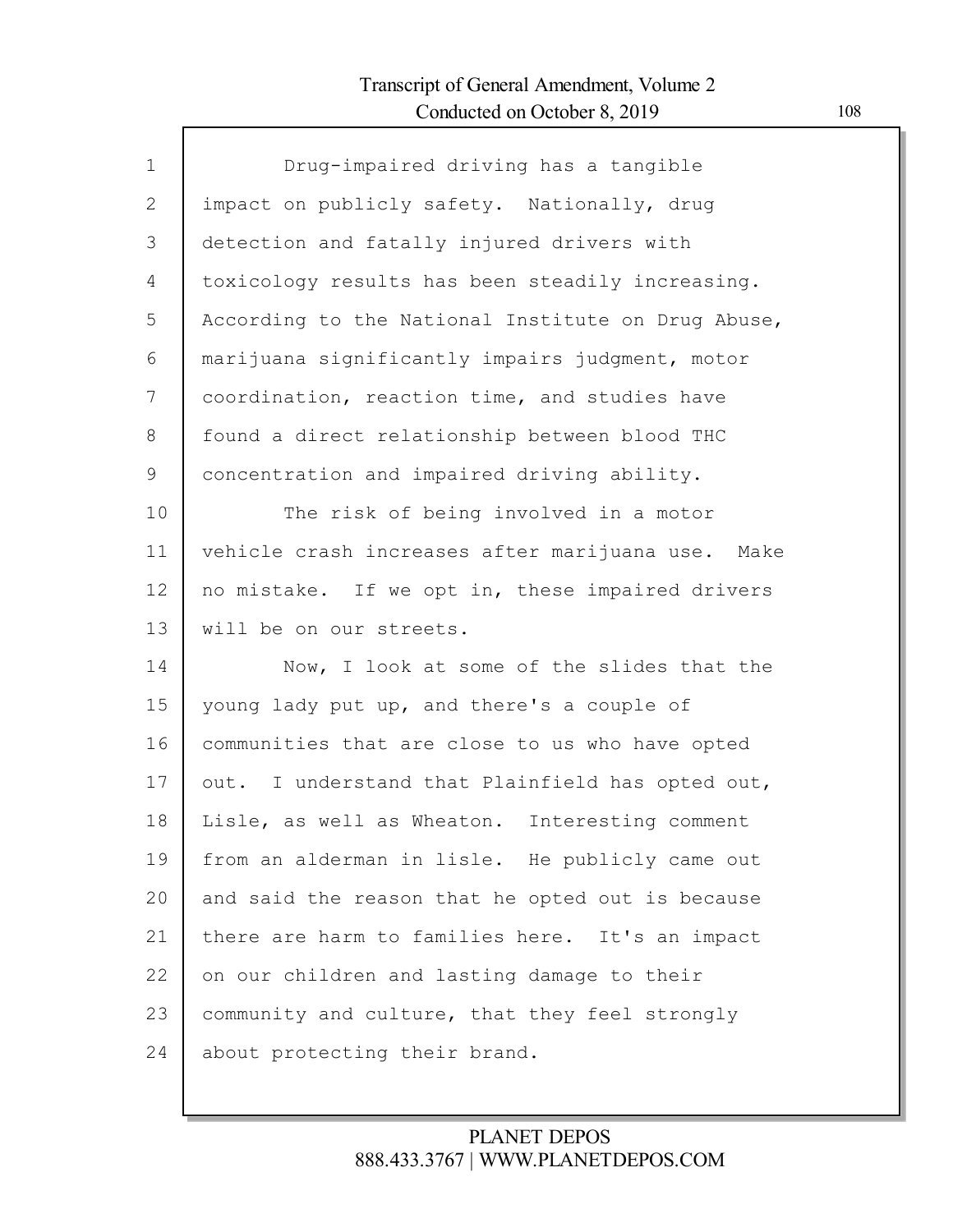| $\mathbf 1$ | And I think that's what it's all about.            |
|-------------|----------------------------------------------------|
| 2           |                                                    |
|             | It's about the children, it's about safety, and    |
| 3           | it's about the brand and image of our town. We     |
| 4           | know it's legal. If people want to use it          |
| 5           | January 1st, 2020, then that's up to them, but why |
| 6           | do we have to sell it?                             |
| 7           | The young man that just talked about a             |
| 8           | revenue push here. According to Chris Minick, and  |
| 9           | I think the other gentleman had mentioned this,    |
| 10          | but I've got a copy of the letter from Chris       |
| 11          | Minick, who is the finance director in             |
| 12          | St. Charles. His letter dated July 23rd, 2019, to  |
| 13          | our mayor and members of the City Council talks    |
| 14          | about the potential maximum tax rate on            |
| 15          | recreational cannabis sales of 5 percent. 5        |
| 16          | percent.                                           |
| 17          | Now, if you take a look at each \$1 million        |
| 18          | in recreational cannabis sales, that would         |
| 19          | generate \$50,000 on \$1 million worth of sale of  |
| 20          | cannabis. \$50,000.                                |
| 21          | Now, the second-to-last paragraph in Chris         |
| 22          | Minick's letter to -- I'm not sure, maybe you all  |
| 23          | have a copy of this. I'd like to just quickly      |
| 24          | read this in my name, Mr. Wallace.                 |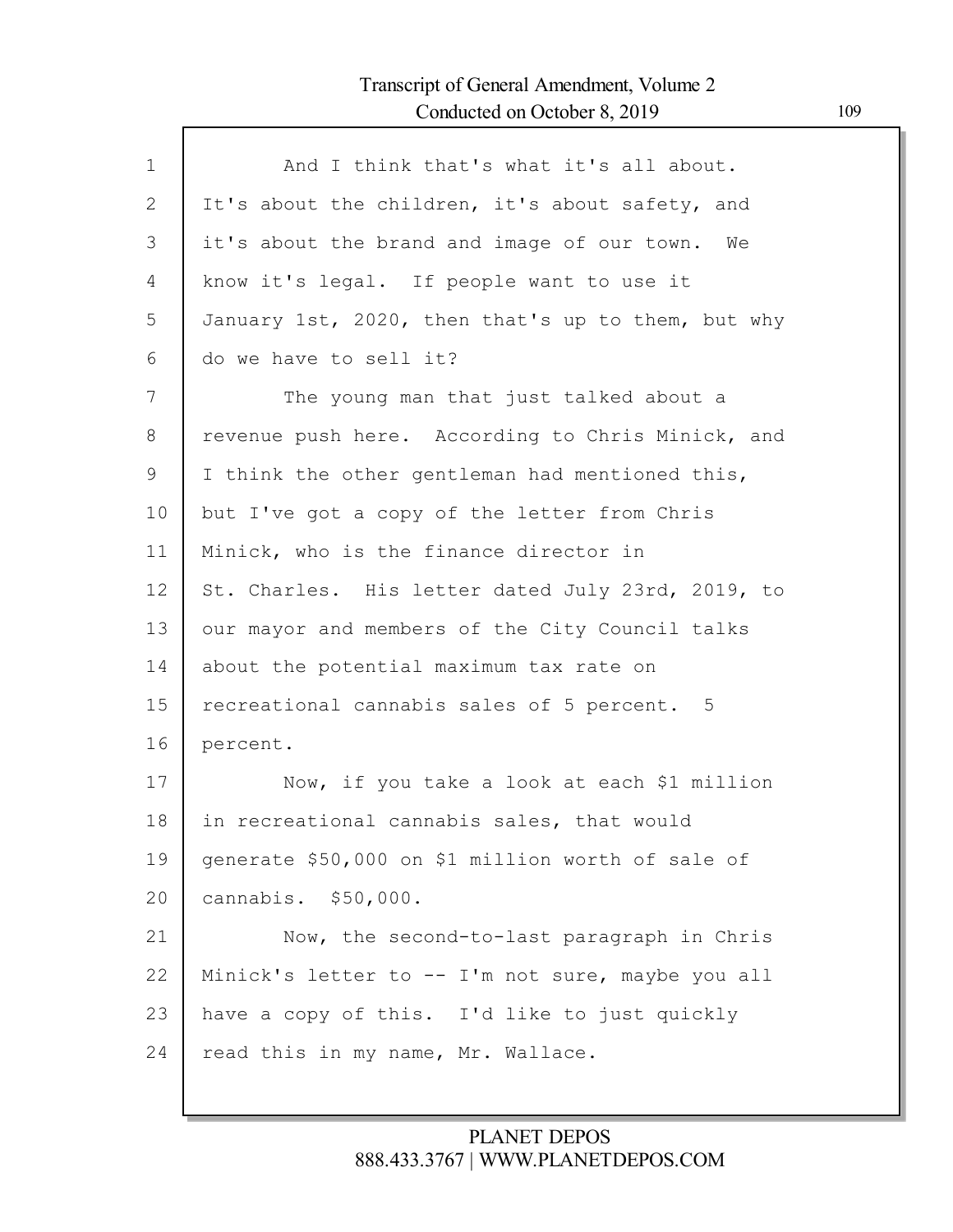Г

| This is Mr. Minick, "As mentioned                  |
|----------------------------------------------------|
| previously, it is difficult to attempt to quantify |
| the amount of sales of cannabis that a local       |
| dispensary would generate. My research has         |
| revealed wide variation in estimates ranging from  |
| a few hundred thousand dollars to estimates well   |
| in excess of \$1 million in local taxes per        |
| recreational cannabis dispensary in Illinois.      |
| "Many of these estimates are derived based         |
| on actual sales data and experience in other       |
| states and modified in a linear manner to reflect  |
| the population and relative income levels present  |
| in Illinois. Given the newness of this law, the    |
| lack of experience with recreational cannabis      |
| sales, it is difficult to comment on the accuracy  |
| of this linear analysis to quantify the amount of  |
| sales that will actually be generated."            |
| So Mr. Minick is basically saying we're            |
| going to get 5 percent of the total sales. He      |
| just doesn't know exactly what these sales are     |
| going to be, even with this linear analysis.       |
| So I would hope and pray that all of you           |
| find it in your hearts to do whatever you can with |
| your recommendation to the City Council to opt     |
|                                                    |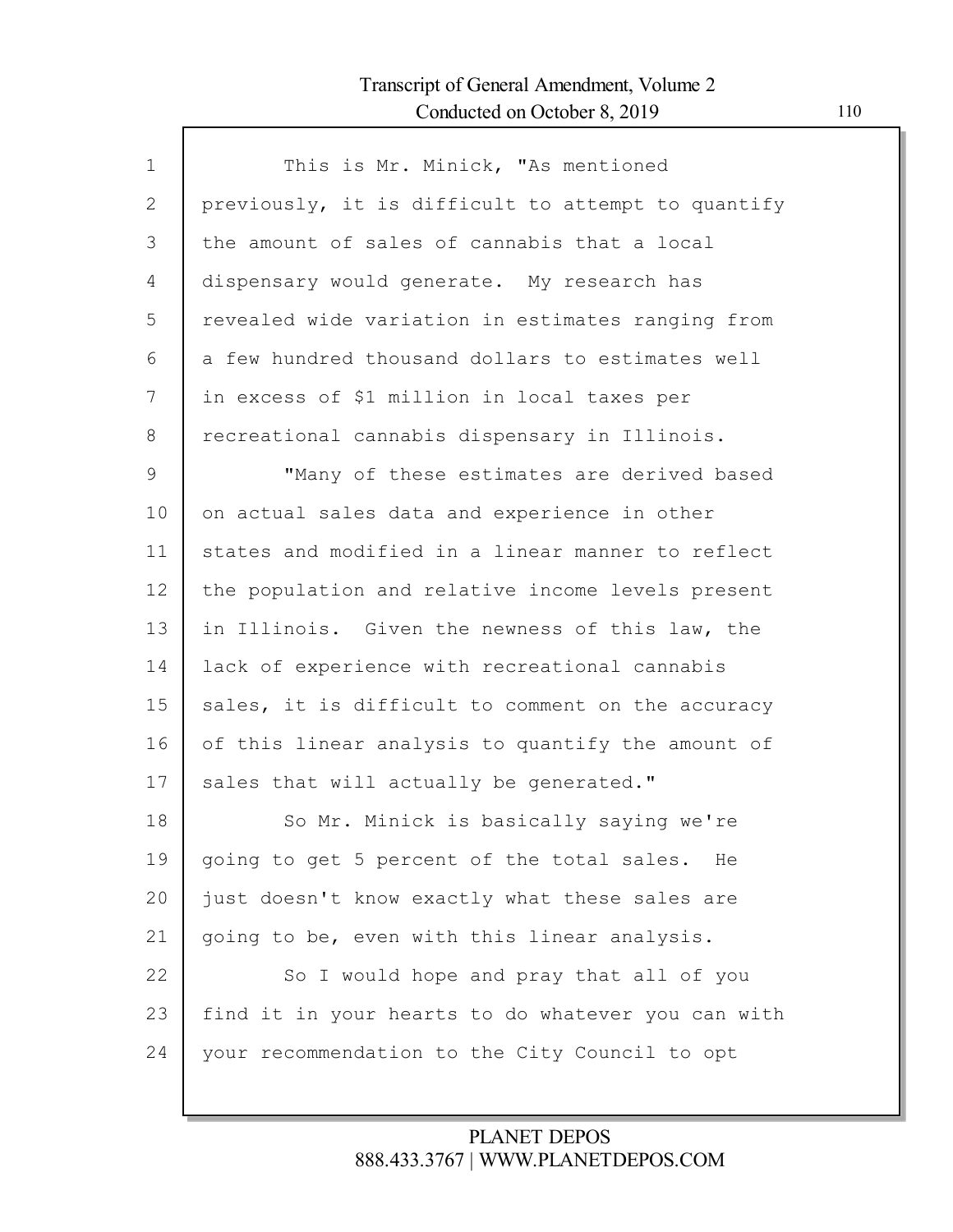Г

| out. Trust me, this is not a good thing. I know<br>it's legal. I know we can use it. But please<br>don't let this be -- I mean, I'm telling you, if<br>Bartlett -- or not Bartlett but Batavia; if they<br>all opt out of this, we're going to be a regional |
|--------------------------------------------------------------------------------------------------------------------------------------------------------------------------------------------------------------------------------------------------------------|
|                                                                                                                                                                                                                                                              |
|                                                                                                                                                                                                                                                              |
|                                                                                                                                                                                                                                                              |
|                                                                                                                                                                                                                                                              |
|                                                                                                                                                                                                                                                              |
|                                                                                                                                                                                                                                                              |
|                                                                                                                                                                                                                                                              |
|                                                                                                                                                                                                                                                              |
| I just -- I'm sorry. I just don't think                                                                                                                                                                                                                      |
|                                                                                                                                                                                                                                                              |
|                                                                                                                                                                                                                                                              |
|                                                                                                                                                                                                                                                              |
|                                                                                                                                                                                                                                                              |
|                                                                                                                                                                                                                                                              |
|                                                                                                                                                                                                                                                              |
| So why should the city of St. Charles opt                                                                                                                                                                                                                    |
| out of selling marijuana when people might be able                                                                                                                                                                                                           |
| go buy it on the street pretty soon? Because we                                                                                                                                                                                                              |
| can limit the consequences. We can limit the                                                                                                                                                                                                                 |
|                                                                                                                                                                                                                                                              |
| We know one of the four major factors that                                                                                                                                                                                                                   |
| influence the rate of drug abuse in a community is                                                                                                                                                                                                           |
| availability. The less availability, the lower                                                                                                                                                                                                               |
| the number of users, the lower the consequences.                                                                                                                                                                                                             |
|                                                                                                                                                                                                                                                              |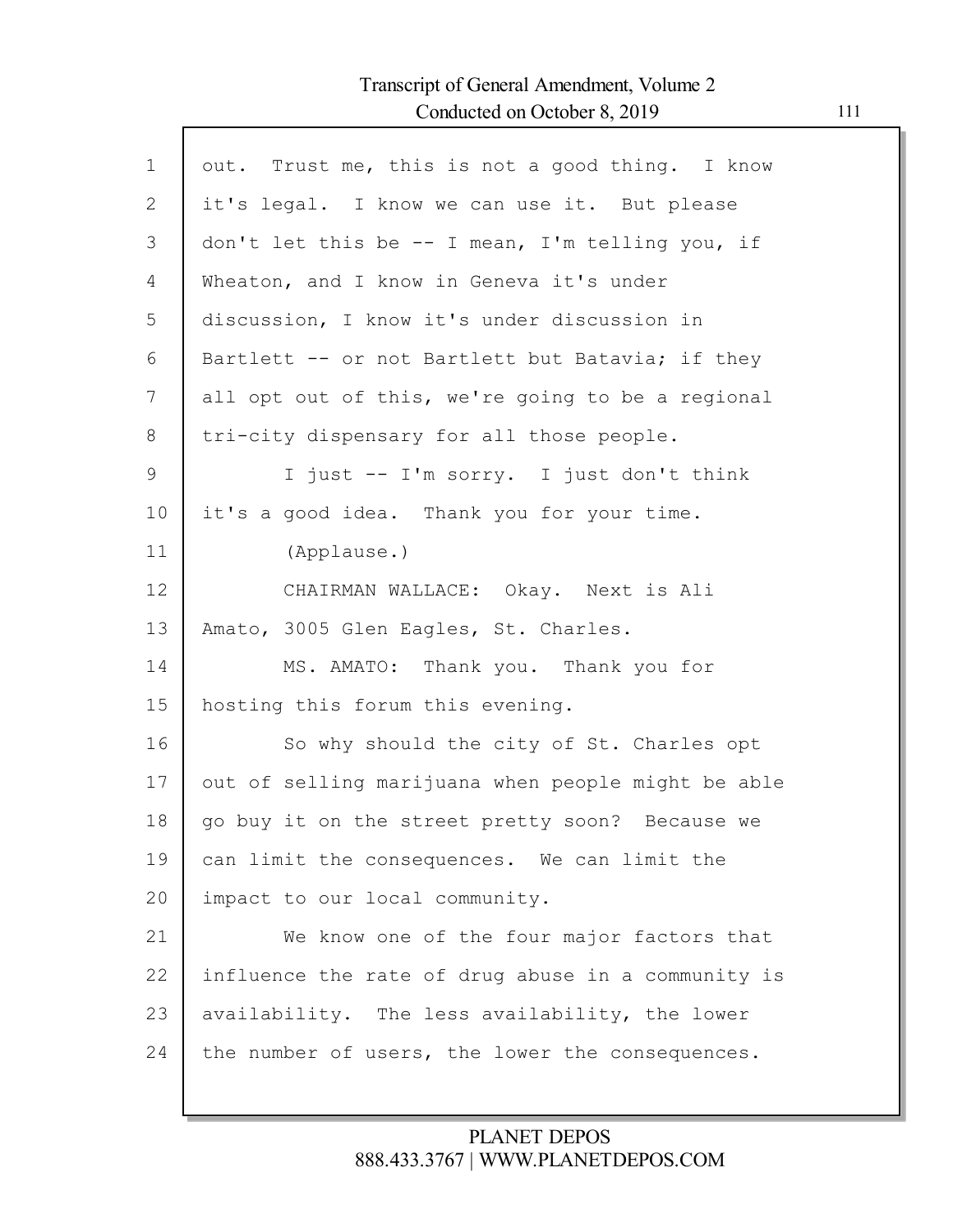$\Gamma$ 

| $\mathbf{1}$ | On the flip side, the more available, the greater |
|--------------|---------------------------------------------------|
| $\mathbf{2}$ | the number of users, and the greater the          |
| 3            | consequences.                                     |
| 4            | According to a Wall Street Journal article        |
| 5            | Marijuana is More Dangerous Than You Think,       |
| 6            | marijuana can cause psychosis, and psychosis is a |
| 7            | high risk factor for violence.                    |
| 8            | This report, The Legalization of Marijuana        |
| 9            | in Colorado: The Impact just released last month  |
| 10           | has a number of really great statistics, but I'd  |
| 11           | like to take a moment to talk about the local     |
| 12           | impact that it's had just on the city of Denver.  |
| 13           | Denver sells -- Denver has many                   |
| 14           | dispensaries. I'd like to point out their         |
|              |                                                   |
| 15           | marijuana revenue budget is less than 1 percent.  |
| 16           | I don't know if you can see this. It's less than  |
| 17           | 1 percent of the money they bring in, so it's a   |
| 18           | small amount, just like our amount will be too.   |
| 19           | Their local crime has gone way up. In             |
| 20           | 2018 violent crime in Colorado rose by 7.95       |
| 21           | percent compared with 2017. Over half of the      |
| 22           | violent crime reported in 2018 was characterized  |
| 23           | as aggressive assault. In total there were 211    |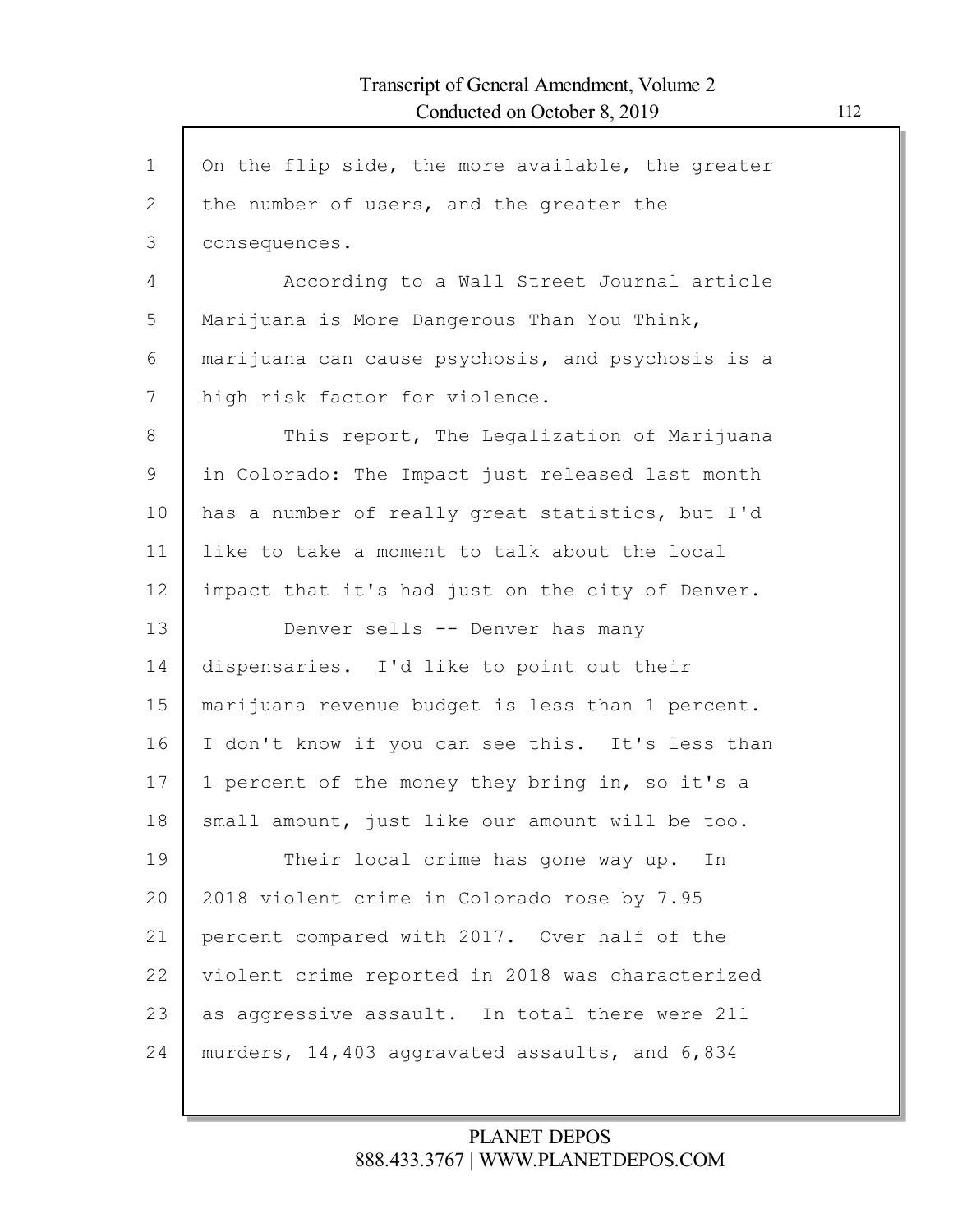$\Gamma$ 

| $\mathbf{1}$ | sexual offenses.                                   |
|--------------|----------------------------------------------------|
| $\mathbf{2}$ | Compared to other large cities, Denver saw         |
| 3            | the largest rise in violent crime. The per capita  |
| 4            | violent crime rate in Denver grew 9 percent        |
| 5            | between 2017 and 2018, while the bulk of large     |
| 6            | cities in the U.S. saw a decline. On average, the  |
| 7            | violent crime rates in 25 of the nation's most     |
| 8            | prosperous cities dropped 4 percent over that      |
| 9            | period of time.                                    |
| 10           | Denver's rise in crime, according to the           |
| 11           | Brennan Center for Justice derived from Denver's   |
| 12           | crime rate, shows a true trend and not just a      |
| 13           | one-year blip on the chart.                        |
| 14           | I did a little extra reference, and I was          |
| 15           | able to find the number of dispensaries in Denver. |
| 16           | They have more $--$ they have a total of 364       |
| 17           | dispensaries in their city, and the number of      |
| 18           | Starbucks and McDonald's is just 111. They can't   |
| 19           | control the crime that they're seeing from this.   |
| 20           | By opting out, not only will we lessen the         |
| 21           | crime here, we'll send a message that it's not     |
| 22           | okay to use this. I know this has a face for many  |
| 23           | people. To me this is the face of my husband's --  |
| 24           | I'm sorry -- my best friend's husband who          |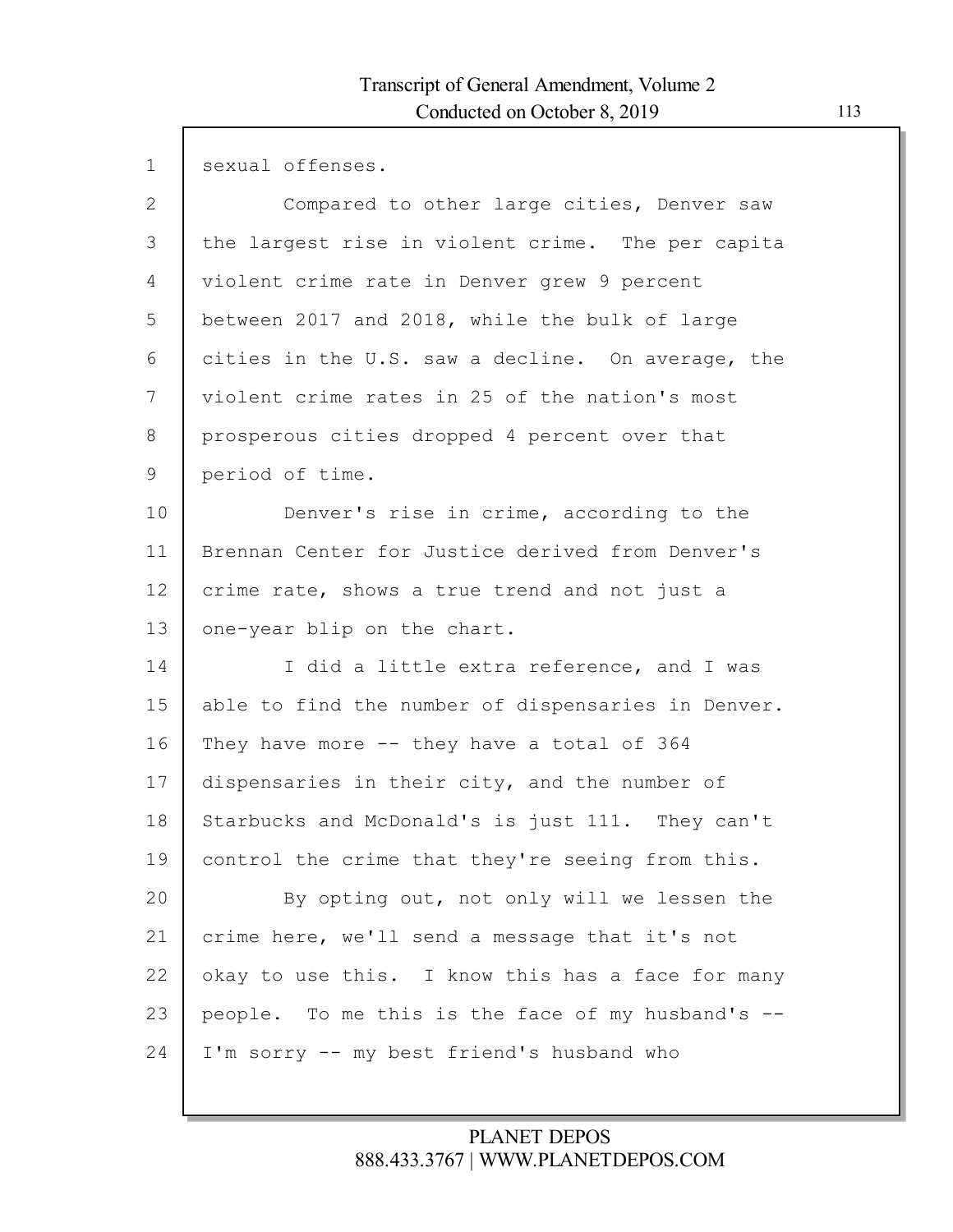Г

| $\mathbf 1$ | committed suicide after using marijuana for                  |
|-------------|--------------------------------------------------------------|
| 2           | 15 years. He is one of two men that I was friends            |
| 3           | with that committed suicide after using marijuana            |
| 4           | for years.                                                   |
| 5           | So when I read things like one in $six$ --                   |
| 6           | and this is all in this study, by the way. When I            |
| 7           | read things like one in six teens who try                    |
| 8           | marijuana will be addicted, and that's a medical             |
| 9           | fact. That's listed in The legalization of                   |
| 10          | marijuana in Colorado: The Impact report.                    |
| 11          | When I read things like one in 10 adults                     |
| 12          | who try marijuana will become addicted, and that's           |
| 13          | a fact, a medical fact that's listed in this.<br>$\mathbf I$ |
| 14          | see my friends.                                              |
| 15          | When I read things like it causes                            |
| 16          | psychosis and schizophrenia and mental illness,              |
| 17          | when I read things, like it causes people to go              |
| 18          | crazy and kill themselves, I think about my best             |
| 19          | friend who has been raising her three girls all              |
| 20          | alone for 10 years now because her husband just              |
| 21          | couldn't handle it anymore, so he went off in the            |
| 22          | woods and did something horrible.                            |
| 23          | And I think about a dear college friend                      |
| 24          | who got high and jumped off a cliff. This isn't a            |
|             |                                                              |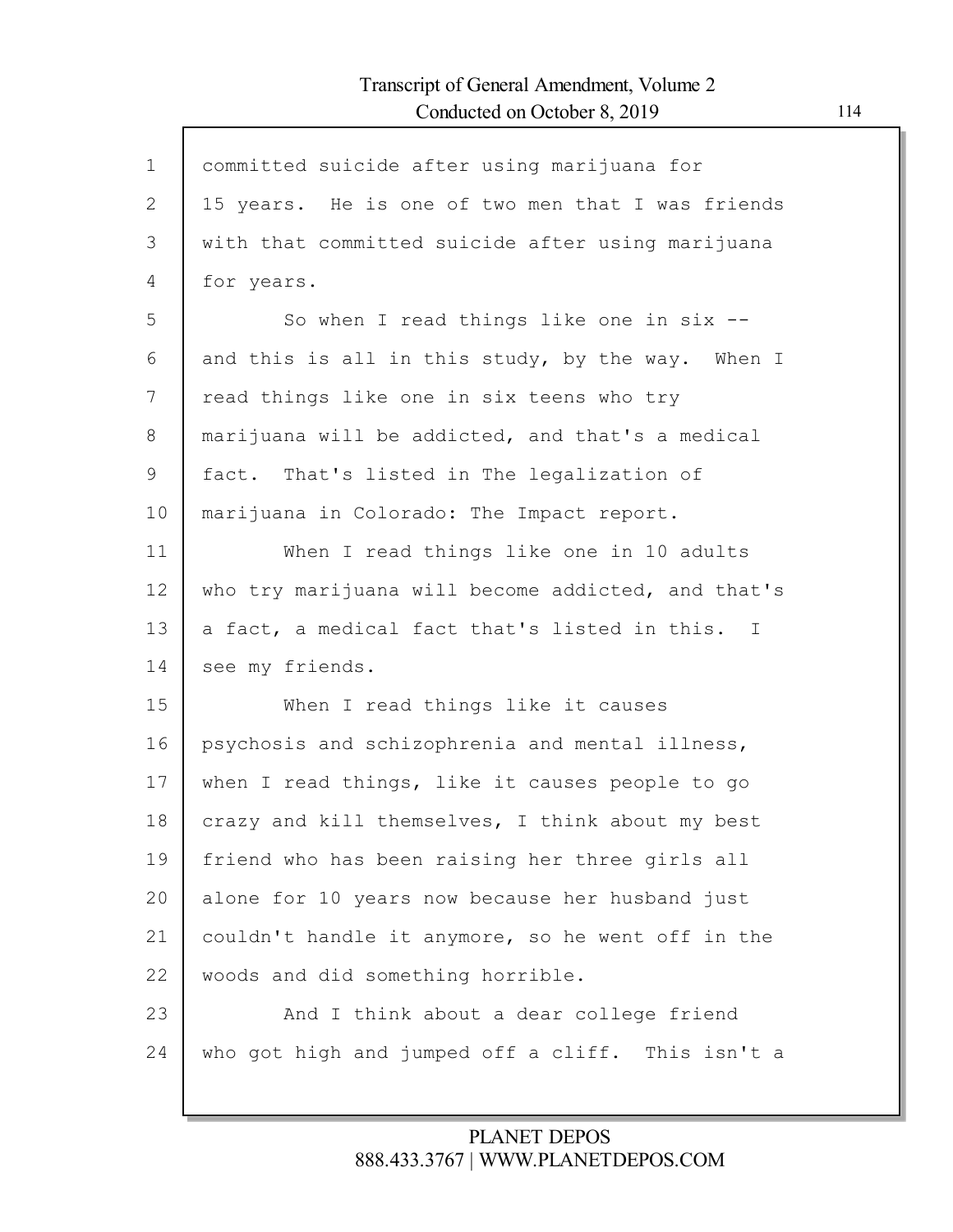| $\mathbf 1$ | cool way to chill out. This definitely affects     |
|-------------|----------------------------------------------------|
| 2           | people in the brain; and if you want to know why   |
| 3           | we shouldn't -- why we should opt out, it's        |
| 4           | because we're neighbors, because we care about     |
| 5           | each other, and because we do what's best for each |
| 6           | other.                                             |
| 7           | And when somebody wants to come to our             |
| 8           | town and offer us some chump change to sell        |
| 9           | something that's addictive, that's going to put us |
| 10          | in the ground, 1 in 10 is going to become          |
| 11          | addicted, the answer is no.                        |
| 12          | According to an article by Brian Blane,            |
| 13          | Nancy Reagan's just say no campaign helped half    |
| 14          | the number of teens on drugs. This was written in  |
| 15          | 2016. When the Reagans moved into the White House  |
| 16          | on January 20th, 1981, drug use, particularly      |
| 17          | among teenagers, was hovering near the highest     |
| 18          | rates ever measured. Of that year's graduating     |
| 19          | Class, 65 percent had used drugs in their lifetime |
| 20          | and a remarkable 37 percent were regular drug      |
| 21          | users.                                             |
| 22          | Eight years later when the Reagans left            |
| 23          | Washington, only 19.7 percent of 1989's graduating |
| 24          | class were regular drug users, a 47 percent        |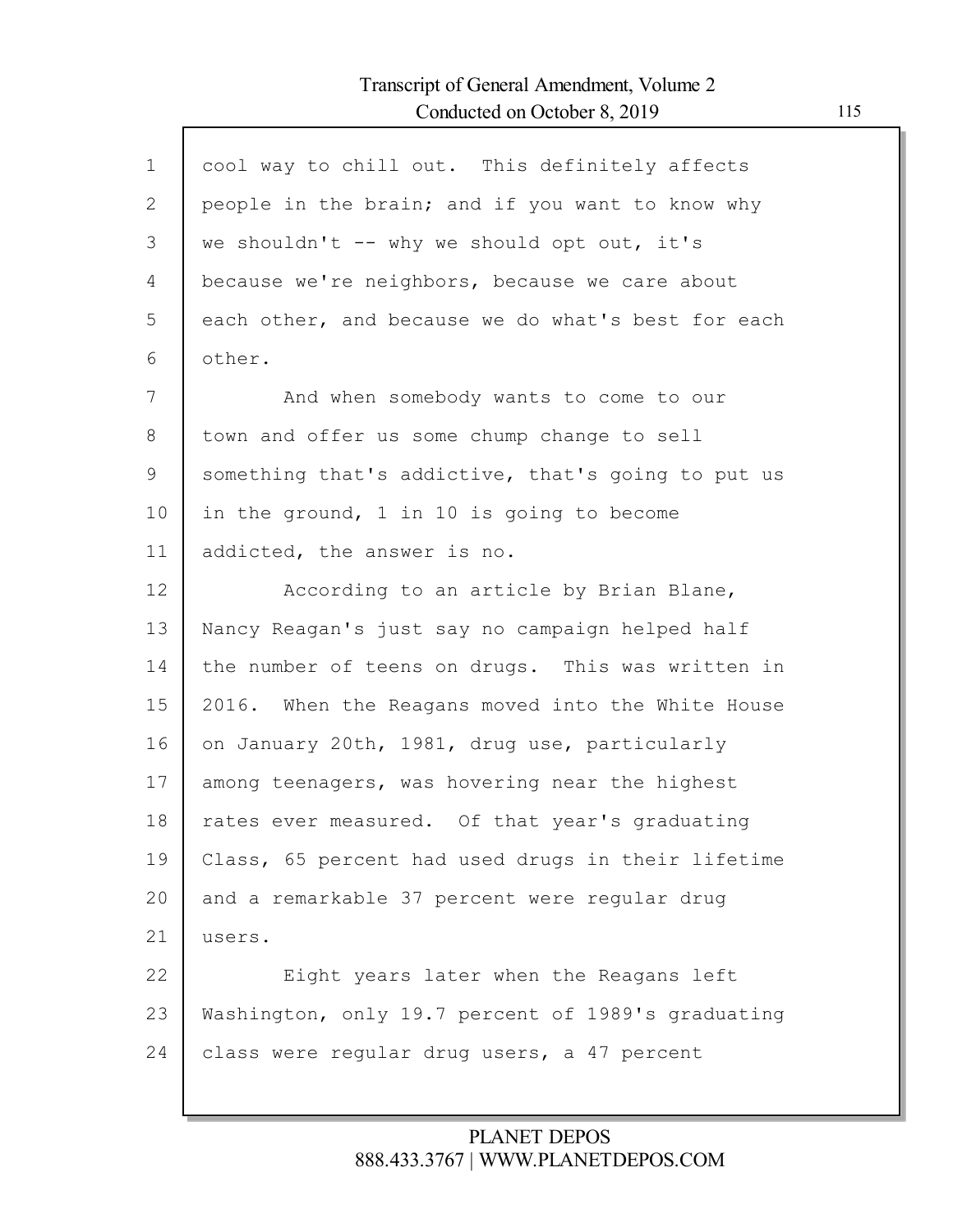$\Gamma$ 

| $\mathbf{1}$  | reduction. And the trend that began under their    |
|---------------|----------------------------------------------------|
| $\mathbf{2}$  | leadership persisted until it reached an all-time  |
| 3             | low of 14.4 percent in 1992. That's 61 percent     |
| 4             | lower than 1981.                                   |
| 5             | Nancy Reagan made a difference. Her just           |
| 6             | say no campaign changed the culture, and God only  |
| 7             | knows how many people she saved from drug          |
| 8             | addiction and all the consequences that go with    |
| $\mathcal{G}$ | that.                                              |
| 10            | Mentioned in this report, The Legalization         |
| 11            | of Marijuana in Colorado: The Impact, I wanted to  |
| 12            | mention some facts and statistics that are in      |
| 13            | here. Since recreational marijuana was legalized   |
| 14            | in Colorado, marijuana use for ages 12 and older   |
| 15            | increased 58 percent and is 78 percent higher than |
| 16            | the national average. It's currently ranked        |
| 17            | fourth in the nation.                              |
| 18            | Adult marijuana use increased 94 percent           |
| 19            | and is 96 percent higher than the national         |
| 20            | average, and it's currently ranked fourth in the   |
| 21            | nation. College age marijuana increased            |
| 22            | 18 percent, and it's 48 percent higher than the    |
| 23            | national average. It's currently ranked 6th in     |
| 24            | the nation. Youth marijuana is 40 percent higher   |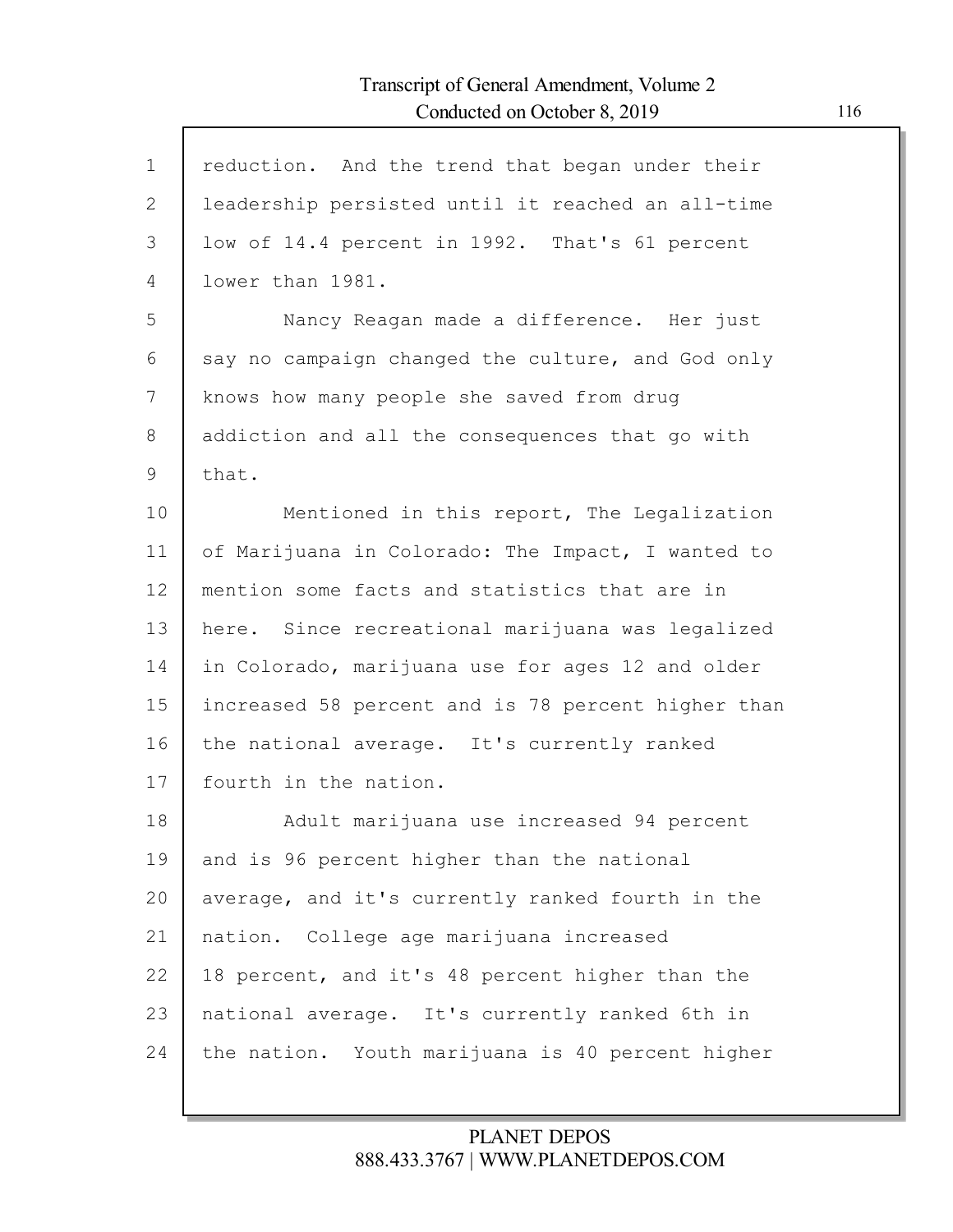Г

| $\mathbf 1$  | than the national average, and it's currently      |
|--------------|----------------------------------------------------|
| $\mathbf{2}$ | ranked 6th in the nation.                          |
| 3            | I was really lucky. I had an amazing dad           |
| 4            | who told me to stay away from the stuff, and I     |
| 5            | did. Please let's opt out. Let's send a message    |
| 6            | that we need to stay away from this. Let's tell    |
| 7            | our kids and our neighbors to run.                 |
| 8            | Thank you.                                         |
| 9            | (Applause.)                                        |
| 10           | CHAIRMAN WALLACE: All right. The next              |
| 11           | person is David, I believe, it's a Guzik,          |
| 12           | G-u-z-i-k, 960 North Second Avenue in St. Charles. |
| 13           | MR. GUZIK: Good evening. How do you                |
| 14           | follow an act like that?                           |
| 15           | Ladies and gentlemen, commissioners,               |
| 16           | everyone in this room I'm certain wants to see     |
| 17           | St. Charles have an opportunity to grow and        |
| 18           | prosper. We all want to live in a vital community  |
| 19           | where our kids can grow up strong and              |
| 20           | well-educated, where families can thrive, a place  |
| 21           | tourists can enjoy and return to frequently, and a |
| 22           | place where local businesses can succeed.          |
| 23           | The Cannabis Regulation and Taxation Act,          |
| 24           | CRTA, was signed into law this year, and it        |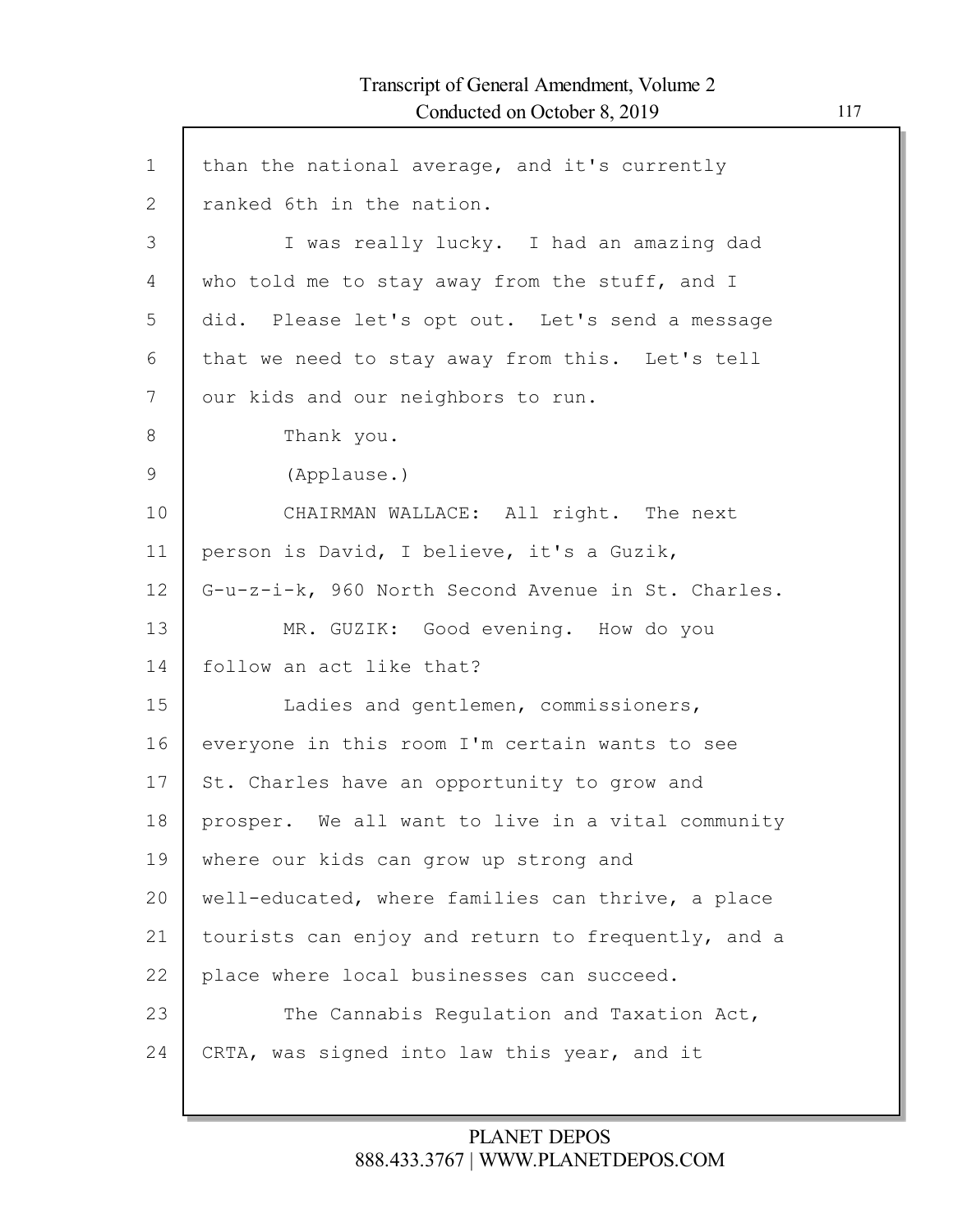| $\mathbf{1}$ | represents a solid opportunity for St. Charles     |
|--------------|----------------------------------------------------|
| $\mathbf{2}$ | that will enable it to continue to do all those    |
| 3            | things and maybe even do some of them better, if   |
| 4            | they $--$ if we opt in.                            |
| 5            | Last November the people of Illinois spoke         |
| 6            | loud and clear and made recreational marijuana and |
| 7            | regulating it and taxing it like alcohol a         |
| 8            | legislative priority, as we now know. A recent     |
| 9            | poll finds that 66 percent of Illinoisans favor or |
| 10           | strongly favor this plan while only 32 percent are |
| 11           | opposed.                                           |
| 12           | While public opinion has grown, some               |
| 13           | people continue to regard cannabis as the evil     |
| 14           | weed or a hardcore drug. We've heard some          |
| 15           | statistics today. I take issue with some of them.  |
| 16           | I'd like to read them. But actually marijuana,     |
| 17           | cannabis, is a plant with many fascinating         |
| 18           | attributes, one among hundreds that are processed  |
| 19           | to benefit mankind -- coffee, aspirin, digitalis,  |
| 20           | you name it, hundreds.                             |
| 21           | When I read the Chronicle's coverage of            |
| 22           | the last meeting, I was a bit stunned by some of   |
| 23           | the things people said. They showed little         |
| 24           | understanding of either cannabis or the provisions |
|              |                                                    |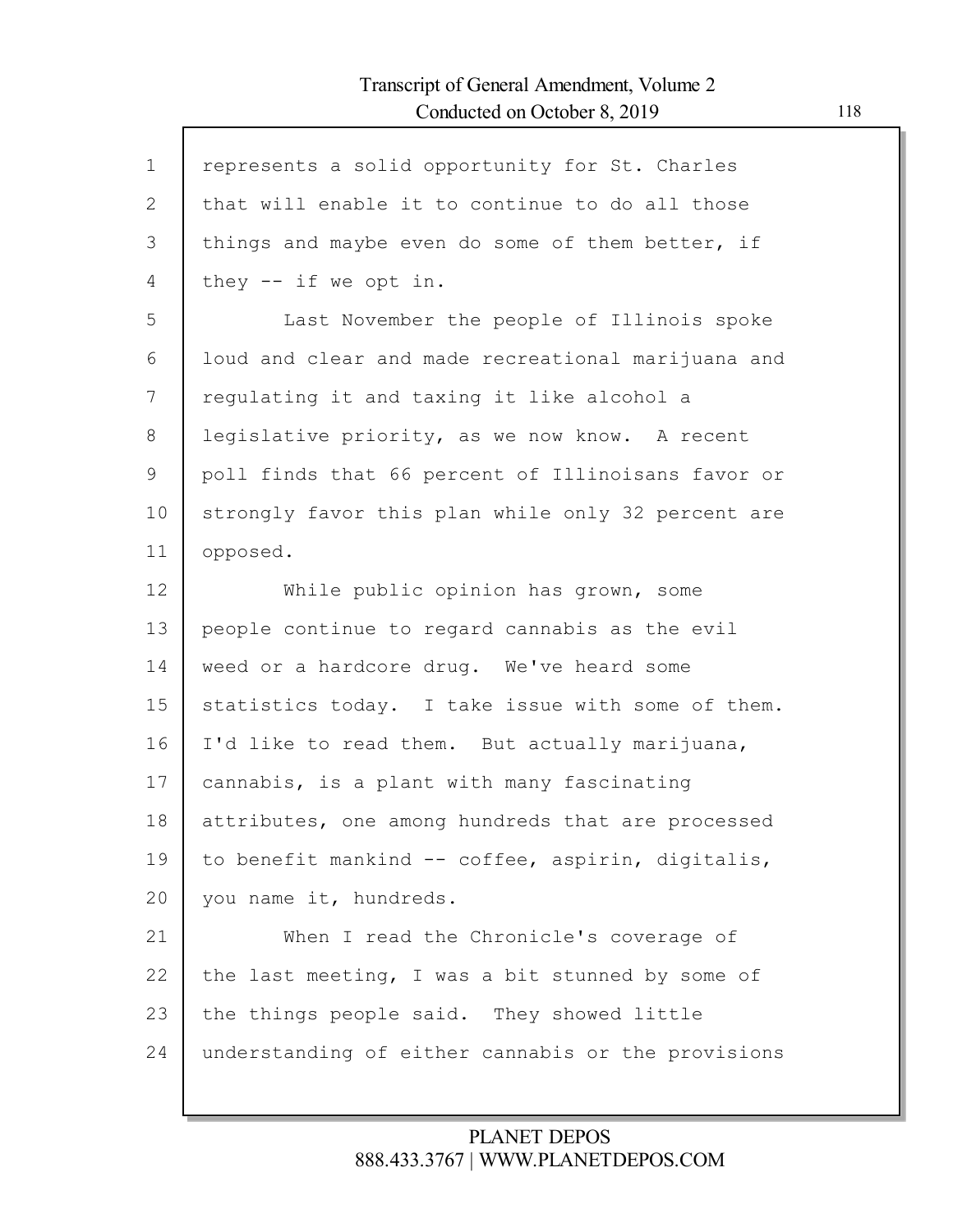Г

| $\mathbf{1}$  | of the new law. A former alderman presented a      |
|---------------|----------------------------------------------------|
| $\mathbf{2}$  | dystopian vision of our Bedford Falls like         |
| 3             | community turned into a nightmarish Pottersville   |
| 4             | with marijuana shops blanketing downtown and       |
| 5             | tarnishing the reputation of the pride of the Fox. |
| 6             | As zoning people, you know that's not              |
| 7             | that's going to happen. We've seen the maps.       |
| 8             | It's going to be a very particular process, and I  |
| $\mathcal{G}$ | trust you'll act accordingly. This scenario is     |
| 10            | interesting for a 1940s movie, but it's not going  |
| 11            | to happen under this law. It's one of the most     |
| 12            | comprehensive and restrictive in the nation.       |
| 13            | For the draft of the CRTA, its writers             |
| 14            | learned from the experiences of 10 other states    |
| 15            | that created well-regulated, highly taxed, and     |
| 16            |                                                    |
|               | responsibly managed cannabis industries from       |
| 17            | scratch. All of those states gained revenue and    |
| 18            | none of them descended into chaos or experienced   |
| 19            | drastic public health crises. Most importantly,    |
| 20            | none rolled back their programs and reinstated     |
| 21            | prohibition.                                       |
| 22            | The Chronicle also mentioned a woman who           |
| 23            | lost her son to heroin addiction 13 years ago.     |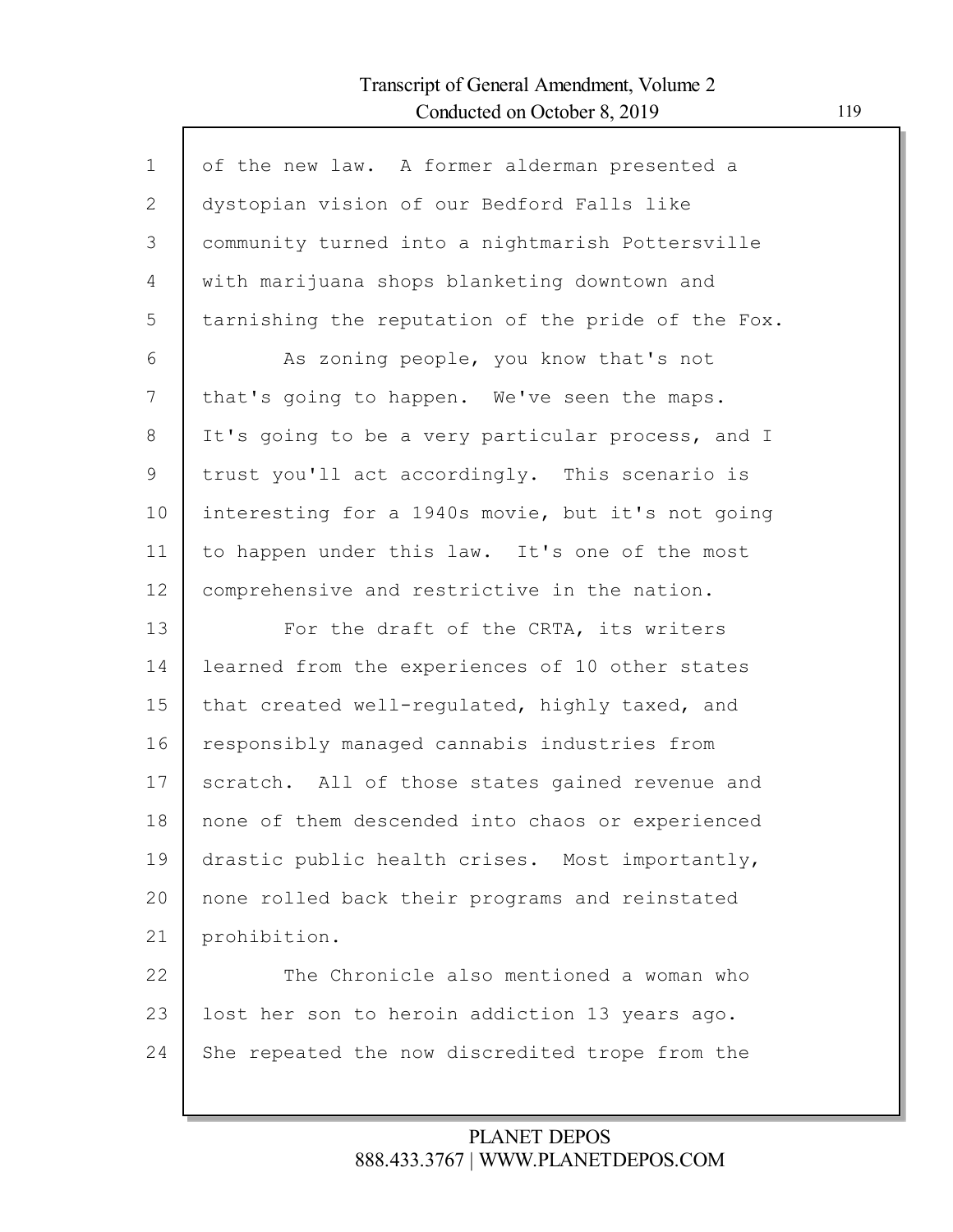Г

| $\mathbf 1$  | failed war on drugs that marijuana is a gateway   |
|--------------|---------------------------------------------------|
| $\mathbf{2}$ | drug that can lead to the addiction of other      |
|              |                                                   |
| 3            | substances. While I'm truly sorry for her loss,   |
| 4            | but the gateway theory has been debunked. It is a |
| 5            | tired relic of the just say no era.               |
| 6            | Life itself is the main gateway to                |
| 7            | addiction in its many forms; and in the case of   |
| 8            | our nation's opioid plague, doctors themselves    |
| 9            | were the real gateway. In fact, cannabis is now   |
| 10           | being used as an actual exit drug to help people  |
| 11           | kick opioid addition and return to normal         |
| 12           | productive lives.                                 |
| 13           | Similarly, medical marijuana programs in          |
| 14           | Illinois and now 46 other states have enabled     |
| 15           | millions of patients to use cannabis to help them |
| 16           | deal with a host of serious medical conditions    |
| 17           | from epilepsy to cancer. Times have really        |
| 18           | changed since the Nixon administration made       |
| 19           | cannabis a schedule 1 narcotic.                   |
| 20           | When this happened, medical research into         |
| 21           | its palliative and therapeutic properties ground  |
| 22           | to a halt. Over the decades since, this heartless |
| 23           | decision deprived countless patients of relief    |
| 24           | from devastating diseases.                        |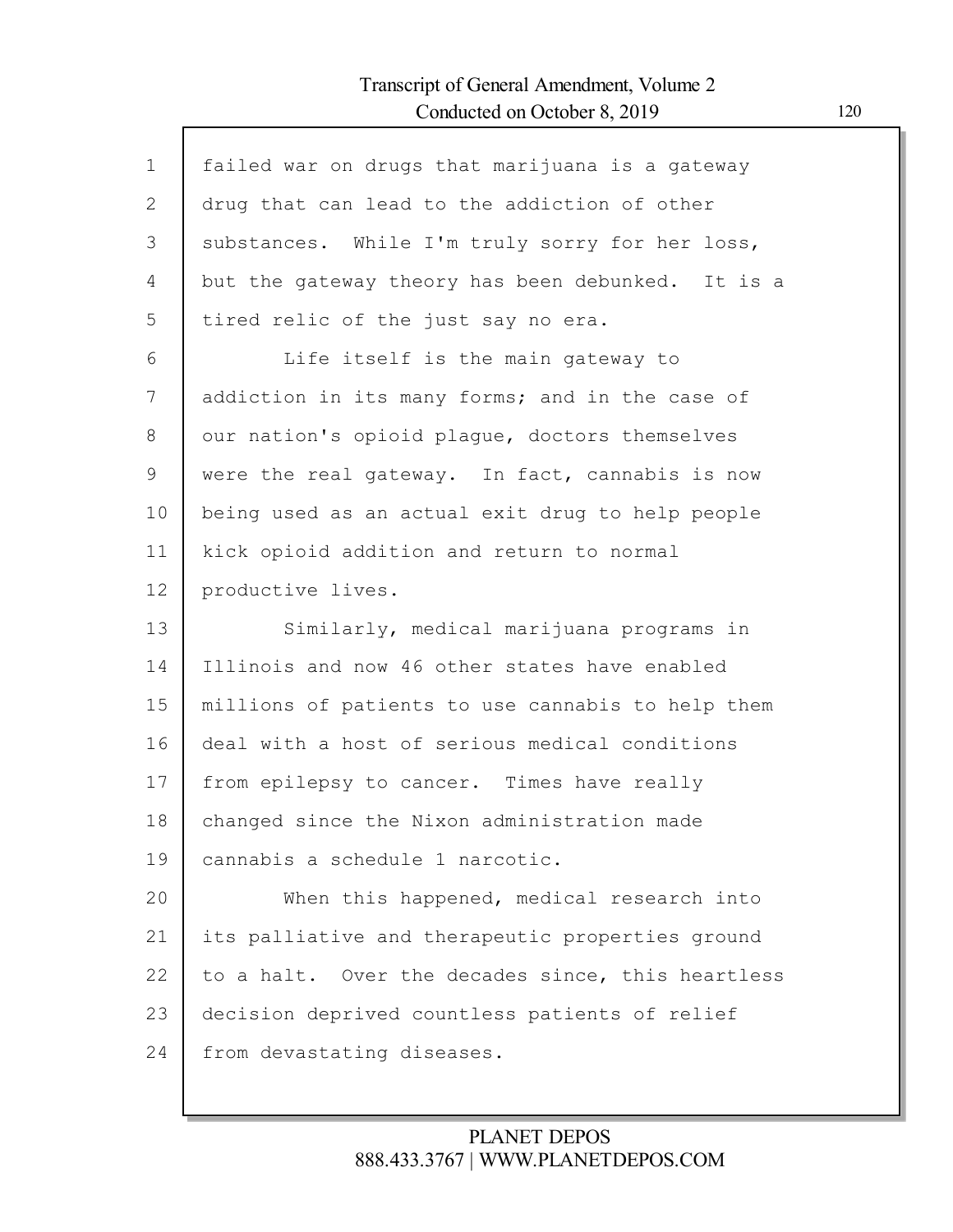Г

| $\mathbf 1$  | The people of Illinois now realize the             |
|--------------|----------------------------------------------------|
| $\mathbf{2}$ | value of medical marijuana and overwhelmingly      |
| 3            | support sales of recreational cannabis. Our city   |
| 4            | should not waste this opportunity. The long adage  |
| 5            | is that local taxes on marijuana sales can         |
| 6            | provide -- I've got a little frog in my throat,    |
| 7            | sorry -- can provide needed funds to support       |
| 8            | individual communities.                            |
| 9            | Mr. Minick has been quoted many times, and         |
| 10           | the Chronicle quoted him as realizing over         |
| 11           | \$1 million in tax revenue for 20 million in       |
| 12           | recreational sales. We don't know what it's going  |
| 13           | to be, how it's going to take off; but as a        |
| 14           | taxpaying property owner, I find the prospect of   |
| 15           | potential tax relief to be a very good thing.      |
| 16           | The CRTA is going to create an entirely            |
| 17           | new industry that will finally help communities    |
| 18           | contend with the vicious black market that's       |
| 19           | prayed upon our children for decades. To those     |
| 20           | who think our children will somehow remain safe in |
| 21           | the status quo, think again. The black market      |
| 22           | makes cannabis and other truly dangerous drugs     |
| 23           | readily available to kids, and they will sell      |
| 24           | anything to make a buck regardless of purity and   |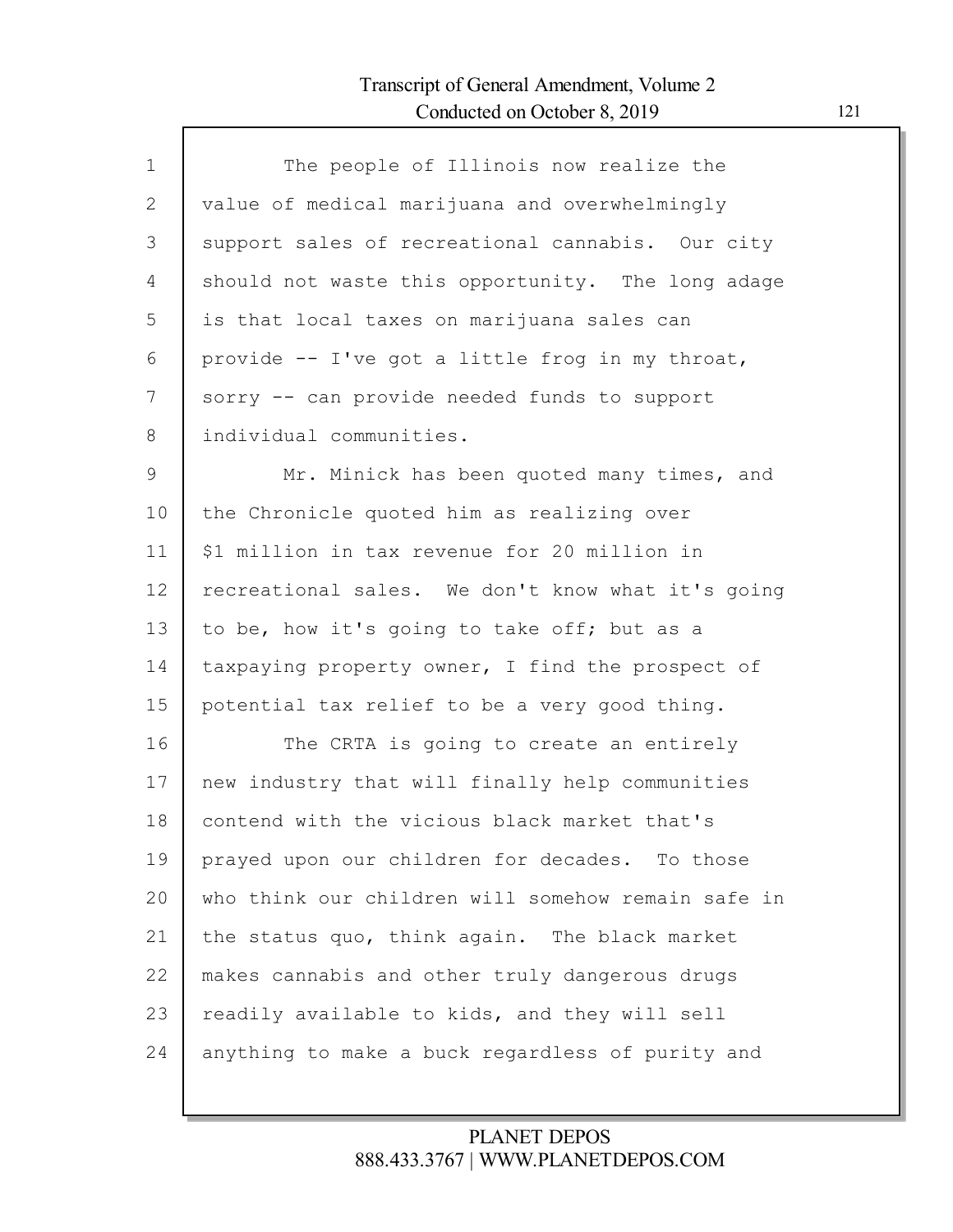$\mathsf{l}$ 

| 1            | safety.                                            |
|--------------|----------------------------------------------------|
| $\mathbf{2}$ | Just look at the recent health crises              |
| 3            | caused by Fentanyl poisoning and black market      |
| 4            | vapes to see some of the damage that's being done. |
| 5            | So under the CRTA, State funds will go to          |
| 6            | public education and safety programs. Product      |
| 7            | will be grown and packaged and conform to strict   |
| 8            | quality standards. Sales will be tightly           |
| 9            | controlled, and public health and safety will be   |
| 10           | protected.                                         |
| 11           | A large portion of these revenues will             |
| 12           | flow throw into the State's general fund and end   |
| 13           | up being funneled back into our school systems,    |
| 14           | infrastructure projects, and other important       |
| 15           | programs.                                          |
| 16           | As a concerned citizen, I feel proud that          |
| 17           | our state has taken these steps. I want to feel    |
| 18           | the same pride in St. Charles for responding to    |
| 19           | the will of the people, adapting to change, and    |
| 20           | staying in step with progress. The CRTA will help  |
| 21           | curtail the black market and provide adults with a |
| 22           | saner, safer way to enjoy cannabis in Illinois.    |
| 23           | It also provides St. Charles with an opportunity   |
| 24           | to opt in and get on the ground floor of this      |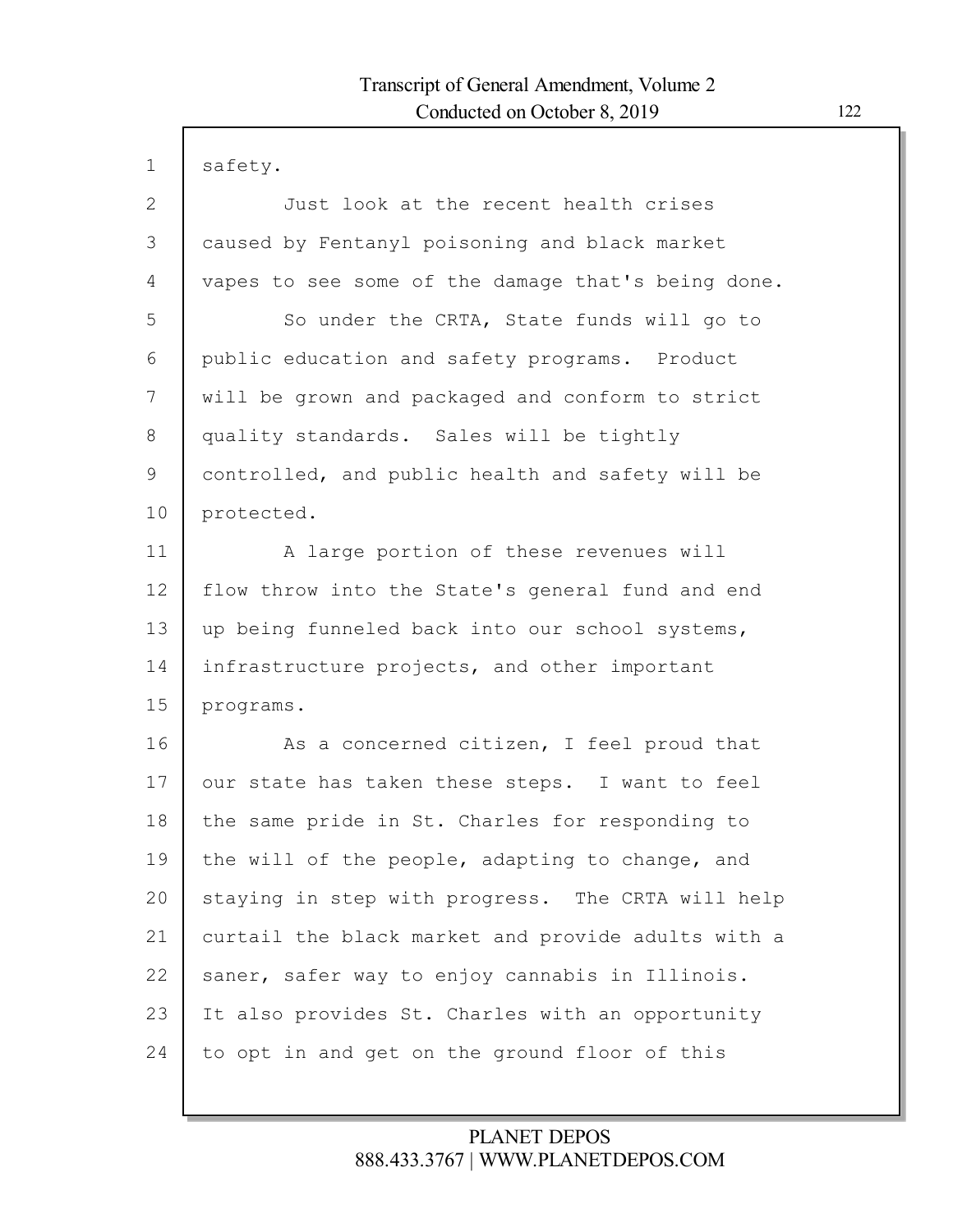1 2 3 4 5 6 7 8 9 10 11 12 13 14 15 16 17 18 19 20 21 22 23 24 exciting new industry, grow responsibly, and prosper more. Thank you. (Applause.) CHAIRMAN WALLACE: All right. Next we have Adam -- I can't make out your last name. Sorry. MR. RAK: My name is Adam Rak. I'm with WBK Engineering, and we're here working with Zen Leaf, who is the existing medical cannabis dispensing organization located at 3714 Illinois Avenue. We're just here to say that we support the text amendment to allow recreational cannabis dispensing organizations as a special use in the BC and BR district. Additionally, we would like to request that the St. Charles Plan Commission consider allowing the dispensing of recreational cannabis at existing medical dispensing organizations in the city. We have read the city of St. Charles staff's findings of facts and recommendations for the proposed text amendment; and based on this review, we believe that the criteria to satisfy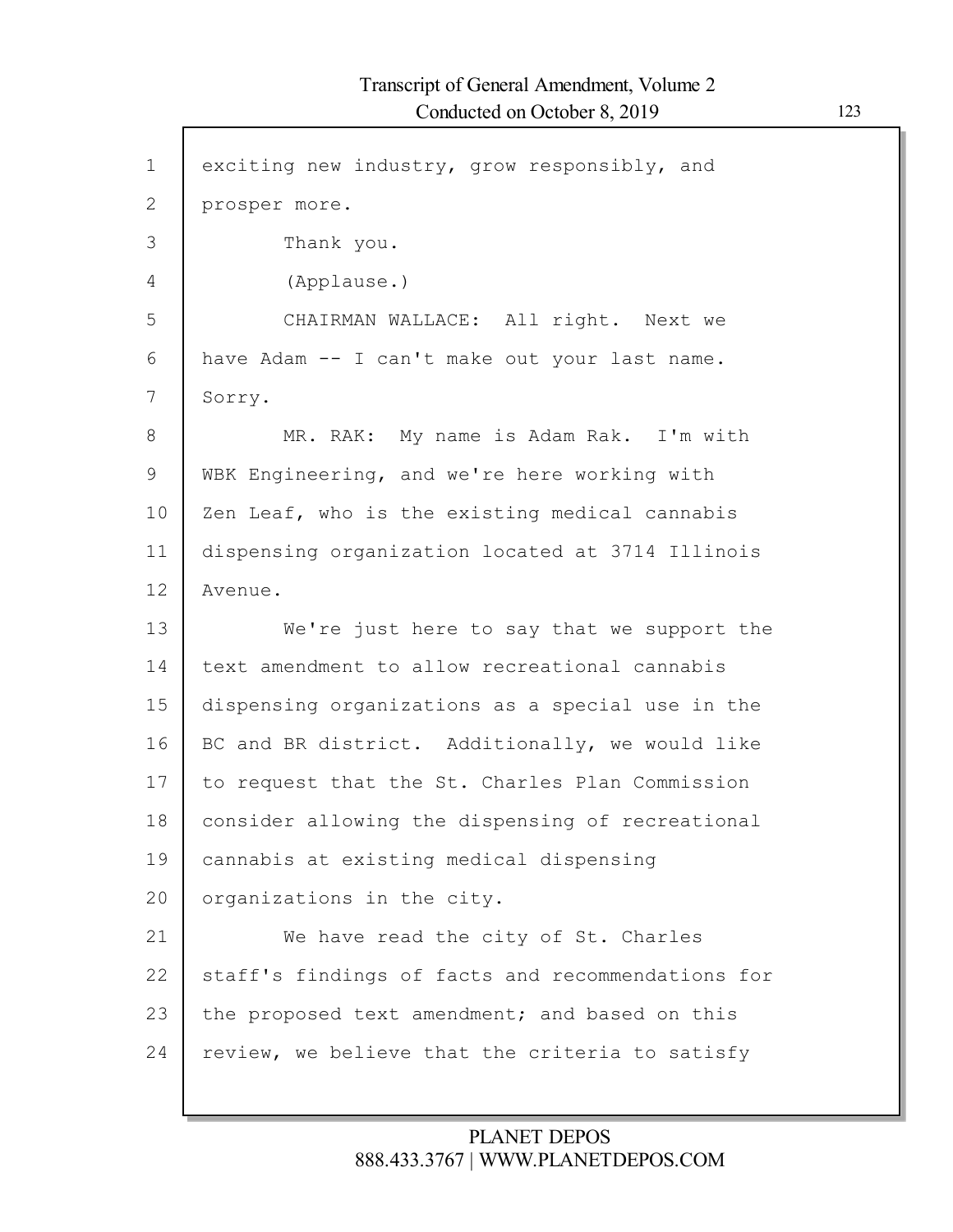| $\mathbf{1}$ | the findings of fact to allow dispensing of        |
|--------------|----------------------------------------------------|
| $\mathbf{2}$ | recreational cannabis at existing medical          |
| 3            | dispensing locations can be demonstrated.          |
| 4            | Thank you.                                         |
| 5            | (Applause.)                                        |
| 6            | CHAIRMAN WALLACE: I'm going to take a              |
| 7            | second and just ask staff regarding that           |
| 8            | possibility. Is that something that can be         |
| 9            | incorporated as a condition if we were to          |
| 10           | recommend approval?                                |
| 11           | MS. TUNGARE: I would incorporate it as a           |
| 12           | comment that you could forward on to the planning  |
| 13           | and development committee. The public notice, the  |
| 14           | legal notice that was published for the amendment  |
| 15           | was specific to the BC and BR districts.           |
| 16           | So as part of the general amendment that's         |
| 17           | before you, the Plan Commission cannot make a      |
| 18           | recommendation on any other districts other BC and |
| 19           | BR, nor can they forward it as information for the |
| 20           | Council committee to consider.                     |
| 21           | CHAIRMAN WALLACE: All right. Next.                 |
| 22           | MEMBER VARGULICH: I just have a follow-up          |
| 23           | question.                                          |
| 24           | CHAIRMAN WALLACE: Yes.                             |
|              |                                                    |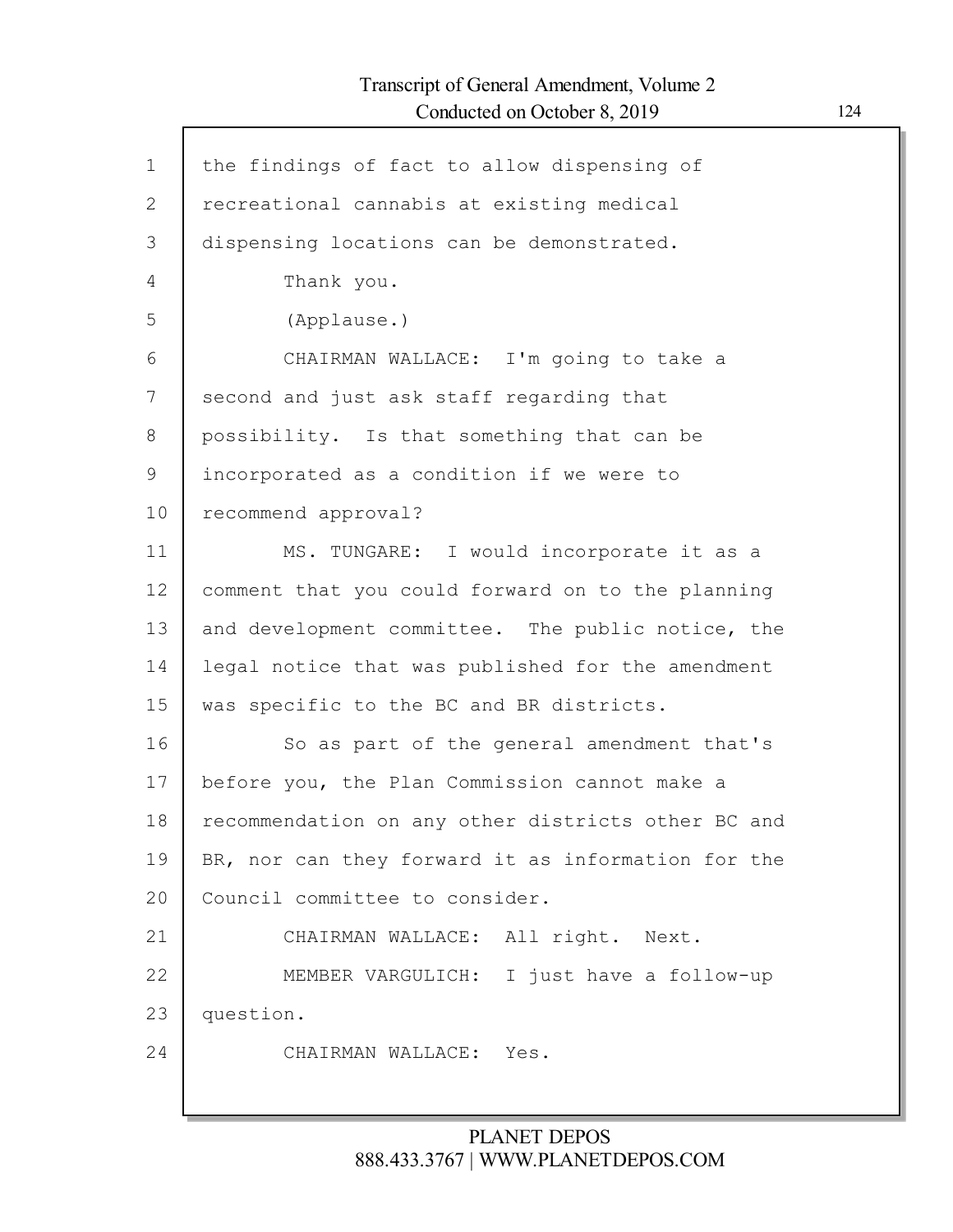| $\mathbf 1$ | MEMBER VARGULICH: If the City Council              |
|-------------|----------------------------------------------------|
| 2           | would agree to allow both medical and              |
| 3           | recreational, would that still limit it to one --  |
| 4           | one retail outlet then?                            |
| 5           | CHAIRMAN WALLACE: One on each side of the          |
| 6           | river, yeah.                                       |
| 7           | MS. TUNGARE: So we already have one                |
| 8           | medical dispensary in St. Charles. So I'm not      |
| 9           | sure if I'm understanding your question.           |
| 10          | MEMBER VARGULICH: Well, if the amendment,          |
| 11          | if the plan development and ultimately City        |
| 12          | Council would agree to allow both retail and       |
| 13          | medical to be sold in the same location, then      |
| 14          | would that be the one retail location, let's say,  |
| 15          | on the east side, since the medical location is on |
| 16          | the east side?                                     |
| 17          | MS. TUNGARE: That is correct.                      |
| 18          | MEMBER VARGULICH: Thank you.                       |
| 19          | CHAIRMAN WALLACE: All right. Any other             |
| 20          | questions?                                         |
| 21          | (No response.)                                     |
| 22          | CHAIRMAN WALLACE: Okay. Next we have               |
| 23          | Alec Wittum, W-i-t-t-u-m, 733 Prairie Street.      |
| 24          | MR. WITTUM: Thank you for the opportunity          |
|             |                                                    |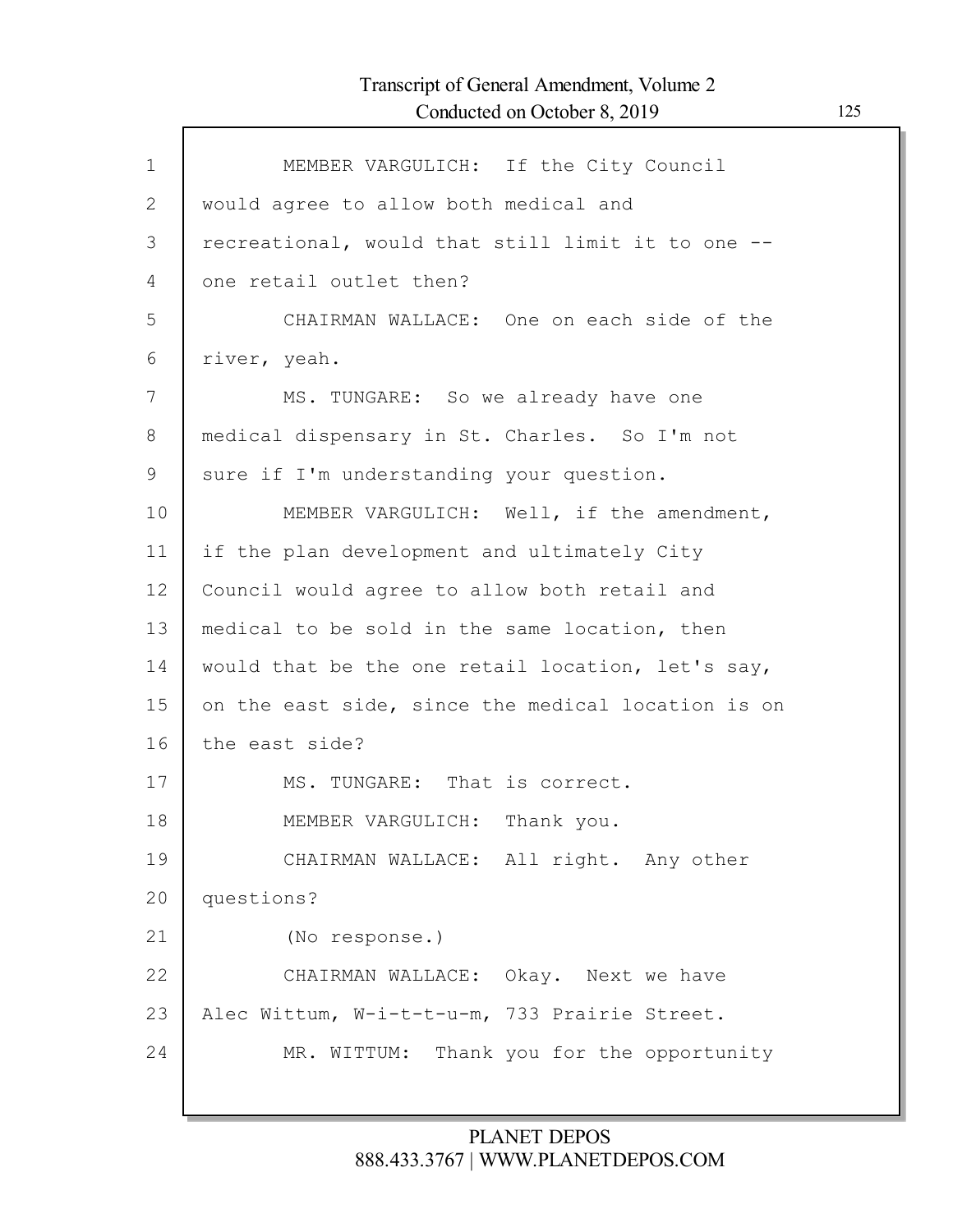| $\mathbf{1}$ | to address the board. I'm sorry for the              |
|--------------|------------------------------------------------------|
| 2            | hoarseness of my voice. I feel a little bit like     |
| 3            | Mr. Smith goes to Washington in the final act, a     |
| 4            | Jimmy Stewart movie.                                 |
| 5            | Irregardless of how we feel about this               |
| 6            | subject, the reality is it is going to be the law    |
| 7            | of the land, and with greater dreams often comes     |
| 8            | greater social ills. They walk hand in hand.         |
| 9            | Now, the situation with a civil society is           |
| 10           | to come up with a way to regulate and manage this,   |
| 11           | and I personally believe that we should be -- the    |
| 12           | situation should be well-regulated, well-managed,    |
| 13           | and well-taxed.                                      |
| 14           | I'm a long-term resident of St. Charles, a           |
| 15           | business owner, and a downtown property owner.<br>We |
| 16           | are not going to stop the social ills at our         |
| 17           | border simply by whatever is done by this council    |
| 18           | or the City Council of St. Charles. The situation    |
| 19           | is going to be that we are going to have a certain   |
| 20           | impact from the passage of this law.                 |
| 21           | What we will lose if we do not take the              |
| 22           | opportunity here is the revenue stream to address    |
| 23           | some of those social issues, and so I urge the       |
| 24           | City Council to support the passage of               |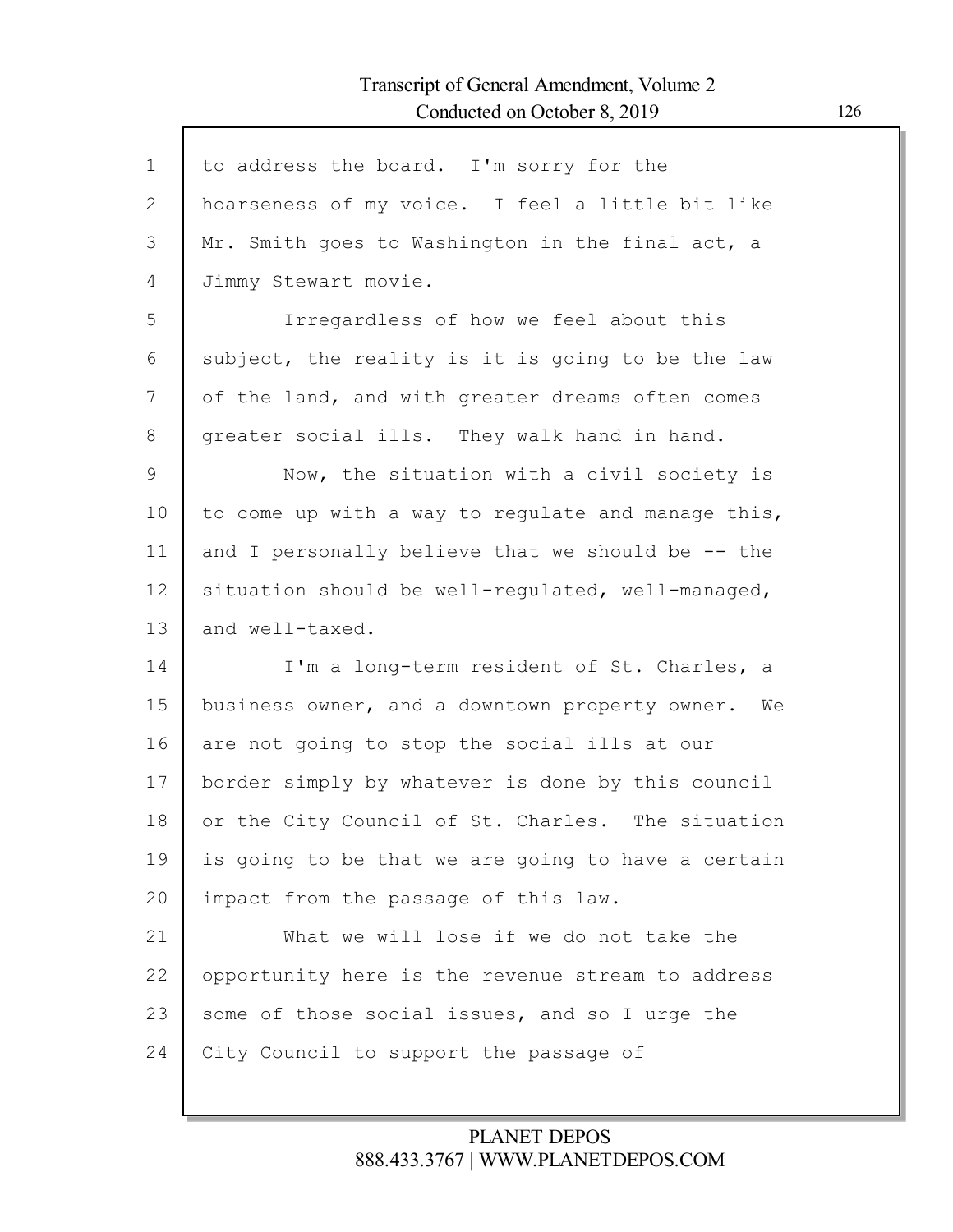Г

| $\mathbf{1}$ | recreational use marijuana dispensaries in the     |
|--------------|----------------------------------------------------|
| 2            | downtown or throughout St. Charles.                |
| 3            | Thank you.                                         |
| 4            | (Applause.)                                        |
| 5            | CHAIRMAN WALLACE: All right. Thank you.            |
| 6            | Next we have Matthew Kling, K-l-i-n-g, 306         |
| 7            | Timbers Trail.                                     |
| 8            | MR. KLING: Thank you. My name is Matthew           |
| 9            | Kling. I'm a resident of St. Charles. I moved my   |
| 10           | family out here five years ago. I've called        |
| 11           | St. Charles my permanent residence for 30 years.   |
| 12           | I grew up here, went to public schools here, and I |
| 13           | thought it was important for me to move my family  |
| 14           | back out here. We now have three kids under the    |
| 15           | age of five, and I'm currently opt in for their    |
| 16           | approval.                                          |
| 17           | One thing that I wanted to carry from the          |
| 18           | last comment was it won't stop at the border of    |
| 19           | St. Charles. I think there's a lot of concerns     |
| 20           | with other families that I've spoken to about the  |
| 21           | criminal enterprises that would develop from not   |
| 22           | having legalization and the sale of cannabis       |
| 23           | within St. Charles. What criminal activities       |
| 24           | could transpire from the private sale of cannabis  |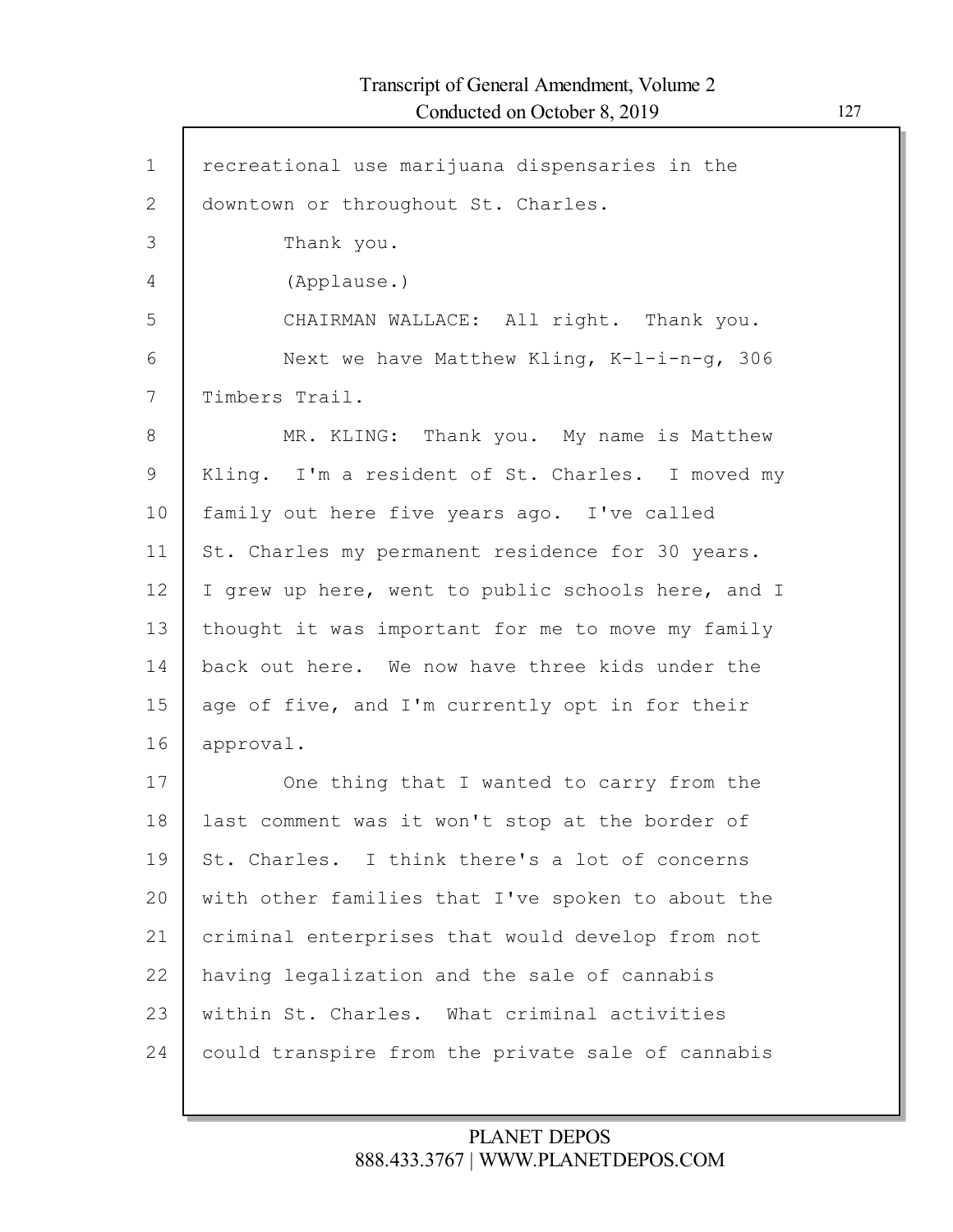Г

| $\mathbf 1$  | as well in St. Charles is a big concern of mine.   |
|--------------|----------------------------------------------------|
| $\mathbf{2}$ | I just wanted to go on record and say that.        |
| 3            | Thank you for your time.                           |
| 4            | CHAIRMAN WALLACE: All right. Thank you.            |
| 5            | (Applause.)                                        |
| 6            | CHAIRMAN WALLACE: Next, and I apologize.           |
| 7            | I can't read the first name. Mr. Fair? Tram        |
| $8\,$        | Fair?                                              |
| $\mathsf 9$  | MS. FAIR: Tracy. I should have used my             |
| 10           | Chinese name and made it more difficult.           |
| 11           | Good evening. So I come from China                 |
| 12           | 15 years ago. So I have been living in             |
| 13           | St. Charles since 2006. I live here much longer    |
| 14           | that some of you actually. I'm surprised.          |
| 15           | So today I would like to -- let me see.            |
| 16           | So I would like to talk about the sale of          |
| 17           | marijuana would increase local -- it would         |
| 18           | increase use locally, and that increase would have |
| 19           | detrimental outcomes for local students and        |
| 20           | citizens.                                          |
| 21           | CHAIRMAN WALLACE: Would you mind just              |
| 22           | pulling the microphone down towards you. Thanks.   |
| 23           | MS. FAIR: So some of the facts that are            |
| 24           | already spoken by many people, but I still would   |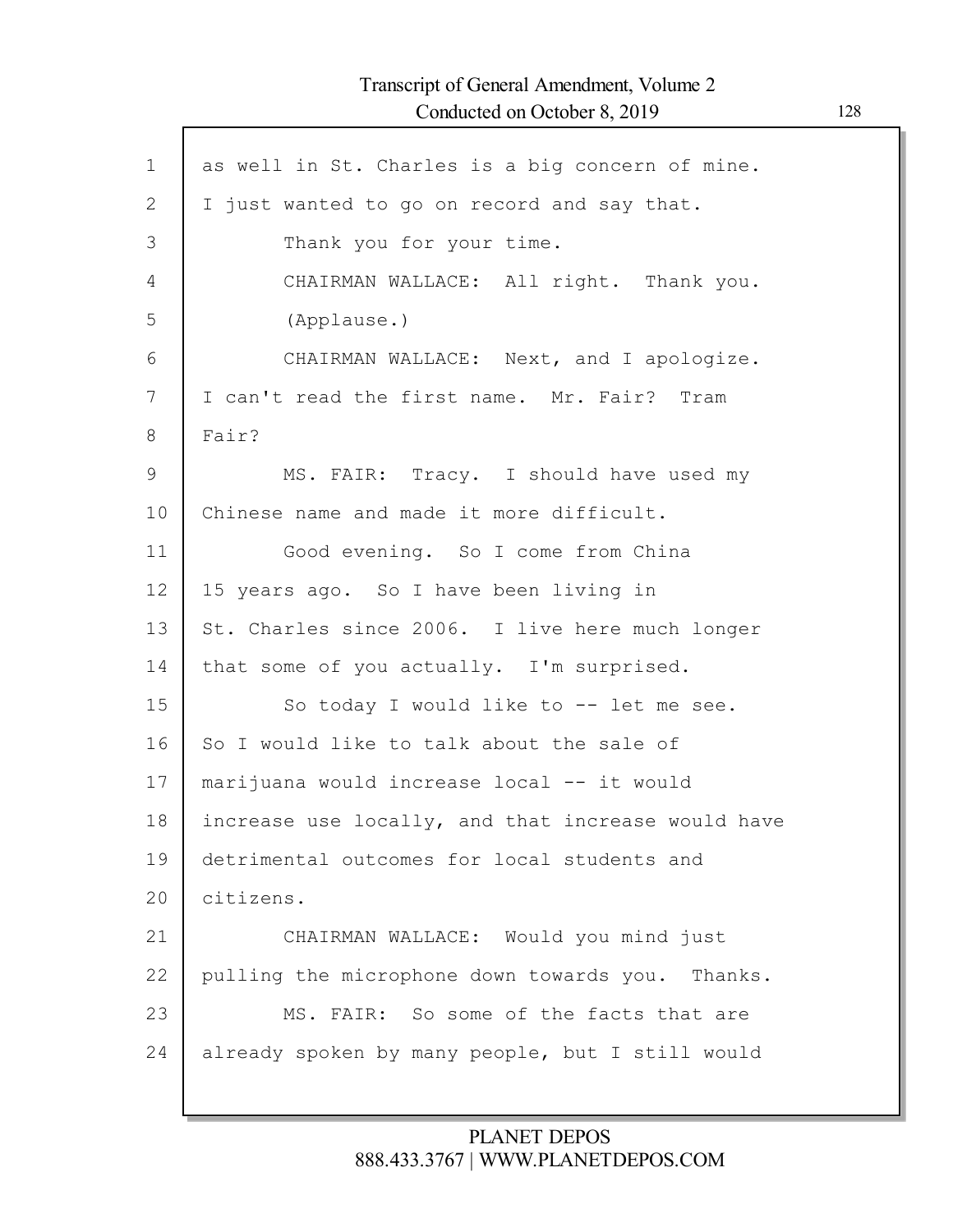| $\mathbf 1$ | love to share also of my findings.                 |
|-------------|----------------------------------------------------|
| 2           | Since recreational marijuana was legalized         |
| 3           | in Colorado, the study found that marijuana use    |
| 4           | for children ages 12 and older increased           |
| 5           | 58 percent and is 78 percent higher than the       |
| 6           | national average. Adult marijuana use increased    |
| 7           | 94 percent, and it is 96 percent higher than the   |
| 8           | national average. College age marijuana use        |
| 9           | increased 18 percent and is 48 percent higher than |
| 10          | the national average. Youth marijuana use is       |
| 11          | 40 percent higher than the national average.       |
| 12          | So there are facts. Like you said, we              |
| 13          | have facts that support that there is an           |
| 14          | association of increased use of marijuana when it  |
| 15          | is being -- the recreational marijuana is being    |
| 16          | legalized.                                         |
| 17          | I went to NIU to get my accountancy                |
| 18          | degree; and when I was at NIU, we have ethical     |
| 19          | test, you know, where, you know, we were trained,  |
| 20          | you know, we were taught to be ethical. So, you    |
| 21          | know, we learned -- there was a mom test. You      |
| 22          | know, when you wanted to do something, you want to |
| 23          | ask your mom, you know, if this is something that  |
| 24          | your mom will approve and will be happy about what |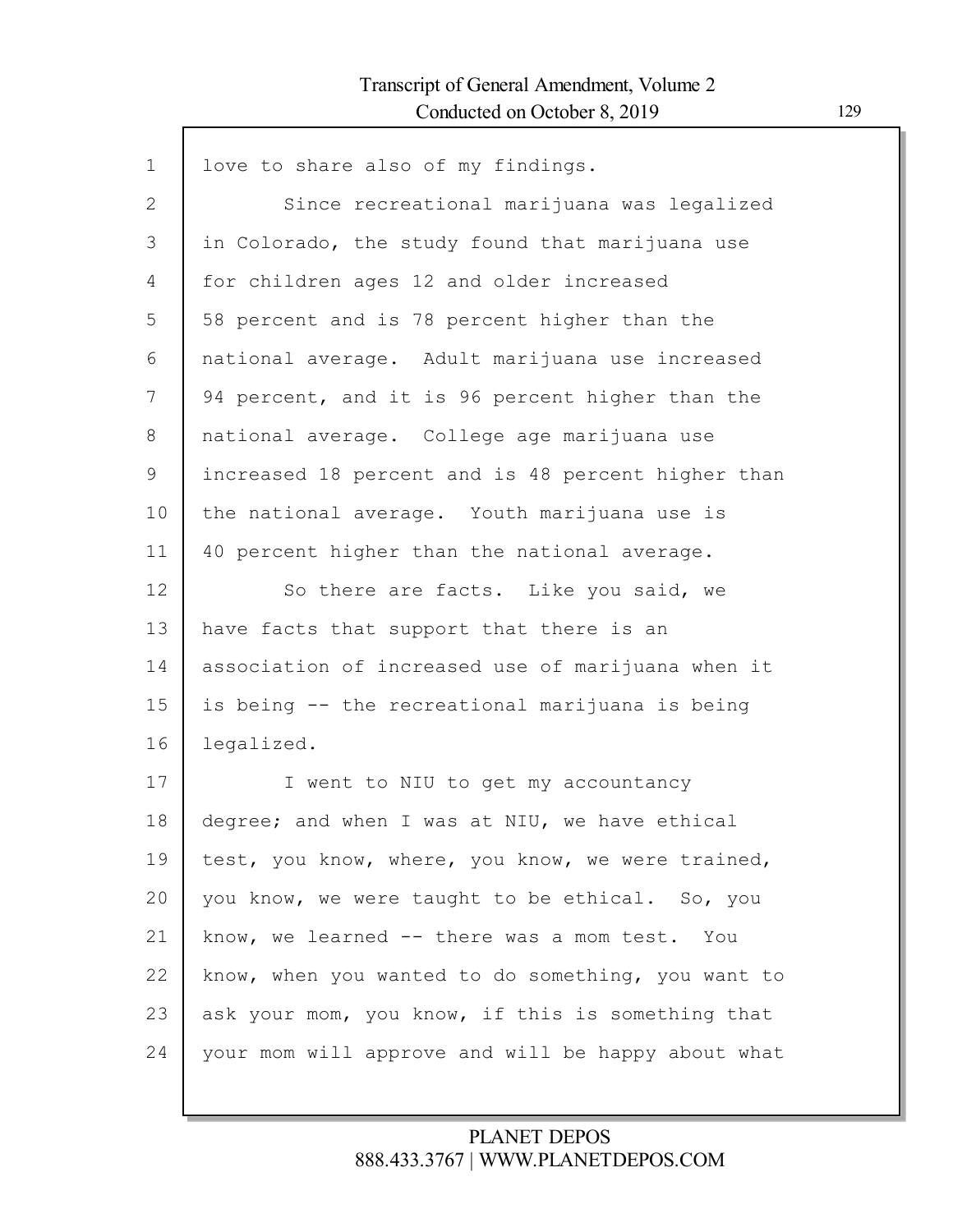| $\mathbf 1$ | you're doing.                                     |
|-------------|---------------------------------------------------|
| 2           | So I come up, you know, myself with a             |
| 3           | child test, and I would like to know how many of  |
| 4           | you that have kids that is over 21 years old. Can |
| 5           | you raise your hands, please.                     |
| 6           | How many of you have a child that is less         |
| 7           | than 21 years old?                                |
| 8           | How many of you have children of mixed            |
| 9           | ages? More than that.                             |
| 10          | So I'm not sure, you know, with the child         |
| 11          | test, you know, have you shared with your child   |
| 12          | your views about, you know, the recreational      |
| 13          | marijuana being sold in St. Charles? Have you     |
| 14          | shared a position with your kids?                 |
| 15          | And what do you think they would say of           |
| 16          | you and about the family and about the city. If   |
| 17          | you have mixed-age kids, what do you think is the |
| 18          | age, the kid is older than 21 years old, and he   |
| 19          | smokes marijuana or she smokes marijuana at home  |
| 20          | with little kids looking at them.                 |
| 21          | As we know, you know, the legalization of         |
| 22          | guns, alcohol does not make it better. It just    |
| 23          | make it worse. Back in the war, first and second, |
| 24          | you know, and why we think the Japanese, just a   |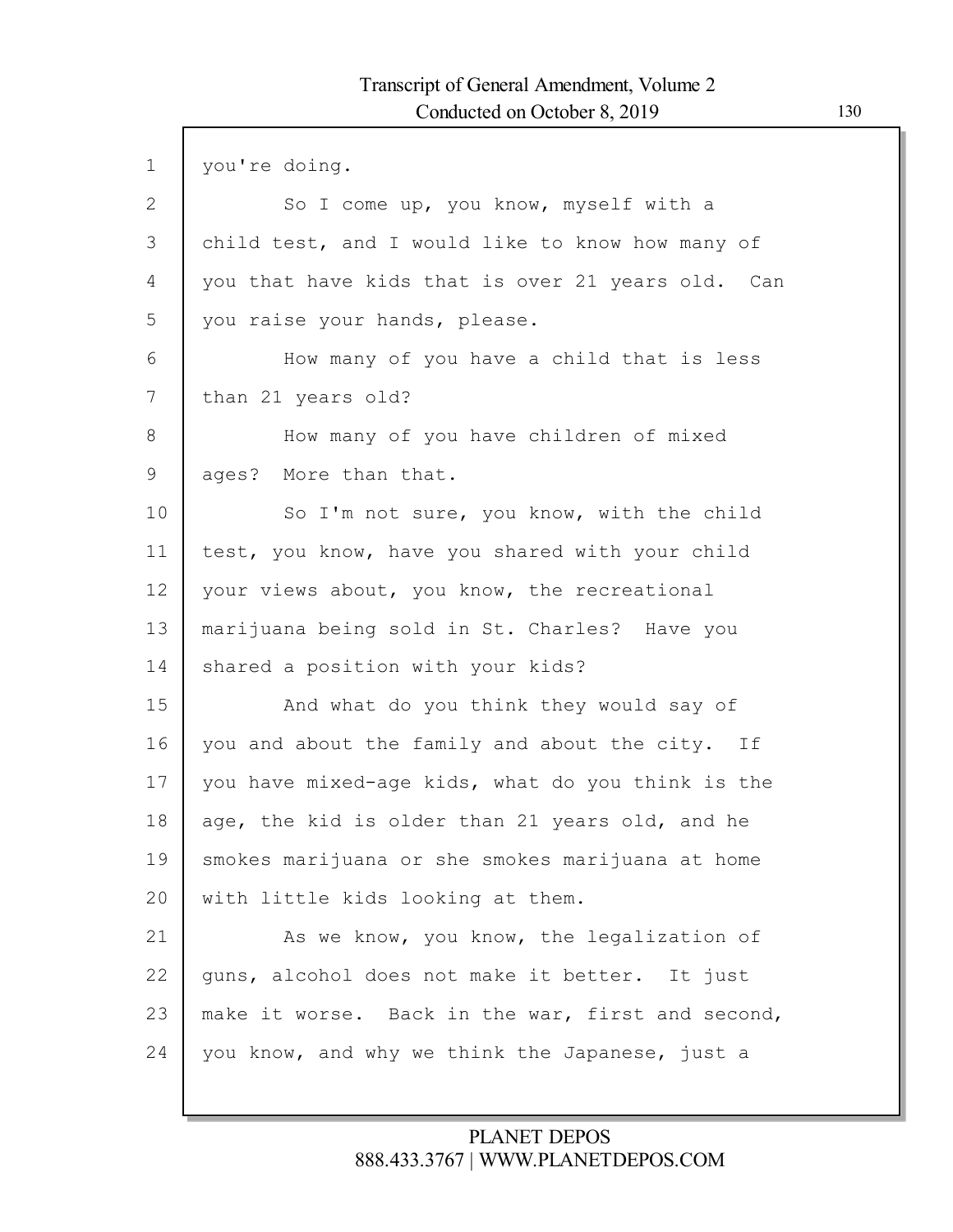| $\mathbf 1$  | small little country can control and, you know,    |
|--------------|----------------------------------------------------|
| $\mathbf{2}$ | win China just because the opium. They sold the    |
| 3            | drugs to China, and many, many people were on      |
| 4            | drugs in the country.                              |
| 5            | Why are we even talking about zoning here          |
| 6            | today? Do you think, you know, if the -- you       |
| 7            | know, it does not make any harm to the kids, why   |
| 8            | do we need to zone it out a certain way to keep it |
| 9            | outside of the kids. Because it's dangerous. We    |
| 10           | all know it's dangerous.                           |
| 11           | And my daughter at the beginning of the            |
| 12           | year, this school year, she brought home one       |
| 13           | message called too good for drugs. It's called     |
| 14           | TGFD. I'm not sure how we can teach the kids this  |
| 15           | message when the city says, yes, we let them come  |
| 16           | in. Let's sell it. Let's do it. However, the       |
| 17           | school says we are too good for drugs. I'm not     |
| 18           | sure how we should be able to teach the kids the   |
| 19           | correct message.                                   |
| 20           | And also one other thing about the                 |
| 21           | petition is I would like everyone of us to think   |
| 22           | about the competitive advantage. What do we have   |
| 23           | to compete with? In the next 10, 15, 20,           |
| 24           | 30 years, what do our kids have to compete with?   |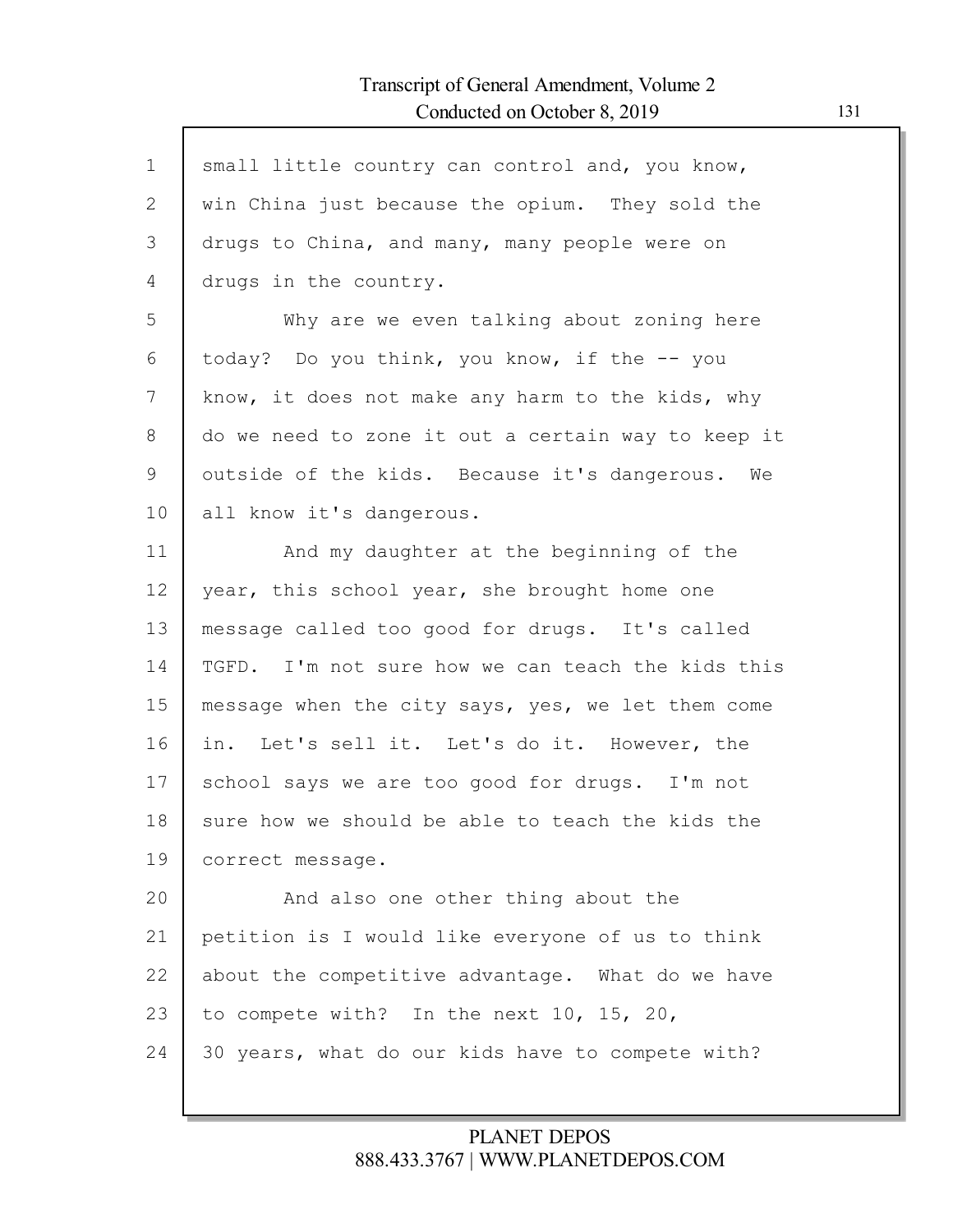| $\mathbf 1$  | Are we going to compete with the drugs? No,       |
|--------------|---------------------------------------------------|
| $\mathbf{2}$ | definitely no. China is growing, and we have 5G   |
| 3            | already, 5G network. It's now in Shanghai. What   |
| 4            | are we selling? What are we protecting? What are  |
| 5            | we preserving for our kids, for our nation, for   |
| 6            | our city?                                         |
| 7            | I mean, we do something little in our             |
| 8            | city, you know, we make a difference. If we are   |
| 9            | together, we make it strong. Like Lisle,          |
| 10           | Naperville, and Wheaton, and so many cities       |
| 11           | already opt out. I am glad I have an investment   |
| 12           | in Naperville because they opt out. If I do have  |
| 13           | another opportunity to invest again, I would      |
| 14           | choose those cities that opt out.                 |
| 15           | I strongly recommend that we would                |
| 16           | reconsider this. I call St. Charles home because  |
| 17           | I have been living here for 13 years. I love this |
| 18           | city. I want to be able to smell clean air. When  |
| 19           | I was in school, I had seen, you know, and I      |
| 20           | smelled, you know, kids that were smoking         |
| 21           | something that I do not like the smell. I do not. |
| 22           | Thank you.                                        |
| 23           | (Applause.)                                       |
| 24           | CHAIRMAN WALLACE: Next is Greg Pacelli.           |
|              |                                                   |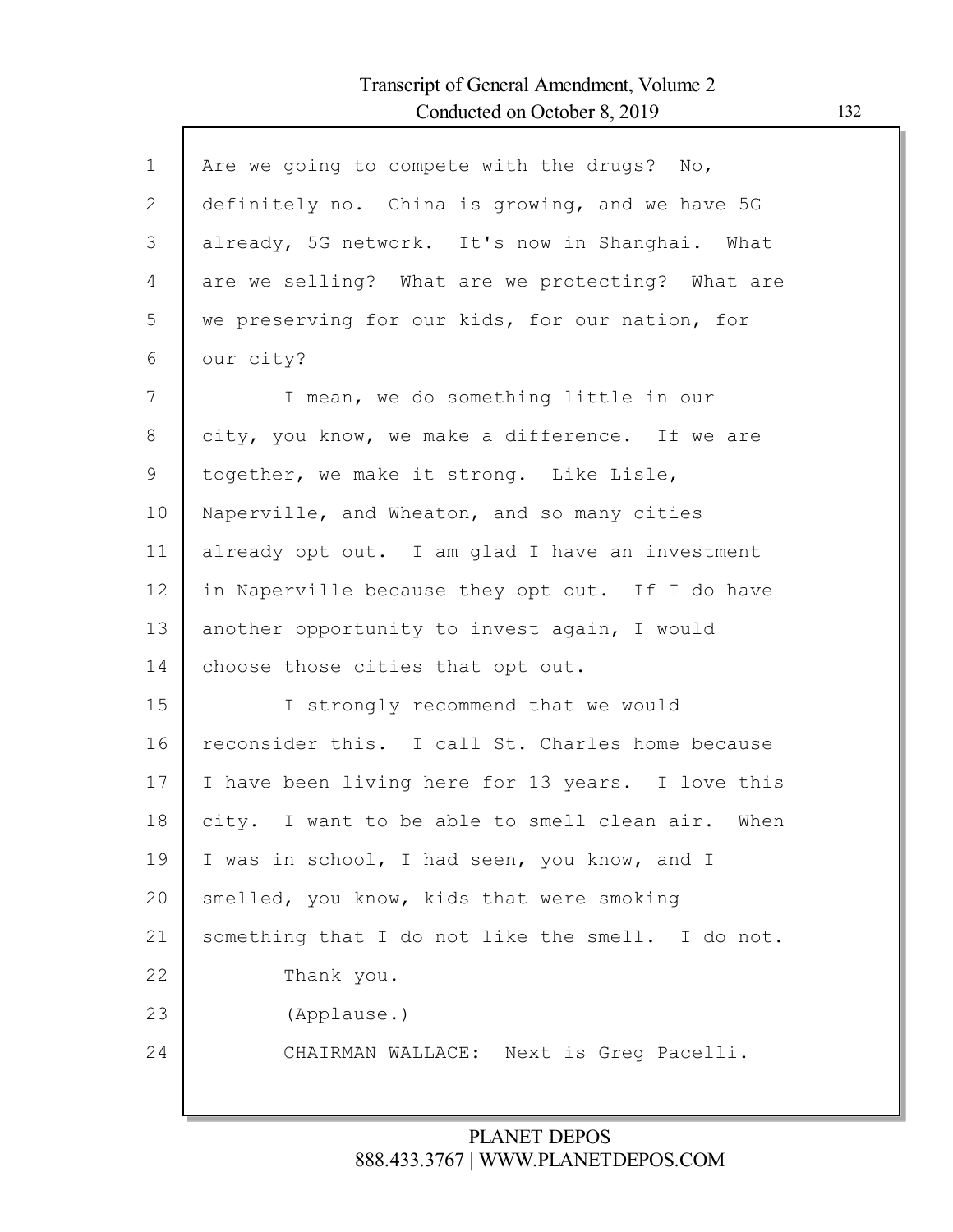| $\mathbf{1}$ | 734 Fox Glen Drive in St. Charles.                 |
|--------------|----------------------------------------------------|
| $\mathbf{2}$ | MR. PACELLI: Mr. Chairman, actually I had          |
| 3            | a question, and you answered it in your opening    |
| 4            | comments regarding clarification on exactly what   |
| 5            | vote you'll be taking here at the Plan Commission  |
| 6            | level. I think everybody needs to understand       |
| 7            | that.                                              |
| 8            | I'm not going to repeat my comments from           |
| 9            | the meeting of several weeks ago. I'll reserve     |
| 10           | further comments for the Council meetings, but I   |
| 11           | just find it interesting that we're putting these  |
| 12           | restrictions on distances from schools, from       |
| 13           | daycare, from residential and so forth, which I    |
| 14           | think are woefully short. But putting that aside   |
| 15           | for the moment, what does that tell you? That      |
| 16           | you're having to put distance restrictions on a    |
| 17           | use; and a lot of it relates to the more sensitive |
| 18           | part of our communities which are our youth and    |
| 19           | our residential.                                   |
| 20           | But I'll reserve further comments for the          |
| 21           | Council meeting. Thank you.                        |
| 22           | (Applause.)                                        |
| 23           | CHAIRMAN WALLACE: Next is David Ash, 2320          |
| 24           | Forest Ridge Road in St. Charles.                  |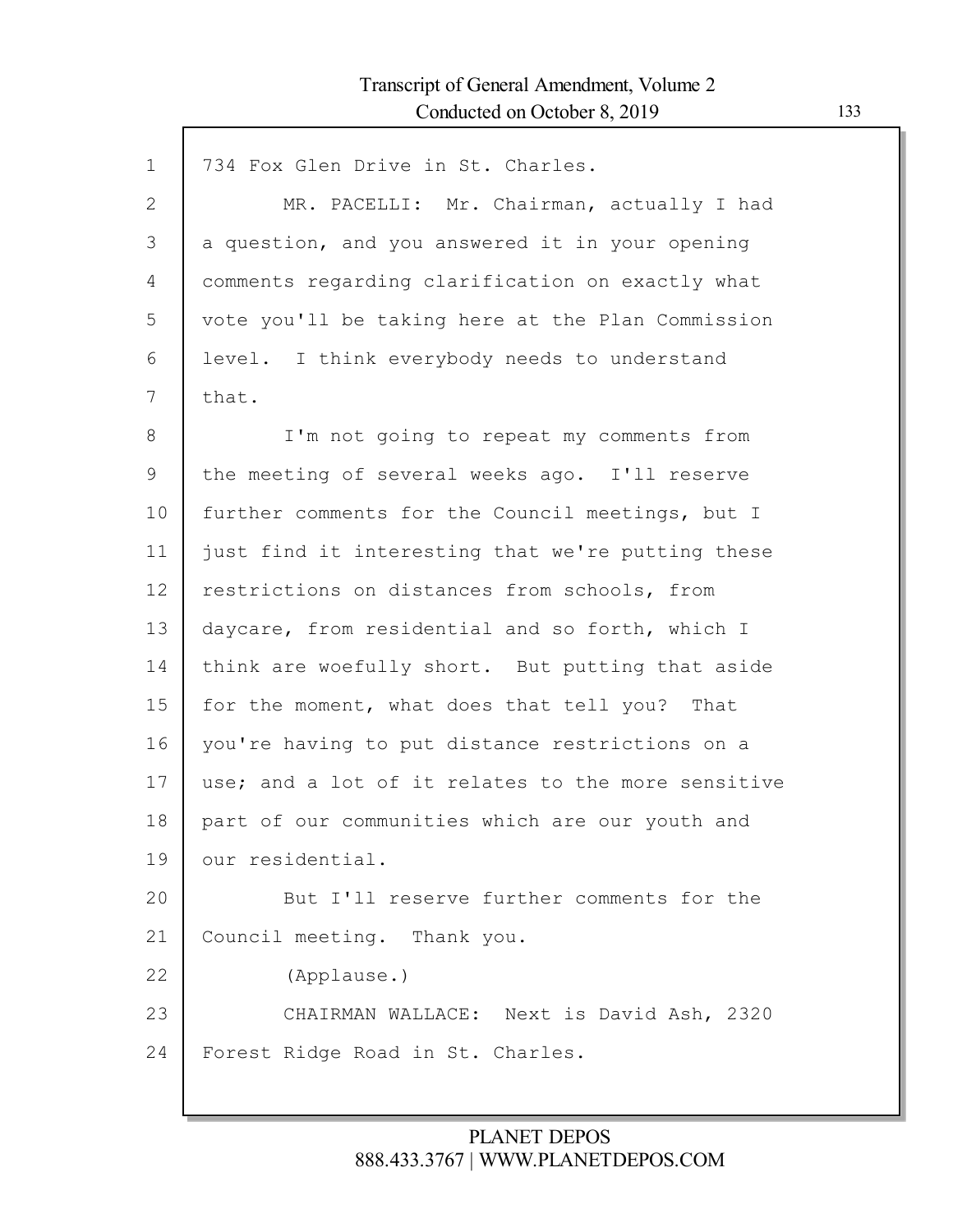| $\mathbf 1$  | MR. ASH: Thank you for your time.                  |
|--------------|----------------------------------------------------|
| $\mathbf{2}$ | So I think we've heard that it's debunked          |
| 3            | that marijuana is a gateway drug. I would argue    |
| 4            | that we really don't know for sure, but it's a     |
| 5            | strong possibility.                                |
| 6            | In my neighborhood, two young men have             |
| 7            | passed away from drug overdose. Also two other     |
| 8            | people that I know in the neighborhood have lost   |
| 9            | one the grandson, one a son to a drug overdose.    |
| 10           | My college roommate who runs a successful          |
| 11           | tax accounting business in South Carolina called   |
| 12           | me for a class reunion, and his 35-year-old        |
| 13           | daughter who died of a drug overdose. Most of      |
| 14           | these were opioid-related; but if, just if         |
| 15           | marijuana is a entryway drug, and if, just if it   |
| 16           | causes somebody to go to an opioid and causes one  |
| 17           | person to die, is it really worth it? So I am not  |
| 18           | for the recreational use of this drug, and I'm not |
| 19           | for putting it in our city.                        |
| 20           | Thank you.                                         |
| 21           | CHAIRMAN WALLACE: All right.                       |
| 22           | (Applause.)                                        |
| 23           | CHAIRMAN WALLACE: Next is, I believe it's          |
| 24           | Jenine Mehr.                                       |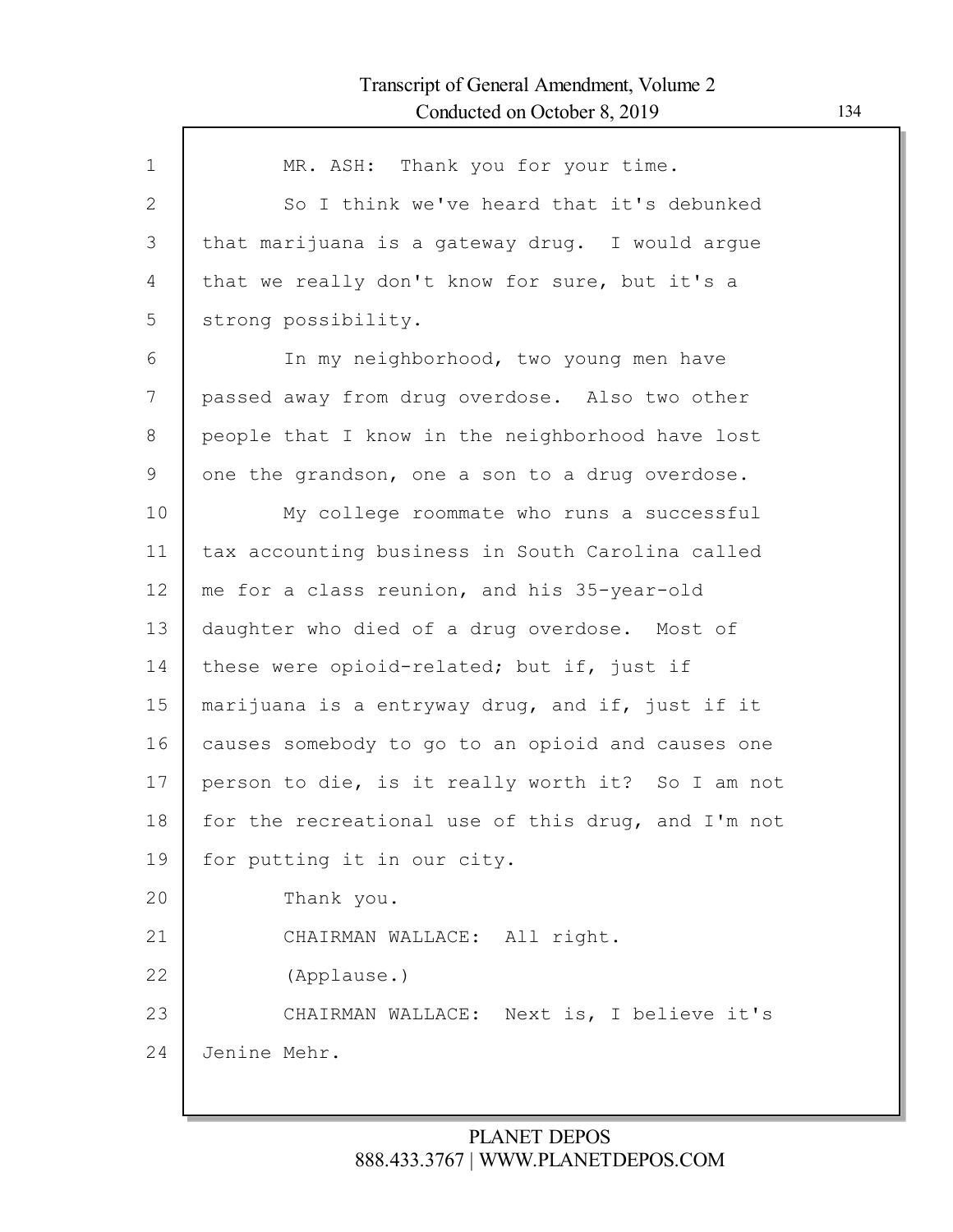| $\mathbf 1$ | MS. MEHR: Good evening. Thank you for              |
|-------------|----------------------------------------------------|
| 2           | letting us come to speak.                          |
| 3           | I have a business in St. Charles. I'm a            |
| 4           | certified financial planner, and I'm looking at    |
| 5           | this decision for us today to answer the question  |
| 6           | is this a quick economic decision to bring         |
| 7           | recreational marijuana dispensaries, pot stores to |
| 8           | St. Charles? Will the city recoup so much money    |
| 9           | in sales taxes, that no matter what the collateral |
| 10          | damage is, it would be worth it? I think not.      |
| 11          | From what those in Colorado have said, get         |
| 12          | ready to pay three to four times in cost what      |
| 13          | you're receiving in revenue. When Naperville       |
| 14          | evaluated this decision, their estimate of tax     |
| 15          | revenue was only \$500,000. That's a pittance      |
| 16          | compared to the extra costs incurred, being only a |
| 17          | small part of the picture.                         |
| 18          | Will it improve or will it lower the               |
| 19          | prestige factor of St. Charles by having pot       |
| 20          | stores here? If businesses and families have a     |
| 21          | choice of where to move in the western suburbs,    |
| 22          | putting pot stores here will decrease the pristine |
| 23          | culture and livability rate in St. Charles.        |
| 24          | This will then correlate to lower real             |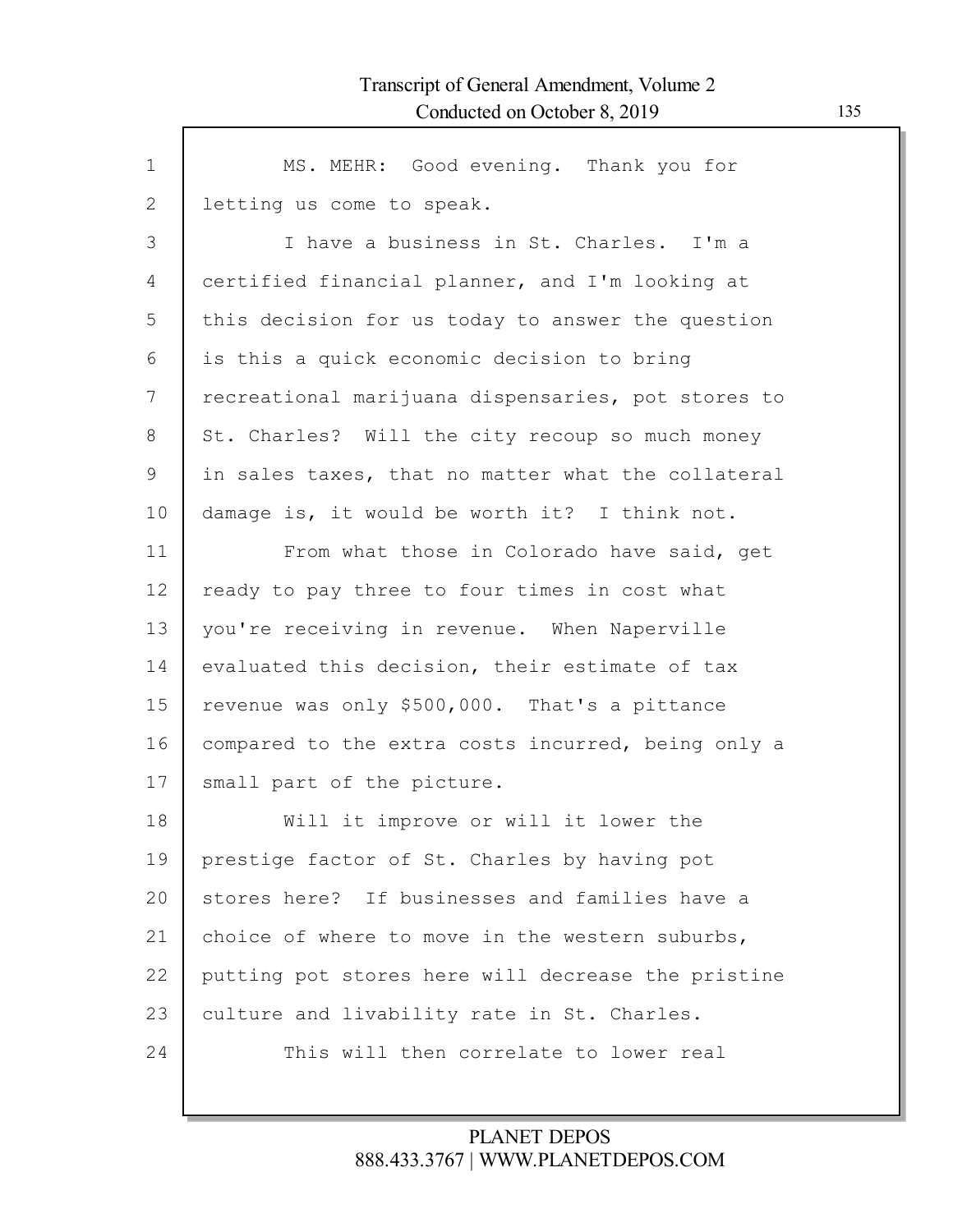| $\mathbf{1}$   | estate values, which are already suffering because |
|----------------|----------------------------------------------------|
| $\overline{2}$ | of the Illinois property tax overload. There will  |
| 3              | be less families moving to St. Charles, which      |
| 4              | means less students filling the schools, which     |
| 5              | means less State school tax dollars coming to      |
| 6              | St. Charles. Families that can choose other more   |
| 7              | family-oriented towns will say no to these towns   |
| 8              | that say $-$ they will move, and they'll move to   |
| 9              | towns that say no to the pot stores.               |
| 10             | The stature or perceived culture, the              |
| 11             | livability factors are very important for          |
| 12             | families. I believe St. Charles will be looked at  |
| 13             | as a lower class town that sold its soul for       |
| 14             | short-term dollars. As a business owner, we have   |
| 15             | a choice to locate to a town that says no to pot   |
| 16             | like Glen Ellen, Wheaton. We will as many other    |
| 17             | businesses will. You will lose business taxes      |
| 18             | there.                                             |
| 19             | So after all we've heard last month and so         |
| 20             | far tonight except for a few outliers, I haven't   |
| 21             | heard one good reason to say yes to pot stores in  |
| 22             | St. Charles. It will not give you more in net      |
| 23             | income, which is income minus your costs. It will  |
| 24             | hurt St. Charles' livability factor. It will       |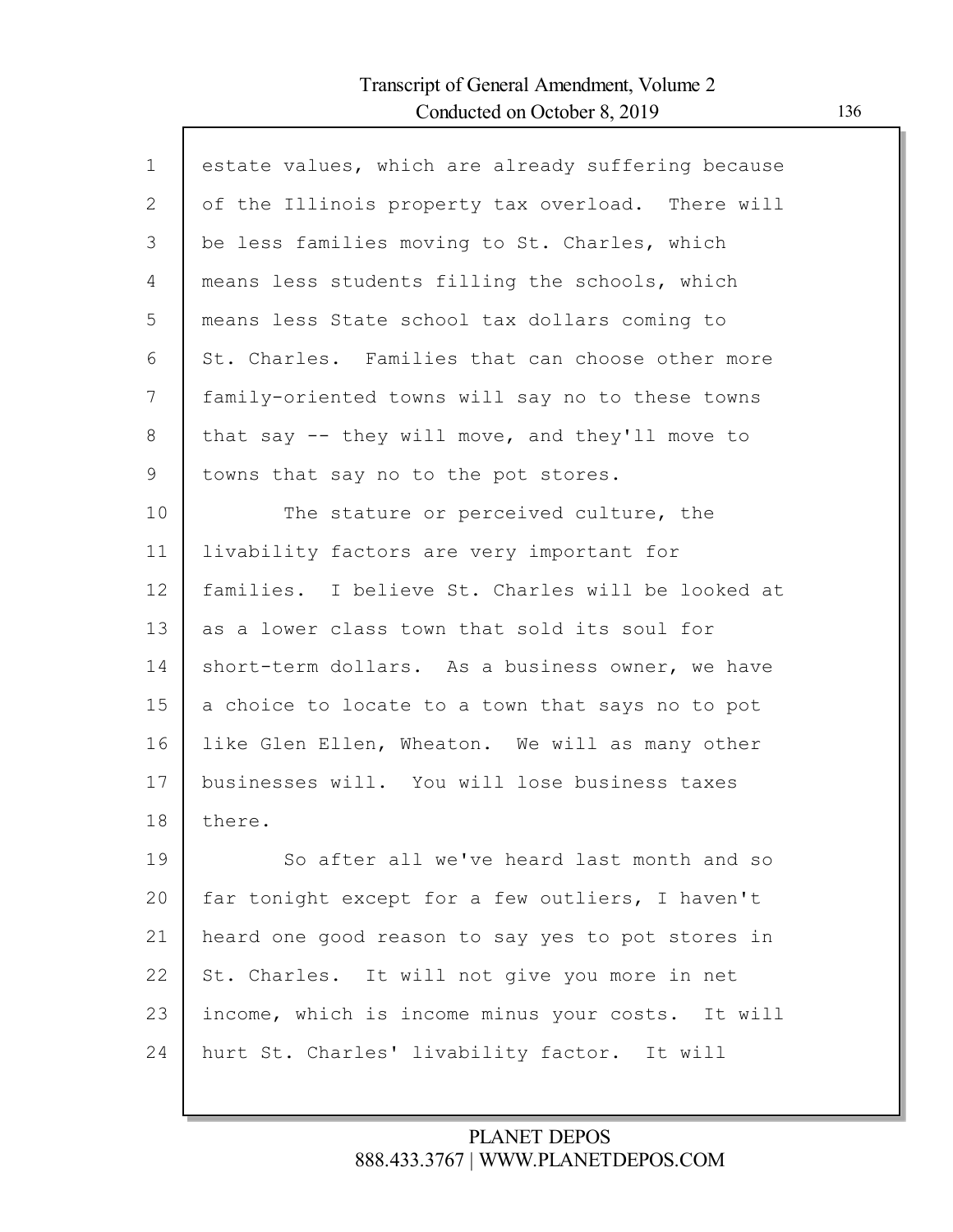| $\mathbf 1$  | promote more vices which means more crime.         |
|--------------|----------------------------------------------------|
| $\mathbf{2}$ | So if we don't have one good reason to             |
| 3            | approve this, I'd say let's make a mature decision |
| 4            | and care about the city of St. Charles and say no  |
| 5            | to pot stores.                                     |
|              |                                                    |
| 6            | I visited some -- I was in Sheridan Prison         |
| 7            | a couple weeks back and talking to a lot of the    |
| 8            | men there that were there because of drugs and     |
| 9            | they had created -- they did many crimes. That's   |
| 10           | why they were in the prison; and they said if they |
| 11           | had it to do over again, of course, they wanted to |
| 12           | get out, have a clean life, and stay away from     |
| 13           | drugs because they know that helps create crimes.  |
| 14           | This is not the pot when I was young and           |
| 15           | smoked pot. This stuff is like 20 to 30 times      |
| 16           | more powerful. So it does, as many people have     |
| 17           | tested, hurt minds, spirits, souls, and the        |
| 18           | potential. If anything we want to help be a city   |
| 19           | or town that creates an environment to improve the |
| 20           | potential of our citizens, not to detract from it. |
| 21           | So I would say that everyone that came             |
| 22           | last month and this month, there was a great       |
| 23           | majority that were against it. This is a           |
| 24           | microcosm of the town. So, if anything, if you're  |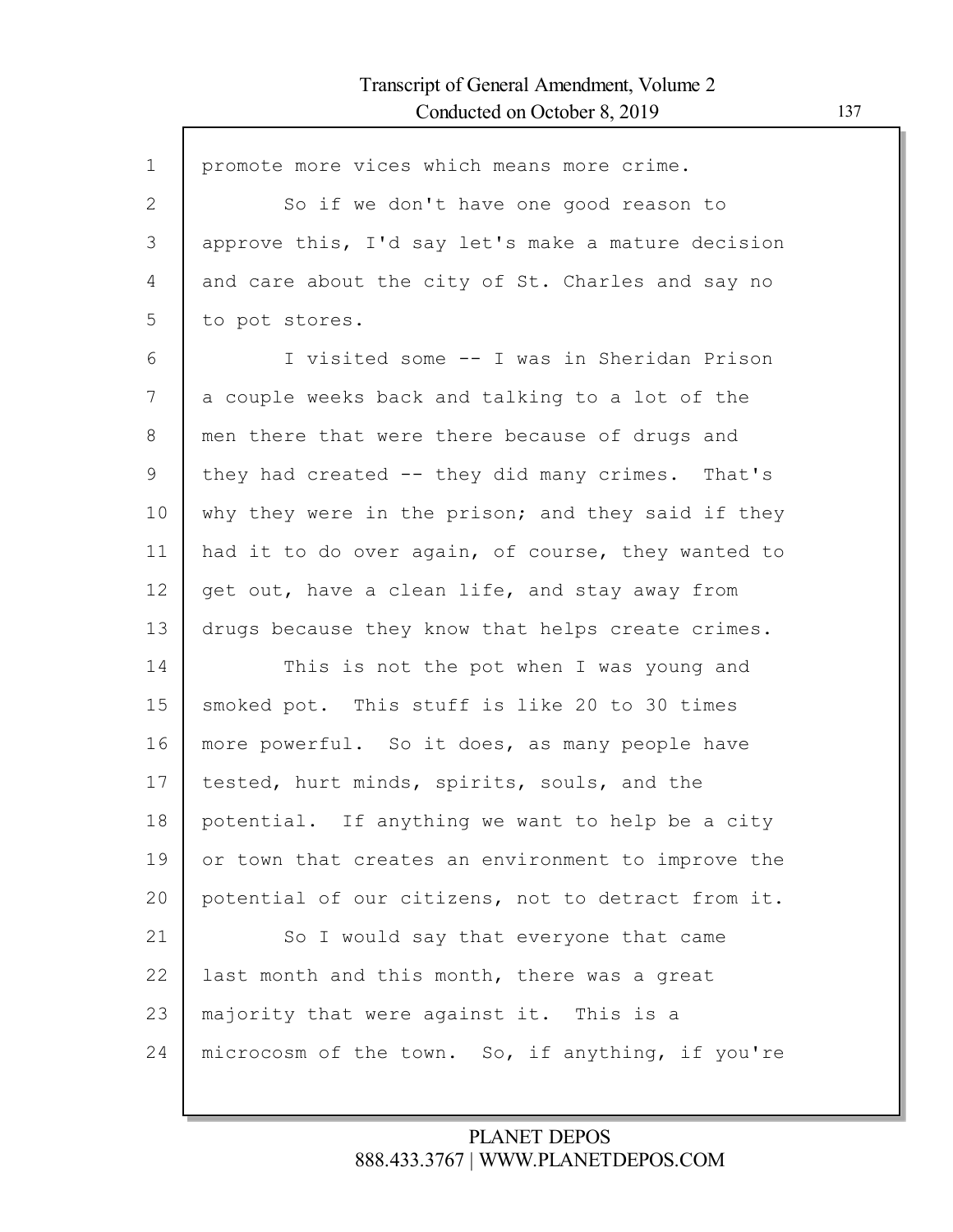Г

| $\mathbf 1$ | not going to say no to it right away, then put it   |
|-------------|-----------------------------------------------------|
| 2           | to a vote because I think you'll find definitely    |
| 3           | that the town -- city of St. Charles will say no    |
| 4           | to pot stores.                                      |
| 5           | Thank you.                                          |
| 6           | (Applause.)                                         |
| 7           | CHAIRMAN WALLACE: All right. Anthony                |
| 8           | Marsico, M-a-r-s-i-c-o, at 3714 Illinois in         |
| 9           | St. Charles.                                        |
| 10          | MR. MARSICO: Hi, My name is Anthony                 |
| 11          | Marsico. I'm a representative of the current        |
| 12          | medical dispensary Zen Leaf that operates here. I   |
| 13          | want to thank all the commissioners here for their  |
| 14          | time and volunteered service.                       |
| 15          | I'm very compelled to jump into the debate          |
| 16          | here on whether to allow recreational cannabis      |
| 17          | or not, but I realize that the goal today is to     |
| 18          | speak to zoning.                                    |
| 19          | When the amendment was first being                  |
| 20          | discussed and we had conversations with the staff,  |
| 21          | it was our intention to move the current            |
| 22          | dispensary into one of the mentioned zones.<br>That |
| 23          | was handcuffed a bit by IDFPR, by their             |
| 24          | interpretation of the language, the current         |
|             |                                                     |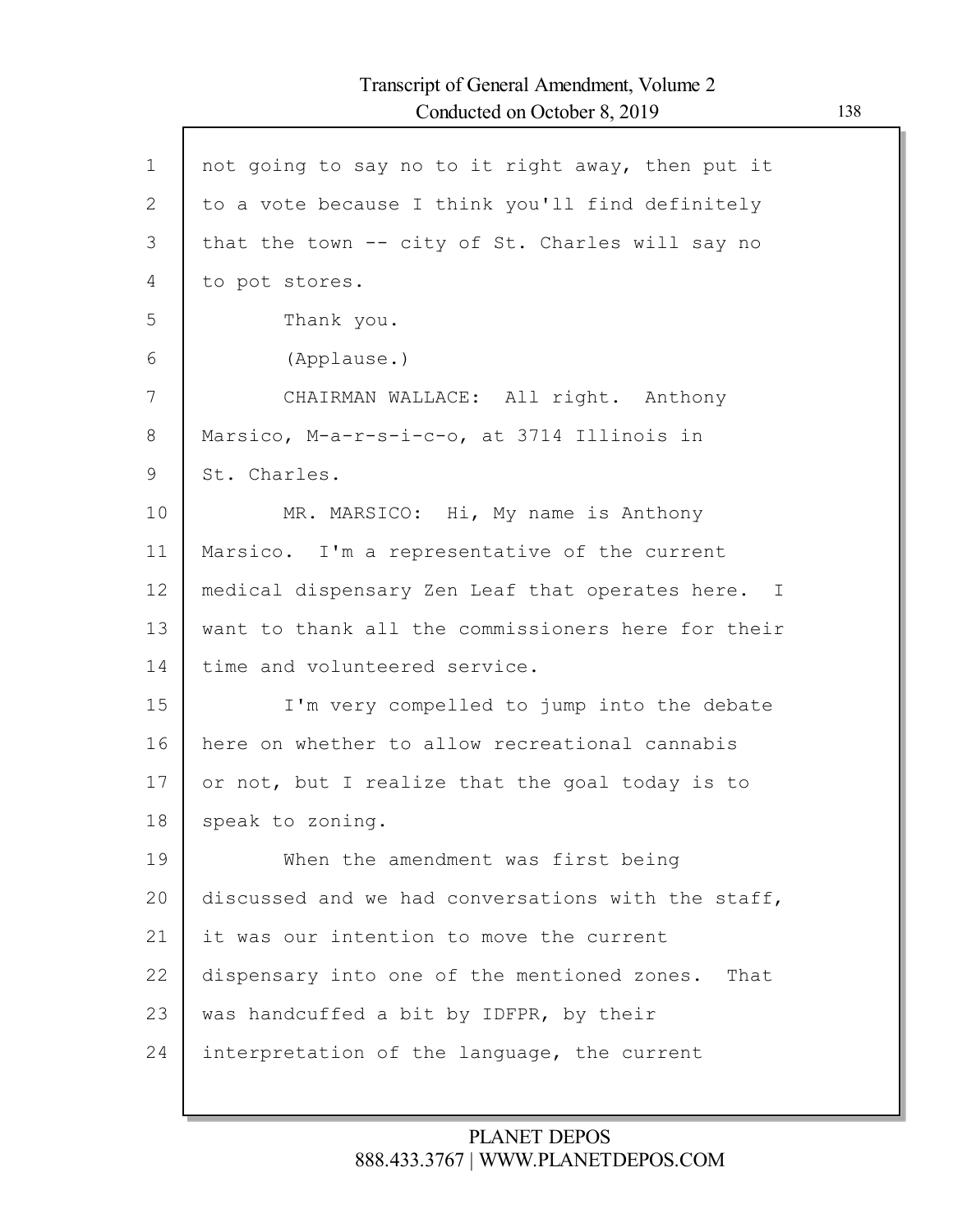| $\mathbf 1$ | operating medical dispensary being able to dual    |
|-------------|----------------------------------------------------|
| 2           | operate and also be allowed to sell recreational   |
| 3           | or adult use cannabis.                             |
| 4           | Their interpretation is not allowing us to         |
| 5           | move and dual operate. With the current zoning     |
| 6           | that St. Charles has proposed to pass, it puts us  |
| 7           | on the outside looking in. It puts us in a really  |
| 8           | tough spot, and I think we made a pretty           |
| 9           | compelling argument at the City Council meeting    |
| 10          | that we've been a very good steward in the         |
| 11          | community. We have partnered with the city of      |
| 12          | St. Charles, worked very closely with the police   |
| 13          | chief and members of the chamber of commerce. We   |
| 14          | do community outreach events, have been a very     |
| 15          | strong business partner in the city of             |
| 16          | St. Charles.                                       |
| 17          | When talking to some staff members and             |
| 18          | some of the aldermen, many of them had mentioned   |
| 19          | that they forget we even had a dispensary, and     |
| 20          | that came from our emaculate record with respect   |
| 21          | to compliance.                                     |
| 22          | We had our urban planner come up and speak         |
| 23          | earlier on our behalf, and they do have a full     |
| 24          | study laying out that our current medical facility |
|             |                                                    |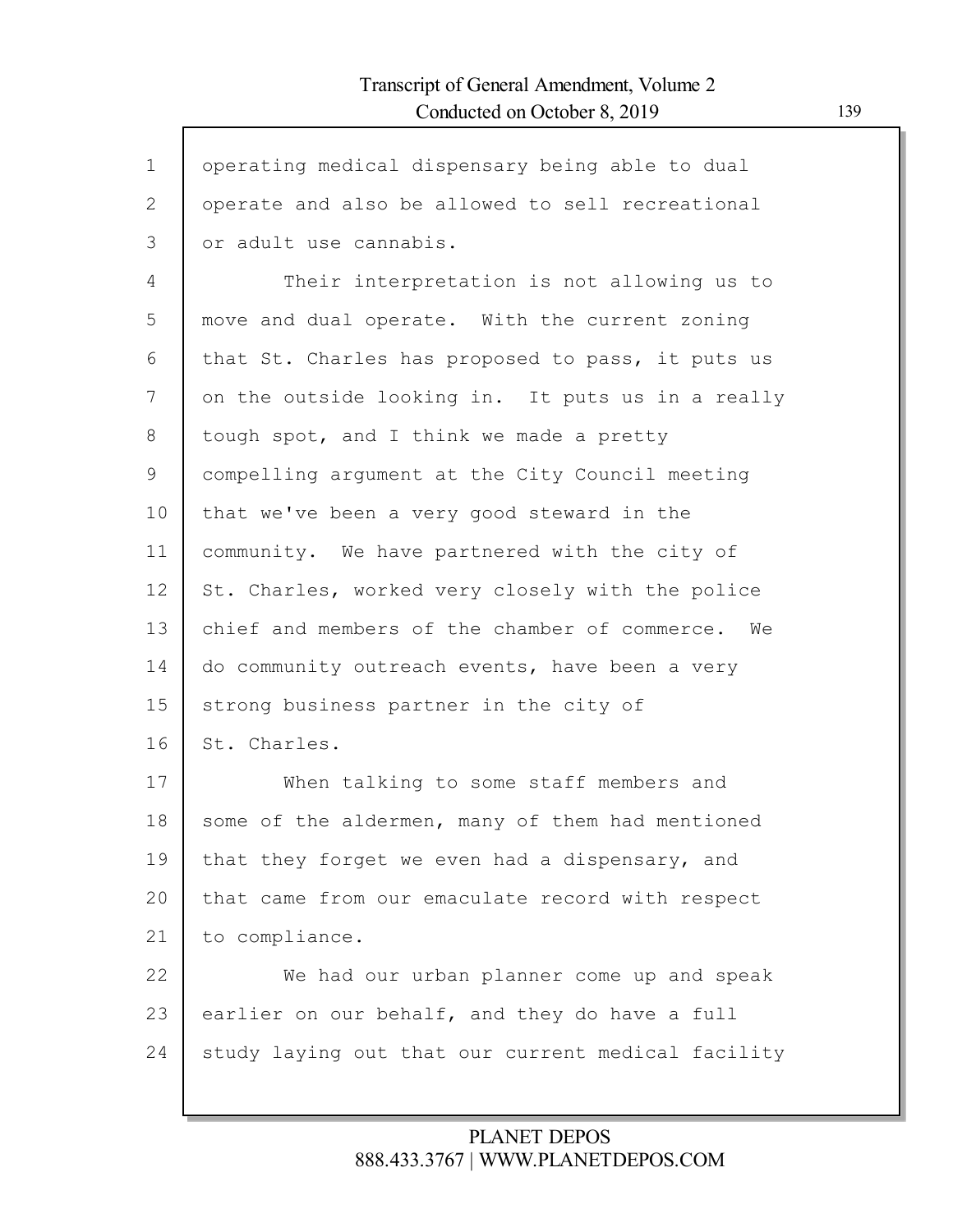Г

| $\mathbf{1}$  | does fit the requirements and would be able to    |
|---------------|---------------------------------------------------|
| $\mathbf{2}$  | appease the concerns of City Council with respect |
| 3             | to operating as an adult use cannabis until the   |
| 4             | State figures out an interpretation of the law.   |
| 5             | We can elaborate on that if you guys are curious. |
| 6             | But we're asking -- while we can't make           |
| 7             | the recommendation, as Rita had mentioned, we're  |
| 8             | urging staff here today to put in the comments to |
| $\mathcal{G}$ | grandfather in our current location to also be    |
| 10            | allowed to sell recreational adult use cannabis   |
| 11            | under the proposed ordinance if it should pass.   |
| 12            | Thank you.                                        |
| 13            | (Applause.)                                       |
| 14            | CHAIRMAN WALLACE: All right. Those are            |
| 15            | all of the slips that I have. If there's any --   |
| 16            | Was there anyone that $--$ sir, do you wish to    |
| 17            | offer --                                          |
| 18            | MR. BEEBE: I want to offer.                       |
| 19            | CHAIRMAN WALLACE: Okay. Were you sworn            |
| 20            | in?                                               |
| 21            | MR. BEEBE: Yeah, I think so.                      |
| 22            | CHAIRMAN WALLACE: Okay. Come on up.               |
| 23            | State your name and spell your last name          |
| 24            | and state your address, please.                   |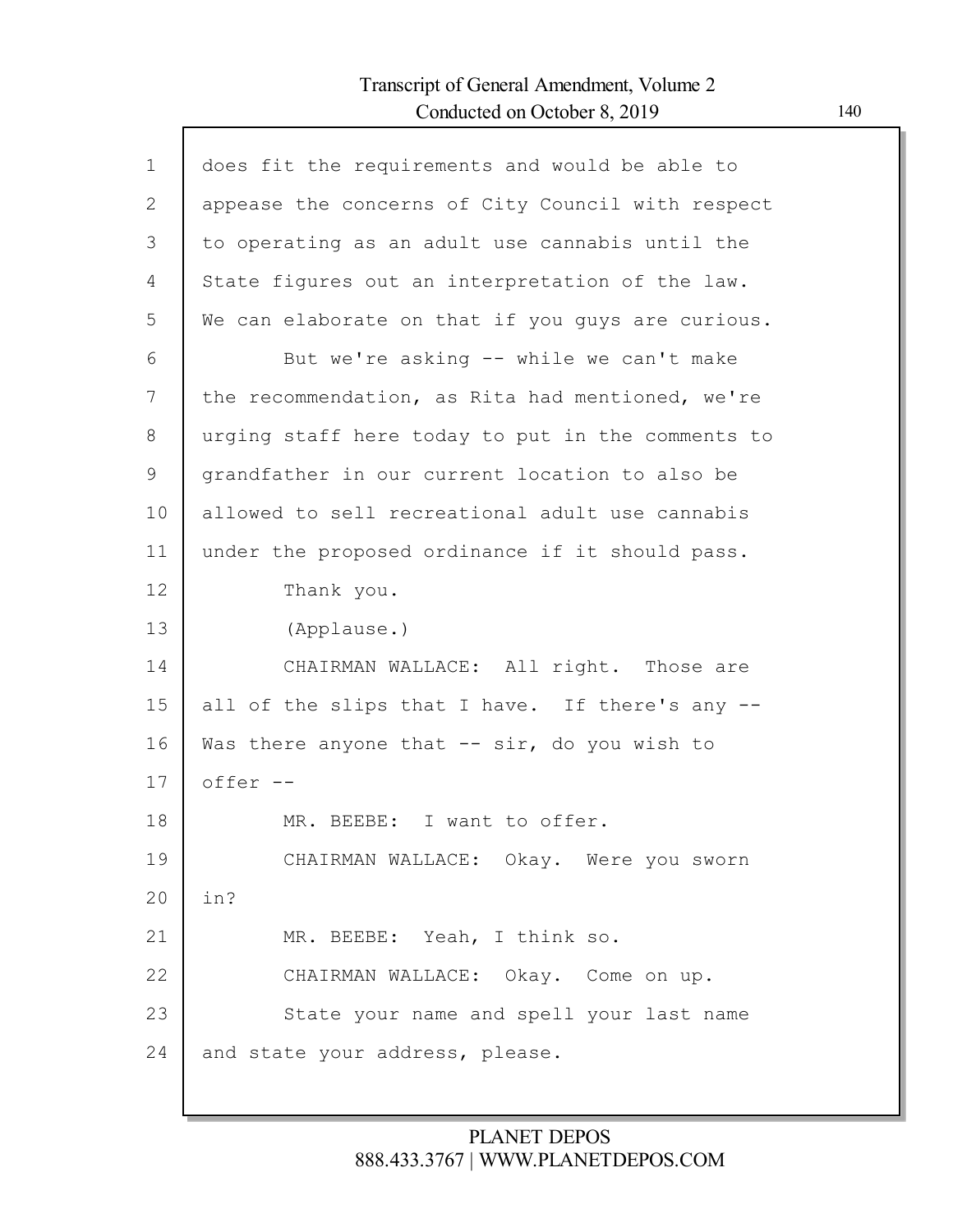Г

| $\mathbf{1}$ | MR. BEEBE: My name is William Beebe,              |
|--------------|---------------------------------------------------|
| 2            | Winner Cup Circle. B-e-e-b-e, William.            |
| 3            | Since we're talking about zoning, and I           |
| 4            | see it, in my eyes, kind of hypocritical that     |
| 5            | we're putting it only this far away from schools. |
| 6            | Why don't you put it around a hospital? Why don't |
| 7            | you make them sell it by the hospital? Since it   |
| 8            | does so much for medical purposes, put it by the  |
| $\mathsf 9$  | hospital. See what the hospital says.             |
| 10           | That's it.                                        |
| 11           | (Applause.)                                       |
| 12           | CHAIRMAN WALLACE: Sir.                            |
| 13           | MR. WILSON: Hello. My name is Kevin               |
| 14           | Wilson. I live at 719 Cutler Street here in       |
| 15           | St. Charles, and I'm happy to have this           |
| 16           | opportunity to make a comment, make a statement   |
| 17           | to the board.                                     |
| 18           |                                                   |
|              | So on March 16th, 2016, a 30-year-old             |
| 19           | Massachusetts man went to a medical marijuana     |
| 20           | dispensary, obviously in Massachusetts, bought    |
| 21           | three marijuana cigarettes. An hour later         |
| 22           | traveling down the Mass turnpike at 81 miles an   |
| 23           | hour, he crossed over three lanes of traffic, ran |
| 24           | over a Massachusetts state trooper by the name of |
|              |                                                   |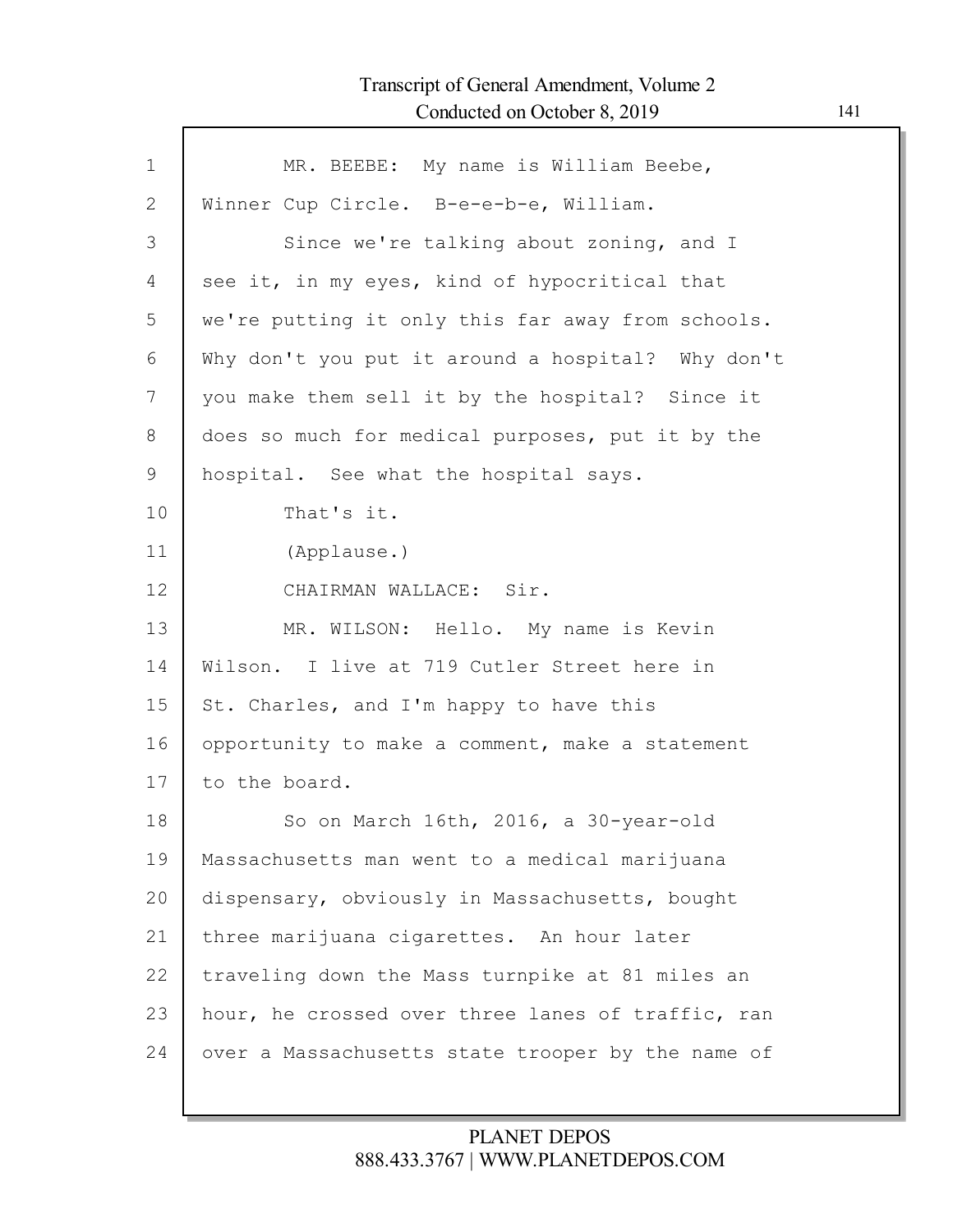| $\mathbf 1$  | Thomas Cardy and killed him, obviously, instantly, |
|--------------|----------------------------------------------------|
| $\mathbf{2}$ | so at 81 miles an hour.                            |
| 3            | The trooper left behind a wife and six             |
| 4            | children. Blood tests revealed THC in the          |
| 5            | driver's system, and he was charged with           |
| 6            | manslaughter, motor vehicle homicide, driving      |
| 7            | while under the influence of drugs, and other      |
| 8            | motor vehicle charges.                             |
| 9            | Now, the reason I bring this is up is, you         |
| 10           | know, one of the criteria that the board is using  |
| 11           | having this dispensary or this pot store, whatever |
| 12           | you want to call it, is in the public interest. I  |
| 13           | would just say one of these examples would show    |
| 14           | that it potentially is not in the public interest. |
| 15           | St. Charles is a family-oriented city              |
| 16           | where people come here to go to the shops or the   |
| 17           | restaurants, participate in the fairs, and the     |
| 18           | arts, go to some of our parks, fantastic, and yes, |
| 19           | the bars. They do come for the bars as well.       |
| 20           | But given that not every Illinois town and         |
| 21           | city will have a dispensary, I believe having two  |
| 22           | in town would be sort of an attractive nuance;     |
| 23           | that is, people will come to town to buy drugs;    |
| 24           | and, you know, there is some evidence that legal   |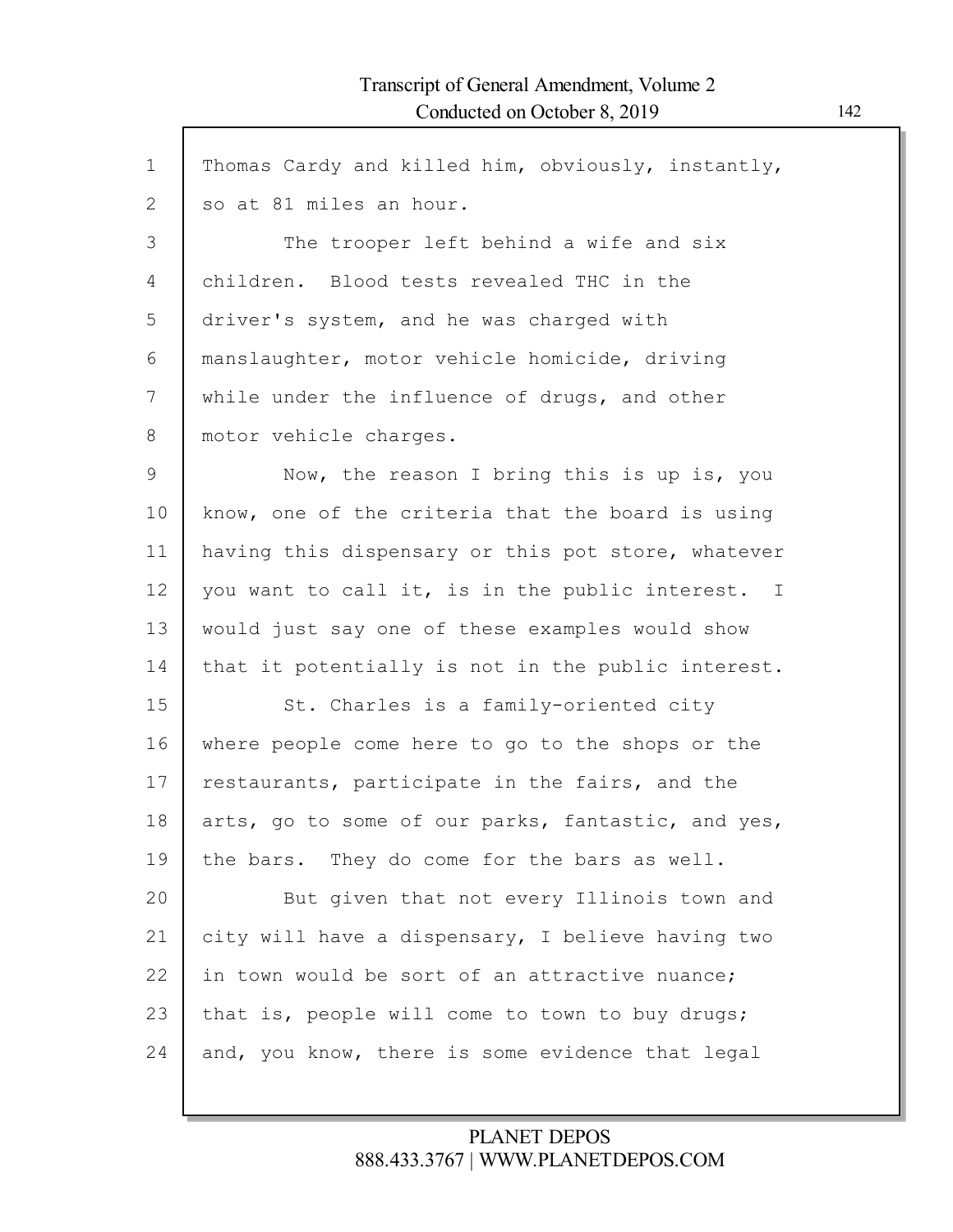$\mathsf{l}$ 

| $\mathbf 1$ | marijuana sales does lead to diversion. So what    |
|-------------|----------------------------------------------------|
| 2           | does that mean? I buy my limit at a couple of      |
| 3           | stores and then resell it. So potentially, it      |
| 4           | could be selling it on the streets, you know,      |
| 5           | outside the dispensary.                            |
| 6           | So I think we really want St. Charles to           |
| 7           | be known as an entertainment destination, but not  |
| 8           | necessarily a drug source for the greater          |
| 9           | geographic area. So as such I recommend that it's  |
| 10          | not in the public interest, not in the city's      |
| 11          | interest to approve this amendment, and I          |
| 12          | encourage you to vote no.                          |
| 13          | Thank you.                                         |
| 14          | (Applause).                                        |
| 15          | CHAIRMAN WALLACE: Staff or Ellen, are you          |
| 16          | able to put the findings of fact up on our screen? |
| 17          | Thank you. All right.                              |
| 18          | And the findings of fact that the                  |
| 19          | gentleman referenced, these are the factors that   |
| 20          | we consider in determining whether or not to make  |
| 21          | a recommendation to the City Council on the        |
| 22          | application.                                       |
| 23          | All right. Are there any further                   |
| 24          | questions? Comments?                               |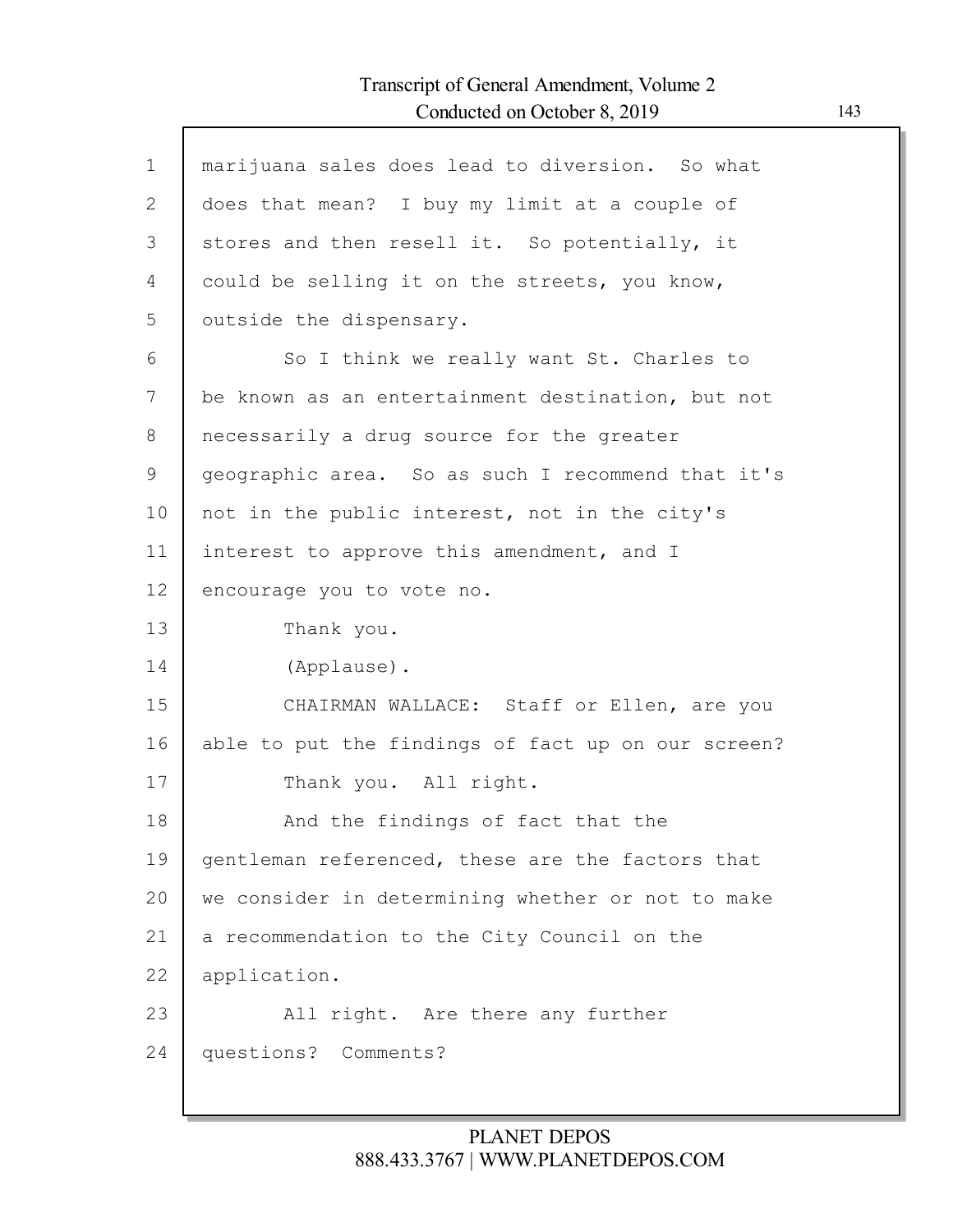| MR. BEEH: My name is Warren Beeh. I live           |
|----------------------------------------------------|
| across from your old house, Todd. B-e-e-h.         |
| Interestingly, the people that are most            |
| positive about selling marijuana are either        |
| already selling marijuana or potentially investing |
| in marijuana. The gentleman who felt that this is  |
| going to be a windfall for us in the State of      |
| Illinois has to have lived here less than a week   |
| to really feel that it's going to be a benefit to  |
| our community from a financial standpoint.         |
| I also heard you, Todd, say loud and clear         |
| that this is not $--$ you guys don't make any      |
| decisions. You just make recommendations.          |
| As a physician, I would argue that it is a         |
| gateway drug. I've taken care of people who        |
| started with marijuana and ended up dying. I       |
| don't have a study. I've seen real lives           |
| affected. My nephew committed suicide. He was a    |
| daily pot smoker.                                  |
| There are many, many people who could tell         |
| stories like this young lady back here. It is not  |
|                                                    |
| something we need in our town; and, you know, the  |
| best argument was if you smoke marijuana, you're   |
|                                                    |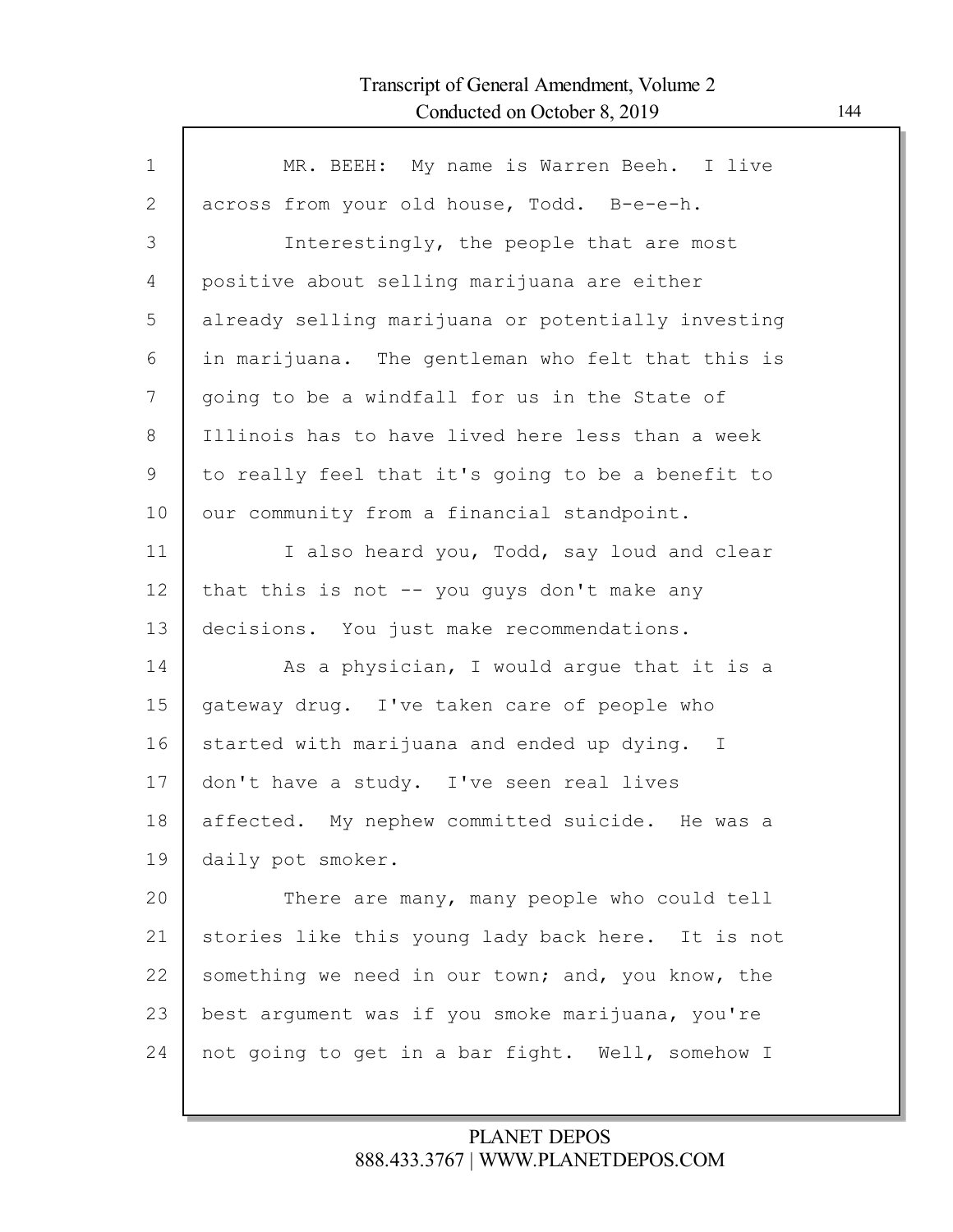Г

| think there's got to be a better reason for us to |
|---------------------------------------------------|
| have it in our town than that.                    |
| (Applause.)                                       |
| CHAIRMAN WALLACE: Okay. Sir.                      |
| MR. CAPISTA: Good evening. My name is             |
| David Capista. I live at 1015 North Fifth Avenue  |
| in St. Charles. C-a-p-i-s-t-a.                    |
| I heard all the arguments here tonight.           |
| There's good discussion here. I agree with many,  |
| many things; but there are some realities that we |
| have to face. Whether anybody likes it or not,    |
| and this has been pointed out, marijuana will be  |
| legal the 1st of the year in the State of         |
| Illinois.                                         |
| Currently, I actually do not think that           |
| it's going to increase the usage. I think anybody |
| that wants to use marijuana in this town is       |
| already using it almost certainly. I have been    |
| propositioned to buy marijuana. I'm not as hip as |
| I used to be. I might say, No, thank you. What's  |
| the next question? Okay. Would you like some      |
| cocaine or Vicodin?                               |
| These people that are pushing this stuff          |
| are not nice people. I think everybody will agree |
|                                                   |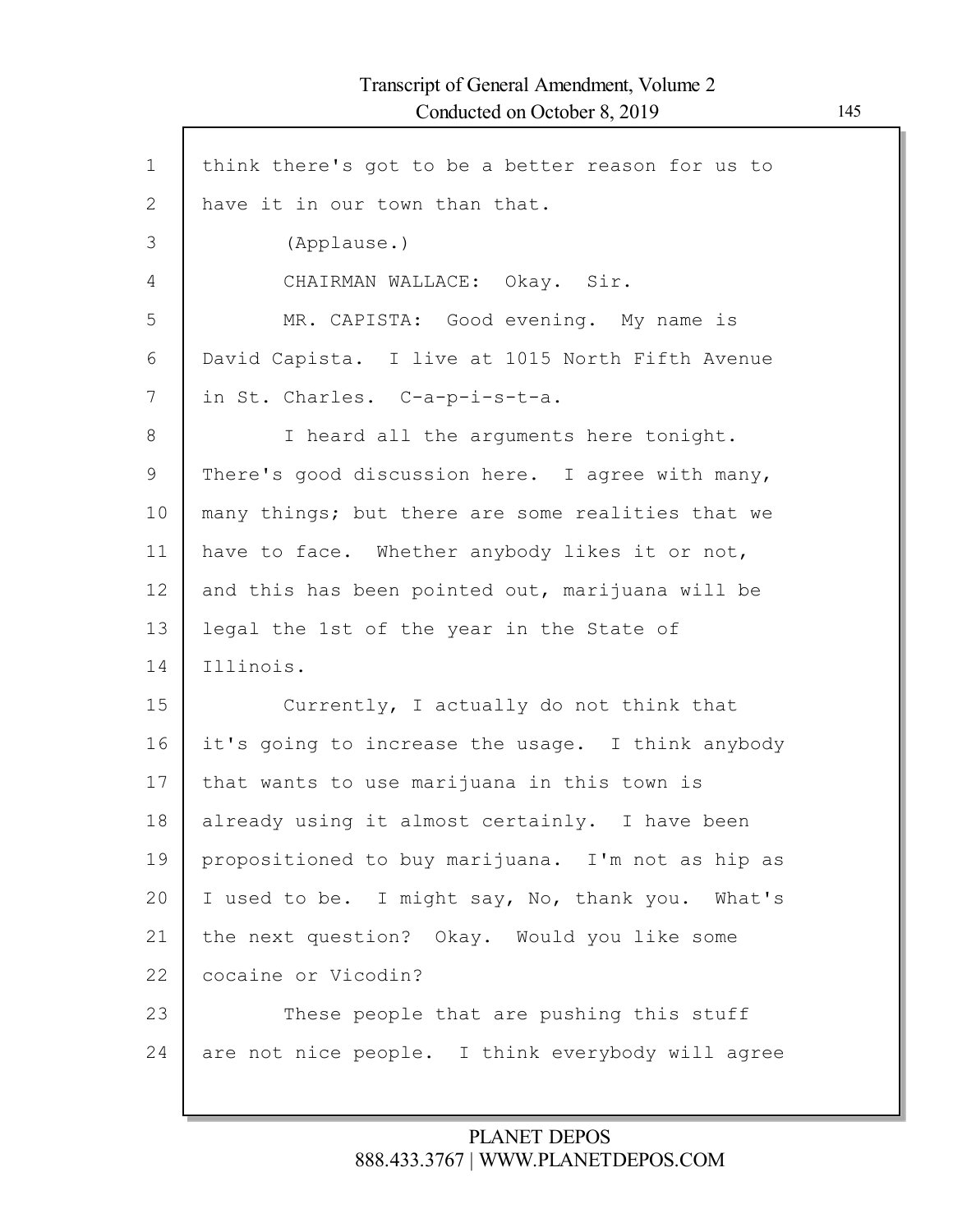| $\mathbf{1}$ | with that here tonight. Okay. It is also shown     |
|--------------|----------------------------------------------------|
| $\mathbf{2}$ | in Colorado that there's areas that do not have    |
| 3            | dispensaries, and the underground networks remain. |
| 4            | These people don't check IDs. They sell to         |
| 5            | anybody that wants whatever they want, and they    |
| 6            | don't care. Okay.                                  |
| 7            | That's my biggest argument tonight as to           |
| 8            | why you should put the dispensary here, to make it |
| 9            | convenient for people, get rid of these guys as    |
| 10           | much as you can. It's not a perfect world. This    |
| 11           | isn't a perfect law. This isn't a perfect          |
| 12           | situation. But to not put the dispensaries here    |
| 13           | in the town will only invite more underground      |
| 14           | networks to continue.                              |
| 15           | Why would people travel to another town if         |
| 16           | they already have a supply. They'll stay with it.  |
| 17           | These people will stay in business, and the other  |
| 18           | money, all this money that would go to the         |
| 19           | businesses will go to these people. It's not a     |
| 20           | good thing.                                        |
| 21           | I urge you to vote for the dispensaries in         |
| 22           | this town, and I know there's a lot of other towns |
| 23           | that are a little bit skittish about this and      |
| 24           | rightfully so. And I understand that, but it's a   |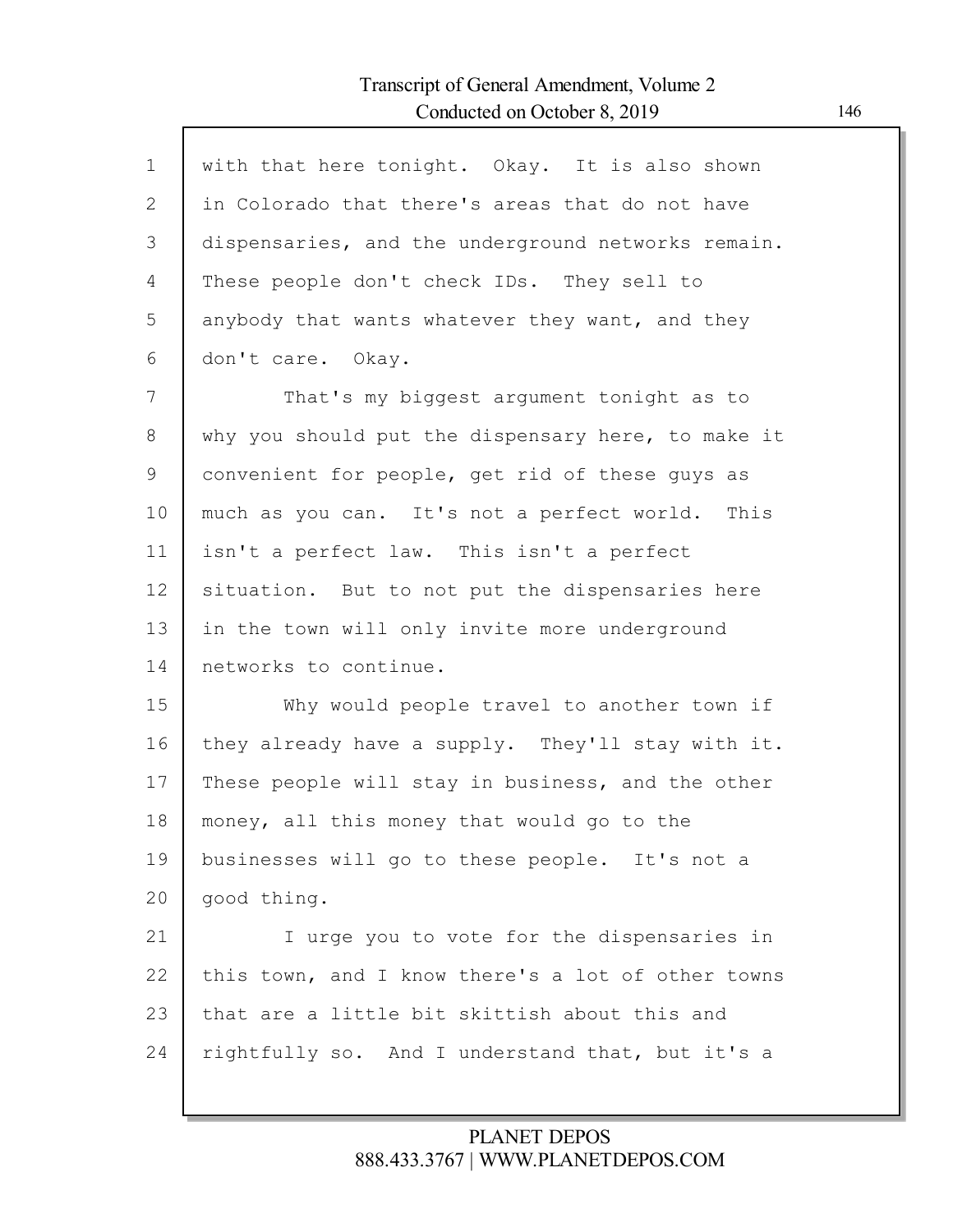Г

| $\mathbf 1$  | tax benefit. It's not great. It's not going to     |
|--------------|----------------------------------------------------|
| $\mathbf{2}$ | save our tax system, but I think everybody here    |
| 3            | will agree there's been plenty of people and       |
| 4            | plenty of times where people come here and argue   |
| 5            | the taxes are too high or the services are too     |
| 6            | poor. This is something that will benefit the      |
| 7            | town at some level.                                |
| 8            | So thank you for your time.                        |
| $\mathsf 9$  | (Applause.)                                        |
| 10           | CHAIRMAN WALLACE: Thank you. All right.            |
| 11           | Any other questions or comments from the           |
| 12           | audience?                                          |
| 13           | MS. AMATO: Can I add something?                    |
| 14           | CHAIRMAN WALLACE: Yes, ma'am.                      |
| 15           | MS. AMATO: Thank you. Ali Amato.                   |
| 16           | I just wanted to state in "The                     |
| 17           | Legalization of Marijuana in Colorado: The Impact, |
| 18           | under the black market report, the black market    |
| 19           | has grown in Colorado since legalization. It's in  |
| 20           | this report if you'd like to see more.             |
| 21           | Thank you.                                         |
| 22           | CHAIRMAN WALLACE: Would you be able to             |
| 23           | provide the name of the author for that report?    |
| 24           | MS. AMATO: Sure. It's by the Rocky                 |
|              |                                                    |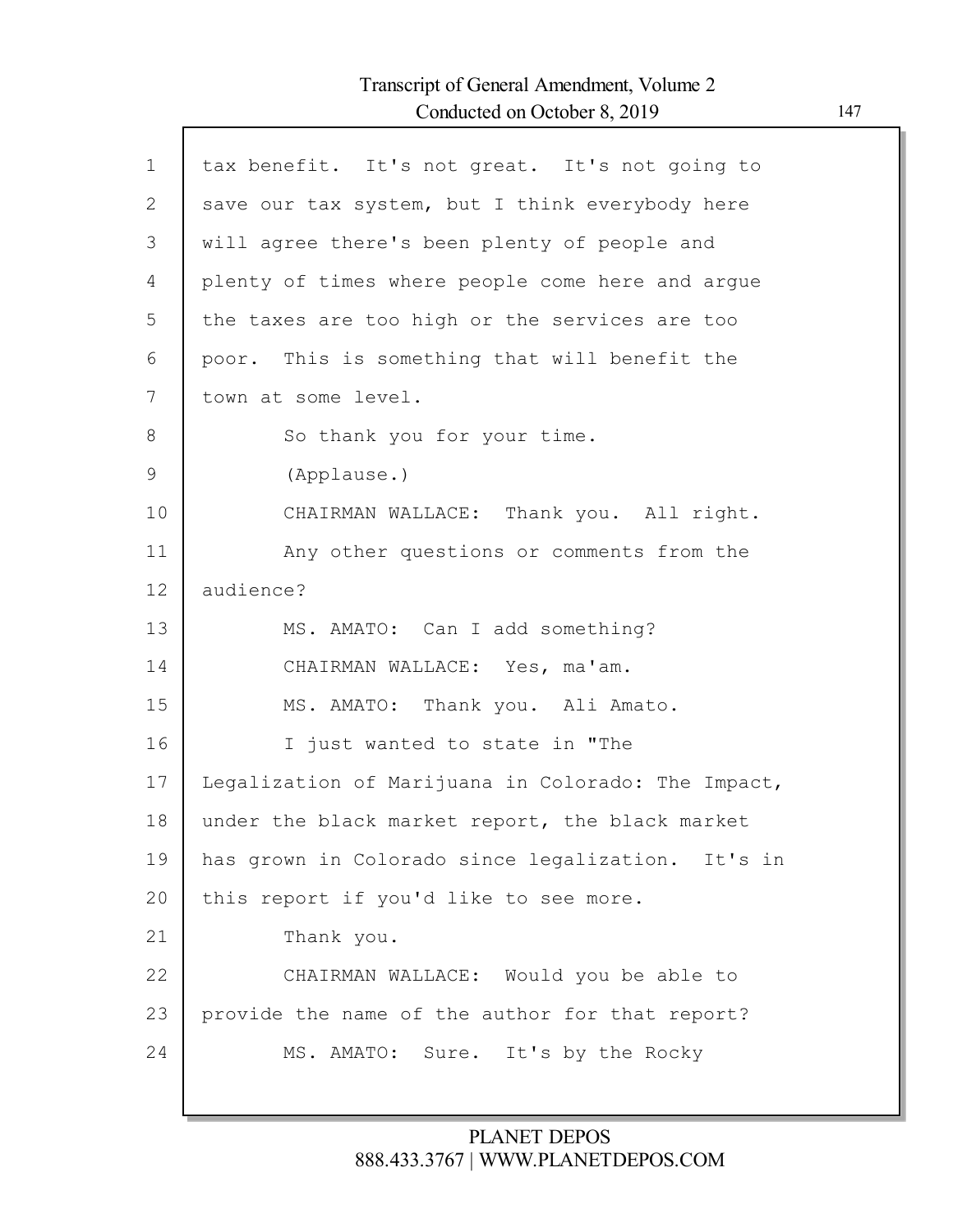| $\mathbf 1$  | Mountain High Intensity Drug Trafficking Area, and |
|--------------|----------------------------------------------------|
| $\mathbf{2}$ | it's called The Legalization of Marijuana in       |
| 3            | Colorado: The Impact. It's Volume VI,              |
| 4            | September 2019.                                    |
| 5            | Thank you.                                         |
| 6            | (Applause.)                                        |
| 7            | CHAIRMAN WALLACE: All right. Ma'am, yes.           |
| 8            | MS. PATTERSON: Carol Patterson, 58 White           |
| 9            | Oak Circle, St. Charles.                           |
| 10           | I hope all of you will listen to what you          |
| 11           | heard here tonight, and I hope you will do the     |
| 12           | research that this young lady did. It's your       |
| 13           | responsibility.                                    |
| 14           | I attended the first City Council meeting          |
| 15           | when this was brought up, and they brought forth   |
| 16           | the police chief, the fire chief, the financial,   |
| 17           | zoning. I don't know if any of you were there,     |
| 18           | but the police chief got up and spoke, and he      |
| 19           | didn't say one way or the other; and finally, he   |
| 20           | was asked, and he said no. We are not ready for    |
| 21           | it yet. They don't have the testing for it. And    |
| 22           | if they stop someone now, then they have to do the |
| 23           | blood work, send it to the hospital, and that's    |
| 24           | more expense.                                      |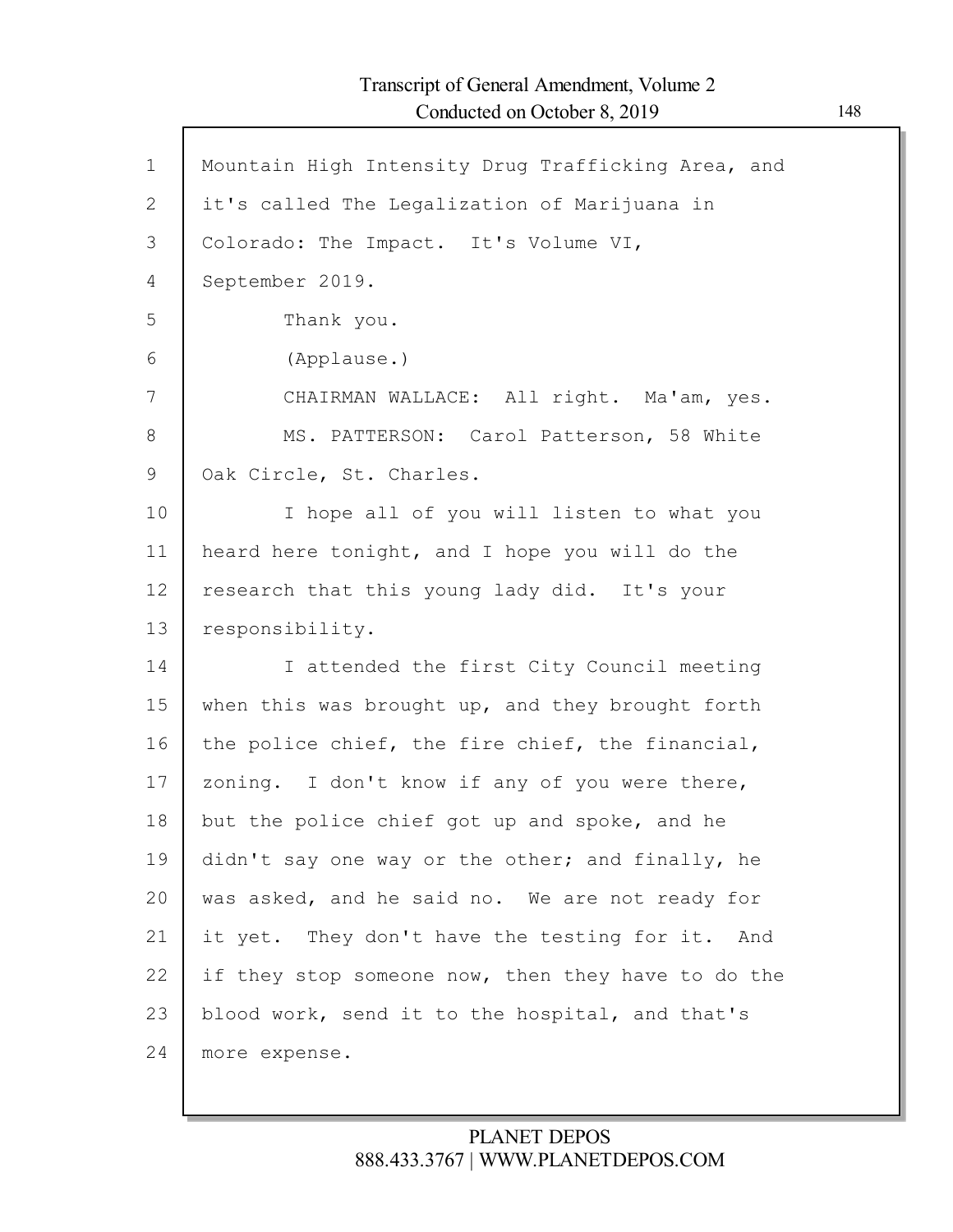| $\mathbf{1}$  | They're just not ready. I don't think the          |
|---------------|----------------------------------------------------|
| $\mathbf{2}$  | City is ready. Let's wait. There's no rush on      |
| 3             | this. Let's wait and see what happens, find out    |
| 4             | from these other towns, see the mess they get in.  |
| 5             | I'm sorry.                                         |
| 6             | I know a lot of people have said, you              |
| 7             | know, I've lived here 4 years, 15 years. I was     |
| 8             | born here. I'm not going to say how long ago, but  |
| $\mathcal{G}$ | it's been awhile. I've seen a lot of change in     |
| 10            | this town, not all for the good, but a lot of it   |
| 11            | is good. Let's keep the integrity of our city.     |
| 12            | (Applause.)                                        |
| 13            | CHAIRMAN WALLACE: All right. Any other             |
| 14            | questions? Comments?                               |
| 15            | (No response.)                                     |
| 16            | CHAIRMAN WALLACE: All right. Plan                  |
| 17            | Commission, any questions?                         |
| 18            | MEMBER BECKER: If I may.                           |
| 19            | CHAIRMAN WALLACE: Yep.                             |
| 20            | MEMBER BECKER: First, is on the buffer             |
| 21            | materials given to us by the staff, maybe we can   |
| 22            | have a discussion about deciding on a preferred    |
| 23            | buffer area and maybe arrive at a consensus.<br>Is |
| 24            | that something that might be amenable or --        |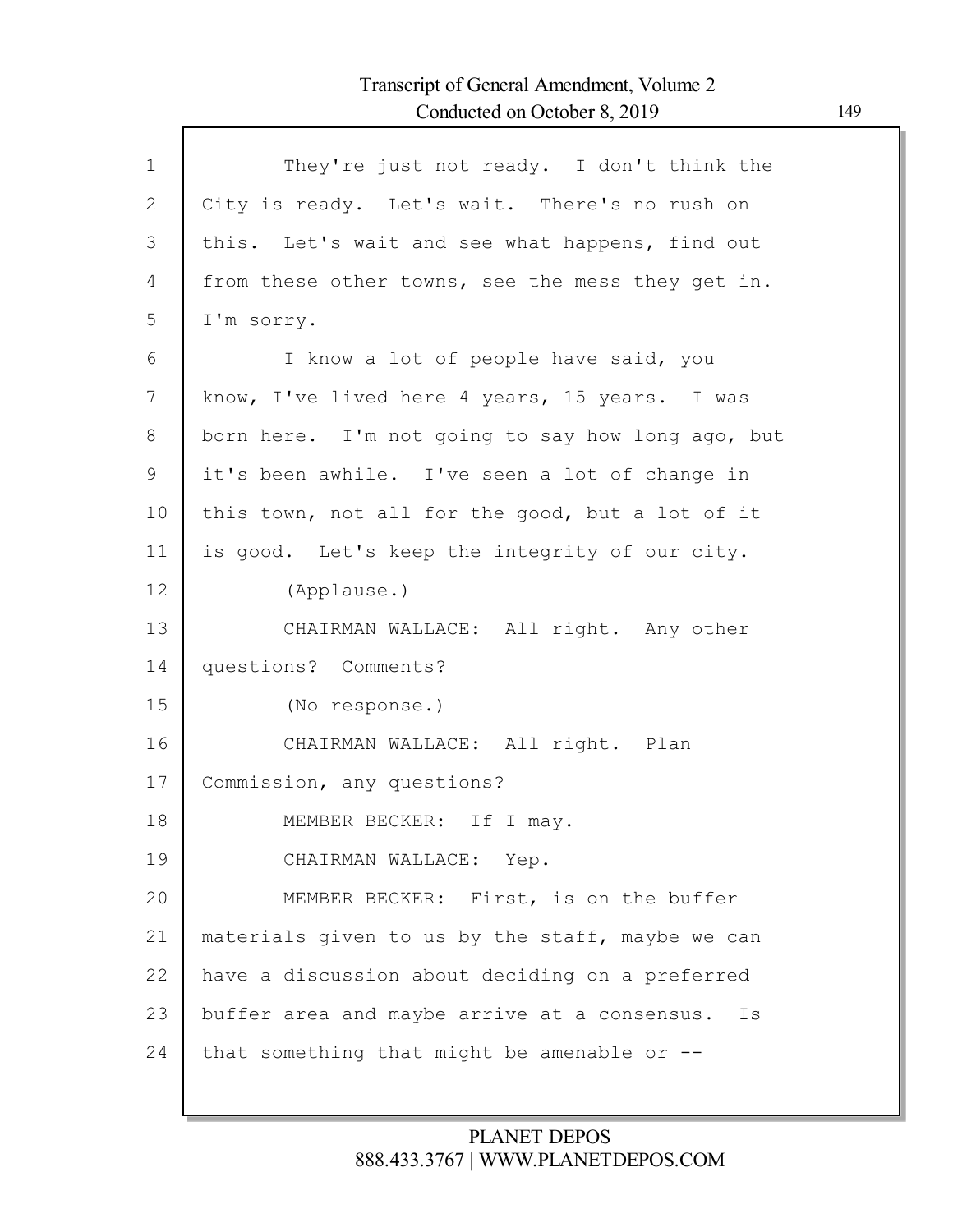| $\mathbf{1}$ | CHAIRMAN WALLACE: Well, we should                 |
|--------------|---------------------------------------------------|
| 2            | probably complete the public hearing first, and   |
| 3            | then any discussion regarding that -- the         |
| 4            | information has already been presented to comment |
| 5            | on.                                               |
| 6            | MEMBER BECKER: Okay.                              |
| 7            | CHAIRMAN WALLACE: So we can do that after         |
| 8            | the public hearing is closed.                     |
| 9            | MEMBER BECKER: Thank you.                         |
| 10           | CHAIRMAN WALLACE: Any other questions?            |
| 11           | Comments?                                         |
| 12           | (No response.)                                    |
| 13           | CHAIRMAN WALLACE: All right. Anything             |
| 14           | further from staff?                               |
| 15           | MS. JOHNSON: No.                                  |
| 16           | MS. TUNGARE: Nothing further.                     |
| 17           | CHAIRMAN WALLACE: Okay. If Plan                   |
| 18           | Commission members feel that we have enough       |
| 19           | evidence to be able to make a recommendation on   |
| 20           | this application, then a motion would be in order |
| 21           | to close the public hearing. Once we close the    |
| 22           | public hearing, then we will move on to Sub-item  |
| 23           | b, which is discussion and recommendation.        |
| 24           | Is there a motion?                                |
|              |                                                   |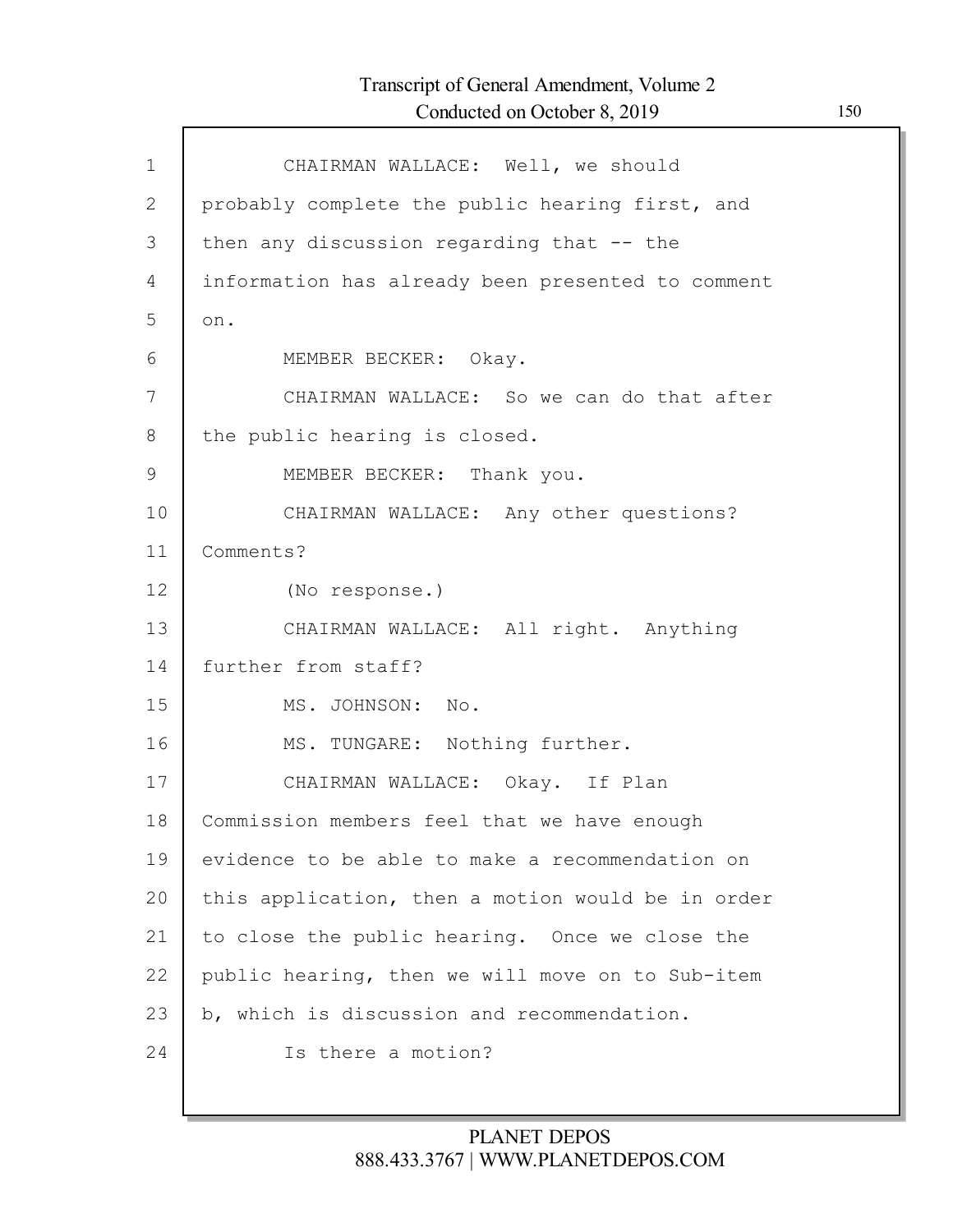| $\mathbf 1$   | VICE CHAIRMAN KESSLER: So moved.          |
|---------------|-------------------------------------------|
| $\mathbf{2}$  | MEMBER VARGULICH: Second.                 |
| 3             | CHAIRMAN WALLACE: Okay. It's been moved   |
| 4             | and seconded to close the public hearing. |
| 5             | Tim.                                      |
| 6             | VICE CHAIRMAN KESSLER: Becker.            |
| 7             | MEMBER BECKER: Yes.                       |
| 8             | VICE CHAIRMAN KESSLER: Funke.             |
| $\mathcal{G}$ | MEMBER FUNKE: What are we --              |
| 10            | CHAIRMAN WALLACE: To close the public     |
| 11            | hearing.                                  |
| 12            | MEMBER FUNKE: Yes.                        |
| 13            | VICE CHAIRMAN KESSLER: Holderfield.       |
| 14            | MEMBER HOLDERFIELD: Yes.                  |
| 15            | VICE CHAIRMAN KESSLER: Vargulich.         |
| 16            | MEMBER VARGULICH: Yes.                    |
| 17            | VICE CHAIRMAN KESSLER: Purdy.             |
| 18            | MEMBER MACKLIN-PURDY: Yes.                |
| 19            | VICE CHAIRMAN KESSLER: Melton.            |
| 20            | MEMBER MELTON: Yes.                       |
| 21            | VICE CHAIRMAN KESSLER: Wallace.           |
| 22            | CHAIRMAN WALLACE: Yes.                    |
| 23            | VICE CHAIRMAN KESSLER: Kessler, yes.      |
| 24            | CHAIRMAN WALLACE: All right. The public   |
|               |                                           |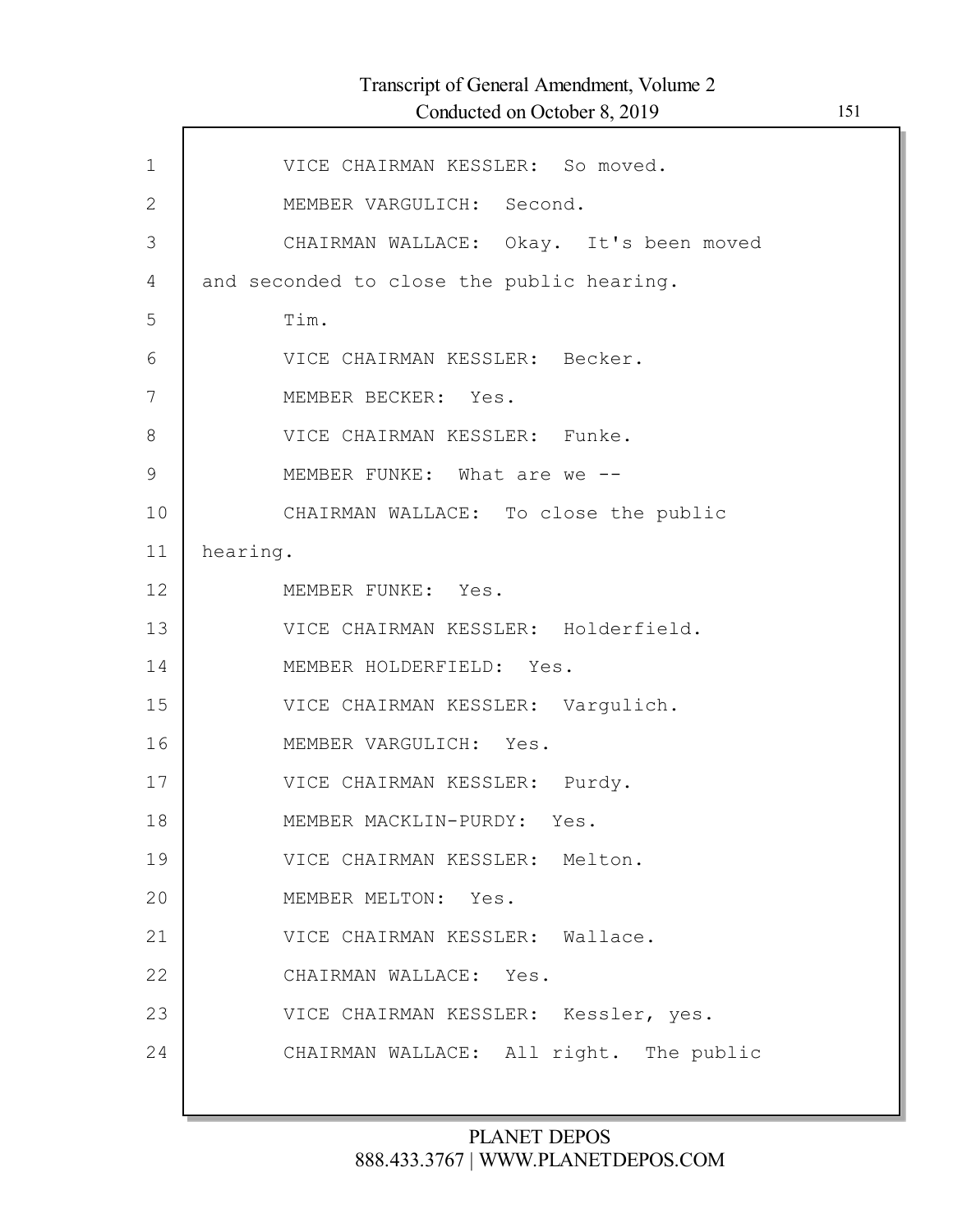| $\mathbf{1}$ | hearing is closed.                                 |
|--------------|----------------------------------------------------|
| 2            | Next we will have discussion; and during           |
| 3            | this phase, what we will do is I will ask if there |
| 4            | are any motions. We will proceed pursuant to       |
| 5            | reqular parliamentary procedure as far as taking   |
| 6            | and voting on motions until we have a motion that  |
| 7            | passes.                                            |
| 8            | If there is any discussion that anyone             |
| $\mathsf 9$  | wants to have, typically, informally, we will      |
| 10           | invite discussion among the Plan Commission before |
| 11           | a motion unless somebody feels like making a       |
| 12           | motion at the outset.                              |
| 13           | VICE CHAIRMAN KESSLER: I believe we                |
| 14           | should delve into some discussion because it seems |
| 15           | to me that regardless of any recommendation that   |
| 16           | we make, there could possibly be additions and/or  |
| 17           | recommendations or comments that we might want to  |
| 18           | attach to any recommendation.                      |
| 19           | So I'd suggest that we open it up to               |
| 20           | discussion among the Plan Commission.              |
| 21           | CHAIRMAN WALLACE: All right. Who would             |
| 22           | like to begin?                                     |
| 23           | Jennifer, go ahead.                                |
| 24           | MEMBER BECKER: I suggest we talk about             |
|              |                                                    |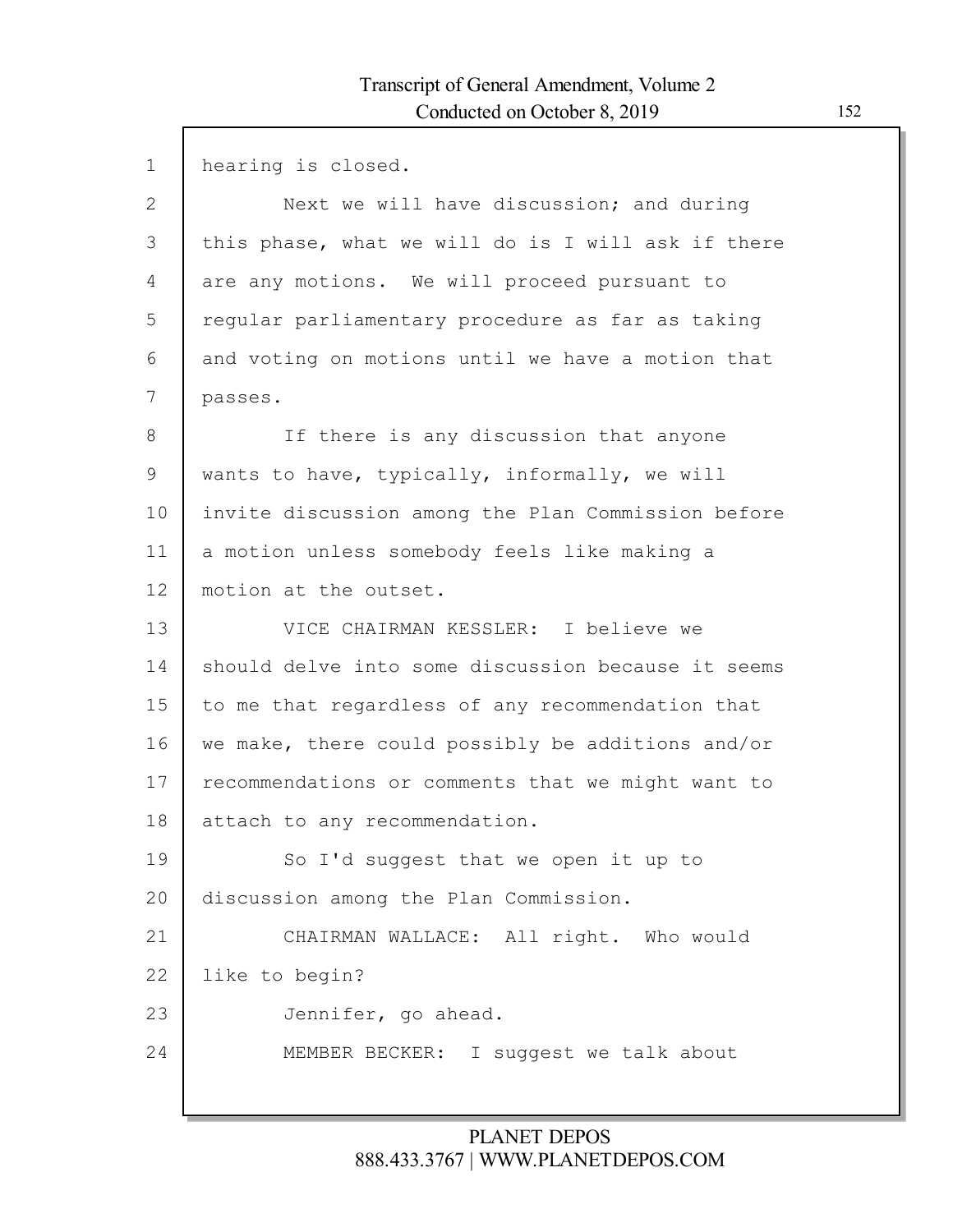| $\mathbf{1}$ | the buffer area. I really appreciate staff's work  |
|--------------|----------------------------------------------------|
| $\mathbf{2}$ | on providing that. I really appreciate the         |
| 3            | different choices; and as I alluded to in some of  |
| 4            | my comments, I guess, earlier, when you            |
| 5            | superimpose the buffer of the existing dispensary  |
| 6            | with some of the other buffers on the east side,   |
| 7            | it kind of effectively removes any area.           |
| 8            | And if that's the will of the Commission,          |
| $\mathsf 9$  | well, then why bother having a zoning amendment.   |
| 10           | If we're zoning it out with buffers, then we       |
| 11           | should consider not having zoning at all.          |
| 12           | But I quess from the choices given, I'm            |
| 13           | more comfortable with the 500 or 250. The 1,000    |
| 14           | seems a little large to me when you consider the   |
| 15           | areas that remain. So that's just my opinion.      |
| 16           | CHAIRMAN WALLACE: Sorry. I was asking a            |
| 17           | procedural question. Okay.                         |
| 18           | VICE CHAIRMAN KESSLER: Well, you know, I           |
| 19           | have some questions. I really want to make a       |
| 20           | comment that speaks to your discussion of the      |
| 21           | distances.                                         |
| 22           | I know we've heard from everybody tonight.         |
| 23           | I actually did a little tally of more than just a  |
| 24           | few people for and against, and those are all very |
|              |                                                    |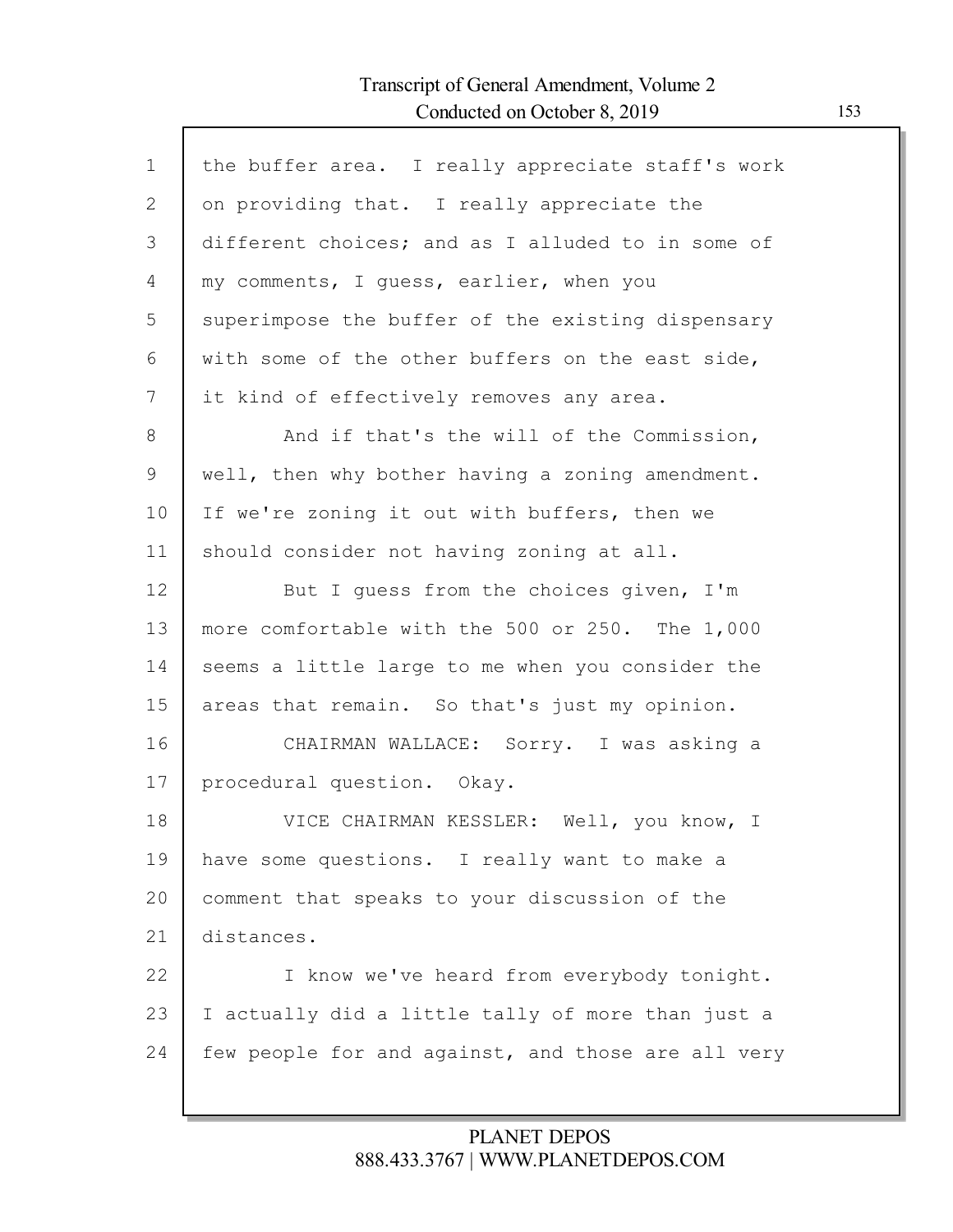| $\mathbf 1$ | valid concerns and comments that everybody made.   |
|-------------|----------------------------------------------------|
| 2           | We're here tonight to address this                 |
| 3           | particular application in front of us for a text   |
| 4           | amendment to our zoning ordinance, and it's not in |
| 5           | our brief to weigh in on whether we're for it or   |
| 6           | against it.                                        |
| 7           | When we make our recommendation, it's              |
| $8\,$       | going to affect whether or not there will be any   |
| 9           | control by the City over where a dispensary might  |
| 10          | be located, if, in fact, in the future, the City   |
| 11          | Council votes to opt in. That's the only thing     |
| 12          | we're doing here tonight.                          |
| 13          | So those discussions that we're having             |
| 14          | about the particulars of how this text amendment   |
| 15          | might look, if, in fact, there was control over    |
| 16          | our location of dispensaries, it's really          |
| 17          | important. I have a couple of questions. That's    |
| 18          | all I want to say about that.                      |
| 19          | So I have a couple questions about these           |
| 20          | distances. I wonder and, you know, I have a        |
| 21          | little concern about the restrictions we're        |
| 22          | placing on a legal product in a retail environment |
| 23          | that we don't have on other products sold in that  |
| 24          |                                                    |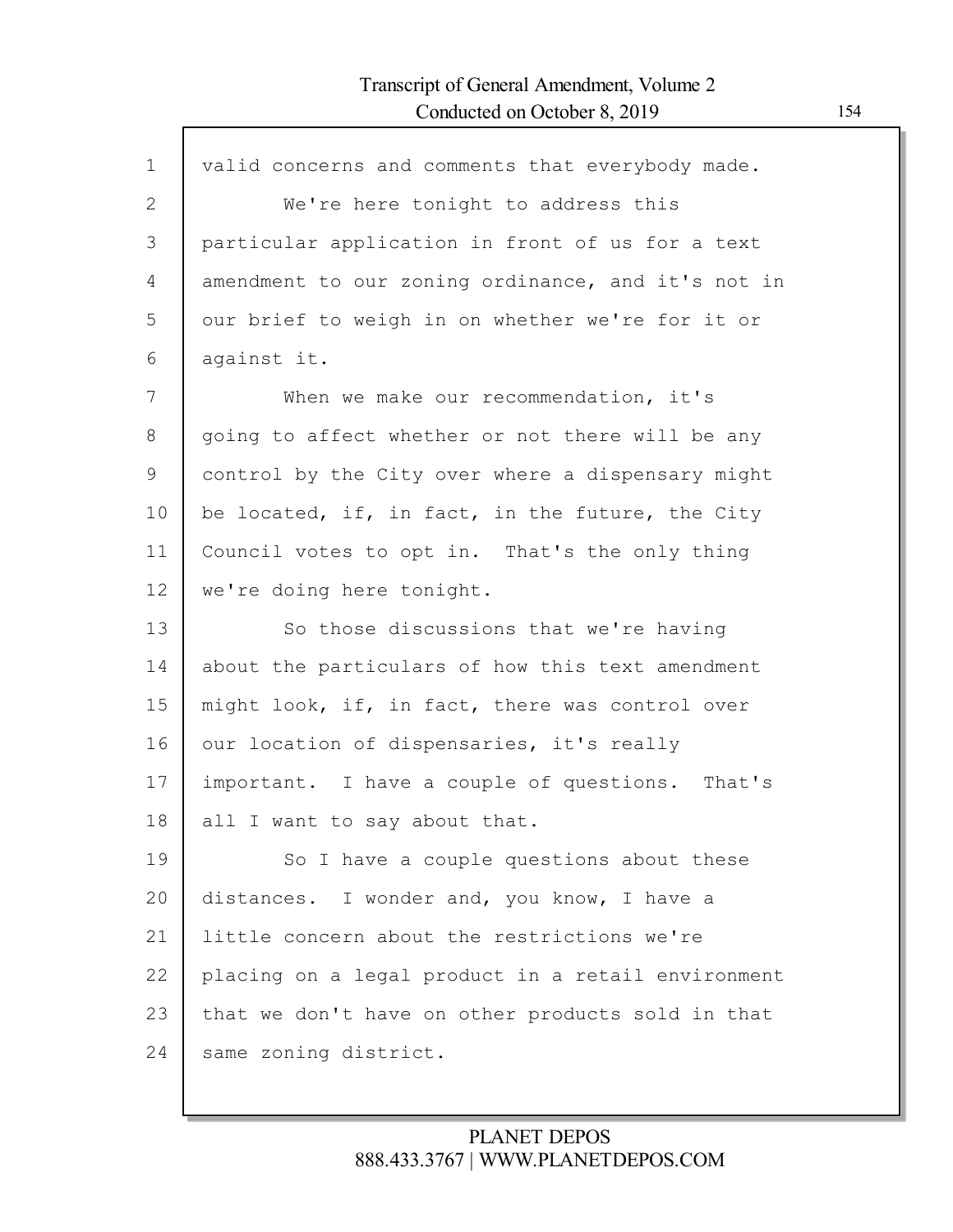Г

| $\mathbf 1$ | So, for example, do we have distances             |
|-------------|---------------------------------------------------|
| 2           | specified for things like a massage parlor or a   |
| 3           | tattoo parlor or even liquor stores or bars? And  |
| 4           | if so, then it's probably appropriate. But if     |
| 5           | we're going to put these restrictions on, we      |
| 6           | should be careful about putting any unusual       |
| 7           | restrictions on a legal retail product.           |
| 8           | Ellen.                                            |
| 9           | MS. JOHNSON: Could you repeat the                 |
| 10          | question? Are you wondering if we have business   |
| 11          | requirements for other uses?                      |
| 12          | VICE CHAIRMAN KESSLER: Yes.                       |
| 13          | MS. JOHNSON: We do not, no, not specific          |
| 14          | distance requirements. I believe there is a State |
| 15          | requirement -- a requirement in the State Liquor  |
| 16          |                                                   |
|             | Code for separation from churches, liquor license |
| 17          | separation from churches by 100 feet, I believe,  |
| 18          | but that is not in our zoning ordinance.          |
| 19          | MEMBER MACKLIN-PURDY: Isn't there                 |
| 20          | something specific about tattoo parlors?          |
| 21          | MS. JOHNSON: No. Tattoo parlors are a             |
| 22          | special use in the BR Zoning District.            |
| 23          | MEMBER HOLDERFIELD: So there is no                |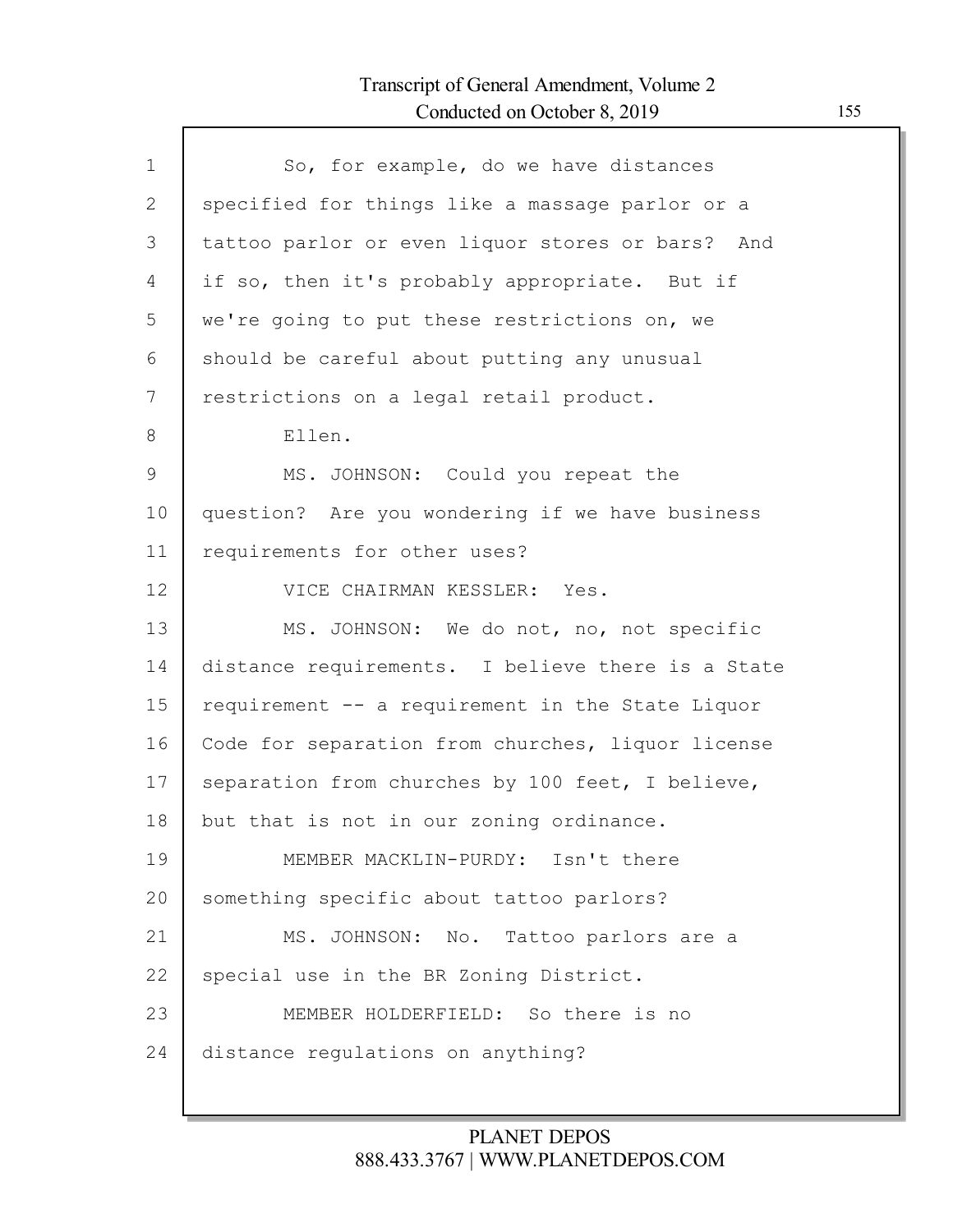| $\mathbf{1}$   | MS. JOHNSON: No.                                   |
|----------------|----------------------------------------------------|
| $\overline{2}$ | VICE CHAIRMAN KESSLER: And to get back to          |
| 3              | the question Peter asked earlier, this text        |
| 4              | amendment to the zoning ordinance specifically     |
| 5              | speaks to two dispensaries in town, one on the     |
| 6              | east side and one on the west side; and if we were |
| 7              | to make a recommendation or $-$ a recommendation   |
| 8              | that staff would consider adding -- going back and |
| 9              | adding a medical dispensary as a possible          |
| 10             | recreational dispensary, that would still,         |
| 11             | according to the text amendment, limit it to only  |
| 12             | two dispensaries in town?                          |
| 13             | MS. TUNGARE: That is correct. That's the           |
| 14             | amendment before you.                              |
| 15             | VICE CHAIRMAN KESSLER: Okay.                       |
| 16             | MS. TUNGARE: However, the Plan                     |
| 17             | Commission, if they wish, could make a             |
| 18             | recommendation for a different number, if you      |
| 19             | wish, and forward that on to City Council.         |
| 20             | VICE CHAIRMAN KESSLER: Okay.                       |
| 21             | MEMBER MELTON: I have a question. So I'm           |
| 22             | looking at the definitions or descriptions of the  |
| 23             | zoning ordinances for the BC and the BR, and one   |
| 24             | of the biggest differences in the BC is it talks   |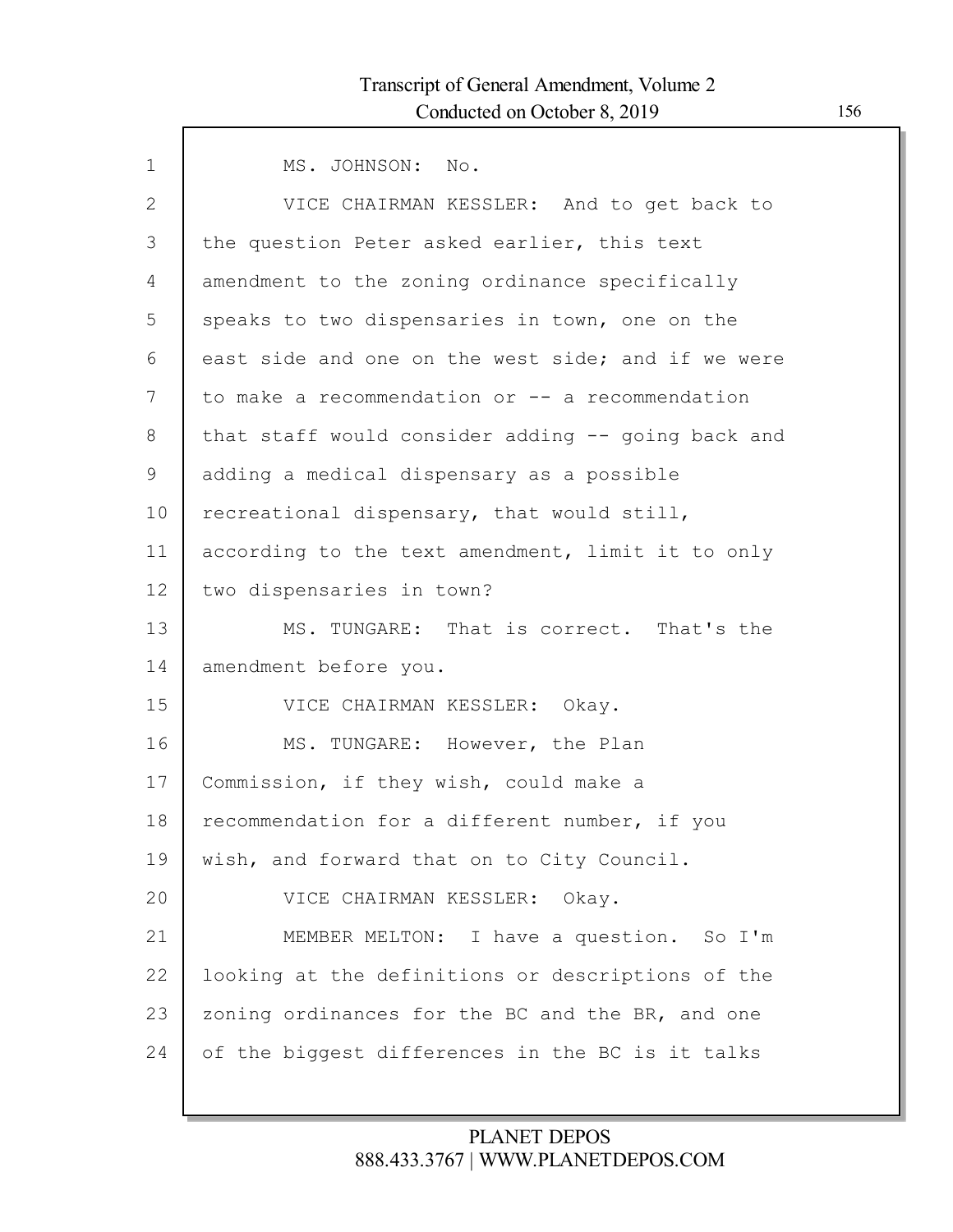Г

| $\mathbf 1$ | about -- and I'll read it here -- "Since this      |
|-------------|----------------------------------------------------|
| 2           | district is located along the roads that serve as  |
| 3           | gateways into St. Charles, quality building        |
| 4           | architecture and landscaping, and other site       |
| 5           | improvements are necessary to ensure this type of  |
| 6           | development enhances St. Charles' image."          |
| 7           | I guess I'm asking the question for the            |
| 8           | Commission if we feel as if that -- this type of   |
| 9           | business, based on all the evidence presented      |
| 10          | before us, would it enhance the city of            |
| 11          | St. Charles, or would we consider limiting it to   |
| 12          | the BR district that doesn't have that same        |
| 13          | stipulation.                                       |
| 14          | MEMBER MACKLIN-PURDY: I read the exact             |
| 15          | same description; and in my opinion, I feel that   |
| 16          | the BR zone is more suitable to a dispensary. And  |
| 17          | to be honest, I actually don't have a problem with |
| 18          | the M2 zone which is where the recreation $-$ or   |
| 19          | where the medical dispensary is currently.         |
| 20          | CHAIRMAN WALLACE: All right. Further               |
| 21          | discussion?                                        |
| 22          | MEMBER VARGULICH: Is there a limit on the          |
| 23          | square footage?                                    |
| 24          | CHAIRMAN WALLACE: Is there a limit on the          |
|             |                                                    |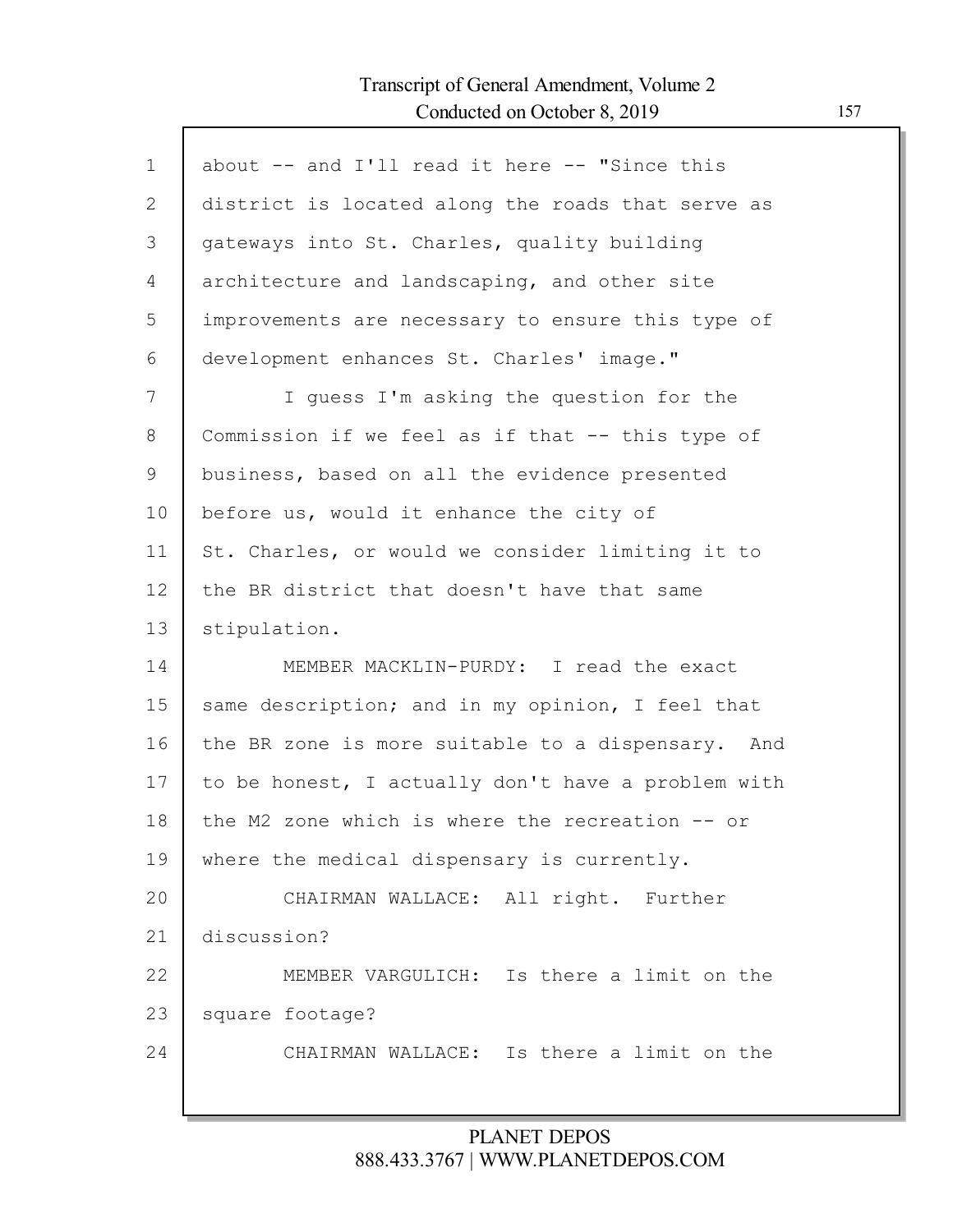| $\mathbf 1$  | square footage?                                    |
|--------------|----------------------------------------------------|
| $\mathbf{2}$ | MS. JOHNSON: No.                                   |
| 3            | MEMBER VARGULICH: As far as comments               |
| 4            | about appearance and things like that, whatever    |
| 5            | the use is, we still have to meet all the zoning   |
| 6            | setbacks and requirements, architectural           |
| 7            | requirements if it's a new freestanding facility   |
| 8            | versus leasing a store that's already in           |
| 9            | compliance; is that correct?                       |
| 10           | MS. JOHNSON: That's correct.                       |
| 11           | CHAIRMAN WALLACE: All right. Any other             |
| 12           | questions?                                         |
| 13           | MEMBER HOLDERFIELD: I have been thinking           |
| 14           | about this a lot, and I don't know whether it      |
| 15           | would apply or not, but have we discussed anything |
| 16           | about signage? I know we have regulations on       |
| 17           | square area and square feet. Is there any special  |
| 18           | application which would be appropriate for a       |
| 19           | business with recreational marijuana?              |
| 20           | MS. JOHNSON: Nothing has been proposed.            |
| 21           | If we were to -- I don't believe it would be legal |
| 22           | to enact specific sign regulations depending on    |
| 23           | the type of use. I don't believe that that would   |
| 24           | be permitted.                                      |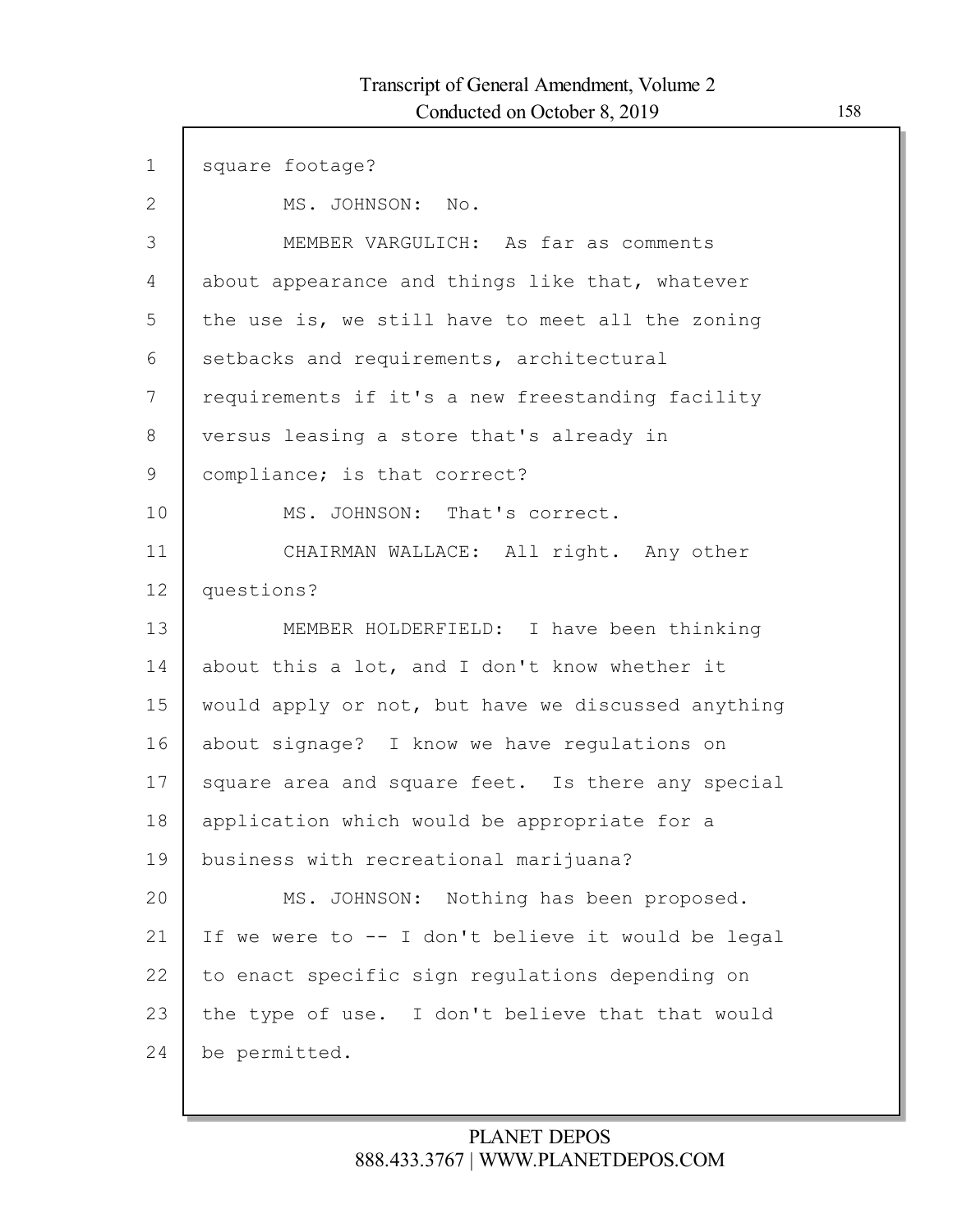| $\mathbf 1$ | MEMBER HOLDERFIELD: I bring this up                |
|-------------|----------------------------------------------------|
| 2           | because I read an article, I think it was in the   |
| 3           | Tribune paper, about where in the signage they     |
| 4           | show a cannabis leaf, and I just wonder if that    |
| 5           | would have any impact too. I know we have a -- I   |
| 6           | don't know the -- we had a retail store on the     |
| 7           | west side on Randall Road that does have that      |
| 8           | signage.                                           |
| 9           | But I just wondered if we go forward and           |
| 10          | make any recommendations in regard to recreational |
| 11          | marijuana, if that would be appropriate. I don't   |
| 12          | know. I just wonder if anybody has a comment on    |
| 13          | signage.                                           |
| 14          | MEMBER VARGULICH: I would assume they              |
| 15          | would be limited by the same factors of either     |
| 16          | square footage or the lineal frontage, those kinds |
| 17          | of things that limit signage for any use; right?   |
| 18          | MS. JOHNSON: That's correct.                       |
| 19          | MEMBER VARGULICH: And as far as a                  |
| 20          | monument sign, that would be the total square      |
| 21          | footage of what's allowed, et cetera, for that.    |
| 22          | MS. JOHNSON: Correct. It would be                  |
| 23          | included in the calculation of the sign area.      |
| 24          | MEMBER HOLDERFIELD: I agree. I just                |
|             |                                                    |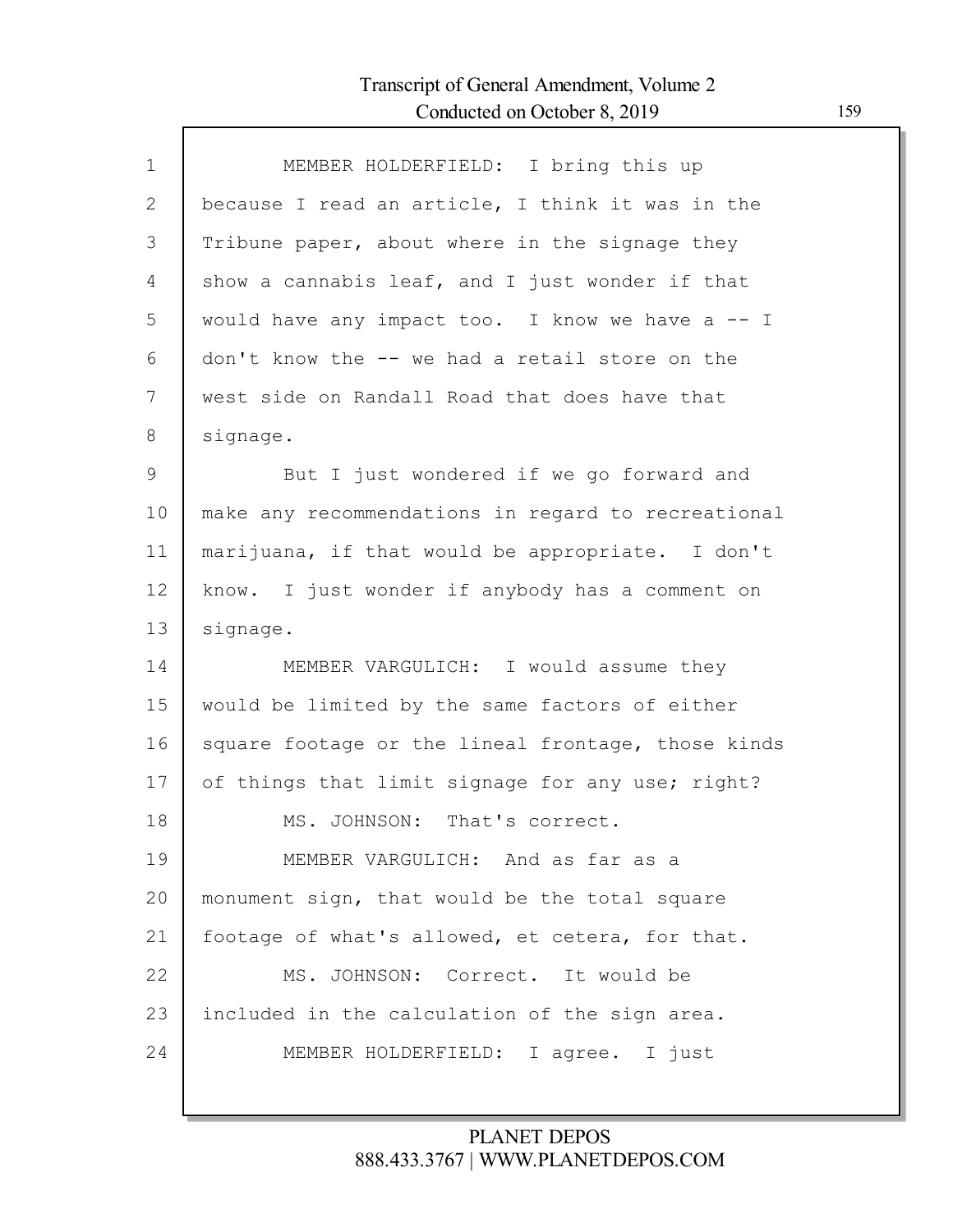Г

| $\mathbf 1$ | wanted to put that out there and see what would     |
|-------------|-----------------------------------------------------|
| 2           | come up. That's all I have to say about that.       |
| 3           | CHAIRMAN WALLACE: Go ahead.                         |
| 4           | MEMBER BECKER: I have a follow-up                   |
| 5           | question about the comment about the zoning         |
| 6           | districts. Based upon what was published for the    |
| 7           | public notice, could part of our recommendation be  |
| 8           | for one or the other zoning ordinance -- zoning     |
| 9           | districts, or would it have to be a comment, like   |
| 10          | we would comment that we prefer one zoning          |
| 11          | district over the other for the special use.        |
| 12          | CHAIRMAN WALLACE: If it's in the BR and             |
| 13          | BC, then it would be a condition on approval, I     |
| 14          | would think.                                        |
| 15          | MS. TUNGARE: That is correct.                       |
| 16          | CHAIRMAN WALLACE: But if it is                      |
| 17          | incorporating the use into, say, for example, M2,   |
| 18          | it's not a part of the application, so that would   |
| 19          | have to be a comment.                               |
| 20          | MEMBER BECKER: Right.                               |
| 21          | CHAIRMAN WALLACE: I do have one thought             |
| 22          | that I wanted to share with the plan commissioners. |
| 23          | This occurred to me after the last meeting. It's    |
| 24          | in regards to the findings of fact, not for this    |
|             |                                                     |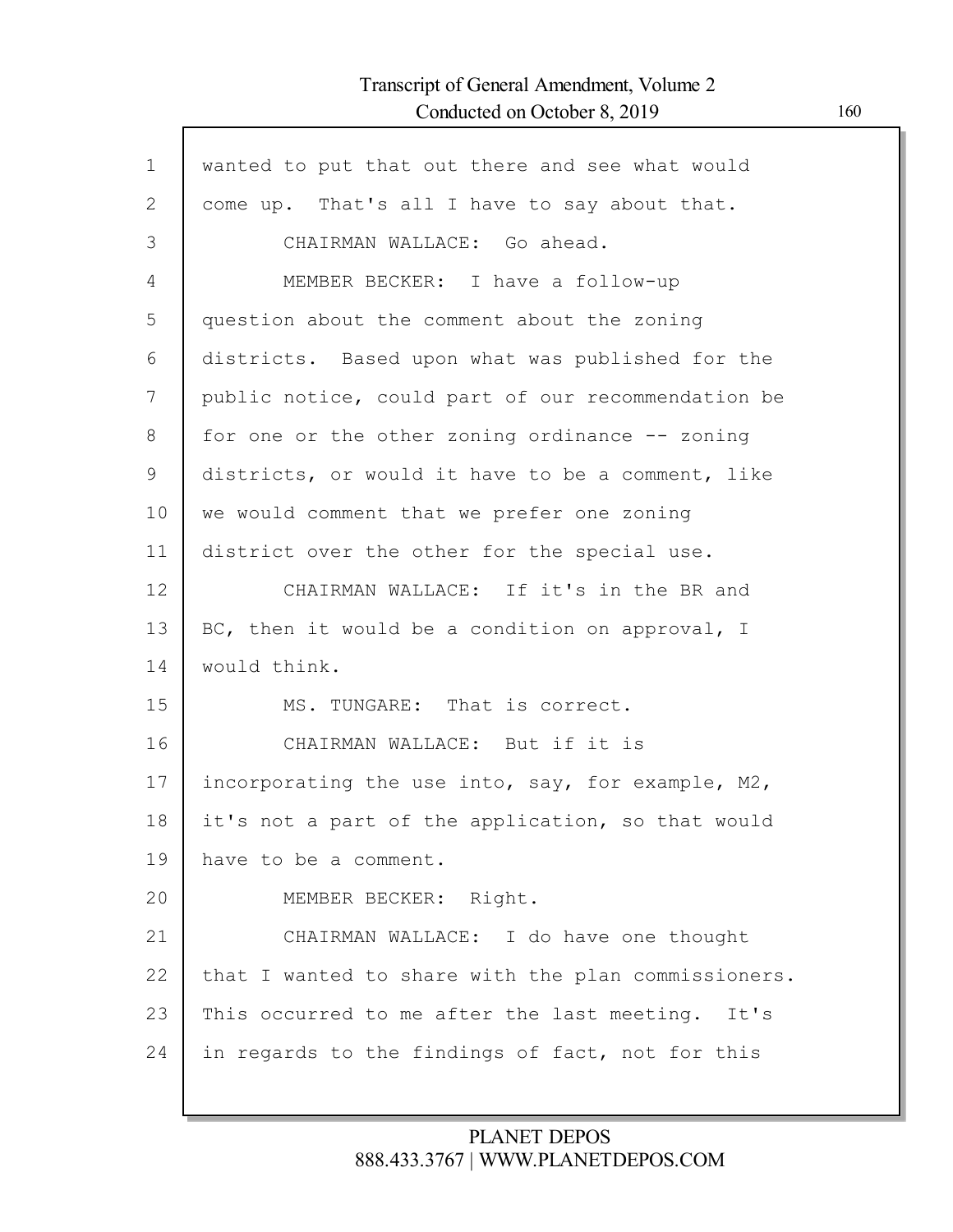Г

| $\mathbf 1$ | application, but for the application that would    |
|-------------|----------------------------------------------------|
| 2           | have to come before the City for the special use.  |
| 3           | And I have some -- I don't quite know how          |
| 4           | to handle this except to say that the application  |
| 5           | that would have to come before the City for a      |
| 6           | special use has certain findings of fact that we   |
| 7           | have to find all of them in the affirmative,       |
| 8           | unlike this application. We have the findings of   |
| 9           | fact here behind me.                               |
| 10          | But if somebody actually brought an                |
| 11          | application for a special use, we have a set of    |
| 12          | findings of fact that would all have to be met in  |
| 13          | the affirmative, and I read through those findings |
| 14          | of fact. And the last finding of fact -- I wish I  |
| 15          | had brought it up here before I started talking,   |
| 16          | but I didn't, but I will paraphrase.               |
| 17          | The last finding of fact is that the               |
| 18          | proposed use be in compliance with all local,      |
| 19          | state, and federal laws in effect at the time of   |
| 20          | the application. Yeah. The proposed special use    |
| 21          | will conform to all existing state, federal, and   |
| 22          | local legislation, regulation, et cetera.          |
| 23          | And the issue that I have is that                  |
| 24          | regardless of what the Plan Commission were to do  |
|             |                                                    |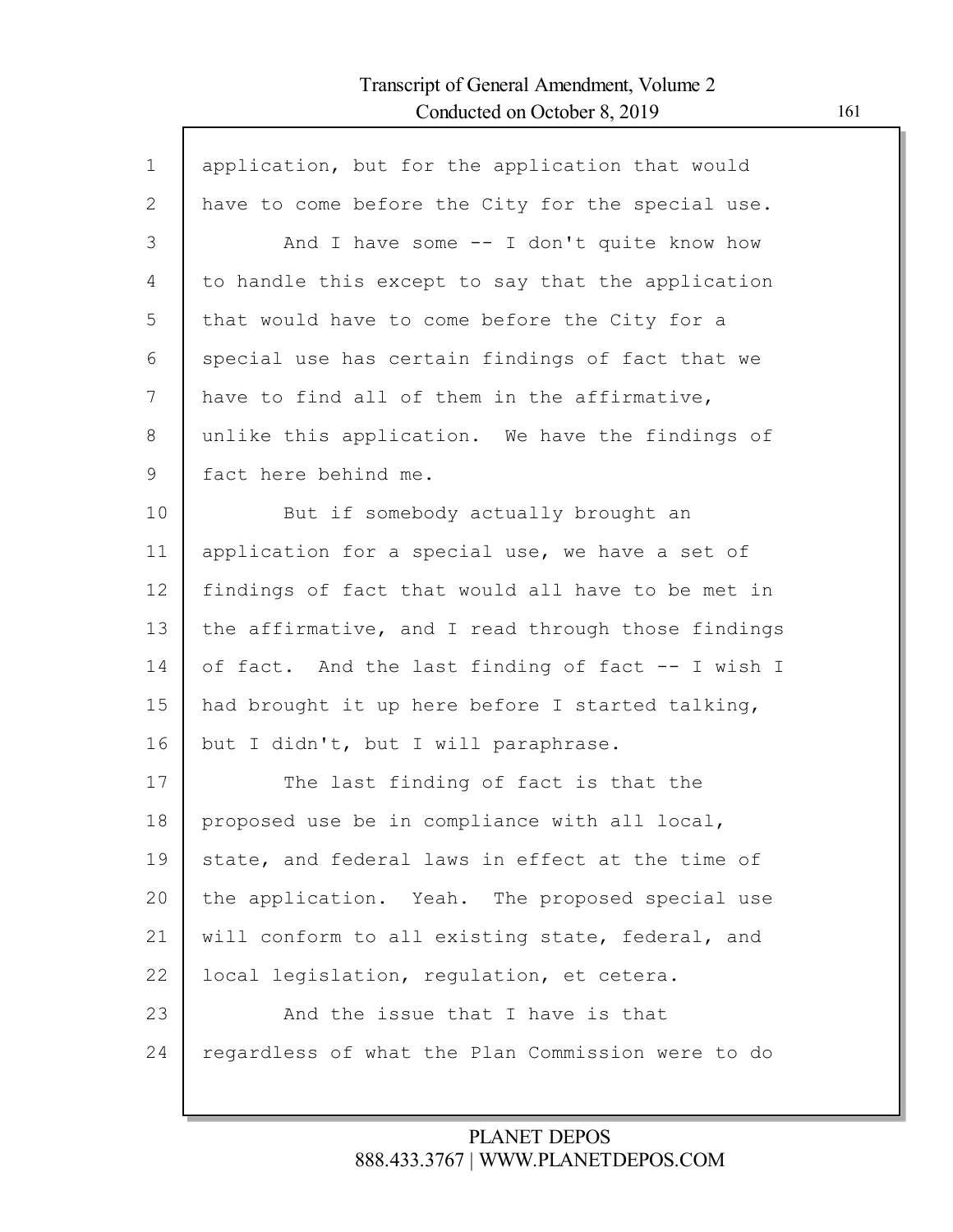Г

| $\mathbf{1}$ | to enact this change to the general amendment, I   |
|--------------|----------------------------------------------------|
| $\mathbf{2}$ | don't see at this point in time how any            |
| 3            | application that came before the City for this     |
| 4            | special use, how the Plan Commission would be      |
| 5            | legally able to recommend approval to the City     |
| 6            | Council. Because like it or not, there's a         |
| 7            | conflict between laws, between the state law and   |
| 8            | the federal law on this issue. So I think that     |
| $\mathsf 9$  | there is a fundamental issue.                      |
| 10           | Now, I don't know that that necessarily            |
| 11           | prevents us from changing the zoning ordinance,    |
| 12           | but I do think that any applicant that comes       |
| 13           | before the City and files an application and is    |
| 14           | met with -- basically, runs into a brick wall at   |
| 15           | the Plan Commission because we're not able to      |
| 16           | recommend approval. You know, that's an issue.     |
| 17           | That's a potential issue.                          |
| 18           | So my question is should the Plan                  |
| 19           | Commission -- before the law is settled on this    |
| 20           | issue, before there is, you know, a joining of     |
| 21           | minds at the federal level and the state level on  |
| 22           | this issue, should the Plan Commission be enacting |
| 23           | or recommending that this use be allowed in the    |
| 24           | City? And that's a question for the Plan           |
|              |                                                    |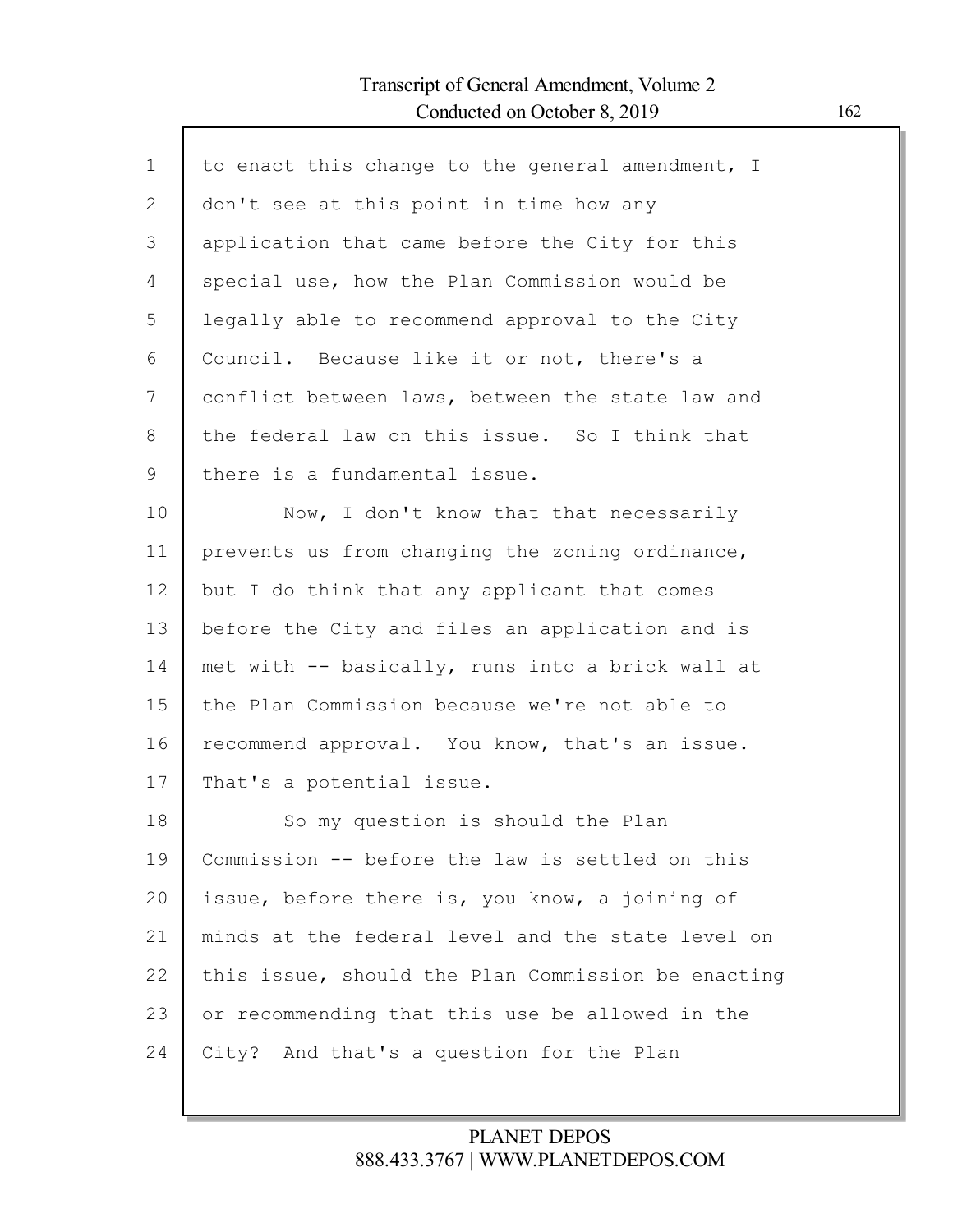| $\mathbf{1}$  | Commission. That's just a question that I'm        |
|---------------|----------------------------------------------------|
| $\mathbf{2}$  | posing.                                            |
| 3             | But this is the issue that I see because           |
| 4             | if there is an application that comes before us, I |
| 5             | don't see how we can make a recommendation in the  |
| 6             | affirmative to the City Council. So maybe this is  |
| 7             | all academic. So use that as you will for your     |
| 8             | deliberations.                                     |
| $\mathcal{G}$ | VICE CHAIRMAN KESSLER: Well, I think               |
| 10            | that's a very interesting observation, and it's    |
| 11            | true that for a special use under current -- our   |
| 12            | current findings of fact and our current           |
| 13            | application process, we would, in fact, not be     |
| 14            | able to recommend approval.                        |
| 15            | And while I think that that's good                 |
| 16            | information, I still am not convinced that that is |
| 17            | germane to the application in front of us. We      |
| 18            | often have discussions here about uses that may or |
| 19            | may not infringe on the rights of somebody in the  |
| 20            | future, land uses; and it's always been our        |
| 21            | position, and it should be, that we can't          |
| 22            | recommend based on some future occurrence.<br>We   |
| 23            | don't know what could happen between now and when  |
| 24            | an application might come in front of us.          |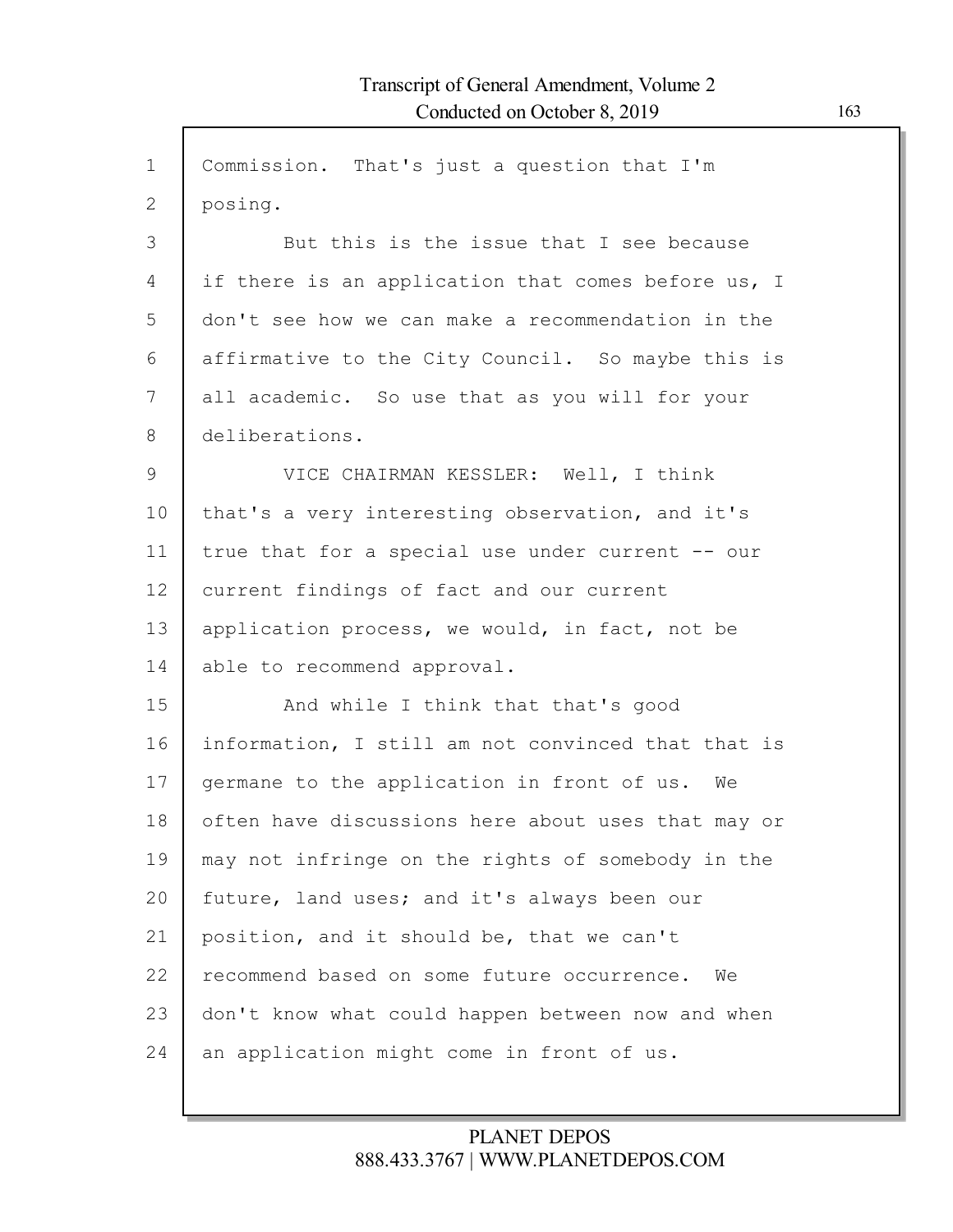| $\mathbf{1}$ | So I do, you know, appreciate that you            |
|--------------|---------------------------------------------------|
| 2            | pointed that out, and it is a true fact; but      |
| 3            | that's not part of our application right now. All |
| 4            | we're doing is voting to recommend or not         |
| 5            | recommend a text amendment that would make the    |
| 6            | sale -- a recreational cannabis dispensary a      |
| 7            | special use if in the future the City Council     |
| 8            | opted in. So there's many things that could       |
| $\mathsf 9$  | happen between now and when an application comes  |
| 10           | before us.                                        |
| 11           | CHAIRMAN WALLACE: All right. Any further          |
| 12           | comments, or if there are none then is there --   |
| 13           | yes.                                              |
| 14           | MS. JOHNSON: A point of clarification on          |
| 15           | an earlier comment. There was a question of       |
| 16           | whether the zoning ordinance had any other        |
| 17           | distance requirements, and we do have 1,000-foot  |
| 18           | separation requirement between adult uses and any |
| 19           | residential district, downtown district, or place |
| 20           | of worship, school, or another adult use. I just  |
| 21           | wanted to clarify that we do have that.           |
| 22           | CHAIRMAN WALLACE: All right. Any other            |
| 23           | comments? Questions? Or is there a motion?        |
| 24           | VICE CHAIRMAN KESSLER: I'll make a                |
|              |                                                   |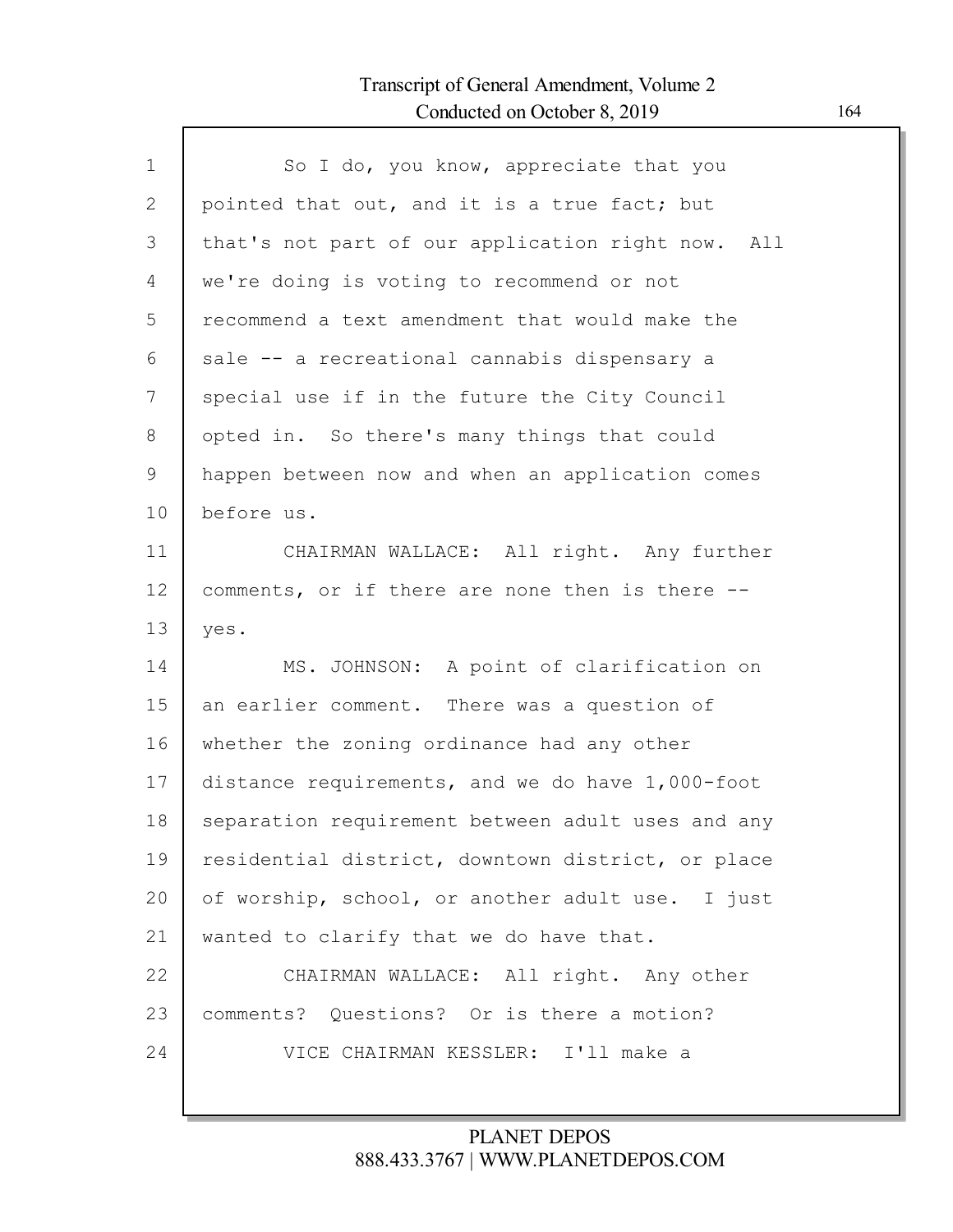Г

| $\mathbf 1$ | motion. I'm going to make a motion to recommend    |
|-------------|----------------------------------------------------|
| 2           | to the planning and development committee approval |
| 3           | of the general amendment, City of St. Charles,     |
| 4           | Chapter 17.4, Business and Mixed Use Districts;    |
| 5           | Chapter 17.20, Use Standards; Chapter 17.24,       |
| 6           | Off-Street Parking and Loading Access;             |
| 7           | Chapter 17.30, Definitions regarding regulation of |
| 8           | recreational cannabis uses with the following --   |
| 9           | let's see -- I would say a recommendation to limit |
| 10          | it to the BR district and a comment to investigate |
| 11          | including M2 district, and that distances from     |
| 12          | sensitive properties are considered in any further |
| 13          | action, subject to planning and development        |
| 14          | questions and comments.                            |
| 15          | CHAIRMAN WALLACE: So the distances being           |
| 16          | considered will be a comment not a portion of the  |
| 17          | recommendation. Then planning and development      |
| 18          | will consider that.                                |
| 19          | VICE CHAIRMAN KESSLER: Correct.                    |
| 20          | CHAIRMAN WALLACE: Okay. Is there a                 |
| 21          | second?                                            |
| 22          | MEMBER BECKER: I'll second it.                     |
| 23          | CHAIRMAN WALLACE: All right. It's been             |
| 24          | moved and seconded. So now any discussion on the   |
|             |                                                    |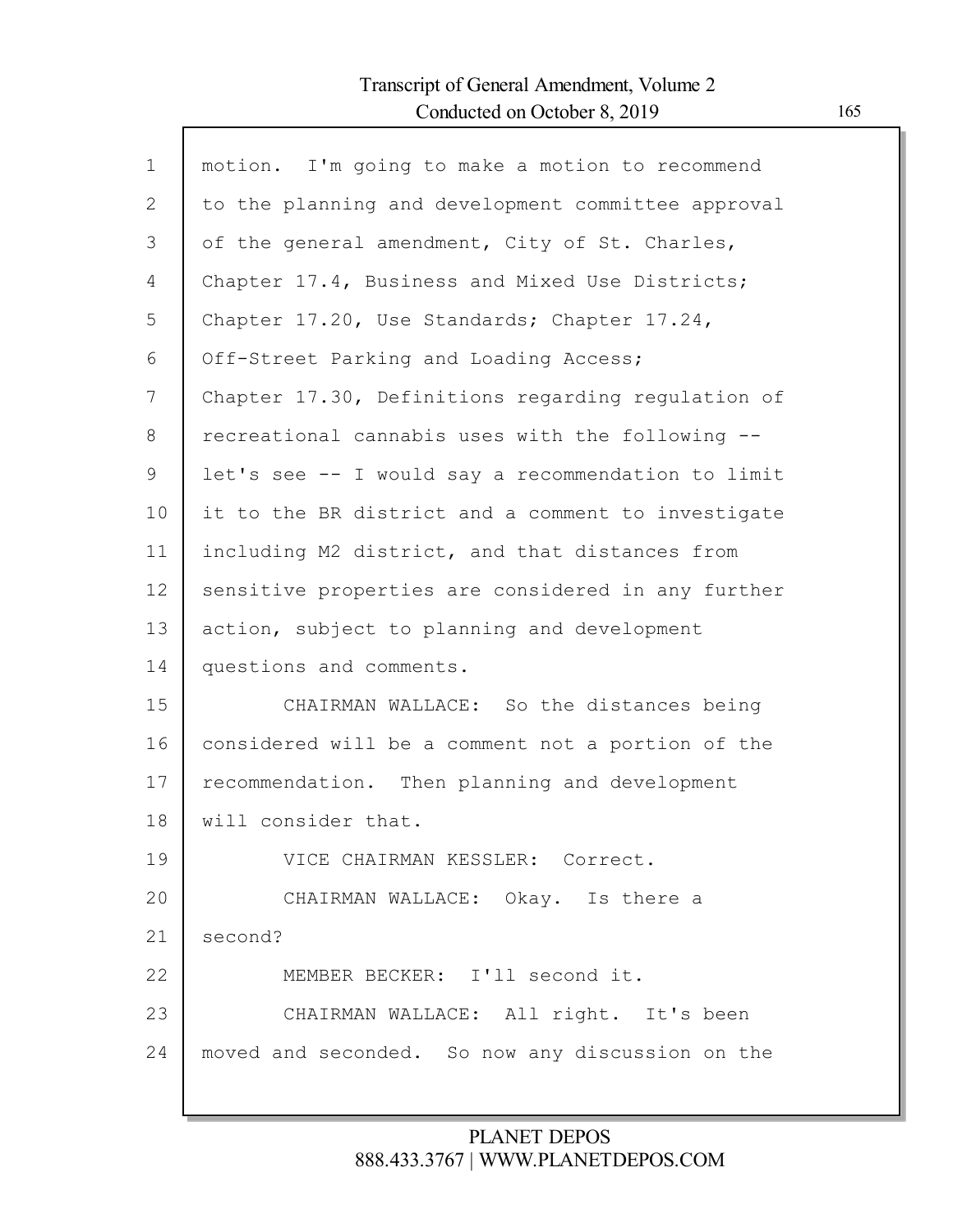| $\mathbf{1}$ | motion?                                            |
|--------------|----------------------------------------------------|
| $\mathbf{2}$ | MEMBER HOLDERFIELD: Two districts were             |
| 3            | brought before us. Why are we going to add one     |
| 4            | and not the other? I don't understand. What's      |
| 5            | the other side?                                    |
| 6            | VICE CHAIRMAN KESSLER: Sue came up with            |
| 7            | that. I'll let her explain it to you.              |
| 8            | MEMBER MELTON: When I read it earlier, by          |
| 9            | definition, it states that the BC district in the  |
| 10           | City is located along roads that serve as gateways |
| 11           | into St. Charles, quality building architecture,   |
| 12           | landscaping, and other site improvements are       |
| 13           | necessary to ensure that this --                   |
| 14           | THE REPORTER: Could you slow down.                 |
| 15           | MEMBER MELTON: All right. Sorry. I'll              |
| 16           | start over.                                        |
| 17           | Since this district is located along the           |
| 18           | roads that serve as gateways into St. Charles,     |
| 19           | quality building architecture, landscaping, and    |
| 20           | other site improvements are necessary to ensure    |
| 21           | this type of development enhances St. Charles'     |
| 22           | image.                                             |
| 23           | My comment on that was based on certainly          |
| 24           | all the evidence that has been presented not only  |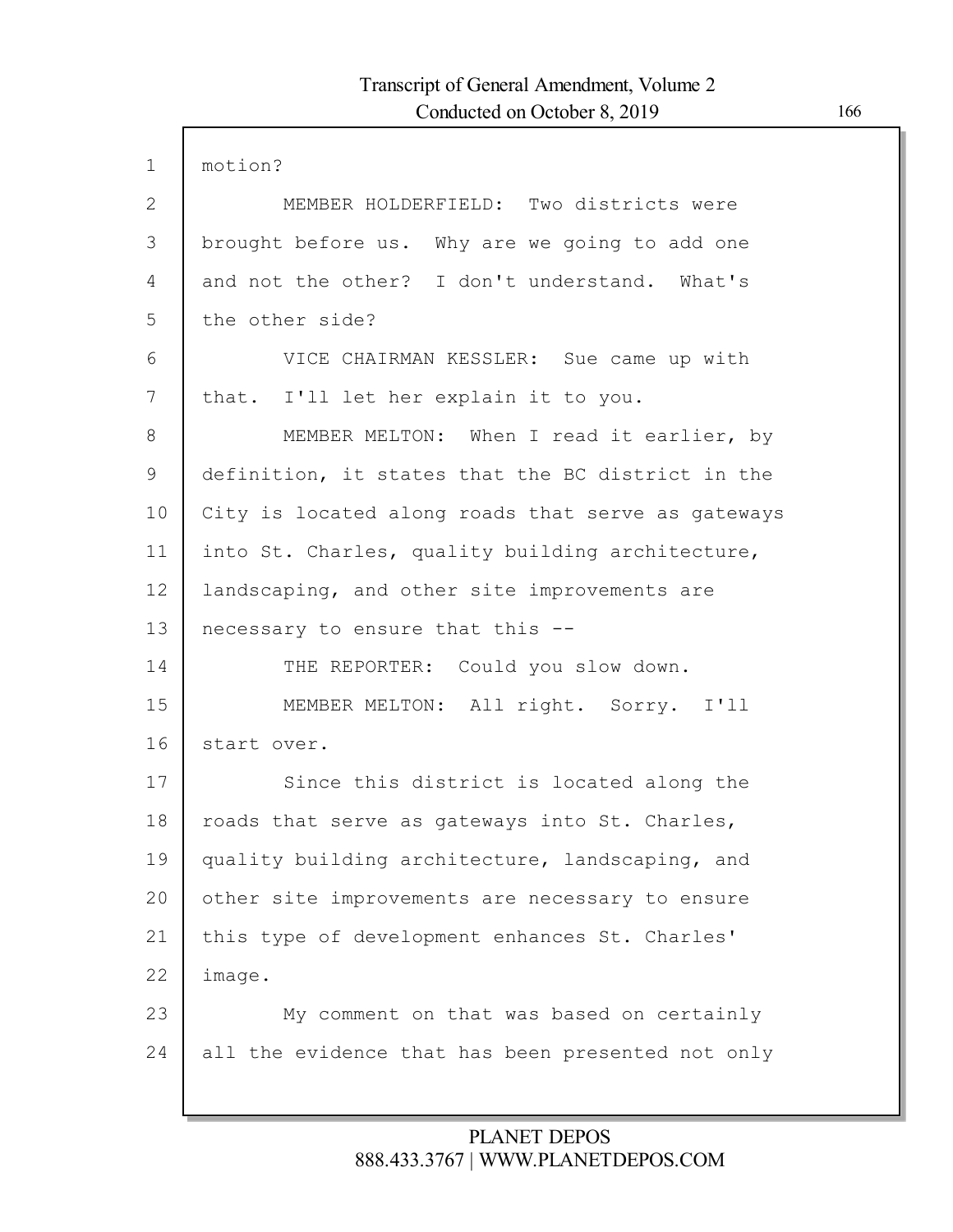Г

| $\mathbf 1$  | today but the last time we met, and I'm            |
|--------------|----------------------------------------------------|
| $\mathbf{2}$ | questioning whether this would enhance our image   |
| 3            | in that district, and I would recommend            |
| 4            | considering only allowing it in the BR district    |
| 5            | where that does not have the same stipulation.     |
| 6            | MEMBER HOLDERFIELD: If you move into an            |
| 7            | existing building, how would that be an issue?     |
| 8            | MEMBER MELTON: When I look at the zoning           |
| 9            | map, I think about what is located in the BC       |
| 10           | district versus in the BR district and where       |
| 11           | they're located. I'm also leaning towards the BR   |
| 12           | district.                                          |
| 13           | MEMBER HOLDERFIELD: That's fine. Is                |
| 14           | Randall Road included in that?                     |
| 15           | CHAIRMAN WALLACE: I was just looking at            |
| 16           | our zoning map and the BR district -- which we're  |
| 17           | talking about the current motion. Thank you.       |
| 18           | Okay. So here the BR district on the west side is  |
| 19           | the darker blue, and the BC district is the        |
| 20           | lighter blue.                                      |
| 21           | And then we do the east side. Then on the          |
| 22           | east side, the BR district generally is where the  |
| 23           | former Charlestowne Mall and Pheasant Run, some of |
| 24           | the area surrounding that. The BC is down Main     |
|              |                                                    |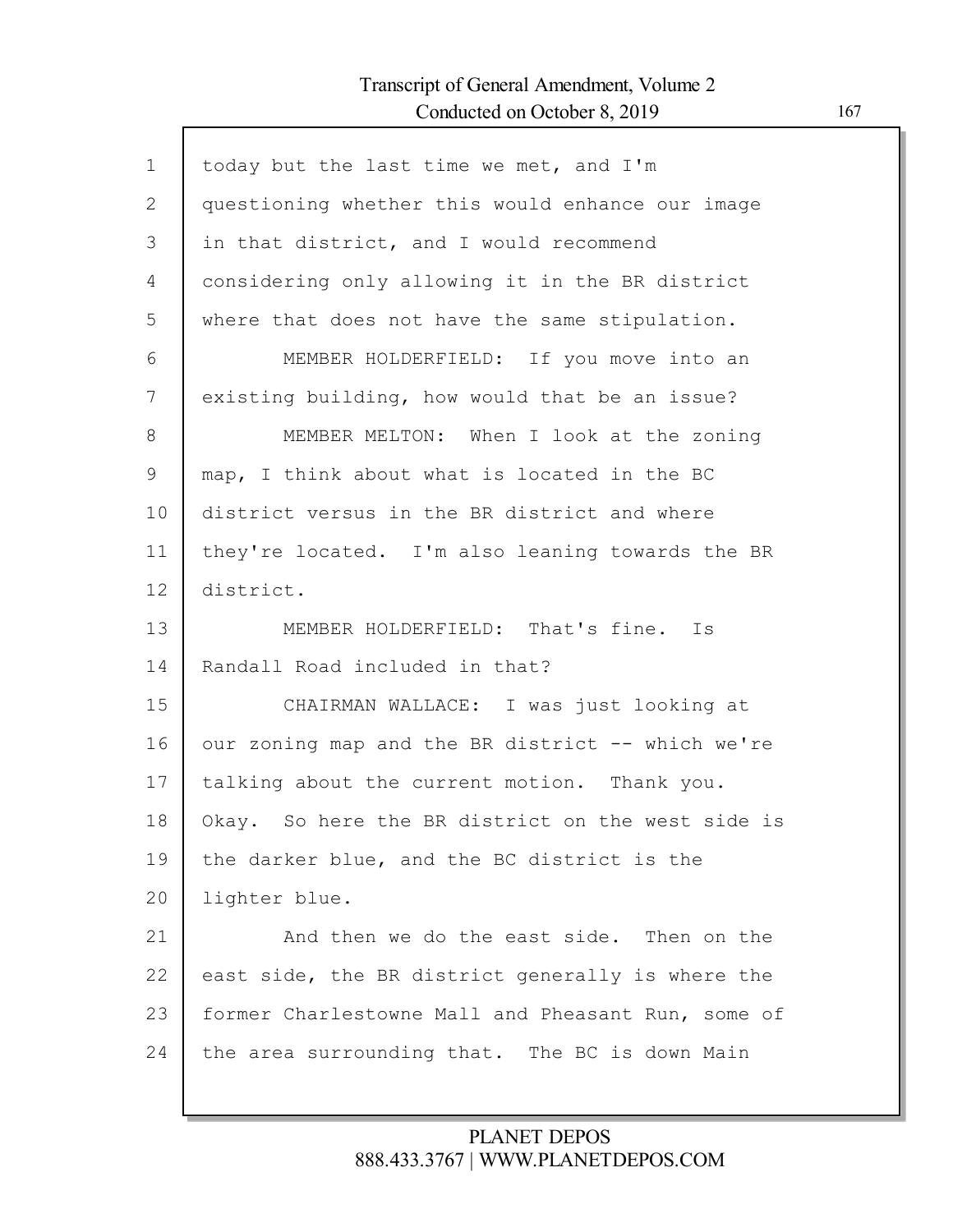$\Gamma$ 

| $\mathbf 1$    | Street towards downtown.                           |
|----------------|----------------------------------------------------|
| $\overline{2}$ | And as a note, the existing medical                |
| 3              | dispensary is in the M2 district, it's noted there |
| 4              | on the map, just adjoining both BR and -- I quess, |
| 5              | it's not adjoining BR, but it is adjoining BC.     |
| 6              | MEMBER HOLDERFIELD: So the motion is for           |
| 7              | BC.                                                |
| 8              | CHAIRMAN WALLACE: The motion is to limit           |
| 9              | it to BR.                                          |
| 10             | MEMBER HOLDERFIELD: BR.                            |
| 11             | CHAIRMAN WALLACE: And to exclude it from           |
| 12             | BC, and to also make a comment that it be extended |
| 13             | to M2 as well, which is where the existing medical |
| 14             | dispensary is.                                     |
| 15             | All right. Other comments? Questions?              |
| 16             | MEMBER MACKLIN-PURDY: So if I agree with           |
| 17             | everything that Tim recommended; however, a        |
| 18             | stipulation of a 500-foot buffer, then if we go    |
| 19             | through, I would say no.                           |
| 20             | CHAIRMAN WALLACE: Or you could make a              |
| 21             | motion to amend the motion.                        |
| 22             | MEMBER MACKLIN-PURDY: So I would like to           |
| 23             | make a motion to amend what Tim recommended by     |
| 24             | asking for a 500-foot buffer.                      |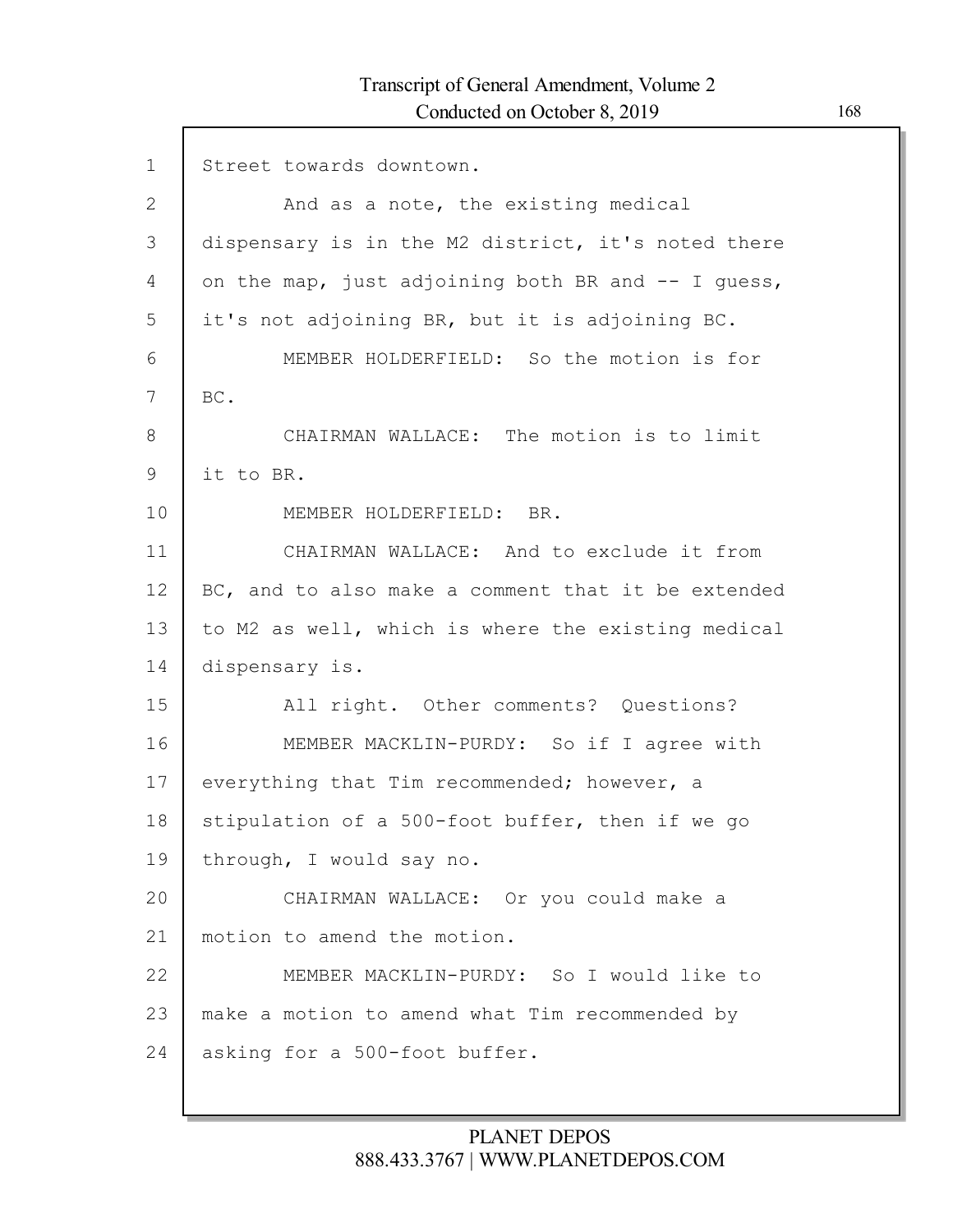Г

| $\mathbf{1}$ | CHAIRMAN WALLACE: And setting that as 500          |
|--------------|----------------------------------------------------|
| $\mathbf{2}$ | feet from residential? From schools? Daycare?      |
| 3            | MEMBER MACKLIN-PURDY: Schools and                  |
| 4            | residential.                                       |
| 5            | CHAIRMAN WALLACE: So school, daycare,              |
| 6            | residential 500-foot buffer as a condition --      |
| 7            | MEMBER MACKLIN-PURDY: Yes.                         |
| 8            | CHAIRMAN WALLACE: -- of our                        |
| $\mathsf 9$  | recommendation.                                    |
| 10           | MEMBER MACKLIN-PURDY: Yes.                         |
| 11           | CHAIRMAN WALLACE: Okay. Is there a                 |
| 12           | second? This is a motion to amend the main         |
| 13           | motion. Is there a second?                         |
| 14           | MEMBER VARGULICH: I'd just ask one                 |
| 15           | question. In the case if we're going to limit it   |
| 16           | to BR $-$                                          |
| 17           | CHAIRMAN WALLACE: Hold on. There's a               |
| 18           | motion right now.                                  |
| 19           | MEMBER VARGULICH: I understand that, but           |
| 20           | I'm trying to understand whether I'm going to      |
| 21           | support any of this by understanding if we add the |
| 22           | 500-foot buffer, then what does that do to the     |
| 23           | usability of that district on the east side?       |
| 24           | CHAIRMAN WALLACE: Well, the current                |
|              |                                                    |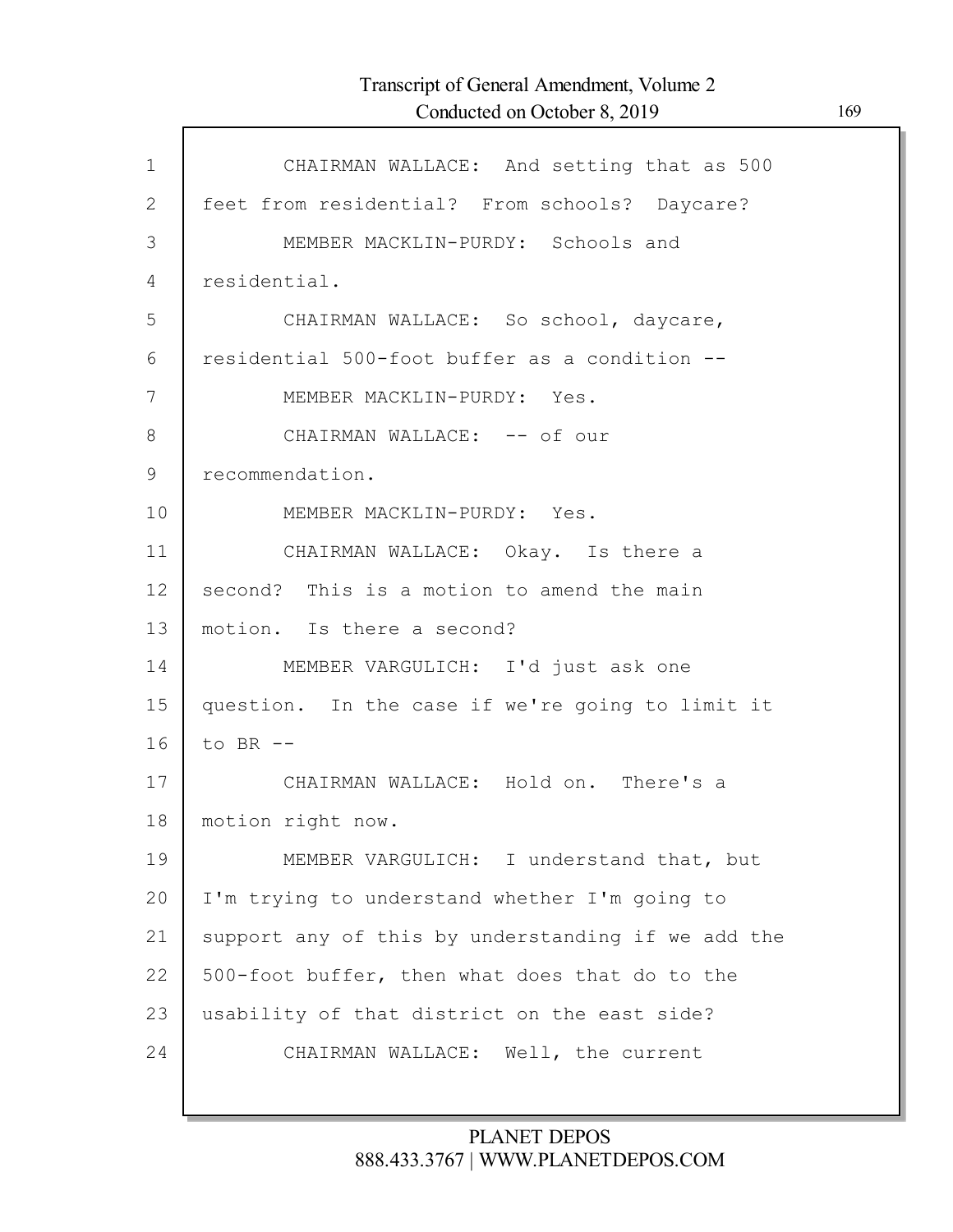| $\mathbf 1$  | motion that's being considered is for BR only. So |
|--------------|---------------------------------------------------|
| $\mathbf{2}$ | it would be to add a condition that the 500-foot  |
| 3            | separation from -- we could -- if you want to     |
| 4            | second the motion, and then we discuss it, that's |
| 5            | fine. But the motion is --                        |
| 6            | MEMBER VARGULICH: I accept what's on the          |
| 7            | screen. Okay.                                     |
| 8            | CHAIRMAN WALLACE: All right. Is there a           |
| 9            | second to the motion to amend?                    |
| 10           | MEMBER VARGULICH: I second.                       |
| 11           | CHAIRMAN WALLACE: Okay. It's been moved           |
| 12           | and seconded. And what we'll do is we'll vote     |
| 13           | on -- or any discussion on the motion to amend    |
| 14           | only?                                             |
| 15           | (No response.)                                    |
| 16           | CHAIRMAN WALLACE: Okay. Then we'll vote           |
| 17           | on the motion to amend. This is just to amend the |
| 18           | main motion to include the 500-foot setbacks.     |
| 19           | Tim.                                              |
| 20           | VICE CHAIRMAN KESSLER: Becker.                    |
| 21           | MEMBER BECKER:<br>No.                             |
| 22           | Funke.<br>VICE CHAIRMAN KESSLER:                  |
| 23           | MEMBER FUNKE:<br>No.                              |
| 24           | VICE CHAIRMAN KESSLER: Holderfield.               |
|              |                                                   |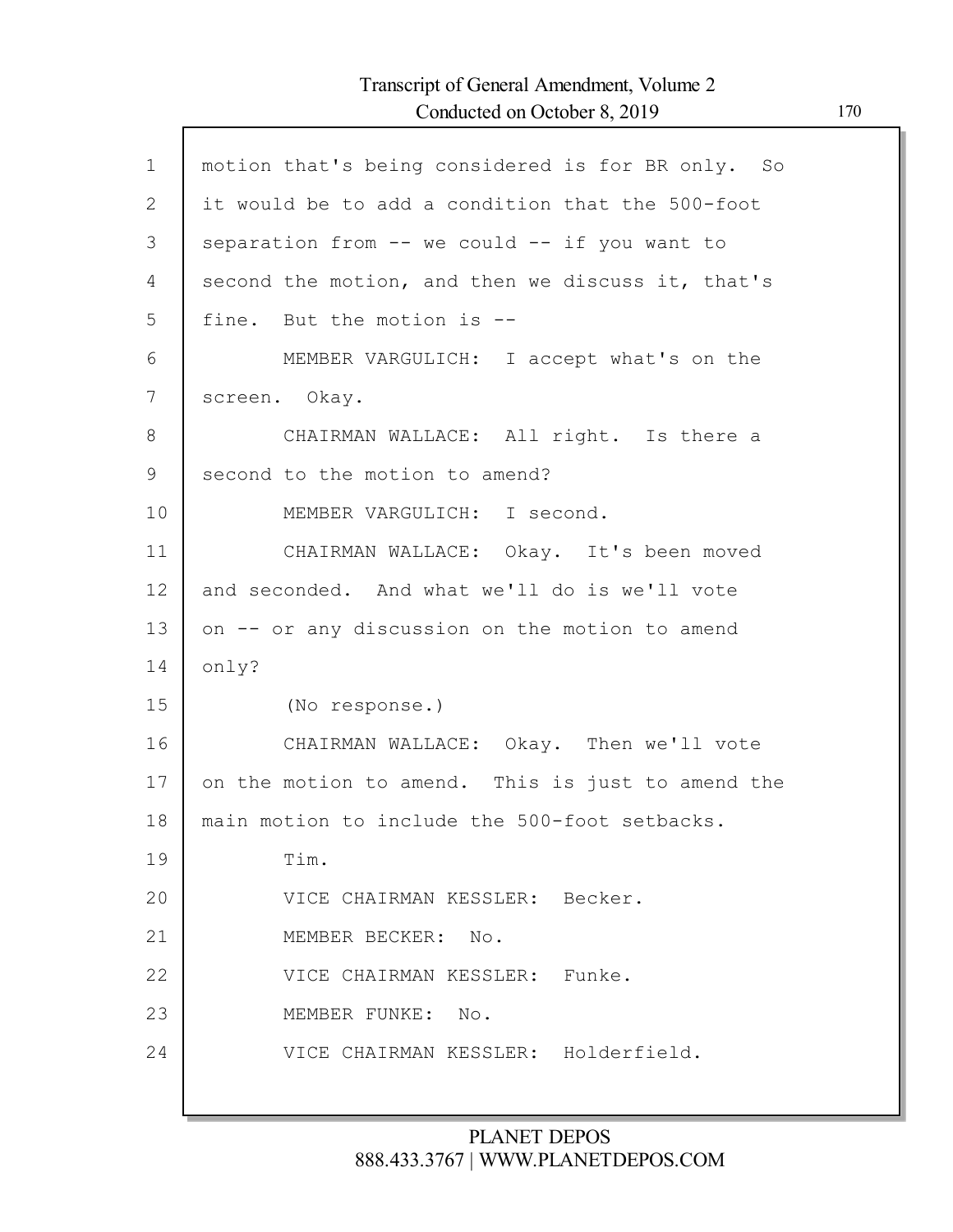| $\mathbf 1$   | MEMBER HOLDERFIELD: No.                    |
|---------------|--------------------------------------------|
| $\mathbf{2}$  | VICE CHAIRMAN KESSLER: Vargulich.          |
| 3             | MEMBER VARGULICH: Yes.                     |
| 4             | VICE CHAIRMAN KESSLER: Purdy.              |
| 5             | MEMBER MACKLIN-PURDY: Yes.                 |
| 6             | VICE CHAIRMAN KESSLER: Melton.             |
| 7             | MEMBER MELTON: No.                         |
| 8             | VICE CHAIRMAN KESSLER: Wallace.            |
| $\mathcal{G}$ | CHAIRMAN WALLACE: Yes.                     |
| 10            | VICE CHAIRMAN KESSLER: Kessler, no.        |
| 11            | CHAIRMAN WALLACE: All right. That motion   |
| 12            | does not pass by a 4-to-4 [sic] vote.      |
| 13            | So the main motion is now being considered |
| 14            | again. Any other discussion?               |
| 15            | (No response.)                             |
| 16            | CHAIRMAN WALLACE: Okay. Seeing none, we    |
| 17            | will vote on the main motion.              |
| 18            | Tim.                                       |
| 19            | VICE CHAIRMAN KESSLER: Becker.             |
| 20            | MEMBER BECKER: Yes.                        |
| 21            | VICE CHAIRMAN KESSLER: Funke.              |
| 22            | MEMBER FUNKE: No.                          |
| 23            | VICE CHAIRMAN KESSLER: Holderfield.        |
| 24            | MEMBER HOLDERFIELD: No.                    |
|               |                                            |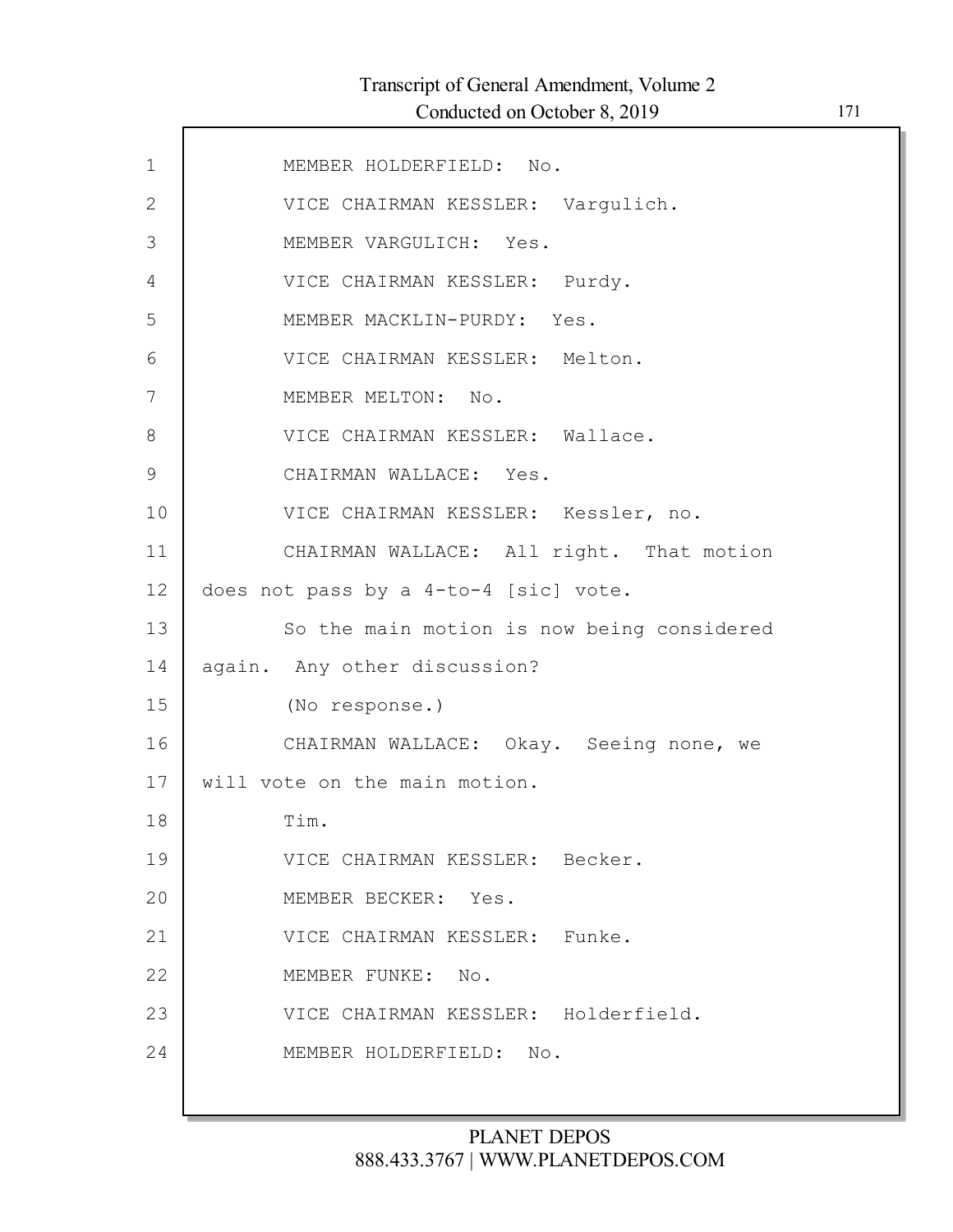| $\mathbf 1$    | VICE CHAIRMAN KESSLER: Varqulich.                 |
|----------------|---------------------------------------------------|
| 2              | MEMBER VARGULICH: Yes.                            |
| 3              | VICE CHAIRMAN KESSLER: Purdy.                     |
| $\overline{4}$ | MEMBER MACKLIN-PURDY: No.                         |
| 5              | VICE CHAIRMAN KESSLER: Melton.                    |
| 6              | MEMBER MELTON: No.                                |
| 7              | VICE CHAIRMAN KESSLER: Wallace.                   |
| 8              | CHAIRMAN WALLACE: No.                             |
| $\mathcal{G}$  | VICE CHAIRMAN KESSLER: Kessler, yes.              |
| 10             | CHAIRMAN WALLACE: All right. That motion          |
| 11             | fails by a 3-to-5 vote.                           |
| 12             | Is there any other motion?                        |
| 13             | (No response.)                                    |
| 14             | CHAIRMAN WALLACE: All right.                      |
| 15             | VICE CHAIRMAN KESSLER: So let me ask              |
| 16             | Jennifer. When you talk about distances, and I    |
| 17             | know that Laura brought up specifically 500 feet, |
| 18             | and that was my question is to what? Just to      |
| 19             | schools and --                                    |
| 20             | MEMBER MACKLIN-PURDY: Schools and                 |
| 21             | residential.                                      |
| 22             | VICE CHAIRMAN KESSLER: Okay. But when             |
| 23             | you talk about distances, are you referring to    |
| 24             | anything specific? Any specific --                |
|                |                                                   |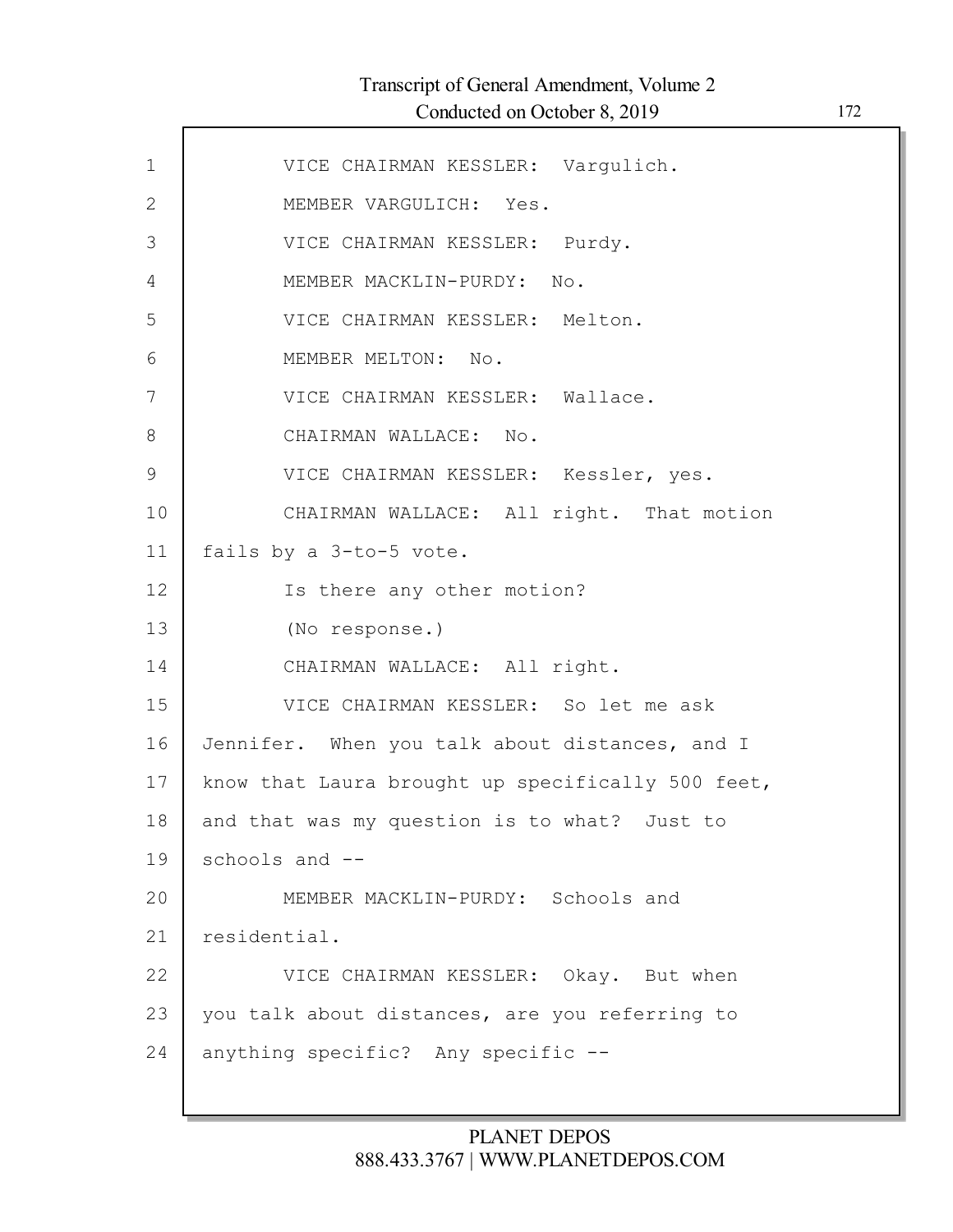| $\mathbf{1}$ | MEMBER BECKER: Well, initially, when I             |
|--------------|----------------------------------------------------|
| 2            | was raising the issue, we were contemplating both  |
| 3            | zoning districts, and I was looking at the         |
| 4            | attached exhibits.                                 |
| 5            | But when the motion came up to have it             |
| 6            | just be just one district, when I looked at the    |
| 7            | impact of just that district on the east and west  |
| 8            | side and your motion, Commissioner, to let the     |
| 9            | Council consider the most appropriate setback or   |
| 10           | separation, I thought that took care of my issues. |
| 11           | Because I agree with the zoning                    |
| 12           | distinction, and I think that the width or the     |
| 13           | distances of the separation could be handled at    |
| 14           | the Council level. That's where I was coming       |
| 15           | from, from this particular vote. Does that help?   |
| 16           | VICE CHAIRMAN KESSLER: Yes. And why                |
| 17           | not -- I'm just curious. If we're going by the     |
| 18           | map that they showed us --                         |
| 19           | MEMBER MACKLIN-PURDY: I'm looking at the           |
| 20           | map, and I'm looking at the residential; and I     |
| 21           | think that given -- given the people that came     |
| 22           | today, I think those are some concerns with the    |
| 23           | residential and schools for sure; and so I feel    |
| 24           | that 500 feet still gives the BR district enough   |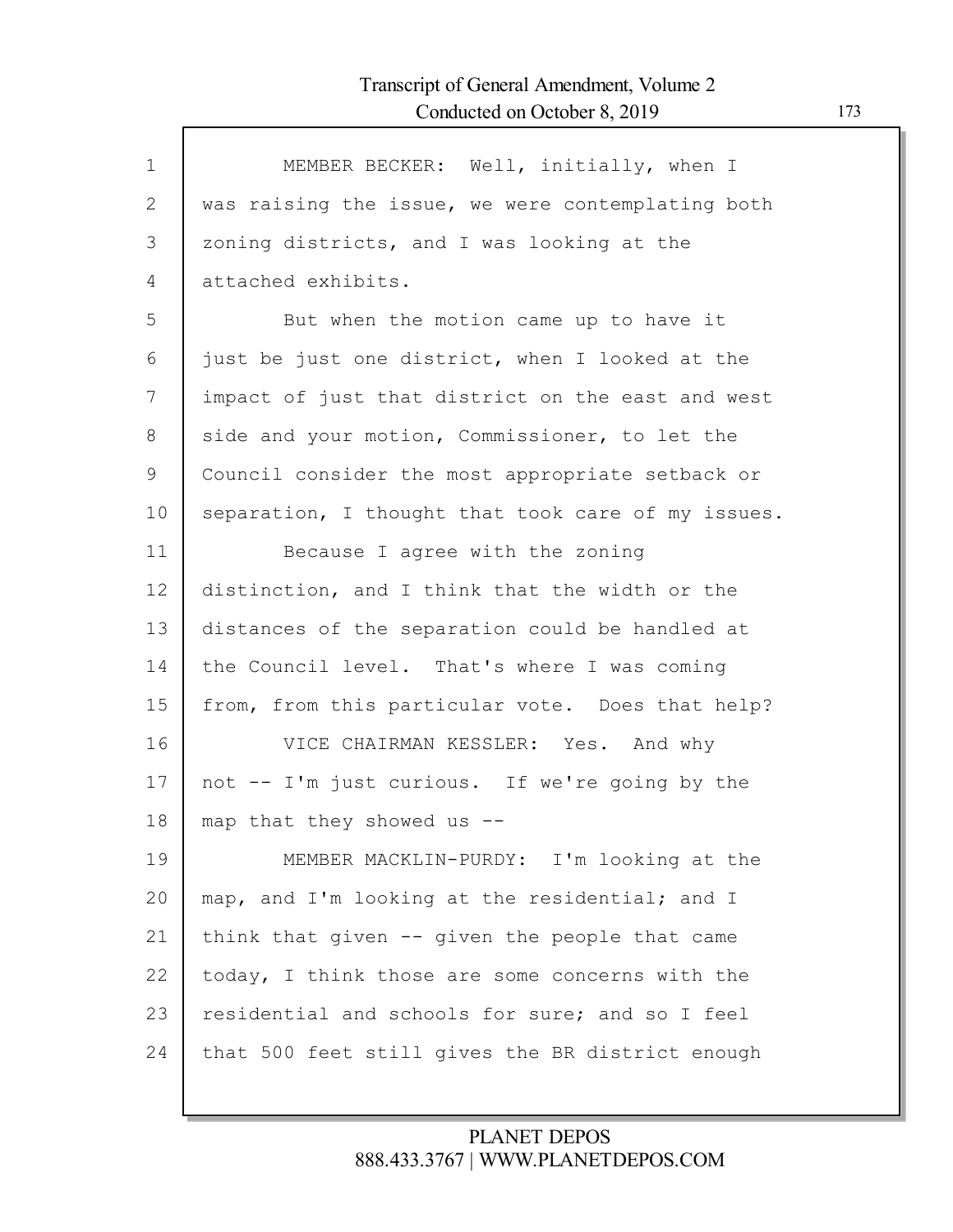| $\mathbf 1$    | area to put a dispensary there; and also by        |
|----------------|----------------------------------------------------|
| $\overline{2}$ | putting a comment in there to M2, it still gives   |
| 3              | the option for our current dispensary to be        |
| 4              | considered.                                        |
| 5              | VICE CHAIRMAN KESSLER: Okay. And I                 |
| 6              | understand that, you know, you are somewhat swayed |
| 7              | by what you've heard tonight but how does that --  |
| 8              | can you apply to a finding of fact for that        |
| 9              | particular -- I mean, we have in our findings of   |
| 10             | fact that we're working with tonight -- if we      |
| 11             | recommend against approval of this text change, we |
| 12             | need to have some findings of fact that support    |
| 13             | that. And it can't be just take a vote based       |
| 14             | on -- we're not policy makers. We are actual fact  |
| 15             | finders.                                           |
| 16             | MEMBER MACKLIN-PURDY: Well, the Finding            |
| 17             | of Fact No. 4, the extent to which the proposed    |
| 18             | amendment would be in the public interest and      |
| 19             | would not serve solely the interest of the         |
| 20             | applicant, I'm taking in consideration of the      |
| 21             | public interest.                                   |
| 22             | VICE CHAIRMAN KESSLER: Okay. I                     |
| 23             | understand reading it that way. My concern         |
| 24             | here -- my biggest concern with us not, you know,  |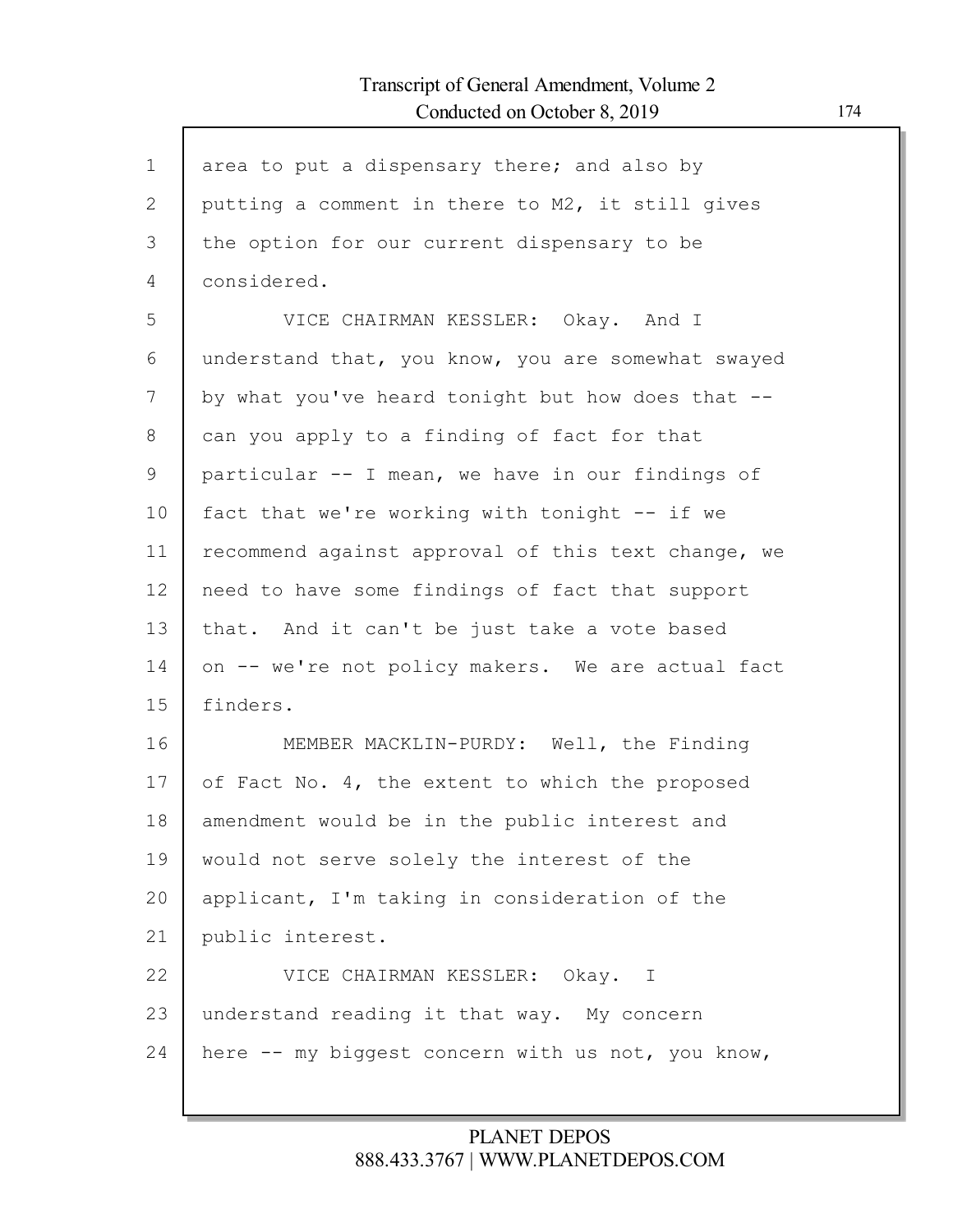$\Gamma$ 

| $\mathbf 1$  | weighing in on some sort of control of the         |
|--------------|----------------------------------------------------|
| $\mathbf{2}$ | placement of dispensaries is that there is no      |
| 3            | control; and if we go back to the City Council     |
| 4            | with just, Well, we don't agree with putting any   |
| 5            | kind of control on the location of the             |
| 6            | dispensaries and --                                |
| 7            | MEMBER MACKLIN-PURDY: That's not what I'm          |
| 8            | saying.                                            |
| 9            | VICE CHAIRMAN KESSLER: But that's in the           |
| 10           | public interest -- that's my argument for public   |
| 11           | interest is that our brief here is to come up with |
| 12           | some way to control the placement, locations, and  |
| 13           | numbers of dispensaries that could occur should    |
| 14           | the City Council vote to opt in; and if we don't   |
| 15           | do that, then they could be anything. They could   |
| 16           | go anywhere.                                       |
| 17           | And so I have a little bit of concern with         |
| 18           | not giving direction to the City Council in some   |
| 19           | form that gives them something to work with, to    |
| 20           | put together, you know, an ordinance if that       |
| 21           | happens. So that is a concern that I have.         |
| 22           | MEMBER VARGULICH: Well, Tim, along with            |
| 23           | that, I was just kind of curious that with so many |
| 24           | no votes on the motion, what would they like to    |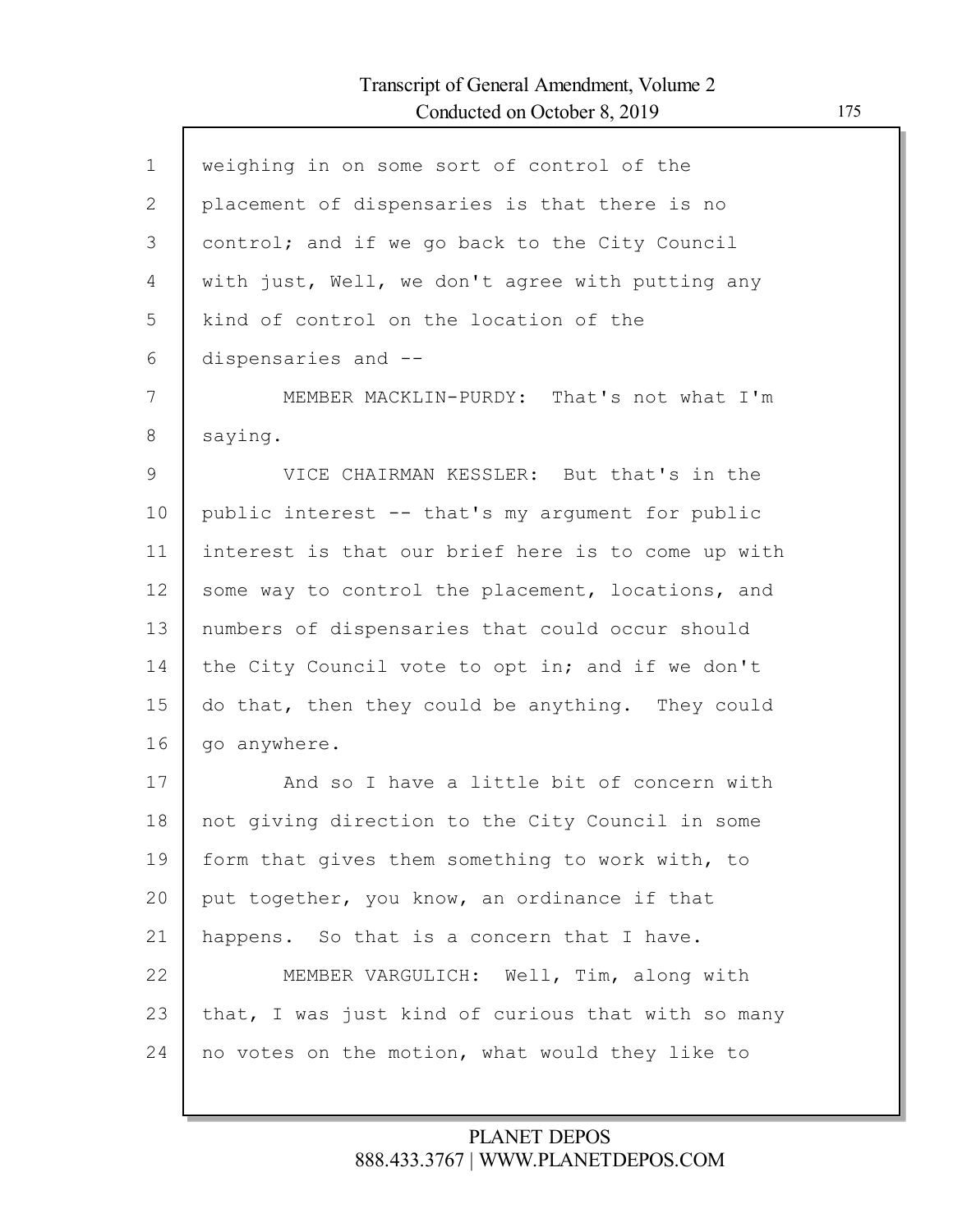| $\mathbf 1$  | see that would change a no vote to a yes vote?    |
|--------------|---------------------------------------------------|
| $\mathbf{2}$ | VICE CHAIRMAN KESSLER: I agree. And I             |
| 3            | don't hear anything.                              |
| 4            | MEMBER VARGULICH: We had three yes votes,         |
| 5            | and the rest were no. So of the no's, where are   |
| 6            | we at? What moves it?                             |
| 7            | MEMBER MACKLIN-PURDY: Or anything.                |
| 8            | VICE CHAIRMAN KESSLER: So you believe             |
| $\mathsf 9$  | that we should set distances.                     |
| 10           | MEMBER MACKLIN-PURDY: I do. I would               |
| 11           | consider 250 feet if that would push the vote, if |
| 12           | people would be comfortable with that.            |
| 13           | VICE CHAIRMAN KESSLER: But you believe            |
| 14           | that we should make the recommendation for --     |
| 15           | MEMBER MACKLIN-PURDY: For a buffer.               |
| 16           | VICE CHAIRMAN KESSLER: Can that be a              |
| 17           | comment or a recommendation or a condition?       |
| 18           | CHAIRMAN WALLACE: I think it would be             |
| 19           | most appropriate to have it as a condition if     |
| 20           | we're specifying a distance.                      |
| 21           | MEMBER MACKLIN-PURDY: Yes.                        |
| 22           | CHAIRMAN WALLACE: That would be                   |
| 23           | my suggestion.                                    |
| 24           | VICE CHAIRMAN KESSLER: Commissioner               |
|              |                                                   |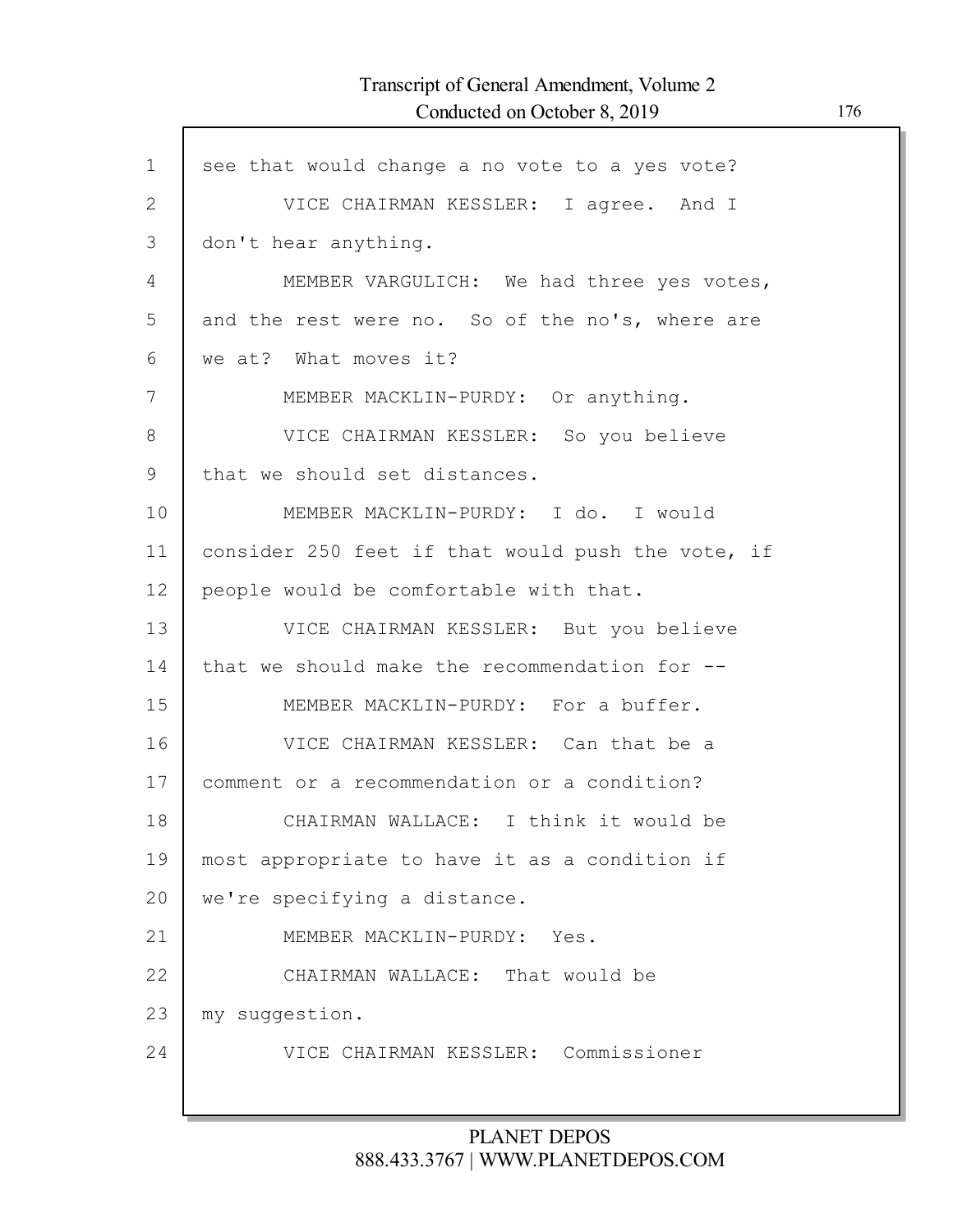| $\mathbf 1$   | Becker, what do you think of that?        |
|---------------|-------------------------------------------|
| $\mathbf{2}$  | MEMBER BECKER: Well, I can't hear much of |
| 3             | what's going on over there. I'm sorry.    |
| 4             | VICE CHAIRMAN KESSLER: Well, that doesn't |
| 5             | help.                                     |
| 6             | CHAIRMAN WALLACE: Okay.                   |
| 7             | MEMBER MACKLIN-PURDY: I would consider a  |
| 8             | 250-foot buffer.                          |
| $\mathcal{G}$ | MEMBER BECKER: As part of?                |
| 10            | MEMBER MACKLIN-PURDY: From schools and    |
| 11            | residences.                               |
| 12            | VICE CHAIRMAN KESSLER: As part of a       |
| 13            | motion.                                   |
| 14            | MEMBER BECKER: A condition or a comment?  |
| 15            | VICE CHAIRMAN KESSLER: A condition.       |
| 16            | MEMBER BECKER: Is that a motion or --     |
| 17            | VICE CHAIRMAN KESSLER: No. We're          |
| 18            | discussing what might --                  |
| 19            | MEMBER BECKER: Well, in the end, it's a   |
| 20            | recommendation regardless.                |
| 21            | VICE CHAIRMAN KESSLER: Right.             |
| 22            | MEMBER BECKER: That would be amenable     |
| 23            | to me.                                    |
| 24            | CHAIRMAN WALLACE: Speak in your           |
|               |                                           |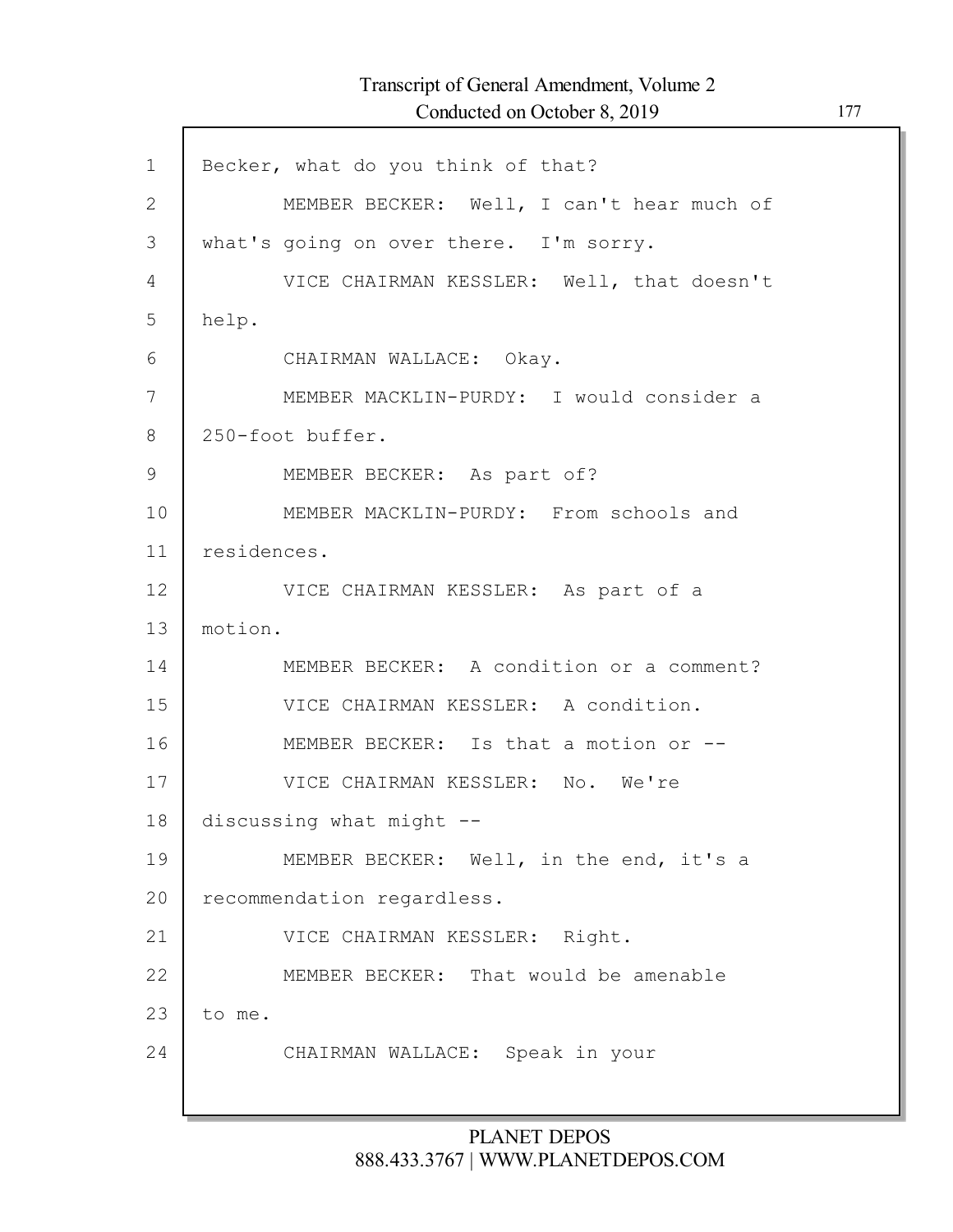| $\mathbf 1$   | microphone. I can't hear you.                      |
|---------------|----------------------------------------------------|
| 2             | MEMBER BECKER: That would be amenable              |
| 3             | to me.                                             |
| 4             | CHAIRMAN WALLACE: Okay. All right.                 |
| 5             | VICE CHAIRMAN KESSLER: What do you think           |
| 6             | of that?                                           |
| 7             | MEMBER VARGULICH: Well, I think we've              |
| 8             | already gone from 500 to around 0, and now it's    |
| $\mathcal{G}$ | 250. So I think, at the end of the day, we need    |
| 10            | to have a reasonable recommendation to City        |
| 11            | Council or the planning and development committee, |
| 12            | and let the merits of that weigh out with their    |
| 13            | future discussions, so.                            |
| 14            | CHAIRMAN WALLACE: Let me just ask staff.           |
| 15            | If the Plan Commission decided they did not        |
| 16            | consider a recommendation -- an affirmative        |
| 17            | recommendation for this application to be proper,  |
| 18            | if they wanted to make a negative recommendation,  |
| 19            | what would be appropriate as a part of that        |
| 20            | recommendation to provide direction to City        |
| 21            | Council short of just saying no?                   |
| 22            | MS. TUNGARE: So short of just saying no,           |
| 23            | it would be helpful if the Plan Commission would   |
| 24            | give some guidance, maybe some substantiation of   |
|               |                                                    |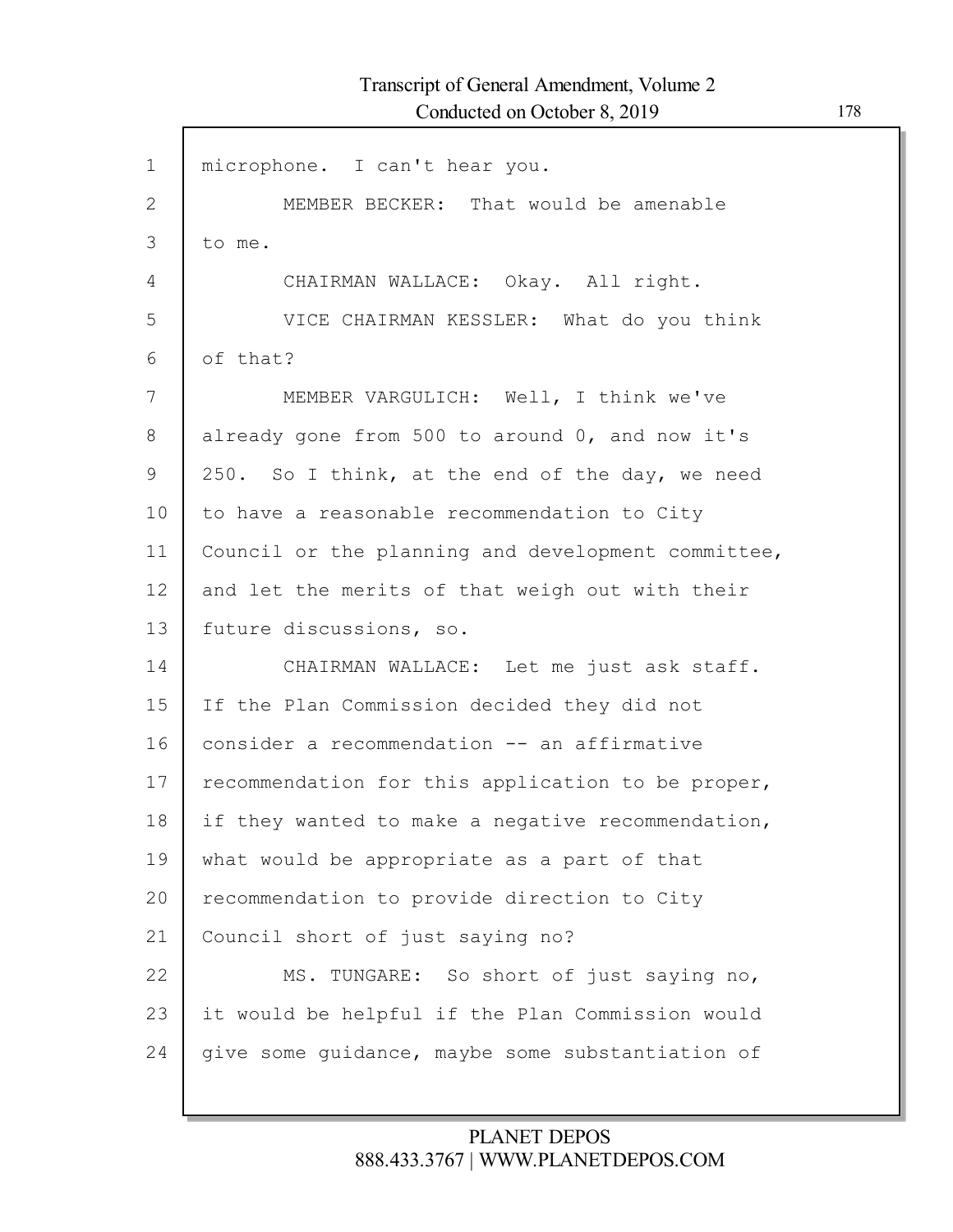$\Gamma$ 

| $\mathbf 1$  | your recommendation as to why the Plan Commission  |
|--------------|----------------------------------------------------|
| $\mathbf{2}$ | does not believe, based on findings of fact, that  |
| 3            | this use was appropriate for the BC and/or BR      |
| 4            | districts. So the districts that have been         |
| 5            | proposed. It would be helpful for the Plan         |
| 6            | Commission to give some specificity and some       |
| 7            | quidance or direction or comments to advance       |
| 8            | forward to the planning and development committee. |
| 9            | And in addition to that, it would also be          |
| 10           | helpful for the Plan Commission maybe to go a step |
| 11           | further and also state if not the BC and BR        |
| 12           | district, are there any other zoning districts in  |
| 13           | St. Charles that would be appropriate for this     |
| 14           | kind of use.                                       |
| 15           | CHAIRMAN WALLACE: All right. Do you have           |
| 16           | a motion?                                          |
| 17           | VICE CHAIRMAN KESSLER: I'd like to make            |
| 18           | another motion, because I think we can move this   |
| 19           | off of square one, to recommend approval to the    |
| 20           | planning and development committee. I'm not going  |
| 21           | to reread the entire agenda item, per Agenda Item  |
| 22           | 5, and I think that I would like to add adding M2  |
| 23           | as a comment to add -- consider adding M2 to the   |
| 24           | zoning districts, and to recommend that the        |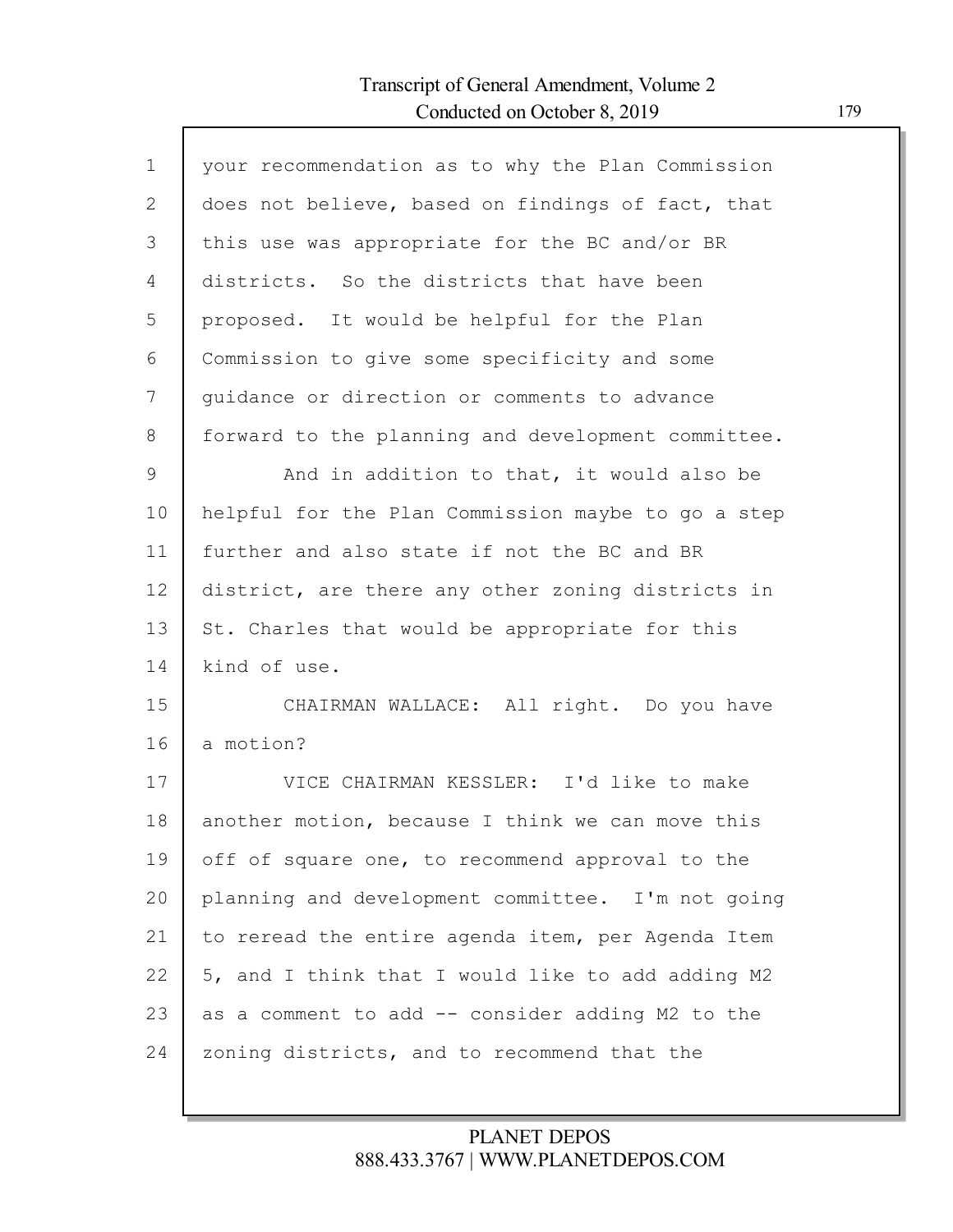## Transcript of General Amendment, Volume 2 Conducted on October 8, 2019 180

| $\mathbf{1}$   | Council consider a distance of 250 feet between    |
|----------------|----------------------------------------------------|
| $\overline{2}$ | schools and residential.                           |
| 3              | CHAIRMAN WALLACE: Is that a condition or           |
| 4              | a comment?                                         |
| 5              | VICE CHAIRMAN KESSLER: It's a                      |
| 6              | recommendation.                                    |
| 7              | MS. TUNGARE: If I can intervene, I                 |
| 8              | believe if it's going to be at that level of       |
| 9              | specificity, it should be a condition to your      |
| 10             | recommendation.                                    |
| 11             | CHAIRMAN WALLACE: Okay. The motion is to           |
| 12             | recommend approval with the condition that a       |
| 13             | buffer of 250 feet from residential and school,    |
| 14             | daycare uses, and a comment to add M2 zoning       |
| 15             | district for this special use; correct?            |
| 16             | MEMBER BECKER: Which district? For BR?             |
| 17             | MEMBER MACKLIN-PURDY: BR.                          |
| 18             | MEMBER HOLDERFIELD: Just BR.                       |
| 19             | CHAIRMAN WALLACE: No, I didn't say that.           |
| 20             | MEMBER VARGULICH: He didn't say that.              |
| 21             | CHAIRMAN WALLACE: He didn't say that.              |
| 22             | The motion is to recommend approval of the         |
| 23             | application with adding them to M2 and a condition |
| 24             | of 250 feet; is that correct?                      |
|                |                                                    |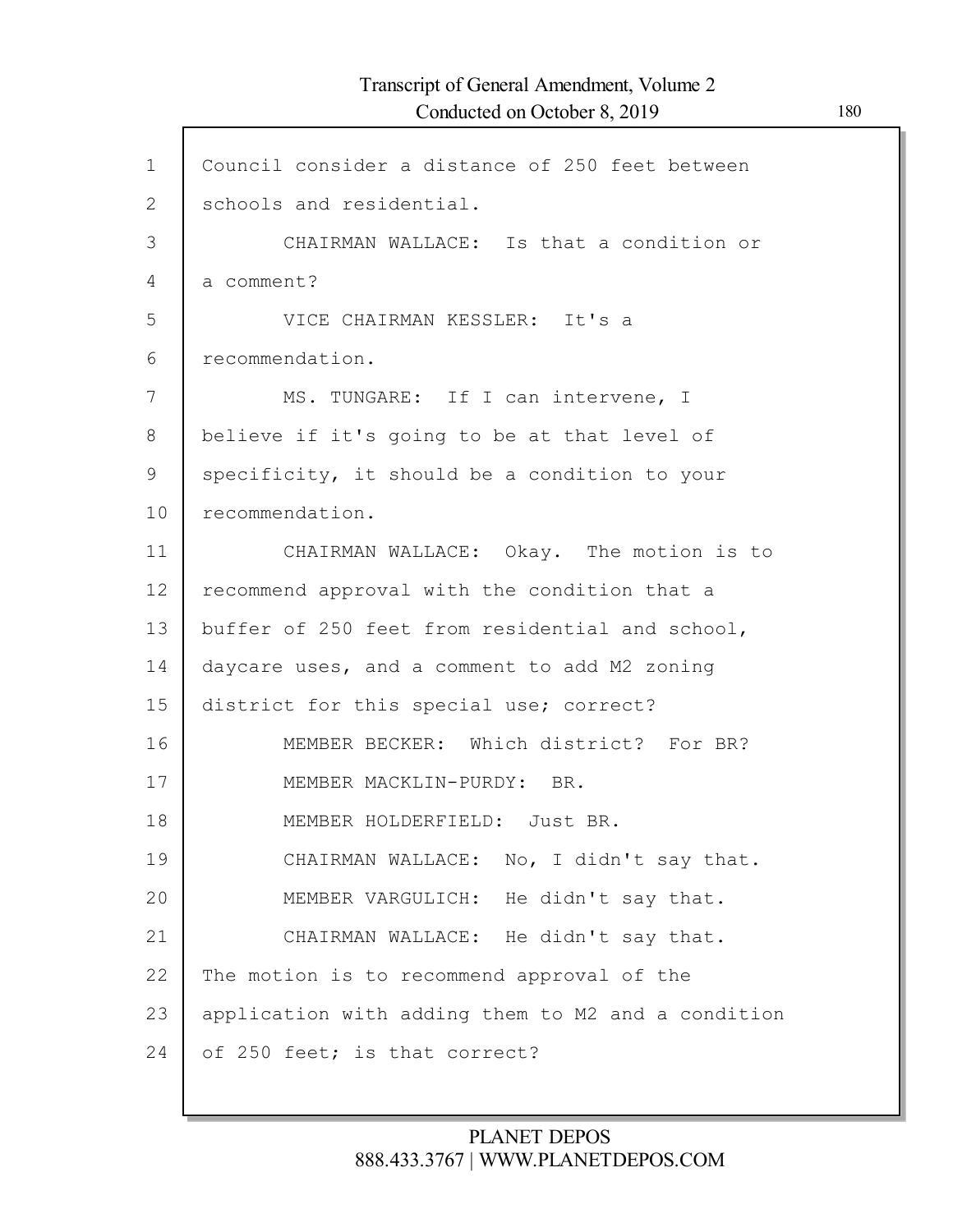| $\mathbf{1}$  | Here, talk into the microphone. Sorry.            |
|---------------|---------------------------------------------------|
| $\mathbf{2}$  | MEMBER MACKLIN-PURDY: I just wanted to be         |
| 3             | sure if you were --                               |
| 4             | VICE CHAIRMAN KESSLER: I didn't remove it         |
| 5             | this time.                                        |
| 6             | CHAIRMAN WALLACE: So it's the application         |
| 7             | as is with a comment to add M2 with the condition |
| 8             | of a 250-foot buffer.                             |
| $\mathcal{G}$ | Is there a second to the motion?                  |
| 10            | MEMBER HOLDERFIELD: So BC and BR.                 |
| 11            | CHAIRMAN WALLACE: Correct.                        |
| 12            | All right. Is there a second?                     |
| 13            | MEMBER HOLDERFIELD: I'll second.                  |
| 14            | CHAIRMAN WALLACE: Okay. It's been moved           |
| 15            | and seconded.                                     |
| 16            | Discussion on the motion?                         |
| 17            | MEMBER MACKLIN-PURDY: I would like to             |
| 18            | make a recommendation for an amendment. Sorry.    |
| 19            | CHAIRMAN WALLACE: Okay. Motion to amend.          |
| 20            | What is the motion to amend?                      |
| 21            | MEMBER MACKLIN-PURDY: To remove the BC            |
| 22            | district.                                         |
| 23            | CHAIRMAN WALLACE: Okay. So it's to                |
| 24            | remove the BC district from the main motion; is   |
|               |                                                   |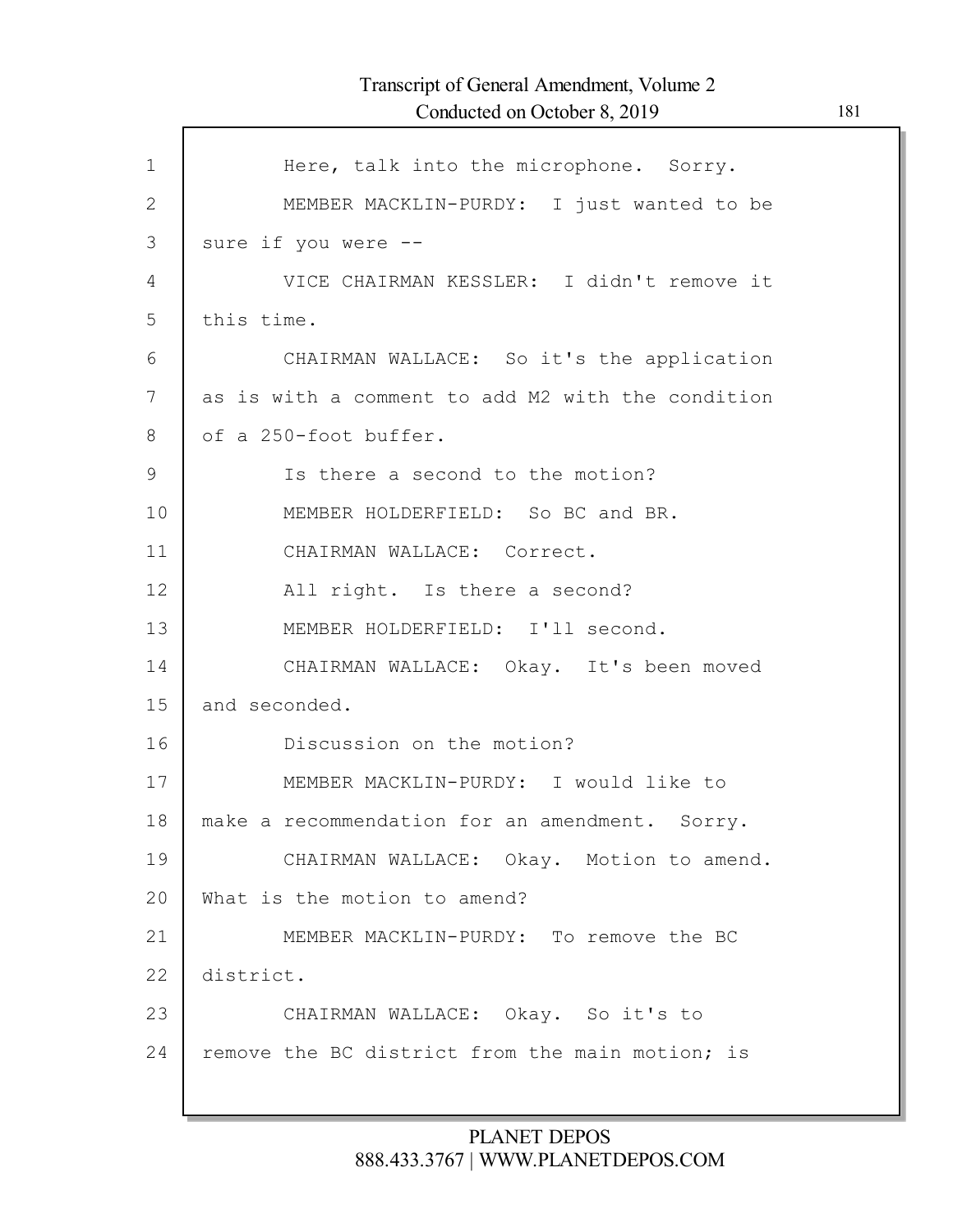| $\mathbf 1$  | that correct?                                  |
|--------------|------------------------------------------------|
| $\mathbf{2}$ | MEMBER MACKLIN-PURDY: Yes.                     |
| 3            | CHAIRMAN WALLACE: Okay. Is there a             |
| 4            | second?                                        |
| 5            | VICE CHAIRMAN KESSLER: Second.                 |
| 6            | CHAIRMAN WALLACE: Okay. Now, we're             |
| 7            | talking about the motion to amend to remove BC |
| 8            | from the main motion.                          |
| 9            | Any discussion on this motion?                 |
| 10           | (No response.)                                 |
| 11           | CHAIRMAN WALLACE: Tim.                         |
| 12           | VICE CHAIRMAN KESSLER: Becker.                 |
| 13           | MEMBER BECKER: Yes.                            |
| 14           | VICE CHAIRMAN KESSLER: Funke.                  |
| 15           | MEMBER FUNKE: No.                              |
| 16           | VICE CHAIRMAN KESSLER: Holderfield.            |
| 17           | MEMBER HOLDERFIELD: Yes.                       |
| 18           | VICE CHAIRMAN KESSLER: Vargulich.              |
| 19           | MEMBER VARGULICH: Yes.                         |
| 20           | VICE CHAIRMAN KESSLER: Purdy.                  |
| 21           | MEMBER MACKLIN-PURDY:<br>Yes.                  |
| 22           | VICE CHAIRMAN KESSLER: Melton.                 |
| 23           | MEMBER MELTON: Yes.                            |
| 24           | VICE CHAIRMAN KESSLER: Wallace.                |
|              |                                                |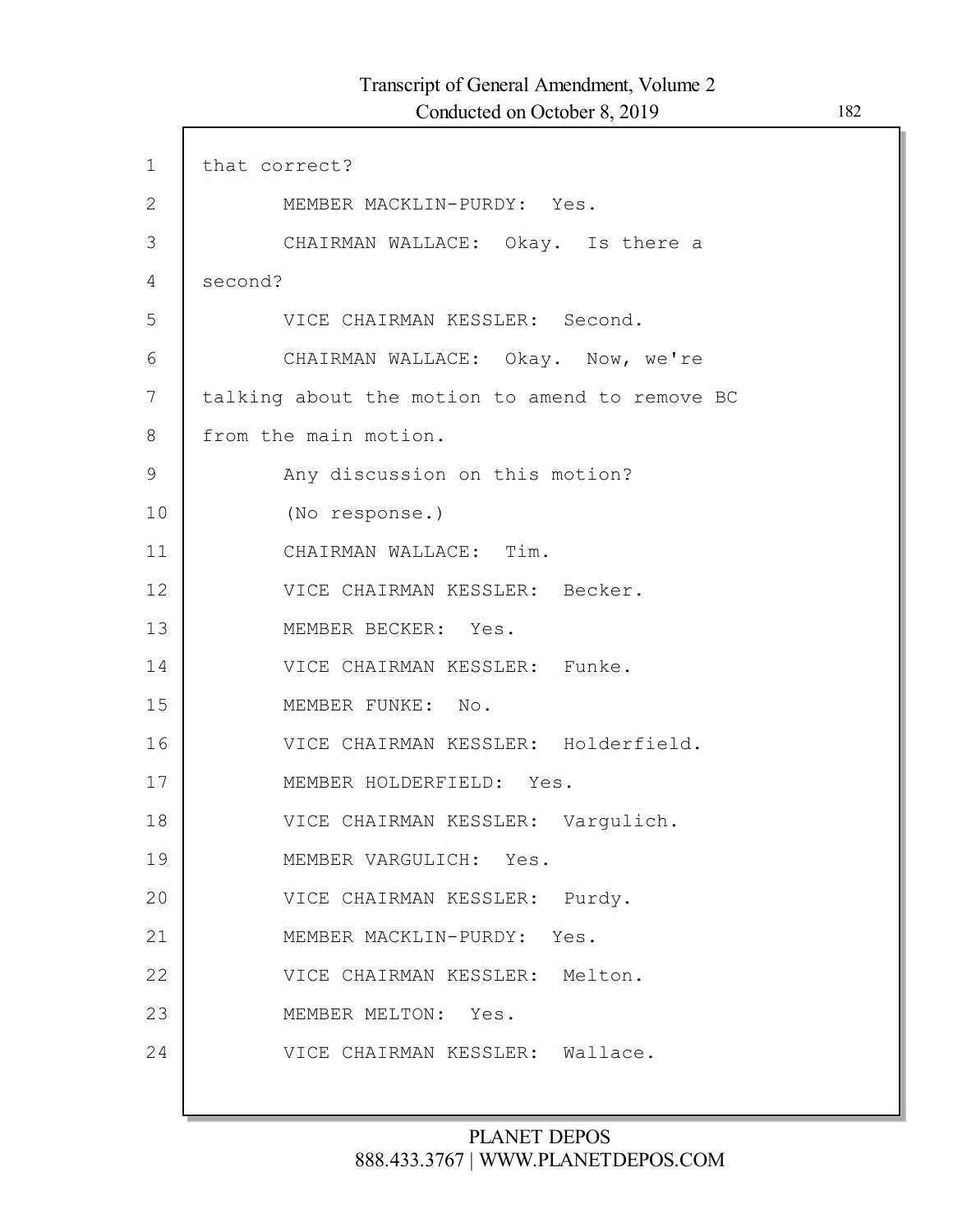| $\mathbf 1$ | CHAIRMAN WALLACE: Yes.                           |
|-------------|--------------------------------------------------|
| 2           | VICE CHAIRMAN KESSLER: Kessler, yes.             |
| 3           | CHAIRMAN WALLACE: All right. That motion         |
| 4           | passes.                                          |
| 5           | So now the main motion is $-$ that was 7 to      |
| 6           | 1. The main motion then is to recommend approval |
| 7           | with the condition that BC be removed, that a    |
| $8\,$       | 250-foot buffer be established, and a comment to |
| 9           | add the M2 zoning district for this special use. |
| 10          | Discussion on the motion?                        |
| 11          | MEMBER BECKER: I have one comment. The           |
| 12          | only thing I continue to be concerned about, and |
| 13          | maybe it will be a nonissue when you put the     |
| 14          | distance boundary between the existing medical   |
| 15          | dispensary within only the BR district. I'm just |
| 16          | wondering how much of that district then is      |
| 17          | eliminated from siting; and if that would be a   |
| 18          | problem for any of the commissioners on the      |
| 19          | east side.                                       |
| 20          | VICE CHAIRMAN KESSLER: I don't                   |
| 21          | understand. Say that again.                      |
| 22          | MEMBER BECKER: I said I can't hear, and          |
| 23          | I'm doing the same thing. I apologize.           |
| 24          | I'm concerned that the existing dispensary       |
|             |                                                  |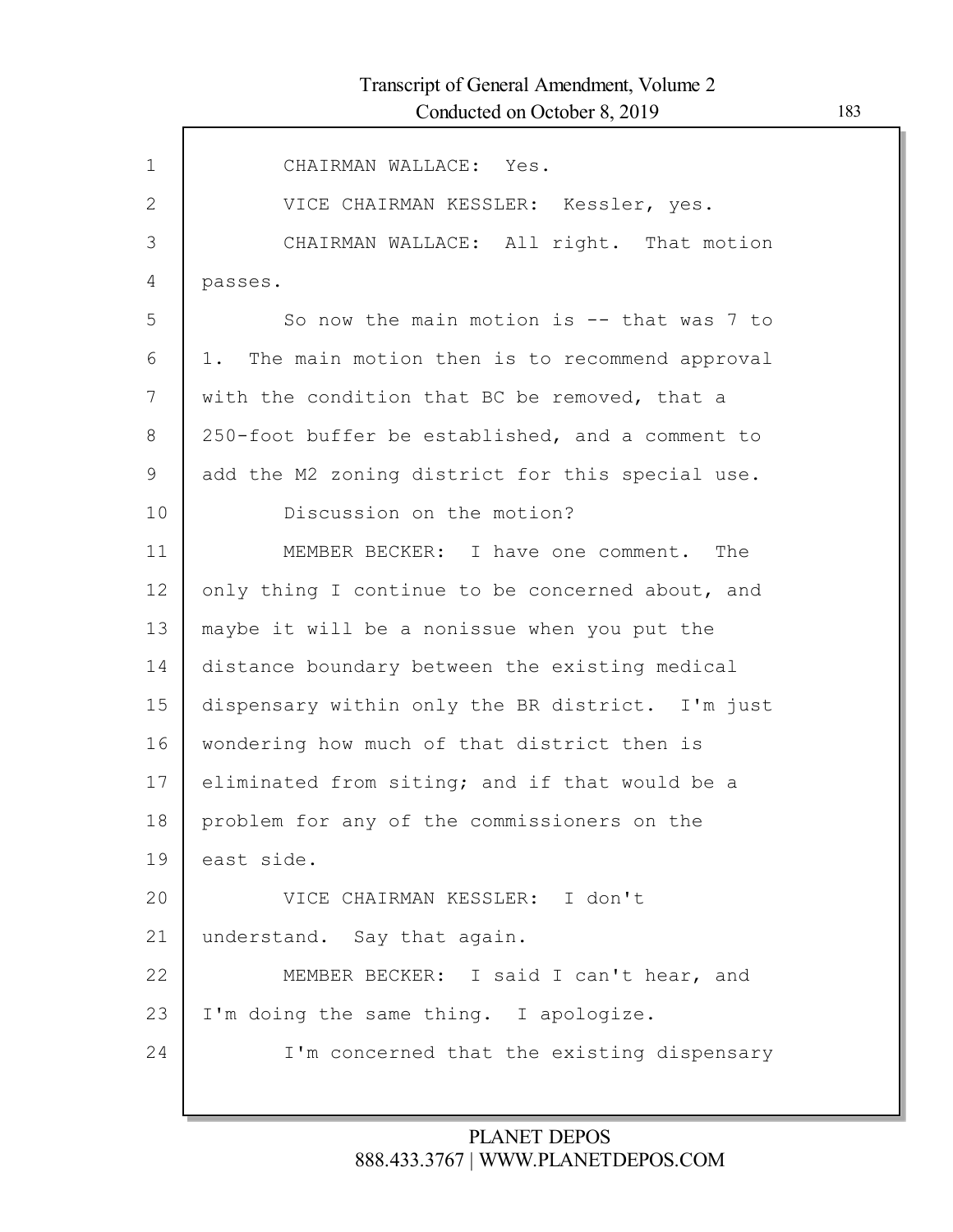## Transcript of General Amendment, Volume 2 Conducted on October 8, 2019 184

| $\mathbf{1}$ |                                                    |
|--------------|----------------------------------------------------|
|              | on Illinois, there's a 1500-foot distance between  |
| 2            | this dispensary and any commercial dispensary. So  |
| 3            | I'm concerned that that will eat into the BR       |
| 4            | district quite a bit on the east side.             |
| 5            | I just want to make sure that everybody is         |
| 6            | okay with reducing the size of the BR availability |
| 7            | on the east side, and it still gets the sweet spot |
| 8            | of enough available space.                         |
| 9            | MEMBER MACKLIN-PURDY: Right. I mean, my            |
| 10           | hope is that Zen Leaf can open up a recreational   |
| 11           | along with the medical.                            |
| 12           | VICE CHAIRMAN KESSLER: That's a curious            |
| 13           | question. So you say along with the medical. So    |
| 14           | if it's a medical dispensary and a recreational -- |
| 15           | CHAIRMAN WALLACE: Well, let me have a              |
| 16           | timeout here because that's going beyond the       |
| 17           | application of what we're discussing here. We're   |
| 18           | not going to discuss any particular property.      |
| 19           | We're just discussing changes to the zoning        |
| 20           | ordinance.                                         |
| 21           | MEMBER MACKLIN-PURDY: I'm okay with that.          |
| 22           | CHAIRMAN WALLACE: Okay. And any further            |
| 23           | comments, questions, before we take a vote on the  |
| 24           | motion?                                            |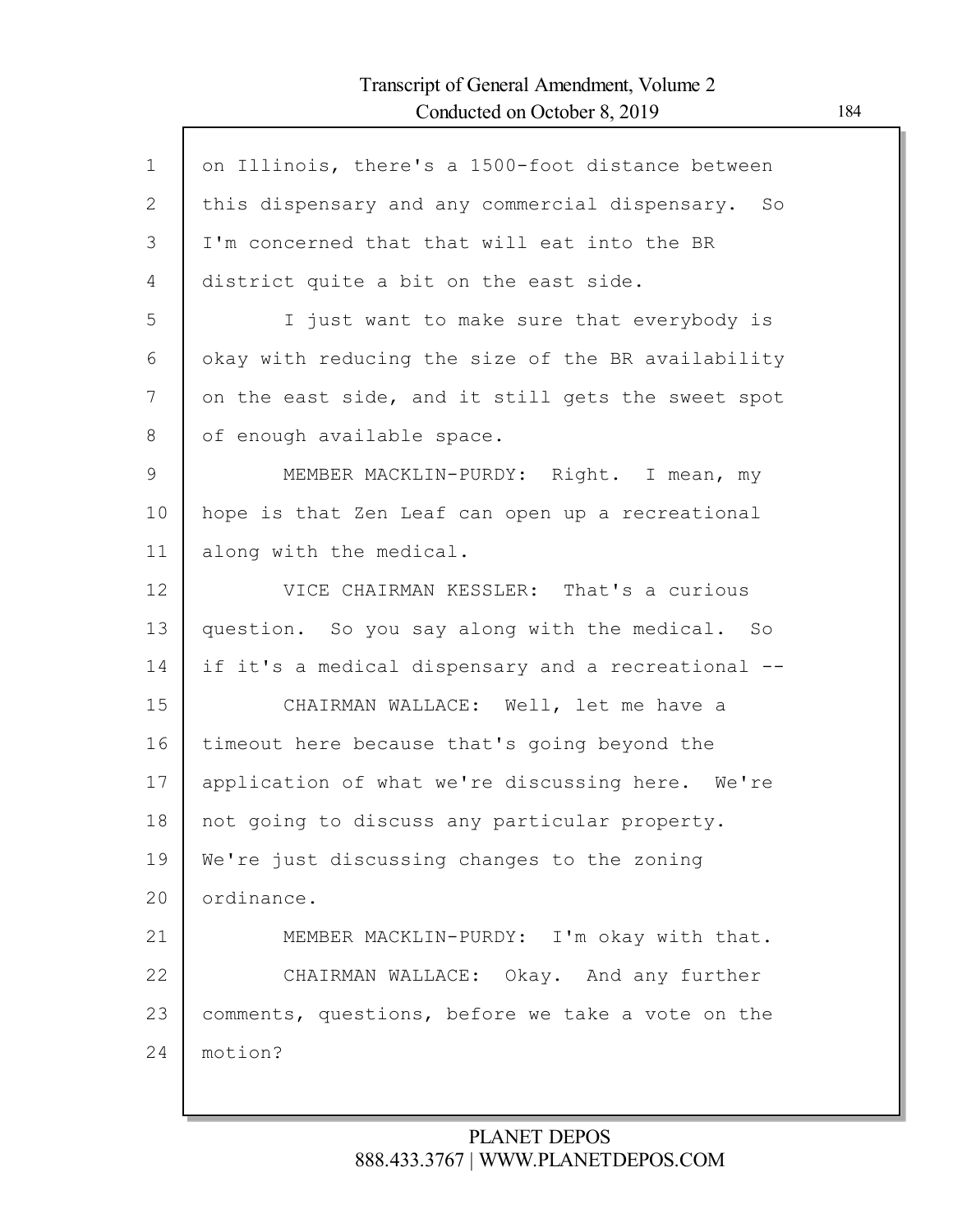| $\mathbf 1$  | (No response.)                                     |
|--------------|----------------------------------------------------|
| $\mathbf{2}$ | CHAIRMAN WALLACE: None. Tim.                       |
| 3            | VICE CHAIRMAN KESSLER: Becker.                     |
| 4            | MEMBER BECKER: Yes.                                |
| 5            | VICE CHAIRMAN KESSLER: Funke.                      |
| 6            | MEMBER FUNKE: No.                                  |
| 7            | VICE CHAIRMAN KESSLER: Holderfield.                |
| 8            | MEMBER HOLDERFIELD: Yes.                           |
| $\mathsf 9$  | VICE CHAIRMAN KESSLER: Vargulich.                  |
| 10           | MEMBER VARGULICH: Yes.                             |
| 11           | VICE CHAIRMAN KESSLER: Purdy.                      |
| 12           | MEMBER MACKLIN-PURDY: Yes.                         |
| 13           | VICE CHAIRMAN KESSLER: Melton.                     |
| 14           | MEMBER MELTON: Yes.                                |
| 15           | VICE CHAIRMAN KESSLER: Wallace.                    |
| 16           | CHAIRMAN WALLACE: No.                              |
| 17           | VICE CHAIRMAN KESSLER: Kessler, yes.               |
| 18           | CHAIRMAN WALLACE: All right. That motion           |
| 19           | passes by a vote of 6 to 2.                        |
| 20           | All right. And that concludes Item --              |
| 21           | I've lost what item we're on here -- Item No. 5 on |
| 22           | the agenda. That concludes Item 5.                 |
| 23           | (Off the record at 9:15 p.m.)                      |
| 24           |                                                    |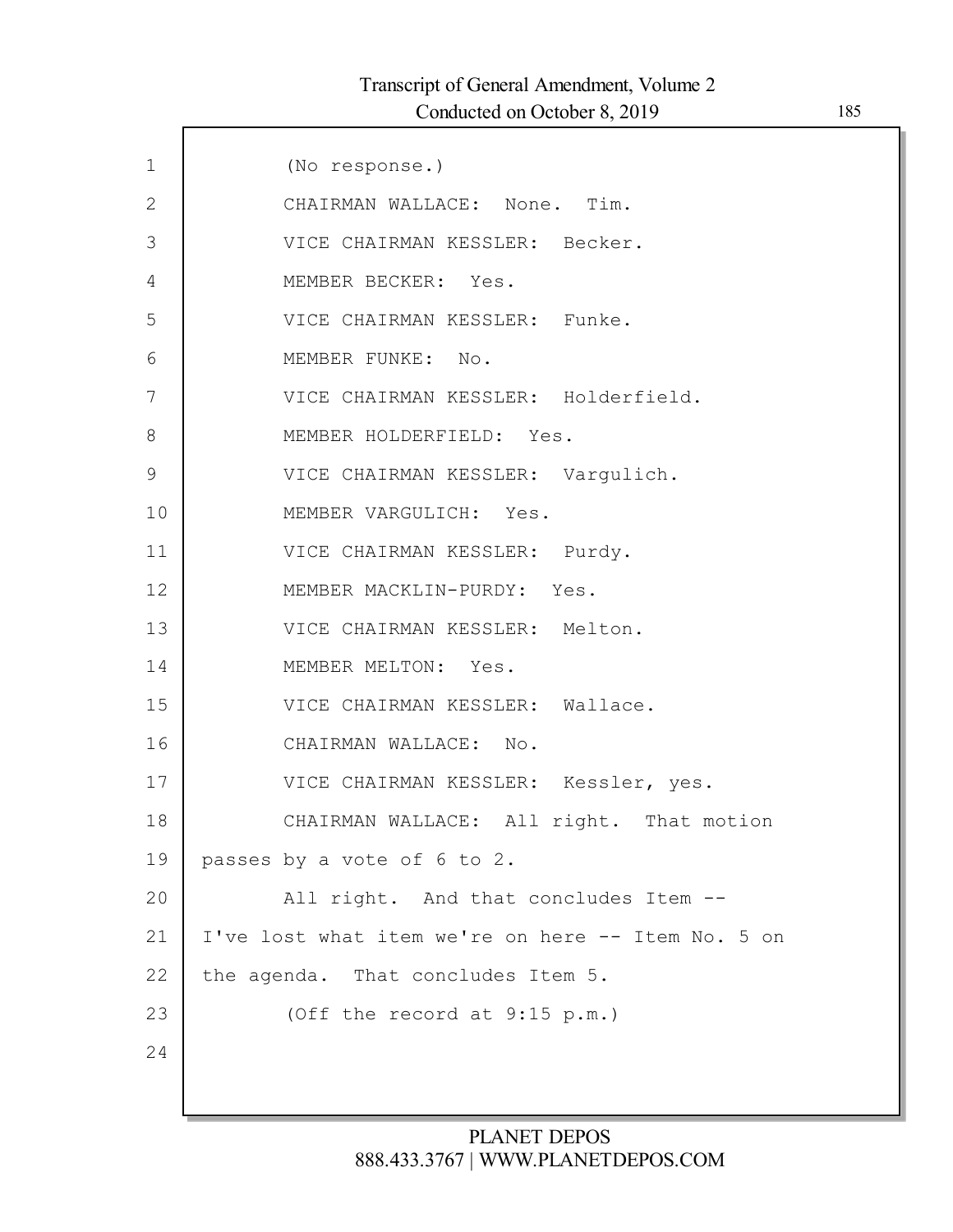| $\mathbf 1$  | CERTIFICATE OF SHORTHAND REPORTER                  |
|--------------|----------------------------------------------------|
| $\mathbf{2}$ |                                                    |
| 3            | I, Joanne E. Ely, Certified Shorthand              |
| 4            | Reporter No. 84-4169, CSR, RPR, and a Notary       |
| 5            | Public in and for the County of cannabis, State of |
| 6            | Illinois, the officer before whom the foregoing    |
| 7            | proceedings were taken, do certify that the        |
| 8            | foregoing transcript is a true and correct record  |
| 9            | of the proceedings, that said proceedings were     |
| 10           | taken by me stenographically and thereafter        |
| 11           | reduced to typewriting under my supervision, and   |
| 12           | that I am neither counsel for, related to, nor     |
| 13           | employed by any of the parties to this case and    |
| 14           | have no interest, financial or otherwise, in its   |
| 15           | outcome.                                           |
| 16           | IN WITNESS WHEREOF, I have hereunto set my         |
| 17           | hand and affixed my notarial seal this 10th day of |
| 18           | October, 2019.                                     |
| 19           |                                                    |
| 20           | My commission expires: May 16, 2020                |
| 21           | OFFICIAL SEAL<br>JOANNE E. ELY<br>Joanne E.        |
| 22           |                                                    |
| 23           | Notary Public in and for the                       |
| 24           | State of Illinois                                  |
|              |                                                    |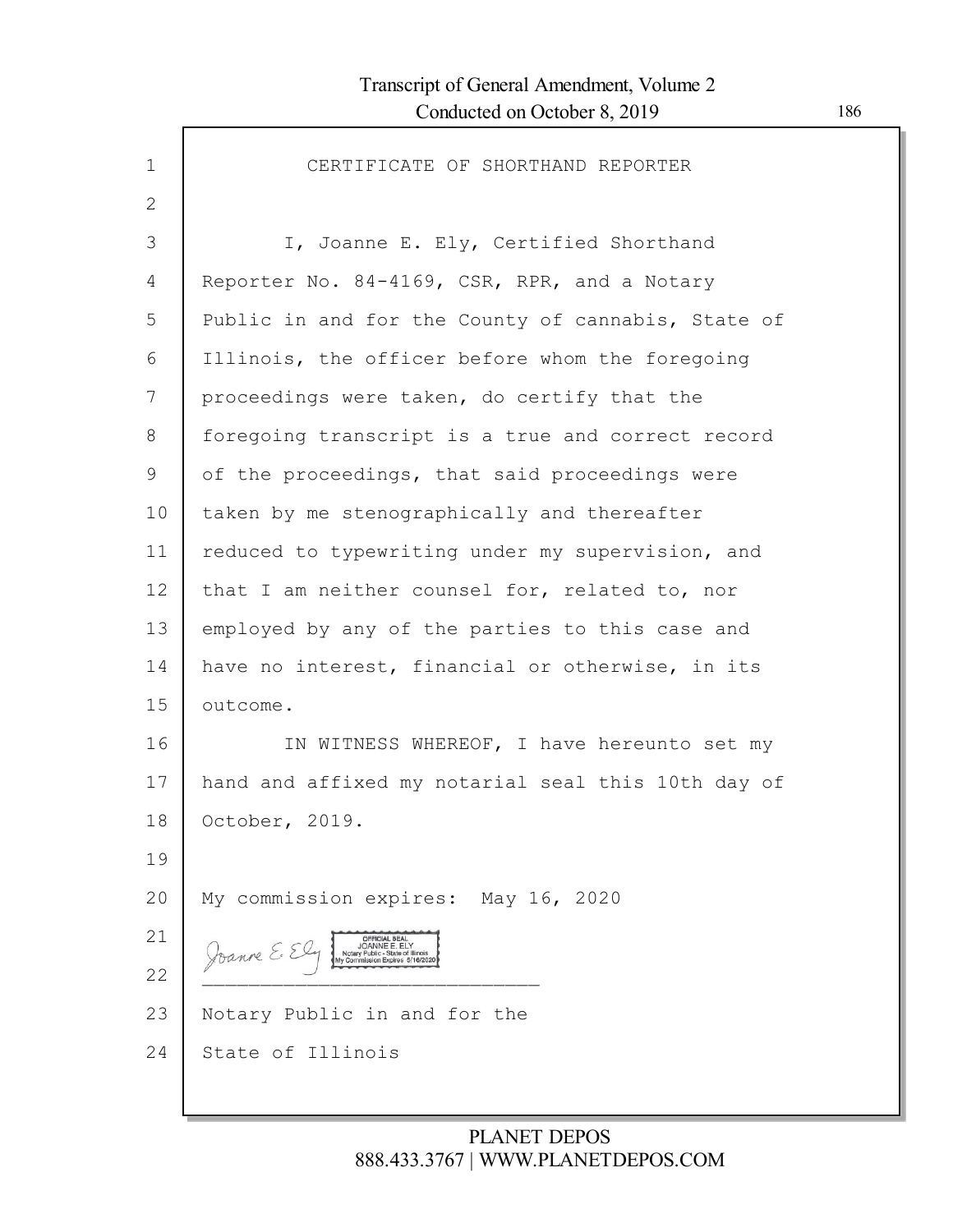

# **Transcript of Hearing**

**Date:** October 8, 2019 **Case:** St. Charles Plan Commission

**Planet Depos Phone:** 888.433.3767 **Email::** [transcripts@planetdepos.com](mailto:transcripts@planetdepos.com) **www.planetdepos.com**

WORLDWIDE COURT REPORTING & LITIGATION TECHNOLOGY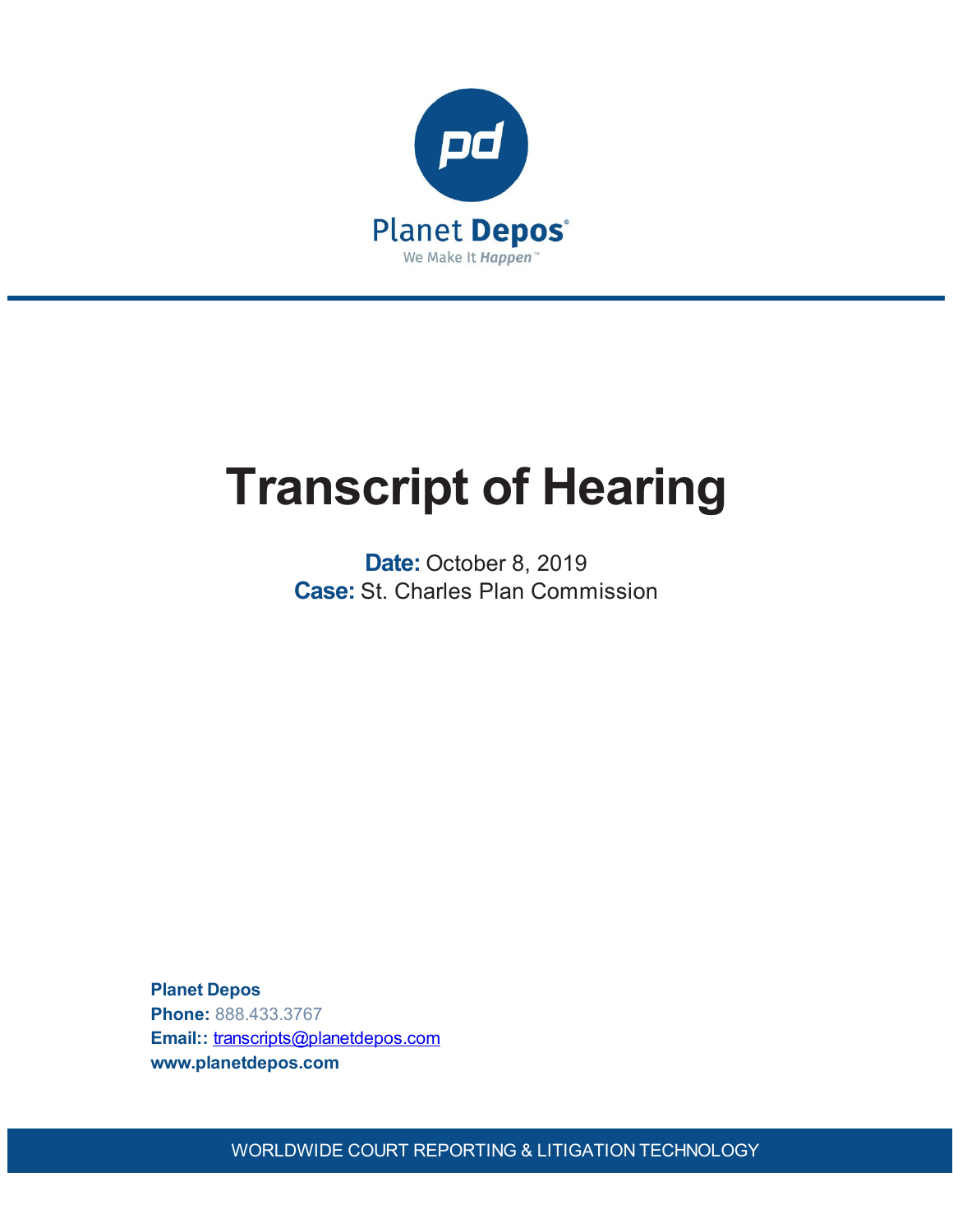| $\mathbf 1$  | BEFORE THE PLAN COMMISSION                               |
|--------------|----------------------------------------------------------|
| $\mathbf{2}$ | OF THE CITY OF ST. CHARLES                               |
| 3            |                                                          |
| 4            | -------------------------------                          |
| 5            | In Re: General Amendment :                               |
| 6            | to Add Pet Care Facility :                               |
| 7            | as a Special Use in CBD-1 :                              |
| 8            | District; and Application<br>$\sim$ $\sim$ $\sim$ $\sim$ |
| $\mathsf 9$  | for Special Use; Property :                              |
| 10           | Located at 305 North 2nd :                               |
| 11           | Street.<br>$\ddot{\cdot}$                                |
| 12           | --------------------------X                              |
| 13           |                                                          |
| 14           | HEARING                                                  |
| 15           | St. Charles, Illinois 60174                              |
| 16           | Wednesday, October 9, 2019                               |
| 17           | $9:15$ p.m.                                              |
| 18           |                                                          |
| 19           |                                                          |
| 20           |                                                          |
| 21           |                                                          |
| 22           | Job No.: 218473B                                         |
| 23           | Pages: $1 - 42$                                          |
| 24           | Reported by: Joanne E. Ely, CSR, RPR                     |
|              |                                                          |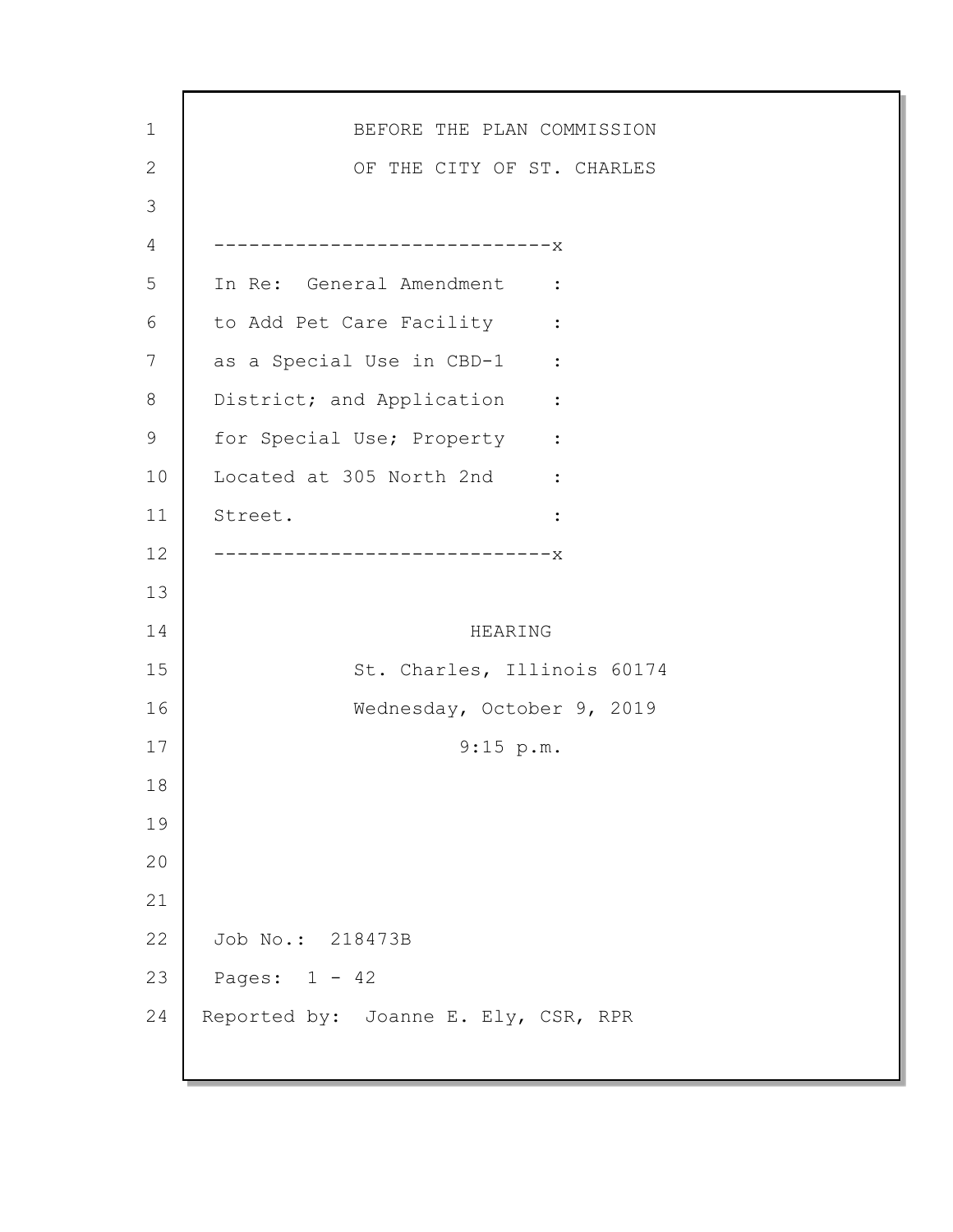| $\mathbf 1$    | HEARING, held at the location of:                  |
|----------------|----------------------------------------------------|
| $\mathbf{2}$   |                                                    |
| $\mathfrak{Z}$ | ST. CHARLES CITY HALL                              |
| $\overline{4}$ | 2 East Main Street                                 |
| 5              | St. Charles, Illinois 60174                        |
| 6              | $(630)$ $377 - 4400$                               |
| $\overline{7}$ |                                                    |
| $8\,$          |                                                    |
| $\overline{9}$ |                                                    |
| 10             |                                                    |
| 11             |                                                    |
| 12             |                                                    |
| 13             | Before Joanne E. Ely, a Certified Shorthand        |
| 14             | Reporter, and a Notary Public in and for the State |
| 15             | of Illinois.                                       |
| 16             |                                                    |
| 17             |                                                    |
| 18             |                                                    |
| 19             |                                                    |
| 20             |                                                    |
| 21             |                                                    |
| 22             |                                                    |
| 23             |                                                    |
| 24             |                                                    |
|                |                                                    |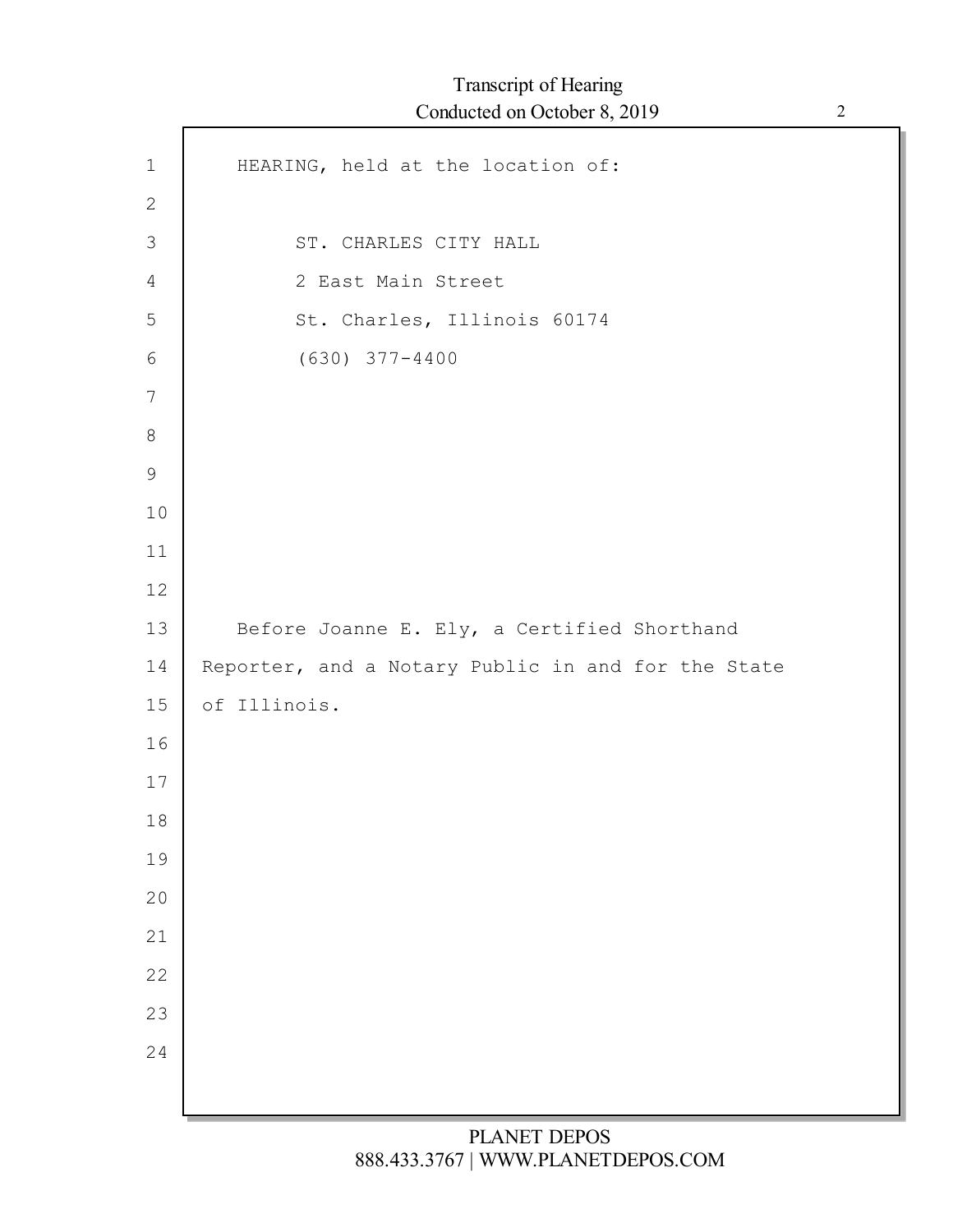| $\mathbf 1$  | PRESENT: |                                       |
|--------------|----------|---------------------------------------|
| $\mathbf{2}$ |          | TODD WALLACE, Chairman                |
| 3            |          | TIM KESSLER, Vice Chairman            |
| 4            |          | JENNIFER BECKER, Member               |
| 5            |          | JEFFREY FUNKE, Member                 |
| 6            |          | JAMES HOLDERFIELD, Member             |
| 7            |          | LAURA MACKLIN-PURDY, Member           |
| 8            |          | SUZANNE MELTON, Member                |
| $\mathsf 9$  |          | PETER VARGULICH, Member               |
| 10           |          | ALSO PRESENT:                         |
| 11           |          | ELLEN JOHNSON, Planner                |
| 12           |          | RITA TUNGARE, Director of Community & |
| 13           |          | Economic Development                  |
| 14           |          | RACHEL HITZEMANN, Planner             |
| 15           |          | RUSSELL COLBY, Community Development  |
| 16           |          | Manager                               |
| 17           |          |                                       |
| 18           |          |                                       |
| 19           |          |                                       |
| 20           |          |                                       |
| 21           |          |                                       |
| 22           |          |                                       |
| 23           |          |                                       |
| 24           |          |                                       |
|              |          |                                       |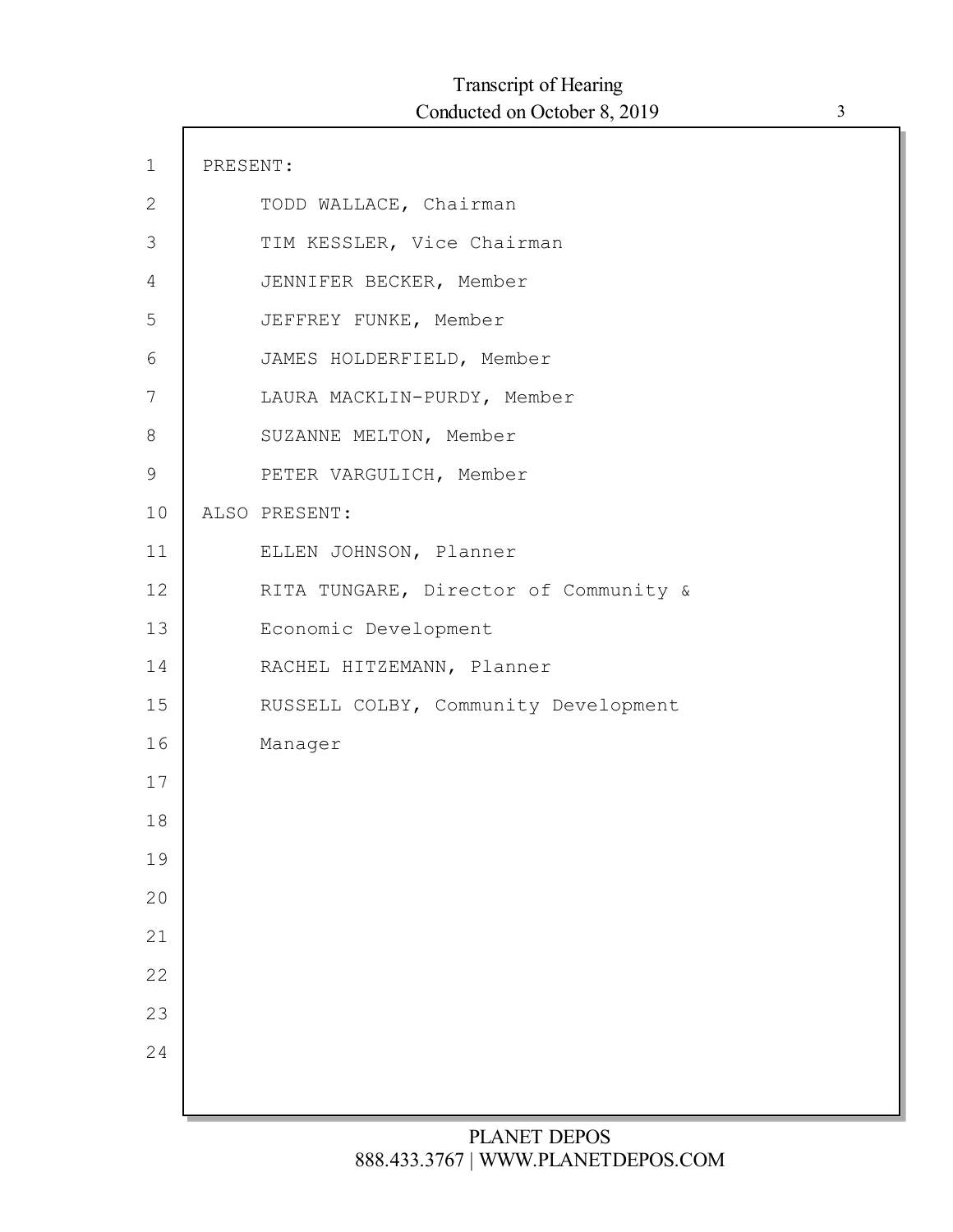ľ

| $\mathbf 1$ | PROCEEDINGS                                      |
|-------------|--------------------------------------------------|
| 2           | CHAIRMAN WALLACE: Next we have Item 6,           |
| 3           | which is general amendment, John Karatheodore,   |
| 4           | Chapter 17.14, Business and Mixed Use Districts. |
| 5           | Please, we're still conducting business.         |
| 6           | Thank you.                                       |
| 7           | Business and Mixed Use Districts to add          |
| 8           | pet care facility as a special use in the CBD-1  |
| 9           | district.                                        |
| 10          | This, again, is a public hearing. Anyone         |
| 11          | who wishes to offer testimony, please raise your |
| 12          | hand and be sworn in.                            |
| 13          | (Witnesses sworn.)                               |
| 14          | CHAIRMAN WALLACE: All right. Thank you.          |
| 15          | Anyone who wishes to speak, I would ask          |
| 16          | you to speak from the lectern, state your name,  |
| 17          | spell your last name, state your address for the |
| 18          | record. Hold on. We're going to take the         |
| 19          | applicant first.                                 |
| 20          | AUDIENCE MEMBER: Okay.                           |
| 21          | CHAIRMAN WALLACE: Do you have something?         |
| 22          | MS. JOHNSON: I was just going to pull up         |
| 23          | the presentation.                                |
| 24          | CHAIRMAN WALLACE: All right. Is the              |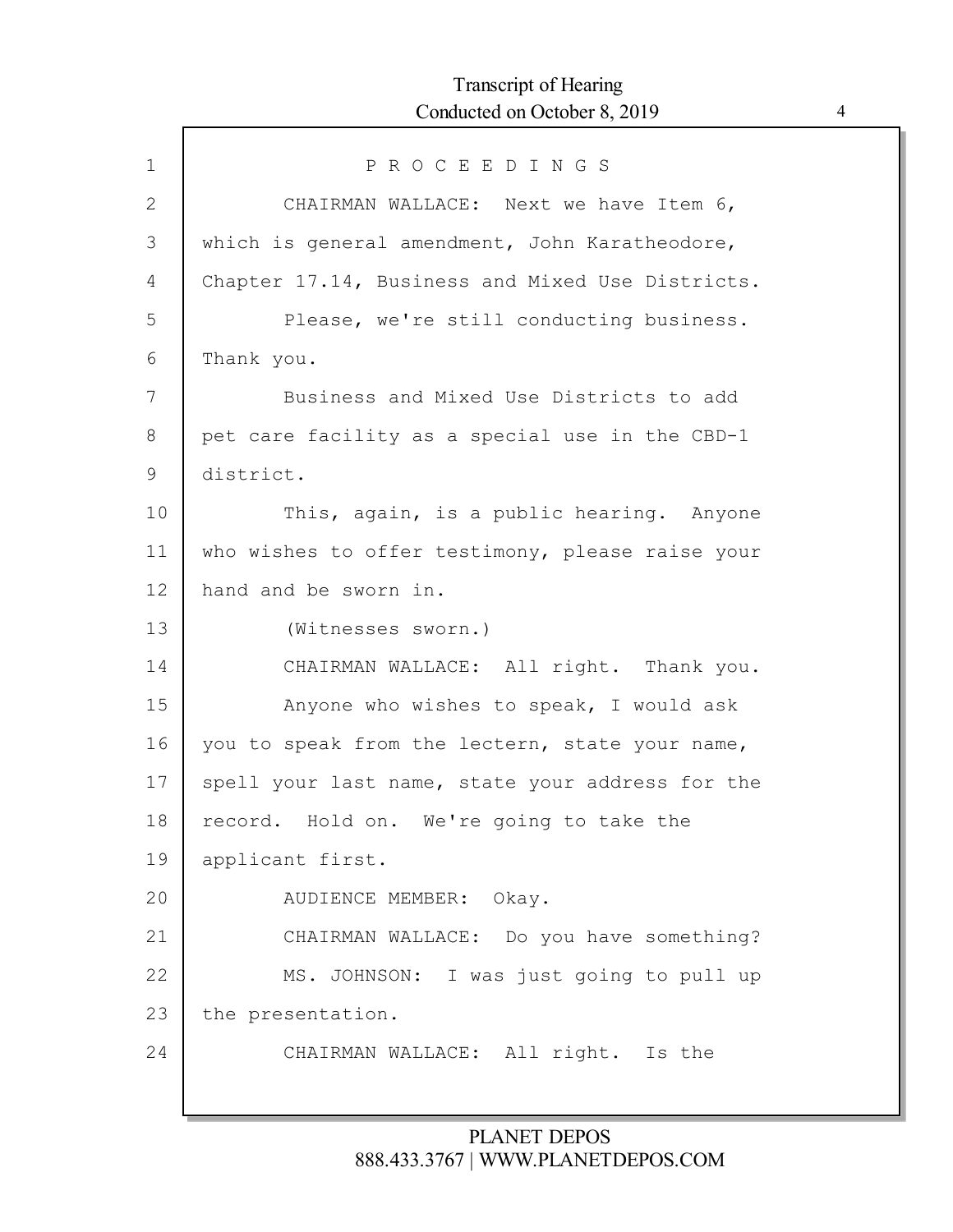| $\mathbf 1$   | applicant ready?                                 |
|---------------|--------------------------------------------------|
| $\mathbf{2}$  | MR. KARATHEODORE: Yes, one moment.               |
| 3             | CHAIRMAN WALLACE: Okay.                          |
| 4             | Hold on one second before we start. We do        |
| 5             | have two items. We have a general amendment. We  |
| 6             | also have the K-9 Country Club of St. Charles,   |
| 7             | which is Item 7 on the agenda. It's the same     |
| 8             | applicant.                                       |
| $\mathcal{G}$ | So I quess, staff, my question would be          |
| 10            | should we take this as a public hearing together |
| 11            | with the two applications, or is it necessary to |
| 12            | have two separate public hearings on this one?   |
| 13            | Rita, or anyone?                                 |
| 14            | We have two different items under the same       |
| 15            | applicant, and the first one is a general        |
| 16            | amendment, and the second one is the application |
| 17            | for special use. I'm just curious as to whether  |
| 18            | you recommend that we take these in the same     |
| 19            | public hearing, as I'm sure a lot of the         |
| 20            | information and evidence will pertain to both    |
| 21            | applications.                                    |
| 22            | MS. TUNGARE: That would be fine,                 |
| 23            | Mr. Chairman.                                    |
| 24            | CHAIRMAN WALLACE: Okay. All right. Then          |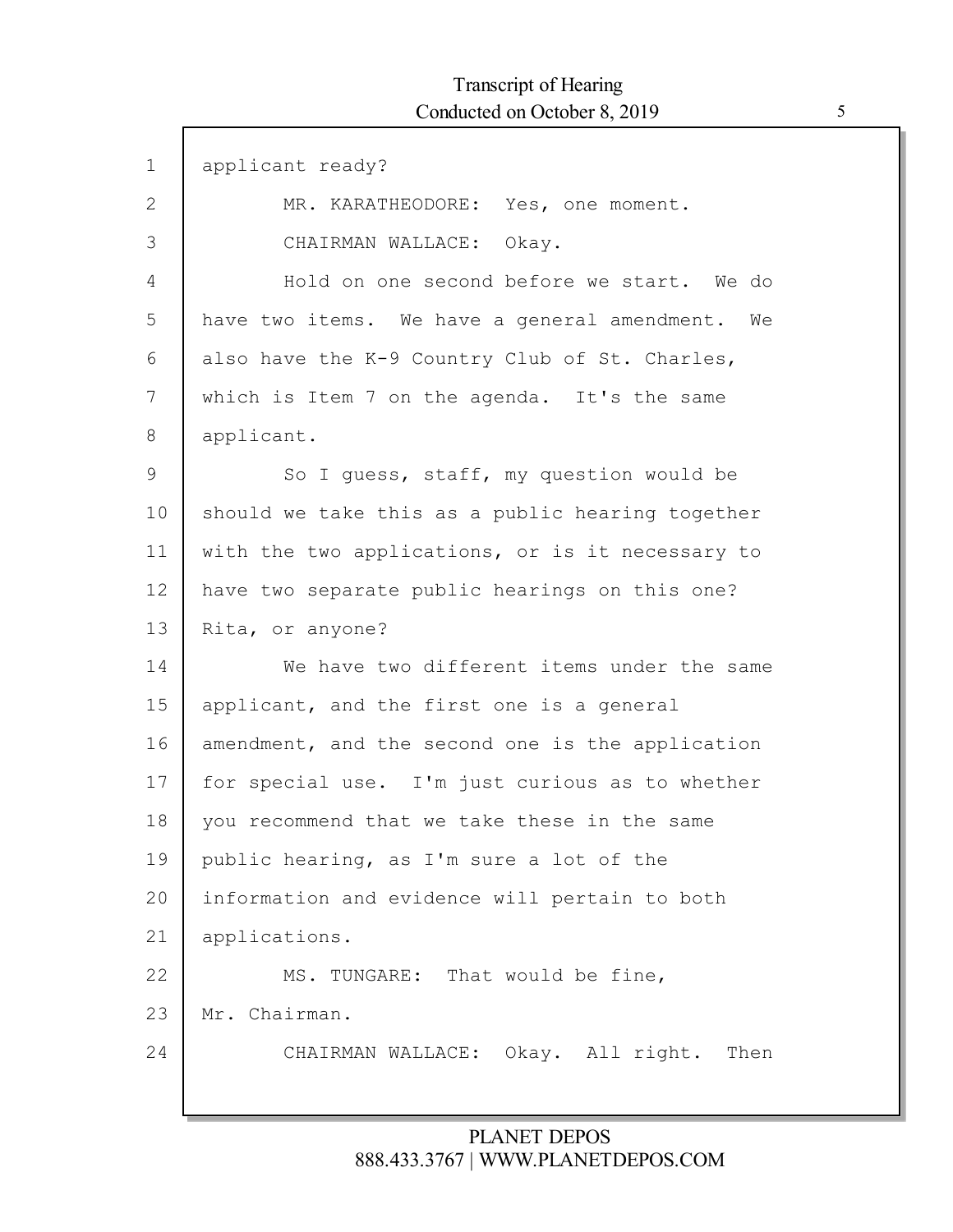$\mathsf{r}$ 

| $\mathbf 1$  | this public hearing is for both Items No. 6 and 7, |
|--------------|----------------------------------------------------|
| $\mathbf{2}$ | 6, having been already stated, and 7 is K-9        |
| 3            | Country Club of St. Charles, 305 North Second      |
| 4            | Street, application for special use.               |
| 5            | MR. KARATHEODORE: Good evening. My name            |
| 6            | is John Karatheodore. I'm the proposed applicant   |
| 7            | for the K-9 Country Club of St. Charles. Should I  |
| 8            | get right into each application? I'm not familiar  |
| 9            | with the format.                                   |
| 10           | CHAIRMAN WALLACE: Yes, yes. If you just            |
| 11           | want to go through the application, the first      |
| 12           | application is adding the pet care facility to the |
| 13           | special use in the CBD-1 district.                 |
| 14           | What districts is it already a special             |
| 15           | use in?                                            |
| 16           | MS. JOHNSON: It's a special use in the             |
| 17           | BL, Local Business; BC, Community Business, and    |
| 18           | BR, Regional Business, as well as M1, Special      |
| 19           | Manufacturing.                                     |
| 20           | CHAIRMAN WALLACE. Okay. So the first               |
| 21           | application then is to add this as a special       |
| 22           | use -- a general amendment to the zoning ordinance |
| 23           | to add this as a special use in CBD-1; and then    |
| 24           | the second is for an application for special use.  |
|              |                                                    |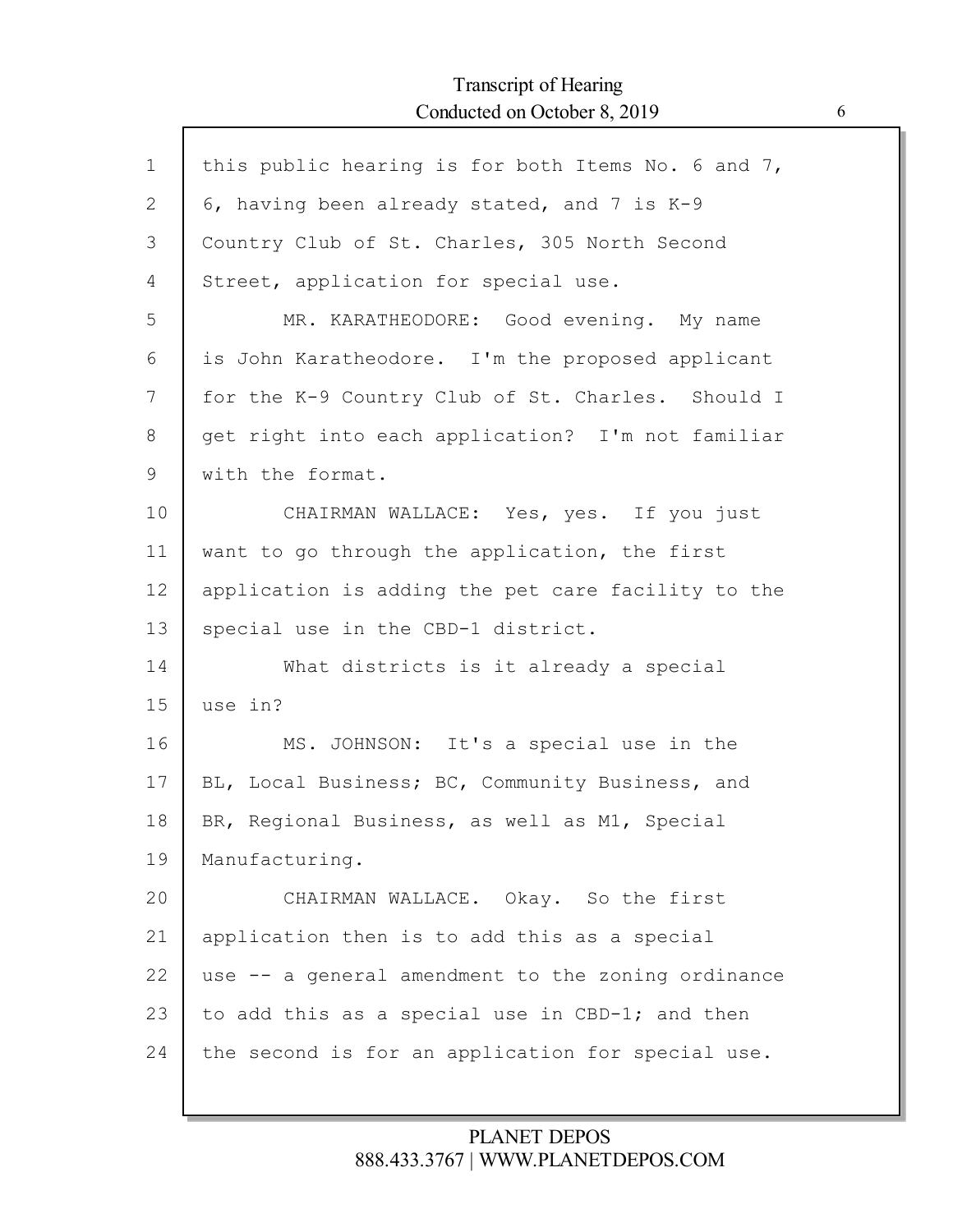| $\mathbf 1$    | I think we understand the first application, what  |
|----------------|----------------------------------------------------|
| $\overline{2}$ | that is.                                           |
| 3              | If you want to go ahead into what your             |
| 4              | specific use is, that probably would be most       |
| 5              | helpful.                                           |
| 6              | MR. KARATHEODORE: Just to go back to a             |
| 7              | little history, myself with the K-9 Country Club.  |
| 8              | Just about 10 years ago, I engaged myself as a     |
| 9              | partner in a Boston-based pet care facility. It    |
| 10             | started off in a downtown residential and business |
| 11             | rich environment location in the north end of      |
| 12             | Boston.                                            |
| 13             | We were actually faced with similar                |
| 14             | concerns as I'm being faced with here with zoning  |
| 15             | of that area that we looked at for an original     |
| 16             | location. As we got through the zoning process     |
| 17             | and entered into $a$ -- this was actually a        |
| 18             | residential area. We grew very quickly in a short  |
| 19             | amount of time and the residents and businesses    |
| 20             | began to embrace the services we were offering to  |
| 21             | the residents and the visitors of the area, and    |
| 22             | services that were not currently provided to a     |
| 23             | downtown location that we were bringing in the     |
| 24             | city of Boston.                                    |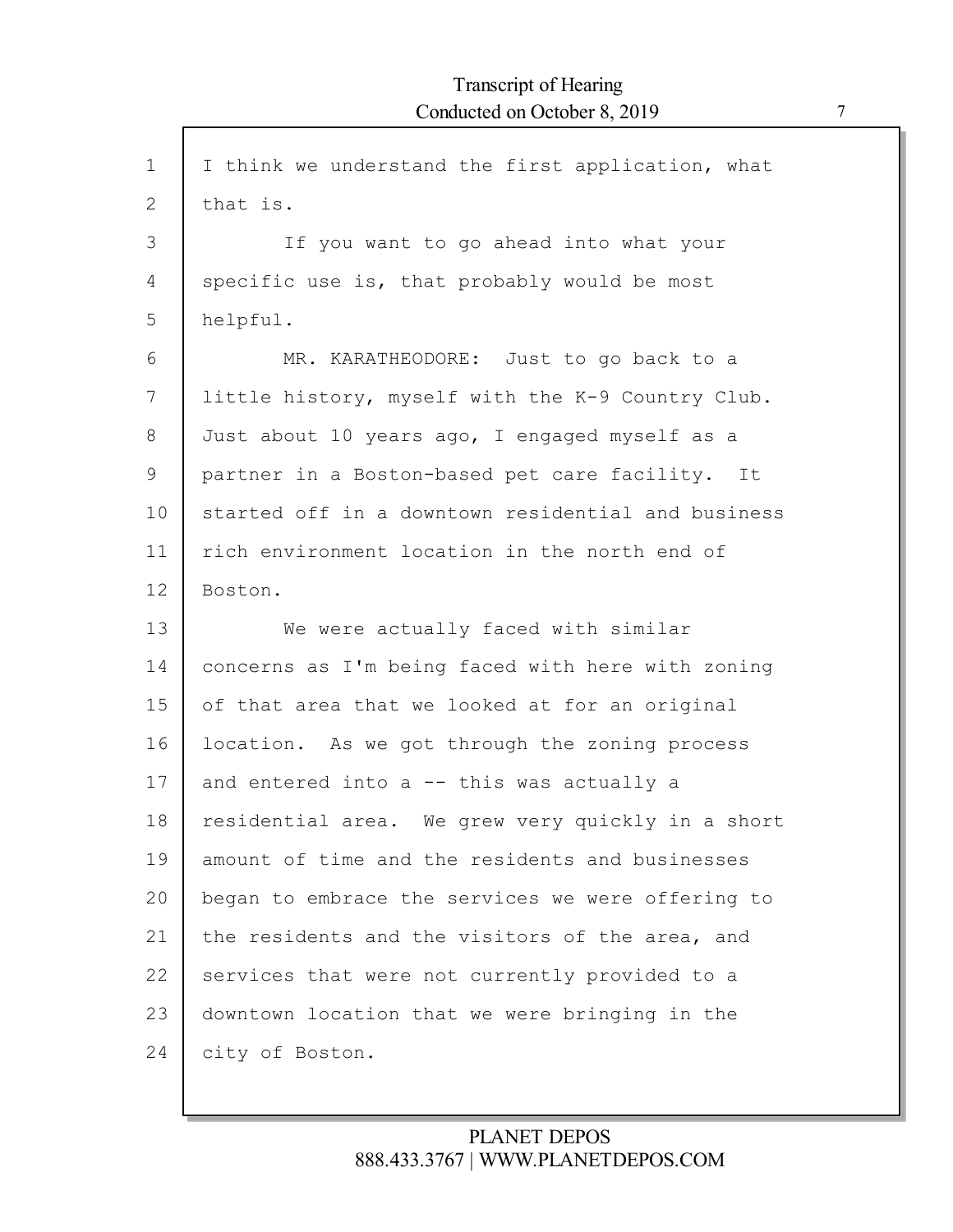Г

| $\mathbf 1$ | My partner has 18 years experience in the          |
|-------------|----------------------------------------------------|
| 2           | pet care facility business, which includes         |
| 3           | grooming, it includes training, it includes        |
| 4           | product sales, pet food, and daily care pickup,    |
| 5           | drop offs, dog walking. The business grew as we    |
| 6           | started expanding at that location in downtown     |
| 7           | Boston.                                            |
| 8           | Fast forward to five to eight years                |
| 9           | later -- I believe it's eight years later, we have |
| 10          | now opened up seven locations in Boston, the final |
| 11          | one currently under construction is in the Seaport |
| 12          | area of Boston, which is newly renovated with      |
| 13          | shopping, residential, hotels, a very saturated    |
| 14          | new location in the city of Boston.                |
| 15          | There was $-$ I had moved to the city of           |
| 16          | Elburn approximately three years ago. At that      |
| 17          | time, while working in another business here in    |
| 18          | Illinois, I came upon this location at 305 Second  |
| 19          | Street in St. Charles.                             |
| 20          | Our appeal in our business has been in a           |
| 21          | downtown location for the past 15 years for my     |
| 22          | partner and the past almost 10 years myself.<br>We |
|             |                                                    |
| 23          | saw a great benefit to not only the residents but  |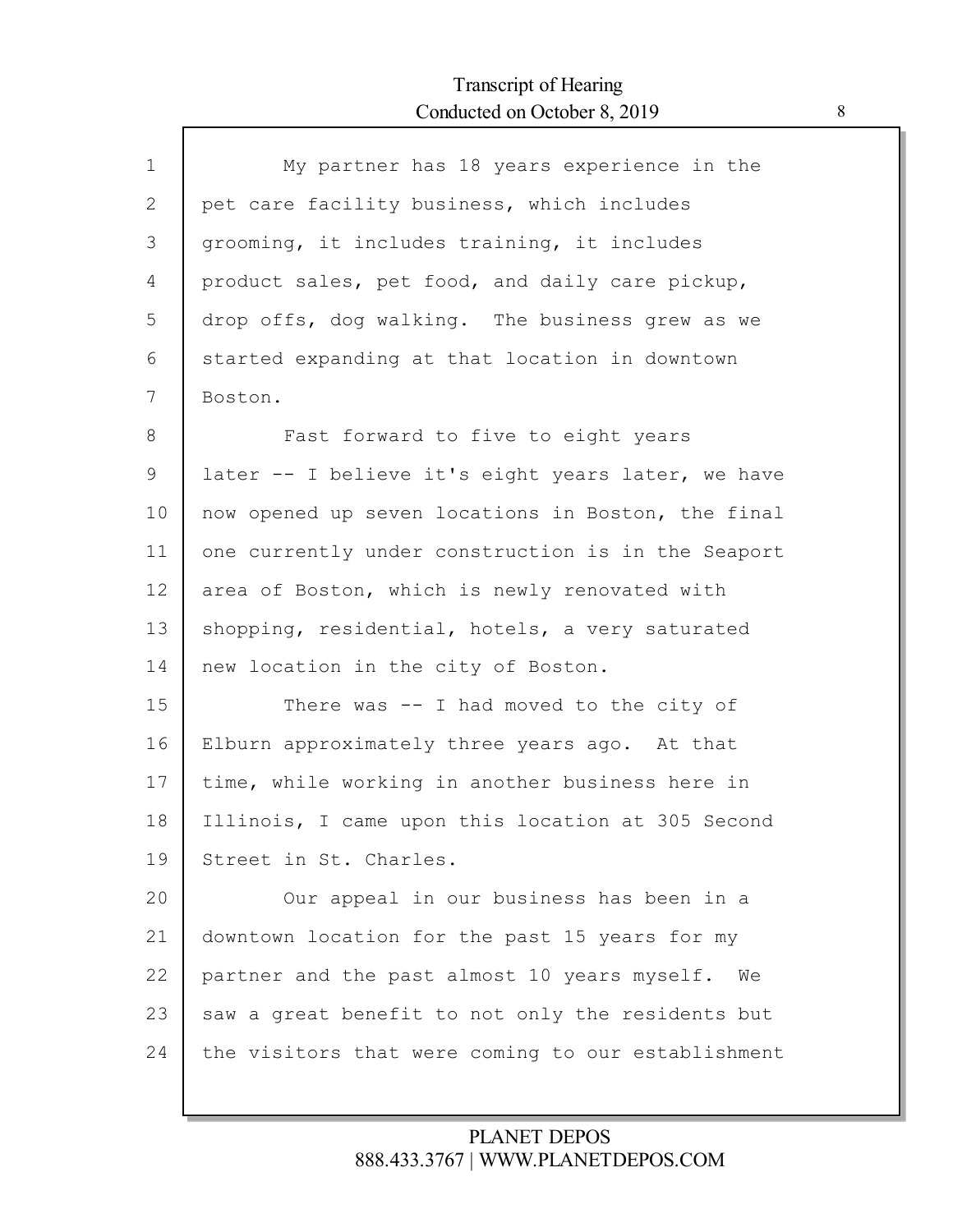| $\mathbf{1}$ | to relieve themselves of their pets, to utilize    |
|--------------|----------------------------------------------------|
| $\mathbf{2}$ | our business drop off so they could go to work, so |
| 3            | they could shop, so they could go entertain        |
| 4            | themselves and spend the day in the city while we  |
| 5            | took care of their family and loved ones, being    |
| 6            | the dogs.                                          |
| 7            | As I've lived in the area in the past              |
| 8            | three years, I've always had in the back of head   |
| 9            | bringing this new idea and the concept that has    |
| 10           | evolved of the pet care facility that we have in   |
| 11           | Boston, which is under a different name, but over  |
| 12           | the years has evolved into this newly modernized,  |
| 13           | technology savvy, appealing community-based family |
| 14           | environment for a pet.                             |
| 15           | We wanted to provide something that is not         |
| 16           | seen in the area, something that is very unique,   |
| 17           | something that brings a higher level and a         |
| 18           | standard to the pet care facilities that we've     |
| 19           | been a part of and ones that we see in the         |
| 20           | surrounding areas as well.                         |
| 21           | Our location, located within a walking             |
| 22           | distance from downtown, to us was viewed as an     |
| 23           | ideal location for this new concept. Being more    |
| 24           | of an advanced, more green, more friendly, and     |
|              |                                                    |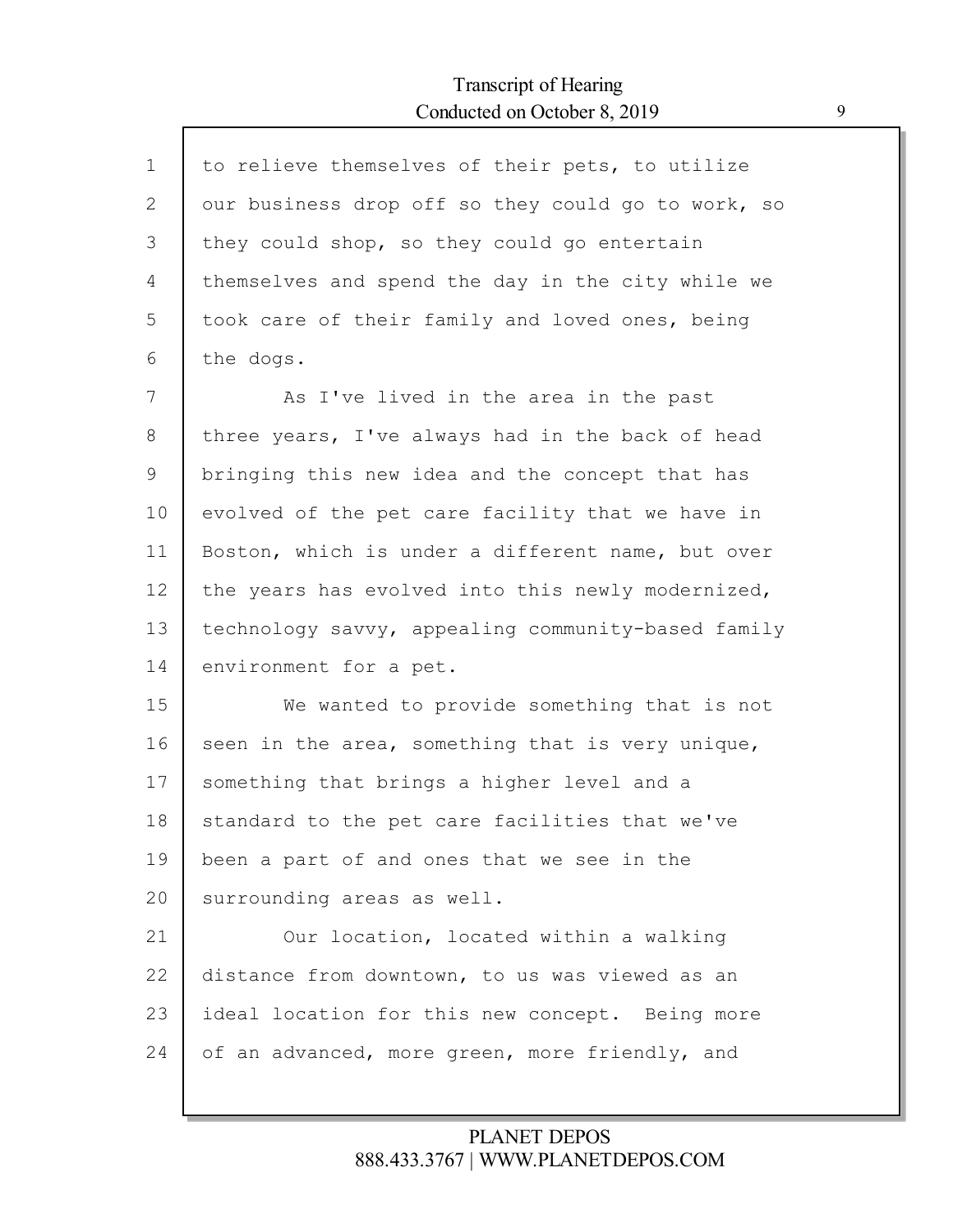Г

| $\mathbf 1$ | being something that is new to the area and        |
|-------------|----------------------------------------------------|
| 2           | something that will promote constant visitation to |
| 3           | our site, the use of our services, and the ability |
| 4           | for us to provide a location for a pet care        |
| 5           | facility that is close to downtown, that is within |
| 6           | the reach of local residential that may be in a    |
| 7           | condo or an apartment setting.                     |
| 8           | Being at that location just on the                 |
| 9           | outskirts of downtown is surrounded by primarily   |
| 10          | businesses and a driving distance from most        |
| 11          | residential but a walking distance for visitors    |
| 12          | coming into downtown St. Charles.                  |
| 13          | As I went through the City's comprehensive         |
| 14          | plan, I utilized that as a guide to how we could   |
| 15          | bring a unique look, character, and appearance to  |
| 16          | this business that we want to stand out from       |
| 17          | anything that we have ever done in the past. The   |
| 18          | comprehensive plan follows side-by-side with the   |
| 19          | ideas that we had regarding the aesthetics of the  |
| 20          | building, the promotion -- the use of stone, which |
| 21          | the building currently has, the decorative wood    |
| 22          | fencing.                                           |
| 23          | I'm fortunate to have a landlord at the            |
| 24          | location and partner in the business that is       |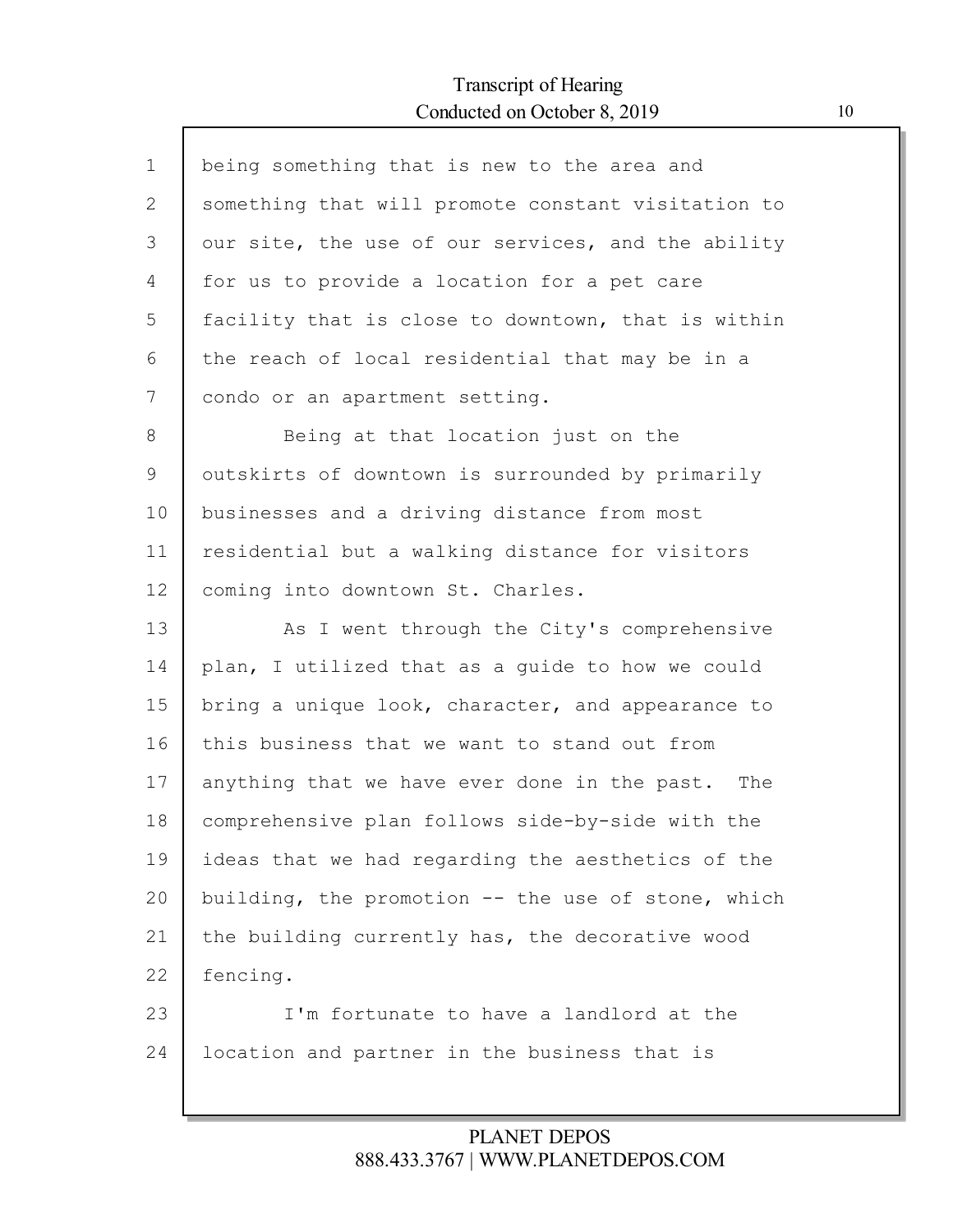Г

| willing to make numerous improvements to the       |
|----------------------------------------------------|
| current property which follow along with several   |
| areas of the comprehensive plan in regards to      |
| areas -- that is new trees, evergreens, planting   |
| of beds along the main road at the entrance,       |
| setting up parking beds with curbstone. I'm not    |
| sure if you have seen the actual location of the   |
| property.                                          |
| This is a picture of the existing space.           |
| Not that one. This building here. As you can       |
| see, it's quite dark. There's not much color in    |
| any buildings in the area. It's a giant parking    |
| lot in front of the space with very little         |
| landscaping and very little green, bushes or       |
| anything like that whatsoever, nothing along the   |
| building, one existing tree in the back.           |
| Our idea and our concept was to embrace            |
| the comprehensive plan of the City by adding such  |
| things as flowering beds along the front of the    |
| building, utilization of the decorative fencing,   |
| earth tones, bringing a lot of plants and          |
| vegetation to the building itself in the front,    |
| cutting down all the excess overhang along the     |
| left side of the building, which you can't exactly |
|                                                    |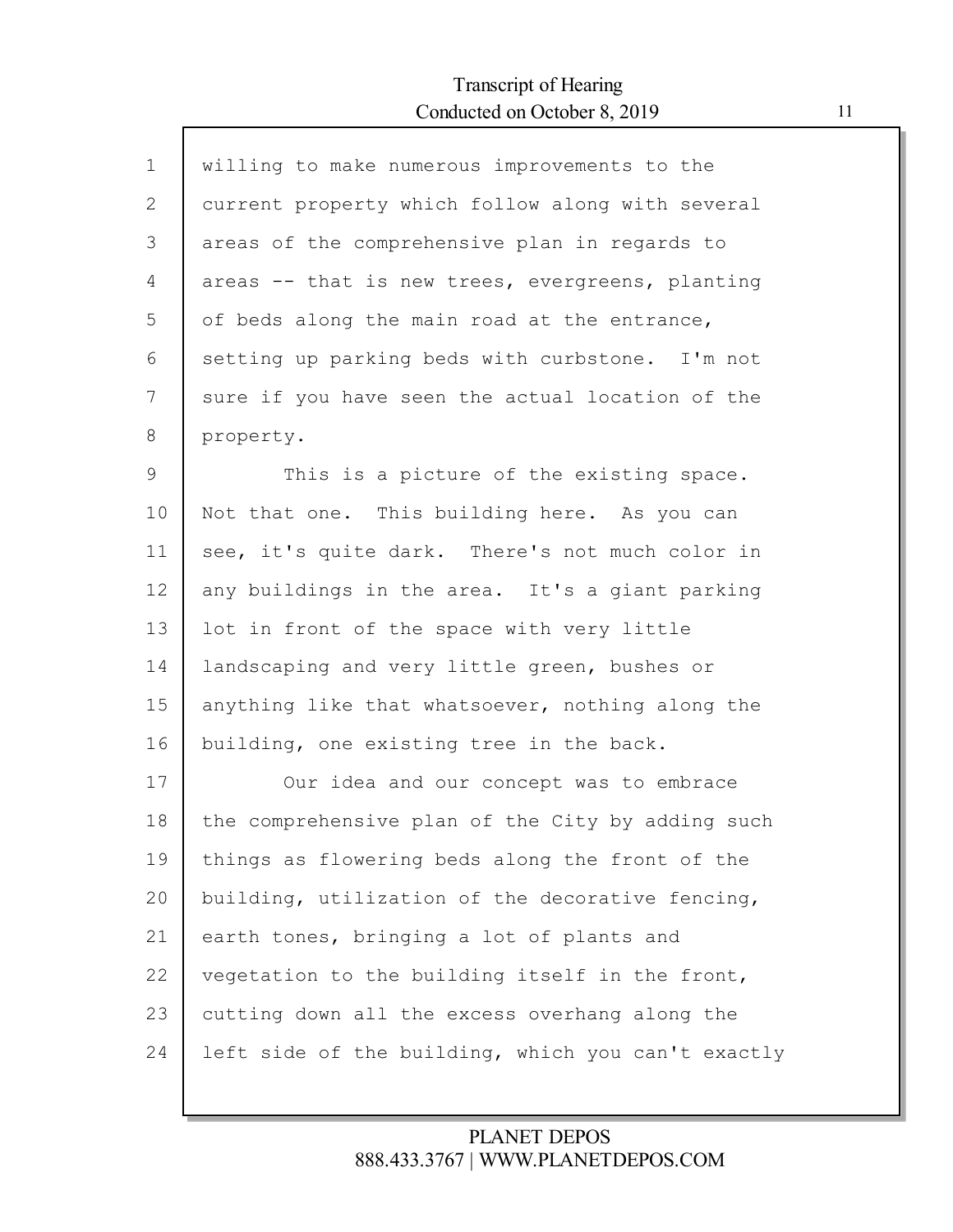| $\mathbf 1$  | see in that photo, but there's a large amount of   |
|--------------|----------------------------------------------------|
| $\mathbf{2}$ | growth of the trees on the west side that's        |
| 3            | covering about 20 feet of the left side of the     |
| 4            | parking lot.                                       |
| 5            | Currently, we have an egress agreement             |
| 6            | with the building in the back. Our intention was   |
| 7            | to set up a -- these days I think convenience is   |
| 8            | something that we're all looking for; and being    |
| 9            | the majority of us that have pets and dogs, that   |
| 10           | we're always looking for a place to bring our dogs |
| 11           | and our pets to relieve us for a few hours.        |
| 12           | Maybe relieve us so we can go shopping, so         |
| 13           | we can go spend the night out. A lot of us don't   |
| 14           | want to leave to be leaving our pets at home       |
| 15           | unintended and uncared for while we enjoy whether  |
| 16           | it's our work or our time away for fun.            |
| 17           | Being so close to the city, ideally, we            |
| 18           | would be promoting our business to visitors and    |
| 19           | residents that are planning to come into the city  |
| 20           | for short trips or they may work downtown and      |
| 21           | utilizing our facility as their daycare, as their  |
| 22           | drop off, as their place to take care of their     |
| 23           | loved one while they're away at work.              |
| 24           | Also, getting back to the building,                |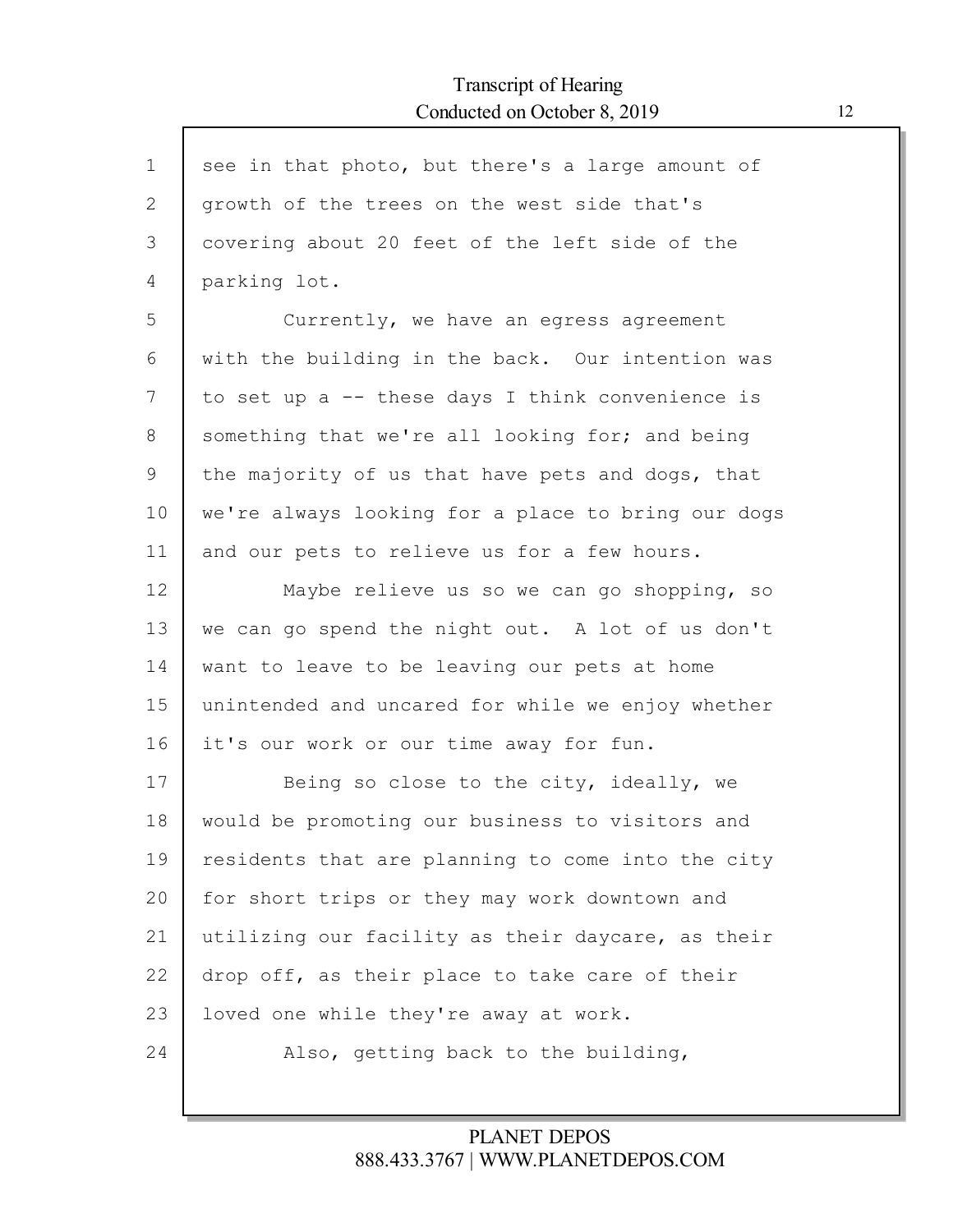| there's existing storage units around the back.    |
|----------------------------------------------------|
| My proposal was to keep the same perimeter of the  |
| building space that is currently used, just        |
| expanding it out to the front of the storefront    |
| which is on the right side of that very dull       |
| picture up there, to bring up the front and add    |
| something, add a putting green.                    |
| We want to try to keep with this country           |
| club theme, a place of relaxation and fun for dogs |
| and for family and kids to come and enjoy. We      |
| have such a big parking lot. We've had great       |
| success in the past at our locations in Boston     |
| with weekend events and dog parties.               |
| Having such a large parking lot, our ideas         |
| would have -- we would have ideas of incorporating |
| stuff like weekend food trucks, to maybe cater a   |
| lunch on certain days, to bring your pet for lunch |
| and golf out front. We plan on having a 20-by-30,  |
| I believe, putting green out front with a space    |
| for kids and families. Being an avid golfer        |
| myself, I think it would be quite enjoyable to     |
| have a nice location there to practice, something  |
| like that.                                         |
| We have looked at too partnering up with           |
|                                                    |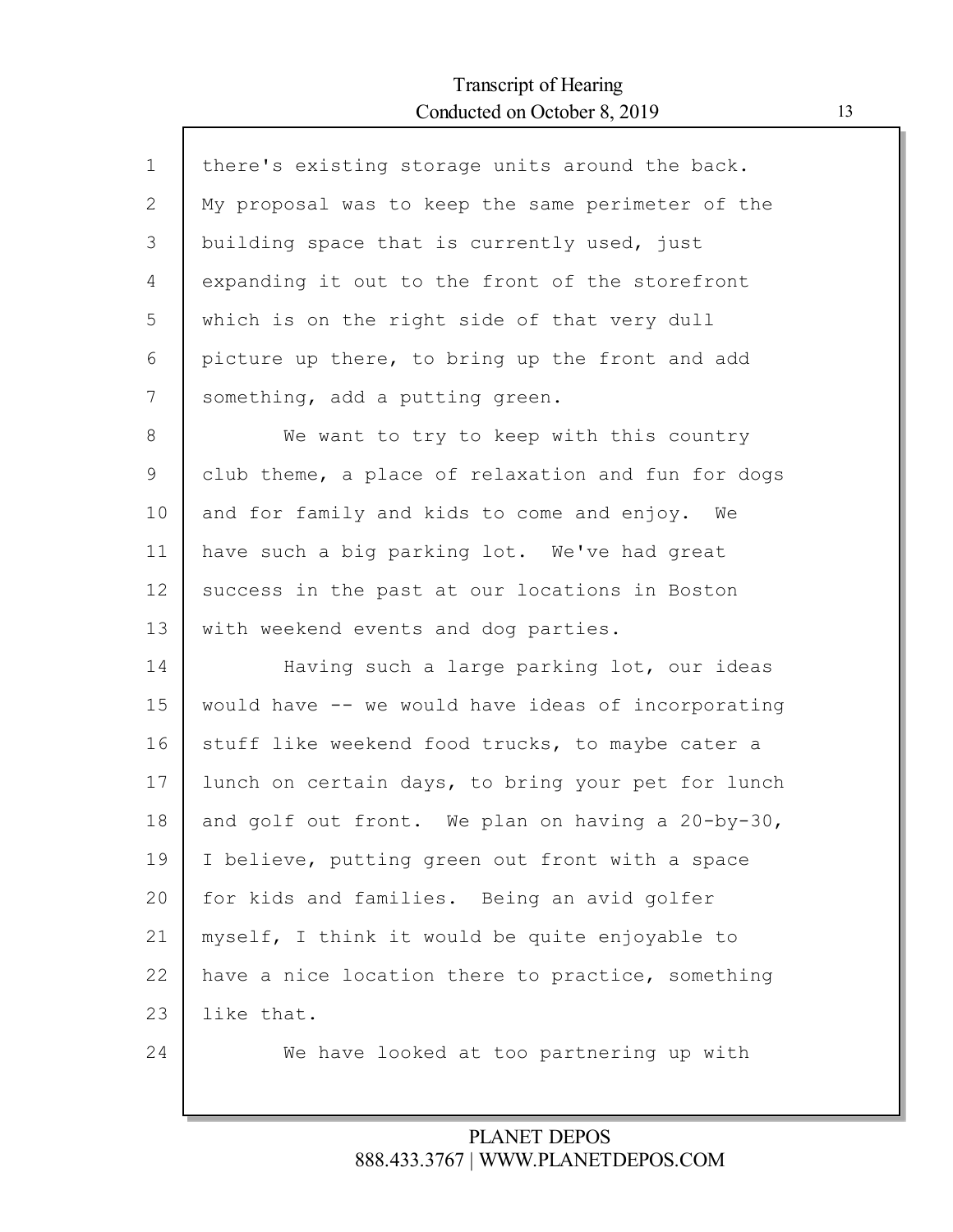Г

| $\mathbf{1}$   | local businesses, in particular there's a bike     |
|----------------|----------------------------------------------------|
| $\mathbf{2}$   | shop in downtown St. Charles there called Sammy's  |
| $\mathfrak{Z}$ | Bikes. We've been talking to them about setting    |
| 4              | up bike racks, so that people could utilize our    |
| 5              | location being so close to town and him being in   |
| 6              | town, back and forth as a drop location in the     |
| 7              | area to meet. You have coffee or bring your pet    |
| 8              | and enjoy some time hanging out with all the pet   |
| 9              | owners and taking a walk along the riverfront as   |
| 10             | being at such a convenient location across from    |
| 11             | the Fox River.                                     |
| 12             | As I get back to the comprehensive plan,           |
| 13             | it mentions that the commercial areas are the      |
| 14             | first impressions of the City. I think as you      |
| 15             | pass down Second Street you're at one of the       |
| 16             | main -- other than Main Street, one of the main    |
| 17             | roads before you enter St. Charles.                |
| 18             | At my first look at the space, as I looked         |
| 19             | at the location, I said to myself before even      |
| 20             | deciding that this might be a potential location   |
| 21             | for the business was it was such an open dark area |
| 22             | that's so close to the river and so close to       |
| 23             | downtown. How nice would it be to revive this      |
| 24             | area with something fresh and new that conforms to |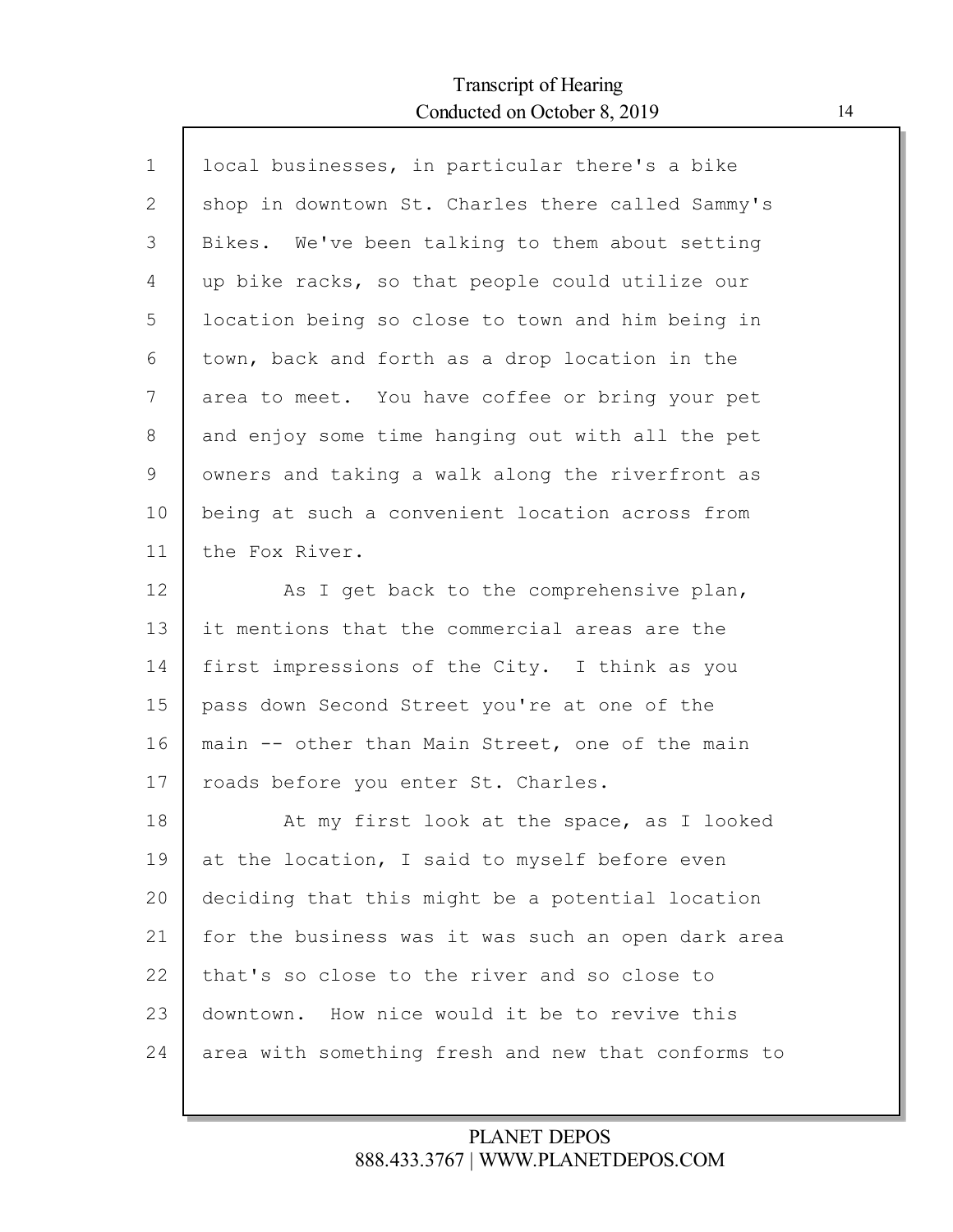ľ

| $\mathbf 1$ | what the City is looking for, and at the same time |
|-------------|----------------------------------------------------|
| 2           | ideally meets the appearance and aesthetics of     |
| 3           | what we're looking for for a daycare facility.     |
| 4           | CHAIRMAN WALLACE: Can I interrupt just to          |
| 5           | ask you --                                         |
| 6           | MR. KARATHEODORE: Yes.                             |
| 7           | CHAIRMAN WALLACE: -- a question about the          |
| 8           | building itself. How much of an extension are you  |
| 9           | proposing to the south with this portion that      |
| 10          | you're adding on beyond where the existing         |
| 11          | building goes?                                     |
| 12          | MR. KARATHEODORE: Actually, it follows             |
| 13          | the exact perimeter of the existing fence around   |
| 14          | the back and around the front to the shed. The     |
| 15          | one section that I'm proposing that moves forward  |
| 16          | towards Second Street is a little shed area where  |
| 17          | the door is on the side. So there is               |
| 18          | approximately 8 feet forward that it would move    |
| 19          | from where the shed is.                            |
| 20          | So 95 percent of the location is in the            |
| 21          | exact current fencing. It's currently a chain      |
| 22          | link fence, which I also read in the comprehensive |
| 23          | plan that was something the City is trying to      |
| 24          | heavily promote using more of a decorative         |
|             |                                                    |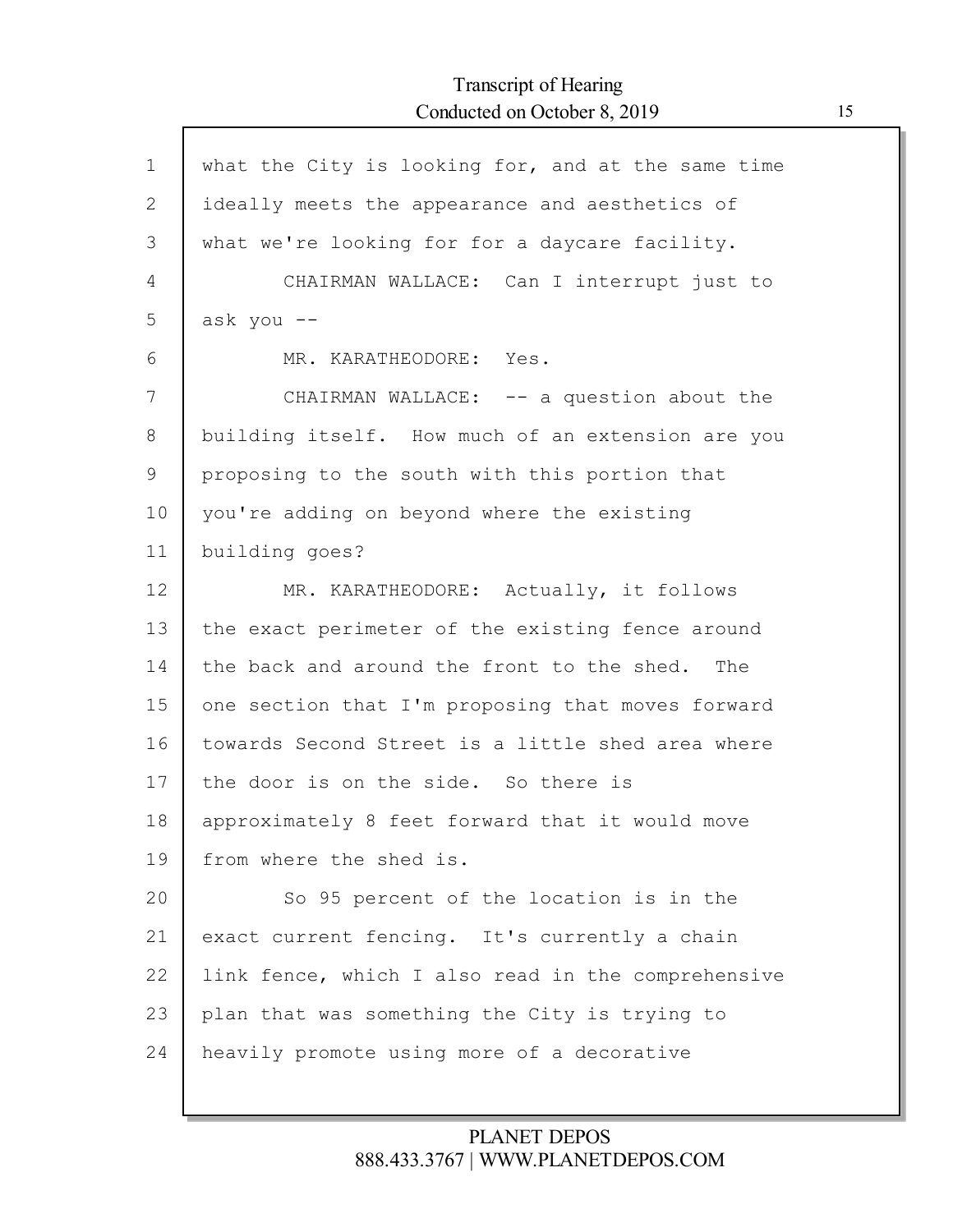ľ

| $\mathbf 1$ | appearance to the front, storefronts, and          |
|-------------|----------------------------------------------------|
| 2           | surrounding perimeter.                             |
| 3           | CHAIRMAN WALLACE: And then the arrow here          |
| 4           | that it shows on this picture up here, is that a   |
| 5           | drop off, like, a drive-thru location?             |
| 6           | MR. KARATHEODORE: Yes. We're planning to           |
| 7           | set up some kind of a drop off spot around the     |
| 8           | building. There's certain agreements that the      |
| 9           | landlords -- I found that the landlords have with  |
| 10          | the surrounding landlords of use. Ideally that     |
| 11          | drop off spot would have been great to have around |
| 12          | the back, but that enters through the neighbor --  |
| 13          | it's a really open parking lot, four different     |
| 14          | parking lots. So they have agreed to keep it open  |
| 15          | to keep traffic flowing through the lots.          |
| 16          | So the idea was to designate a spot so our         |
| 17          | customers, for convenience purposes, could simply  |
| 18          | pull up in that circle and drop off, the car one   |
| 19          | of our employees would come to once buzzed, or our |
| 20          | camera has located the car on the side right along |
| 21          | the fence, that we can come pick up the dog        |
| 22          | themselves and bring them in without the customer  |
| 23          | having to go inside the building.                  |
| 24          | CHAIRMAN WALLACE: Rita, you know my                |
|             |                                                    |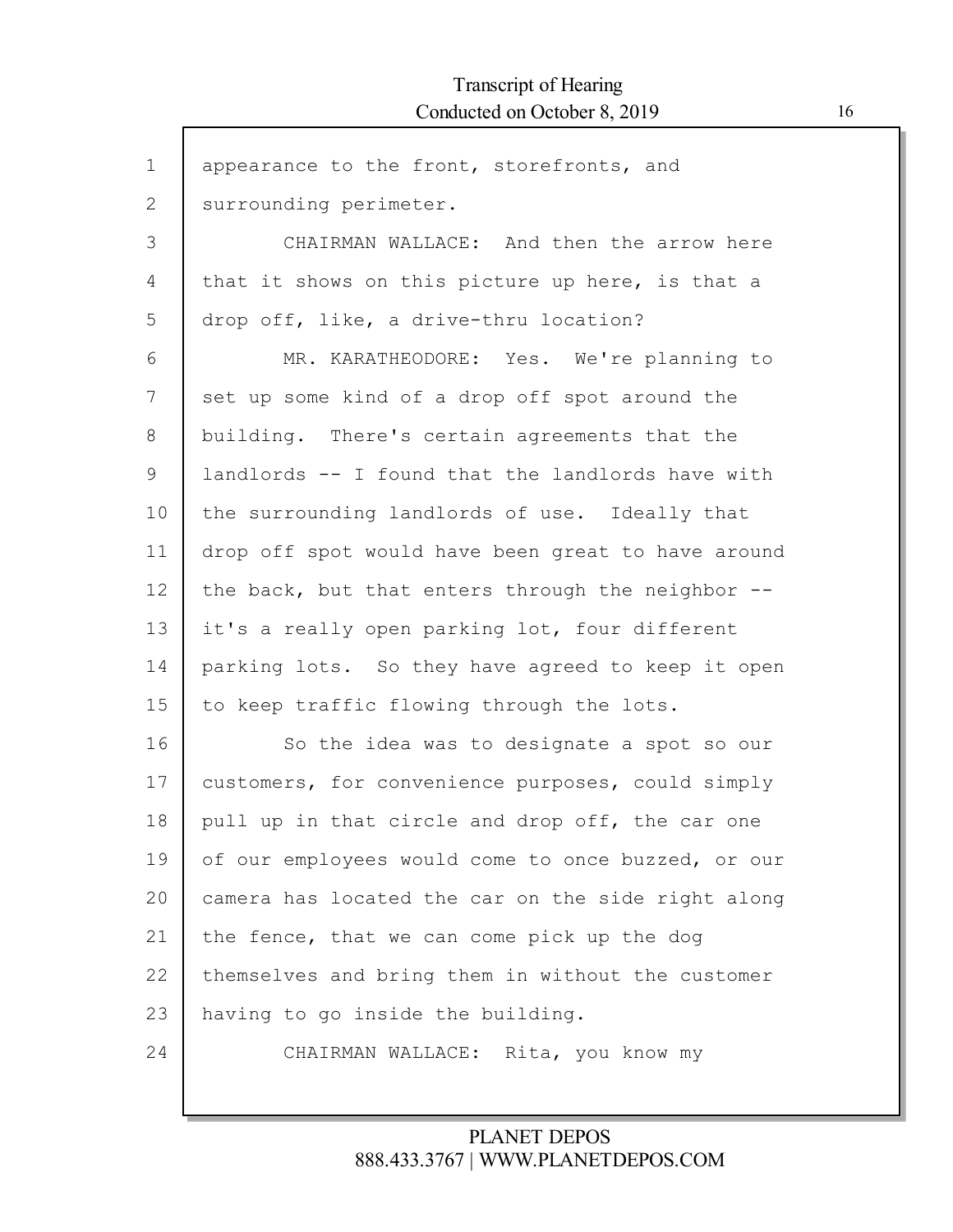$\Gamma$ 

| $\mathbf 1$  | question. Does that require a separate             |
|--------------|----------------------------------------------------|
| $\mathbf{2}$ | application for a drive-thru?                      |
| 3            | MS. JOHNSON: We would not designate that           |
| 4            | as a drive-thru facility. It's just a pet drop     |
| 5            | off.                                               |
| 6            | CHAIRMAN WALLACE: Okay. Would there be             |
| 7            | queuing requirements?                              |
| 8            | MS. JOHNSON: I don't believe so, not if            |
| 9            | we did not classify it as a drive-thru.            |
| 10           | MR. KARATHEODORE: If I can add --                  |
| 11           | CHAIRMAN WALLACE: Sure.                            |
| 12           | MR. KARATHEODORE: -- we have -- the lot            |
| 13           | is -- I'd have to look at the plat plan that I had |
| 14           | completed; but if there was queuing that was       |
| 15           | needed at all, I don't believe that would be a     |
| 16           | problem for us to designate and kind of set up the |
| 17           | driveway in to queuing cars that might -- if it's  |
| 18           | needed. Because if you look at a plat, we're set   |
| 19           | in the very far back corner of the location.       |
| 20           | CHAIRMAN WALLACE: My issue with talking            |
| 21           | about queuing and drive-thrus is obstruction of    |
| 22           | traffic both within the site itself, so we can     |
| 23           | maintain traffic flow within the site, and also on |
| 24           | to adjoining properties and roads.                 |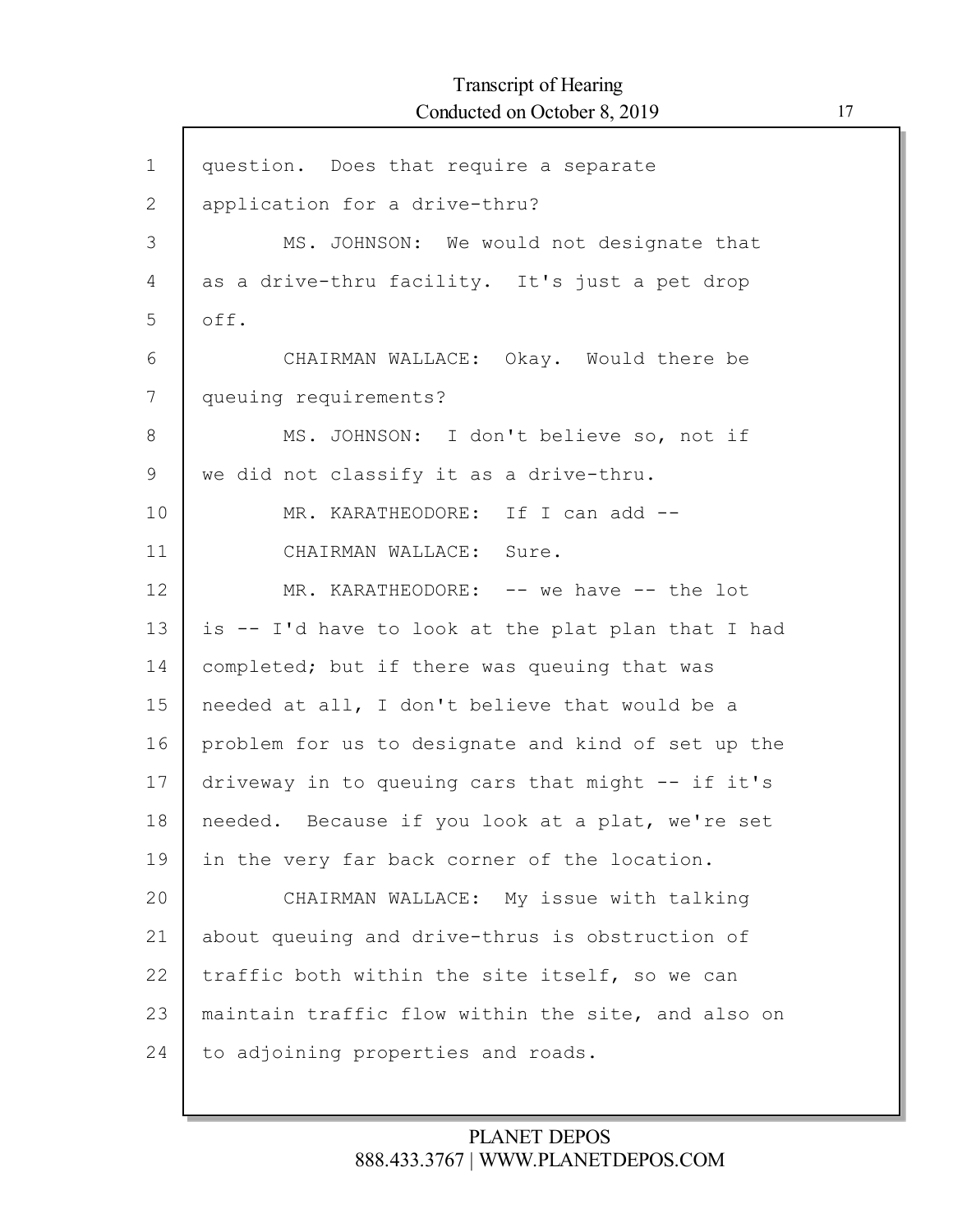Г

| $\mathbf{1}$ | I don't know what cross-access agreements          |
|--------------|----------------------------------------------------|
| 2            | affect this property. I have driven through it to  |
| 3            | get to the adjoining property, and I would imagine |
| 4            | that there are cross-access easements. So my       |
| 5            | issue would be by creating a use such as this      |
| 6            | where we have the potential to disrupt those       |
| 7            | cross-access easements, are we disturbing the      |
| 8            | traffic flow to adjoining properties.              |
| 9            | MR. KARATHEODORE: The one access that I'm          |
| 10           | aware of for the building, in the direct rear left |
| 11           | of the property they have -- their easement is a   |
| 12           | 20-foot easement agreement. The span across to     |
| 13           | the side of the fencing area is, I believe, almost |
| 14           | three times that where -- it's at approximately    |
| 15           | 50 feet, and our easement is for two-way traffic,  |
| 16           | the width of two cars going back to that one       |
| 17           | building in the back.                              |
| 18           | CHAIRMAN WALLACE: Is that over the 311             |
| 19           | property? The property to the north?               |
| 20           | MR. KARATHEODORE: I'm not sure which is            |
| 21           | north. No.                                         |
| 22           | CHAIRMAN WALLACE: Towards the train                |
| 23           | tracks.                                            |
| 24           | MR. KARATHEODORE: No. I think we're                |
|              |                                                    |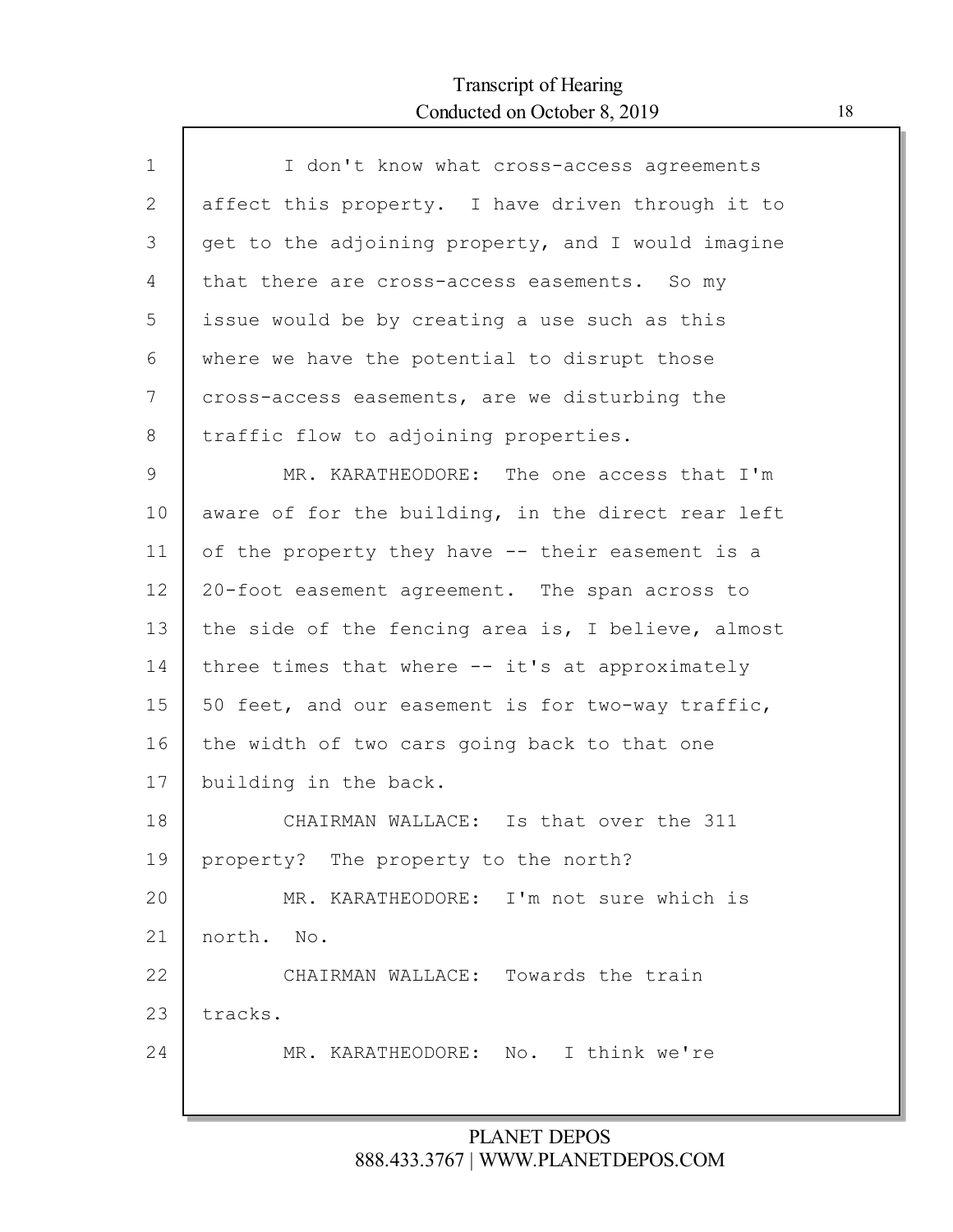| $\mathbf 1$  | looking in the other direction.                    |
|--------------|----------------------------------------------------|
| $\mathbf{2}$ | MS. JOHNSON: The property to the west.             |
| 3            | MR. KARATHEODORE: The west.                        |
| 4            | CHAIRMAN WALLACE: Okay.                            |
| 5            |                                                    |
| 6            | MR. KARATHEODORE: In the far back. So if           |
| 7            | it was --                                          |
| 8            | CHAIRMAN WALLACE: So that's, like, 224             |
| 9            | North Fourth Street and 309 North Second Street.   |
| 10           | It's behind it to the west.                        |
| 11           | MR. KARATHEODORE: We set up the drop off           |
| 12           | spot proposal as directly in the middle of the     |
| 13           | property so that any traffic on the left side or   |
| 14           | the right side coming through would be in the      |
| 15           | least traffic area of such a large parking lot.    |
| 16           | CHAIRMAN WALLACE: Okay.                            |
| 17           | MEMBER FUNKE: Did you have an architect            |
| 18           | look at this and kind of analyze the traffic flow  |
| 19           | patterns or a civil engineer? It looks like the    |
| 20           | drawings are pretty conceptual at this point.      |
| 21           | MR. KARATHEODORE: The drawings are, yes.           |
| 22           | I wanted to get through the actual approval before |
| 23           | we brought an official architect. My rendering     |
| 24           | are my sketches based on photographs and previous  |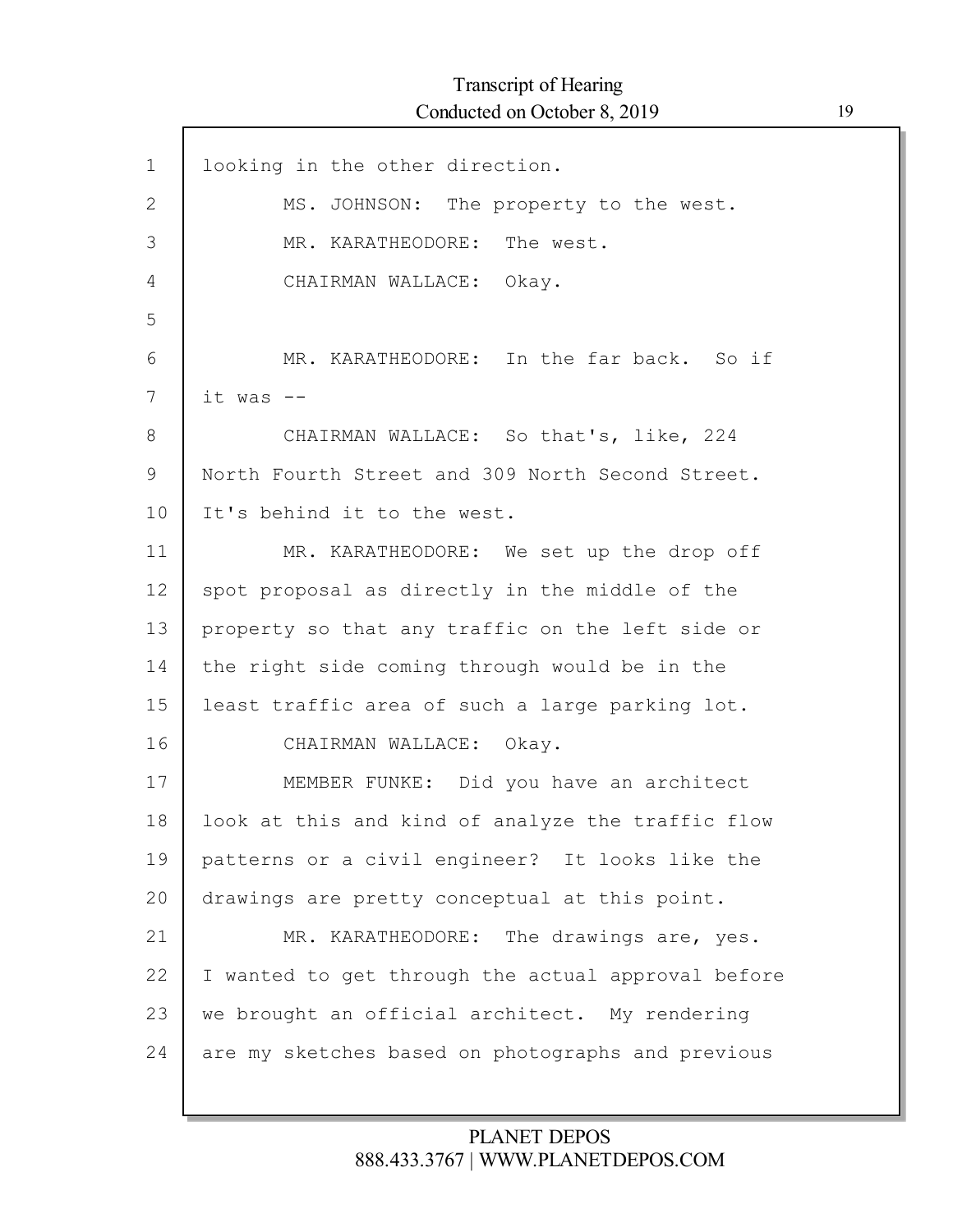| $\mathbf 1$ | plans that we've had from other building locations |
|-------------|----------------------------------------------------|
| 2           | in Massachusetts, but the architect has only come  |
| 3           | up with the plat.                                  |
| 4           | We plan to bring one on board immediately          |
| 5           | once we're going to set up any kind of design work |
| 6           | and any type of formal layout of the traffic path  |
| 7           | or anything like that that's needed for a drop off |
| 8           | or any pickup.                                     |
| 9           | We plan to kind of lay out $-$ the                 |
| 10          | requirements of the parking spaces is only six     |
| 11          | parking spaces for this entire lot. I think the    |
| 12          | proposal that I spoke to with the landlord, Joe    |
| 13          | Salas, was to include the landscaping and the      |
| 14          | parking lot. I think, you call them -- I forget    |
| 15          | the name of them actually now, but they're the     |
| 16          | concrete beds that kind of break up such a large   |
| 17          | lot with some evergreen, hanging trees, and some   |
| 18          | ground cover, as you see in large parking lots to  |
| 19          | indicate where parking actually is located.        |
| 20          | This is just one big giant parking lot at          |
| 21          | the moment that only needs six spaces for this     |
| 22          | business. So we have a lot of space. We're         |
| 23          | trying to figure out how we would utilize that     |
| 24          | space best to both conform with the City's plans   |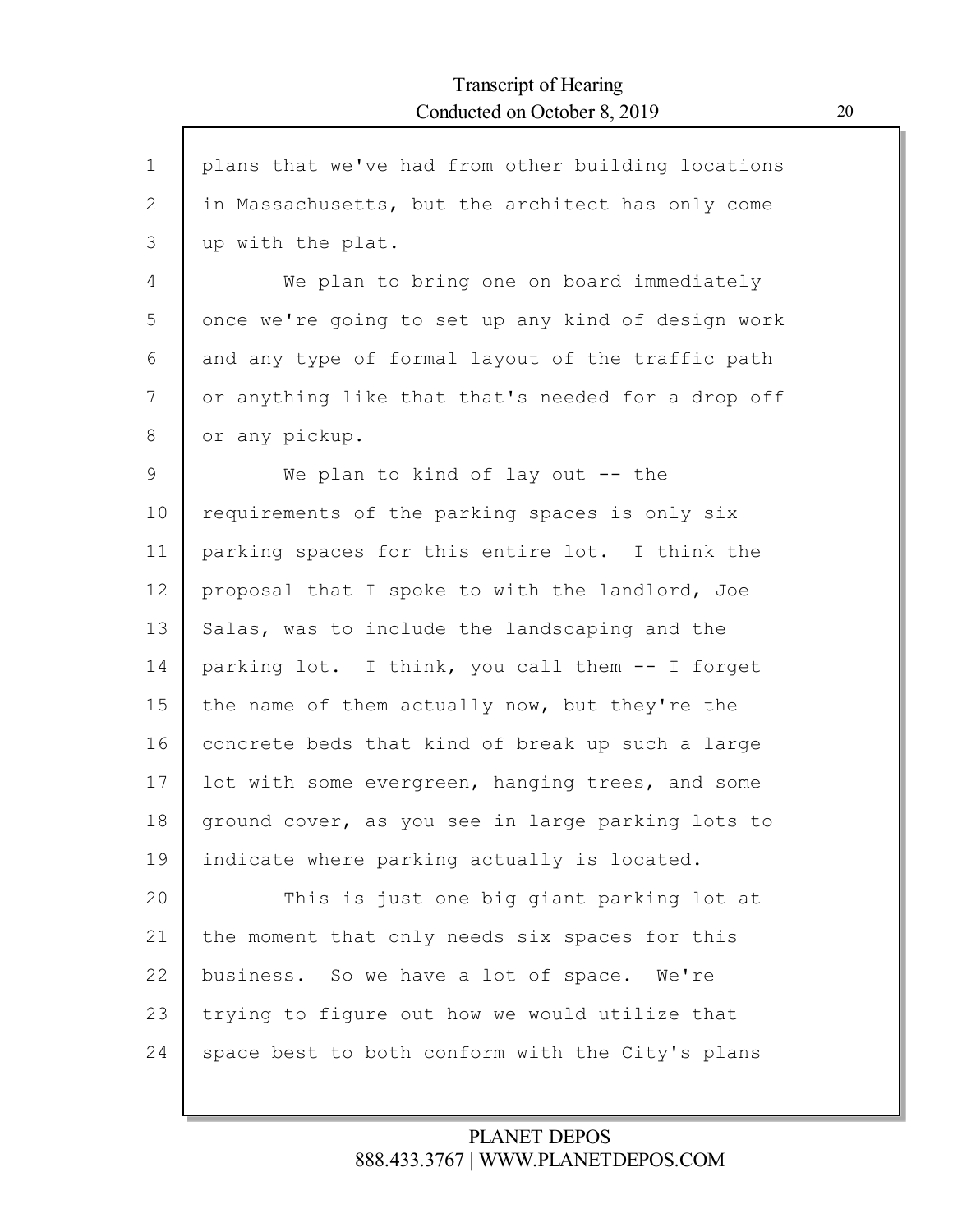Г

| $\mathbf 1$  | for the future and for the aesthetics of this      |
|--------------|----------------------------------------------------|
| $\mathbf{2}$ | business that we want to actually stand out in the |
| 3            | community as something, you know, that you would   |
| 4            | see in the next 10 or 15 years as the City         |
| 5            | progresses and more areas are updated.             |
| 6            | It's fortunate to have a landlord that's           |
| 7            | willing to jump on board with extensive            |
| 8            | landscaping and changing of his lot and his        |
| 9            | building to what I feel would conform to the       |
| 10           | business best and what the City is actually        |
| 11           | looking for in the plans that I've read.           |
| 12           | To get to the actual business itself,              |
| 13           | there's a few different concerns which we've faced |
| 14           | in the past that I wanted to bring up and explain  |
| 15           | to everyone how we have dealt with such things as  |
| 16           | noise concerns from a pet care facility, and I     |
| 17           | think to do so is getting to know the behavior of  |
| 18           | dogs and what really makes them bark.              |
| 19           | We have had -- having six locations and            |
| 20           | one in construction in Massachusetts, I think one  |
| 21           | thing we've certainly learned about is barking     |
| 22           | control and why dogs do it, what makes them, and   |
| 23           | how do we prevent them. Even as human beings       |
| 24           | being in a pet care facility, we want to limit the |
|              |                                                    |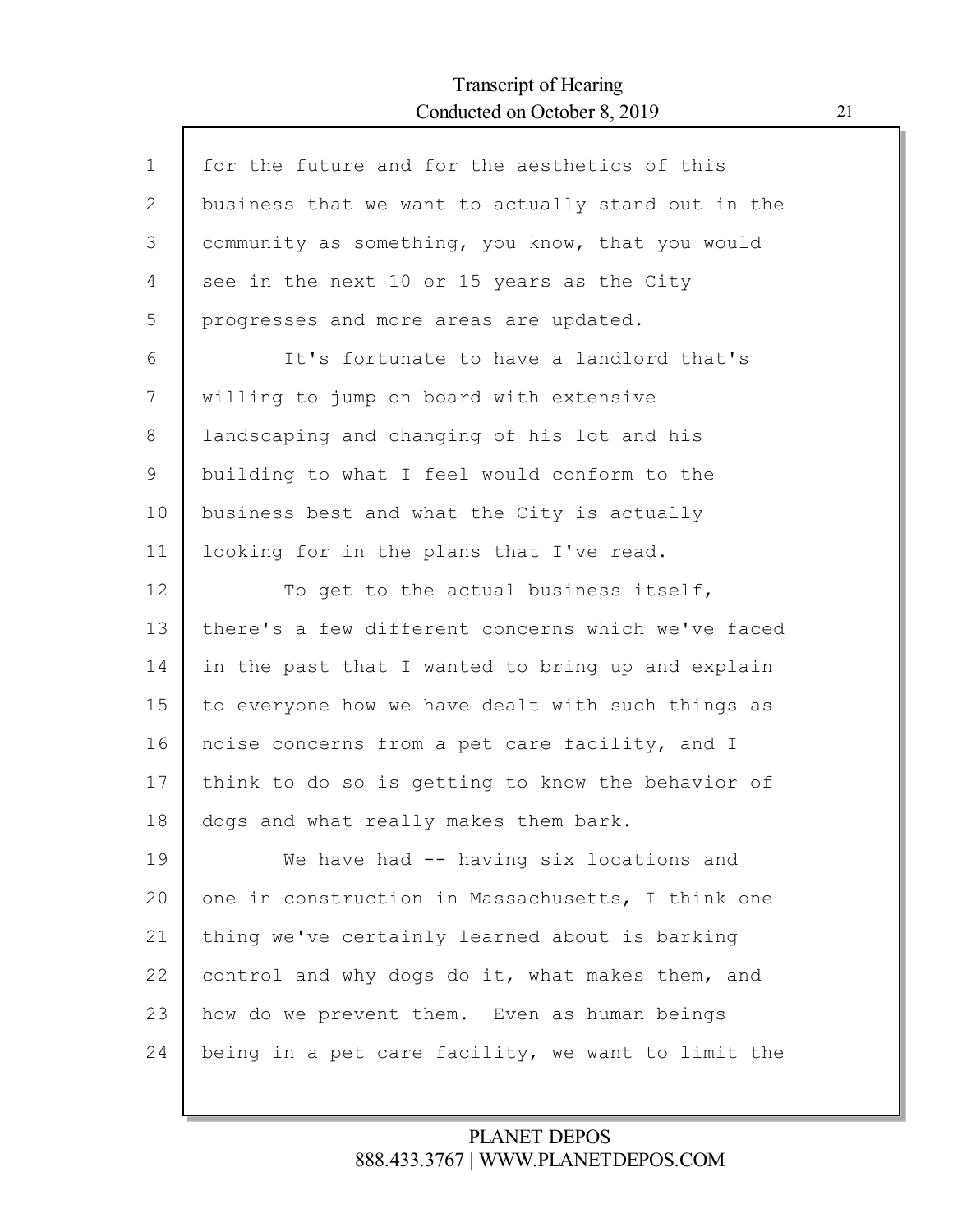| $\mathbf{1}$ | noise at the same time. We do not want to have     |
|--------------|----------------------------------------------------|
| 2            | loud noise in an enclosed space nor in an outdoor  |
| 3            | space.                                             |
| 4            | This space is primarily geared -- it's a           |
| 5            | very small indoor space, which is going to host    |
| 6            | other services such as the grooming, the training, |
| 7            | a small kitchen for feeding the dogs we will be    |
| 8            | forced to feed.                                    |
| 9            | But the concern of ours, and initially             |
| 10           | this was probably the first conversation me and    |
| 11           | the landlord had, would be, you know, how do we    |
| 12           | make this conducive to our fellow business owners  |
| 13           | in the area so that the noise is not a concern and |
| 14           | that it's kept within our facility.                |
| 15           | I think to do so -- if I could just grab           |
| 16           | my other notes here. To do so I think you have to  |
| 17           | approach the sound and noise in six-directional    |
| 18           | type approach, one being the ground, the four      |
| 19           | sides, and upward where sound travels.             |
| 20           | Excuse me, one second. I'm sorry. I'm              |
| 21           | looking for those notes.                           |
| 22           | Before I find them, let me explain to you          |
| 23           | what I'm trying to say. Six-directional noise in   |
| 24           | an exterior space, what we've studied, what we've  |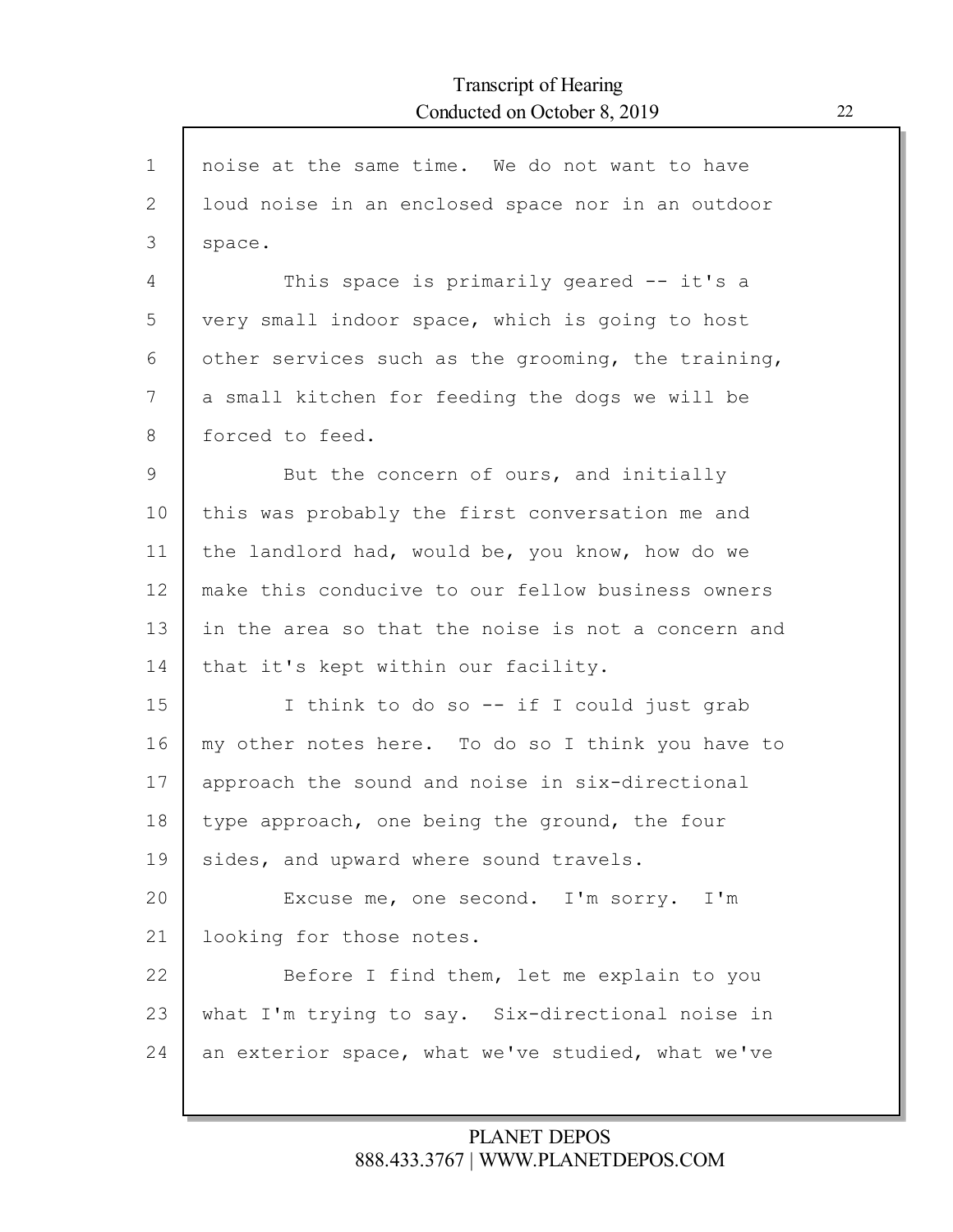Г

| $\mathbf 1$    | read, and what we've experienced is when you're in |
|----------------|----------------------------------------------------|
| $\overline{2}$ | an outdoor space with a dog and you have a 6- to   |
| 3              | 8-foot barrier around the dog, any barking,        |
| 4              | whether it's one or several more, will reflect up  |
| 5              | and bounce off a solid surface, and come back in   |
| 6              | the direction that it came from. The problem is    |
| 7              | how do you lower that volume coming back off the   |
| 8              | solid surface.                                     |
| 9              | First and foremost, you need to make that          |
| 10             | surface solid. What we've done in the past, and    |
| 11             | we have several photos of other locations that we  |
| 12             | have had directly next to residential, with the    |
| 13             | use of an 8-foot wall was utilizing these panels,  |
| 14             | you can see, as one piece of sound deflection.     |
| 15             | So once we've sealed the 6- or 8-foot              |
| 16             | wall, there's no leakage through that space which  |
| 17             | is in front of you, to the side of you, and the    |
| 18             | rear of you. The leakage of the sound is what      |
| 19             | carries upward and out and what travels down and   |
| 20             | out or what gets through cracks of unsealed        |
| 21             | exterior areas.                                    |
| 22             | We found in the four locations that we             |
| 23             | have, once an 8-foot wooden fencing is covered,    |
| 24             | and sealed, the only noise that you're getting is  |
|                |                                                    |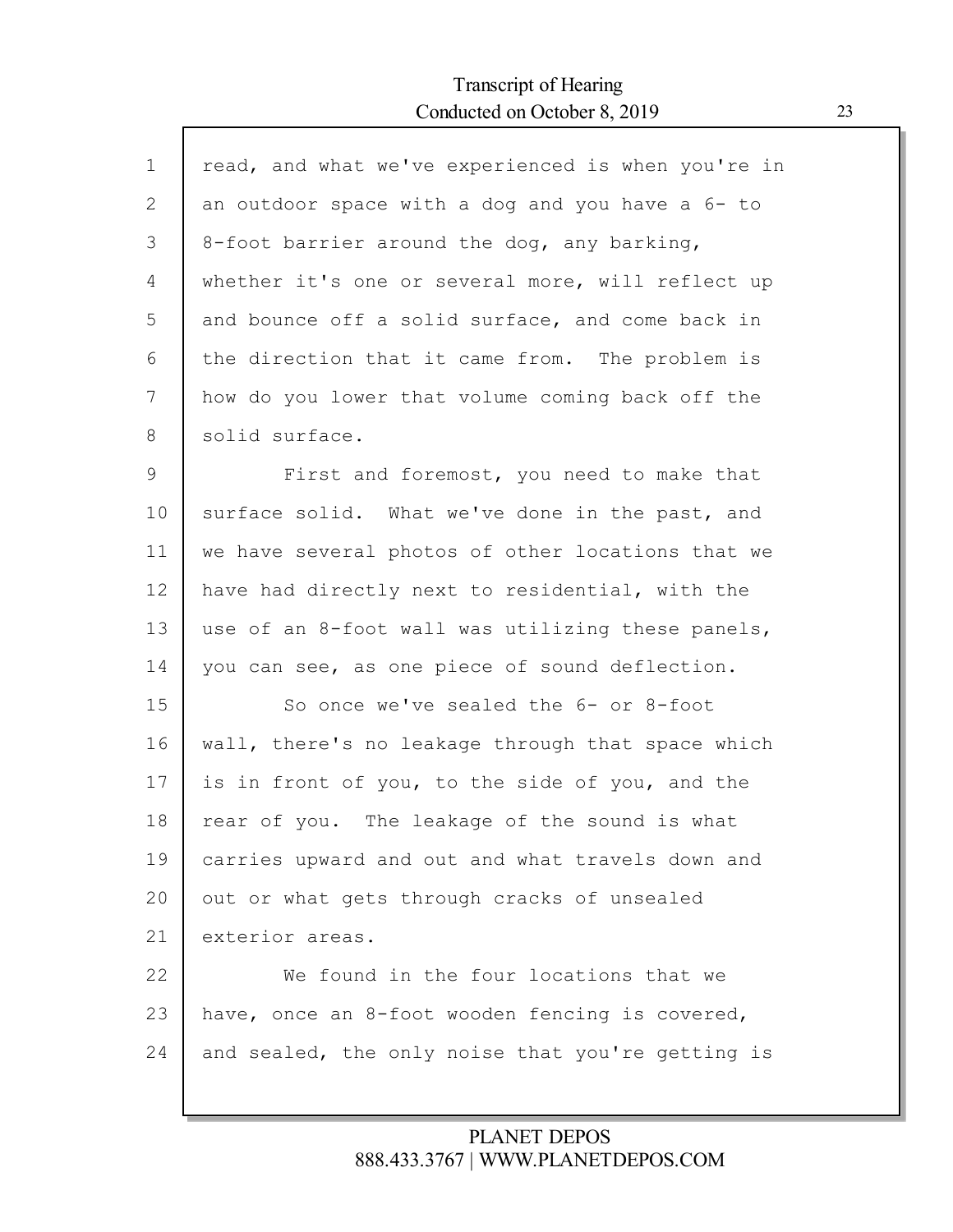| not coming through that area. It's coming up and    |
|-----------------------------------------------------|
| over. We've had great success with these panels     |
| which are triangular $--$ sorry $--$ the triangular |
| panel.                                              |
| So what you have is a dog that would bark,          |
| the sound projects off this wall which is four      |
| times to six times his height, reflect back. In     |
| our area behind our space that we're looking at,    |
| the idea is to catch that reverb coming back off    |
| the wall and absorb it.                             |
| Our intention is to put dividing panels             |
| throughout the rear open space with fabric or       |
| plantings surrounding that wall of absorption to    |
| absorb some of the sound waves coming back off of   |
| the exterior wall which is sealed.                  |
| Once the sound actually hits the wall and           |
| comes back and hits the second part, the sound      |
| will travel upward or the sound will travel         |
| downward. Downward goes into an artificial turf     |
| with gravel, and the floors, for reasons of having  |
| dogs outside, being able to wash the exterior       |
| flooring of the space.                              |
| But once going upward to reduce that even           |
| more, we found these sound panel -- these fabric    |
|                                                     |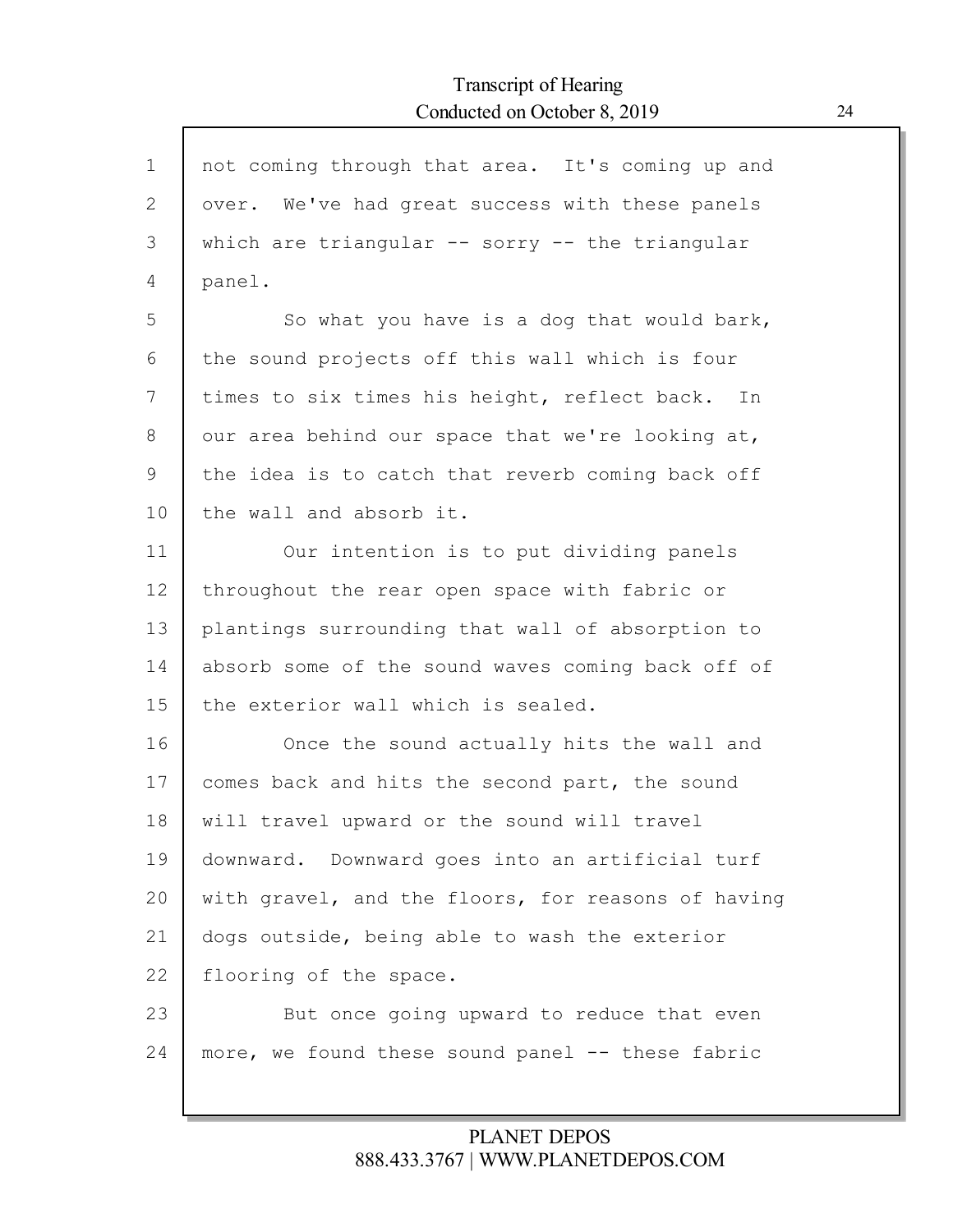Г

| panels that are sound reflective that we put along |
|----------------------------------------------------|
| the sides of our locations to catch any sound      |
| going upward with the idea of that sound bouncing  |
| back down. So what we're trying to accomplish in   |
| an exterior space is somehow containing any noise  |
| and keeping it muffled within that location.       |
| In five years that we've been at the past          |
| three locations -- which if you can see in that    |
| space and in the one directly underneath it, it is |
| directly underneath a luxury apartment building.   |
| In five years, we have had one complaint regarding |
| the noise of the dogs when we close at             |
| 8:00 o'clock at night.                             |
| VICE CHAIRMAN KESSLER: That's pretty               |
| I have to say that in another facility I<br>cool.  |
| know on the west side, it was an issue about half  |
| a mile away, the noise of dogs at particular times |
| of the day.                                        |
| But, you know, I have a question $-$ -             |
| MR. KARATHEODORE: Yes.                             |
|                                                    |
| VICE CHAIRMAN KESSLER: -- you know, our            |
| applications are for, first of all, should this    |
| use be allowed even as a special use in CBD-1; and |
|                                                    |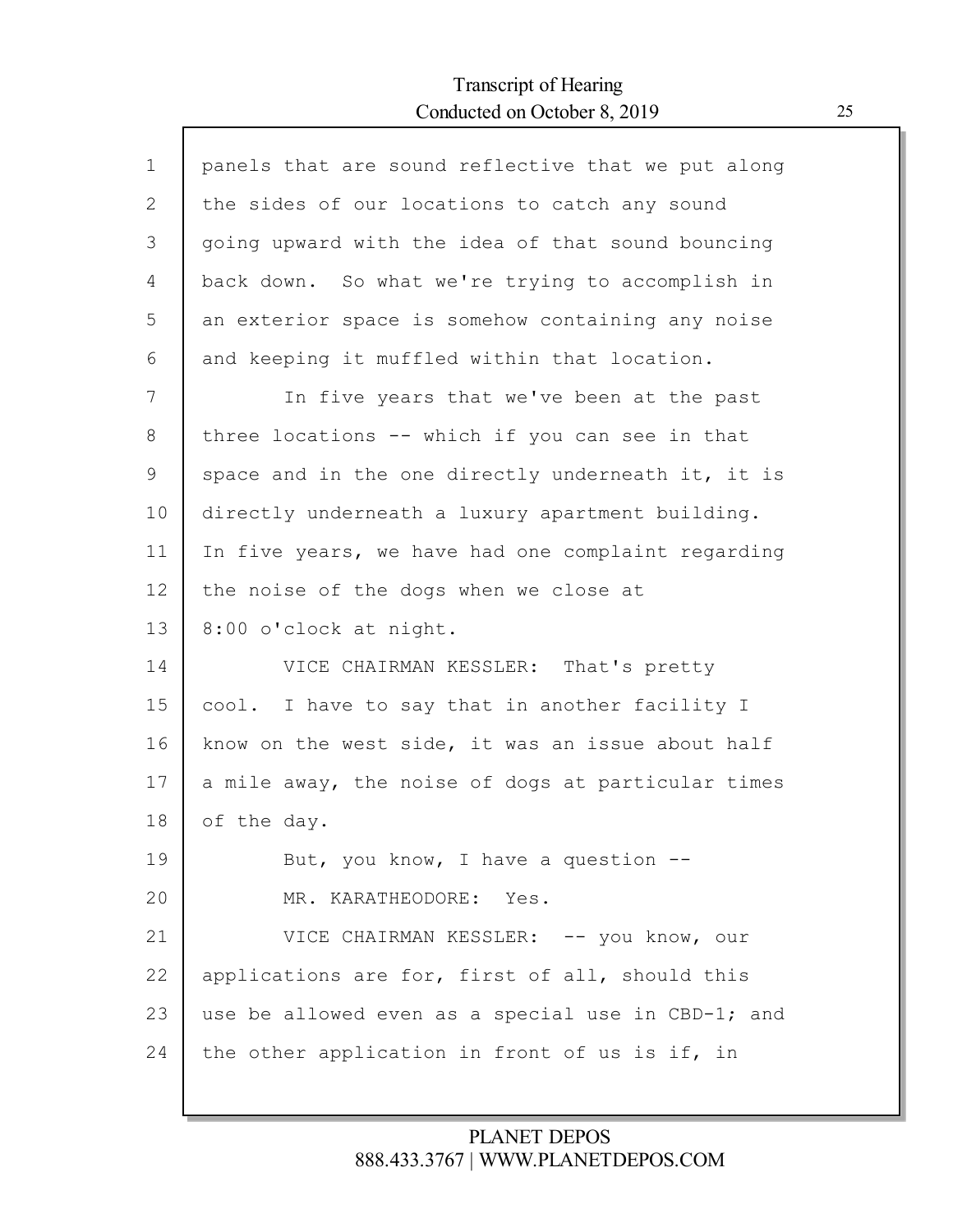| $\mathbf{1}$ | fact, that was an acceptable use as a special use  |
|--------------|----------------------------------------------------|
| $\mathbf{2}$ | in CBD-1, should this application be granted a     |
| 3            | special use.                                       |
| 4            | So with those two questions in mind, I             |
| 5            | wanted to ask the Plan Commissioners about CBD-1.  |
| 6            | Sue, you had a question about it? What was your    |
| 7            | comment?                                           |
| 8            | MEMBER MELTON: My comment was that when I          |
| 9            | was reading the definition of CBD-1 is to promote  |
| 10           | pedestrians and retail and that type of traffic,   |
| 11           | and I'm not sure that $--$ I guess I was wondering |
| 12           | if this type of facility would do that.            |
| 13           | VICE CHAIRMAN KESSLER: Well, okay, so              |
| 14           | that was the one issue. Then there's another       |
| 15           | issue that has been raised. I think that one       |
| 16           | speaks -- what Sue is referring to speaks directly |
| 17           | to whether or not that use should be allowed in    |
| 18           | this district.                                     |
| 19           | But then Jeff had a comment that speaks            |
| 20           | specifically to this, and I think it bears some    |
| 21           | looking at, and that is the traffic. It doesn't    |
| 22           | sound or seem like the traffic has been really     |
| 23           | worked out, you know, with everybody surrounding   |
| 24           | this property, that there are some issues that     |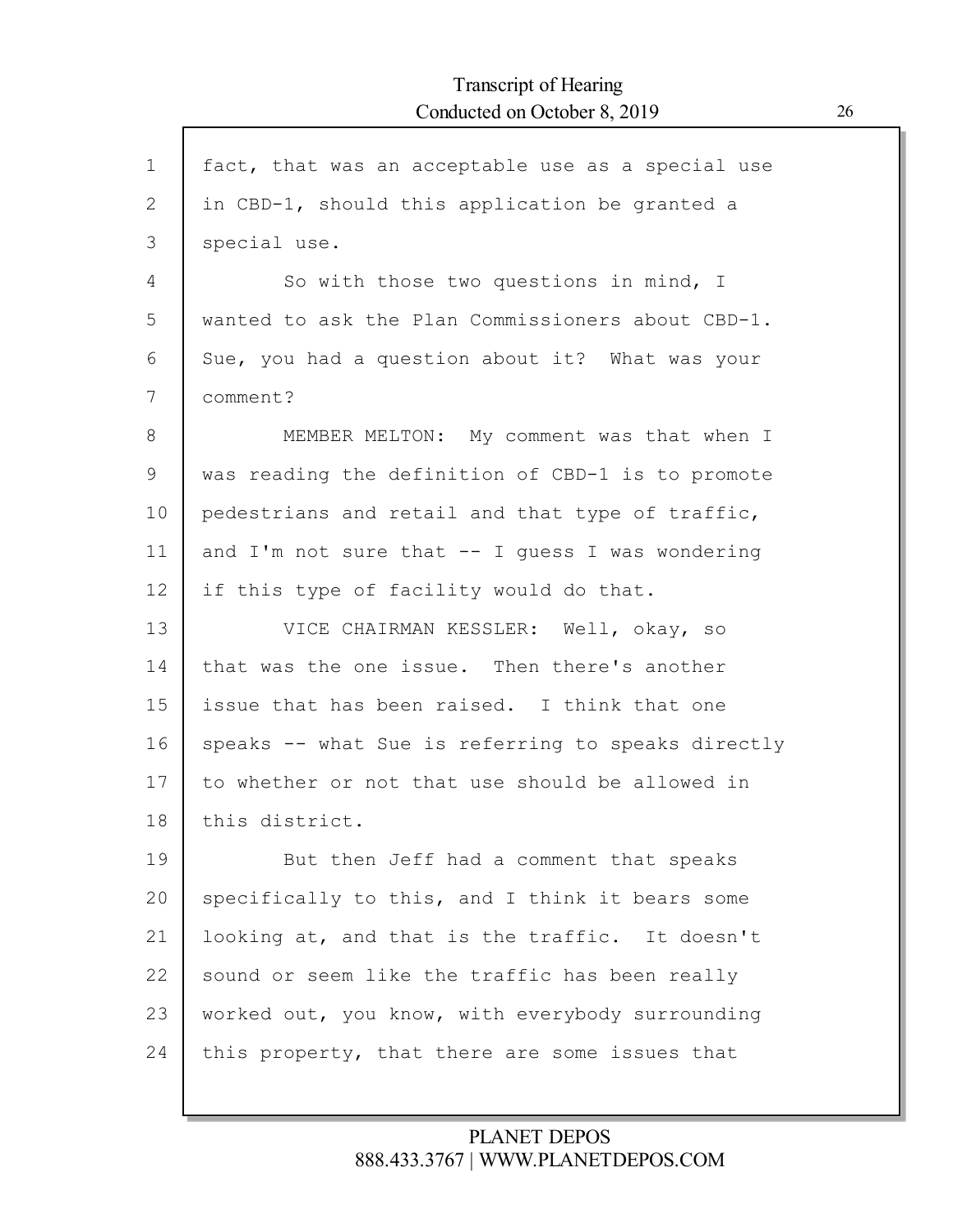Г

| $\mathbf 1$ | could arise as a result of this.                   |
|-------------|----------------------------------------------------|
| 2           | So I'm wondering, since we kind of                 |
| 3           | combined these, I'd like to focus the first part   |
| 4           | here on whether or not this use should be allowed  |
| 5           | in the CBD-1 district as a special use.            |
| 6           | MS. TUNGARE: Mr. Chairman, can I                   |
| 7           | interject for a moment?                            |
| 8           | CHAIRMAN WALLACE: Yes.                             |
| 9           | MS. TUNGARE: So these are questions that           |
| 10          | we've heard before. You know, it may be            |
| 11          | appropriate, if the Plan Commission wishes, to,    |
| 12          | you know, continue the hearing with the condition  |
| 13          | that a site plan be brought forward, so the Plan   |
| 14          | Commission can consider the issues of how the      |
| 15          | traffic location looks internally and externally   |
| 16          | and how, in fact, the Plan Commission for an       |
| 17          | application needs to see that. So that is one      |
| 18          | suggestion.                                        |
| 19          | But I also want to make sure that members          |
| 20          | of the public who are here to speak get an         |
| 21          | opportunity to speak tonight if the Plan           |
| 22          | Commission decides to continue the public hearing. |
| 23          | CHAIRMAN WALLACE: Yes. Anyone who is               |
| 24          | here to speak certainly before we take any action  |
|             |                                                    |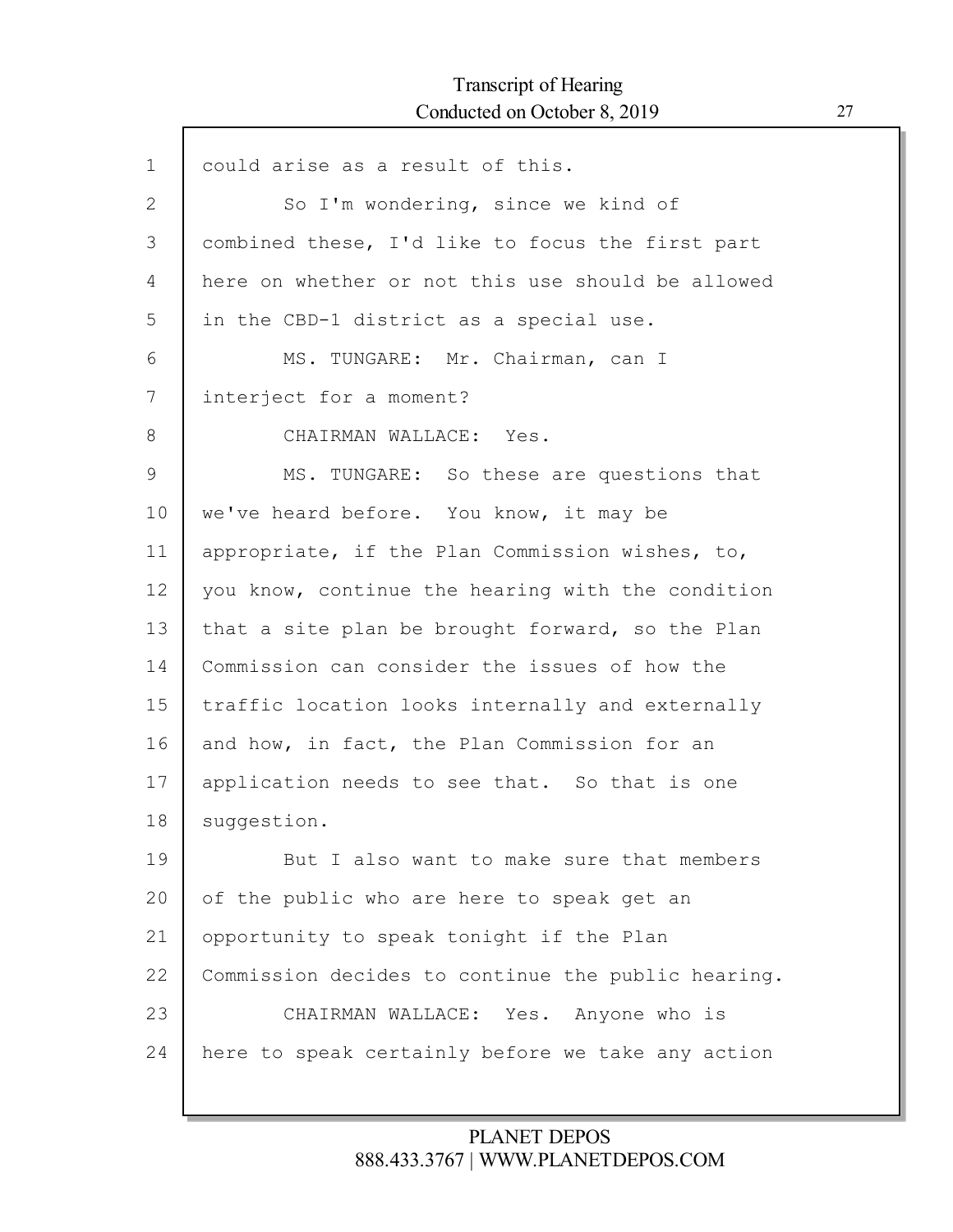| $\mathbf 1$     | with continuing or closing the public hearing will |
|-----------------|----------------------------------------------------|
| $\mathbf{2}$    | have a chance.                                     |
| 3               | In the event that we are continuing the            |
| 4               | public hearing, I did receive something that       |
| 5               | should be included in our packets for the next     |
| 6               | time, and that is an e-mail that I neglected to    |
| 7               | mention at the outset. It's dated October 7th,     |
| 8               | it's from Tom Anderson, and it is regarding the    |
| 9               | use. Along with our usual procedure, I won't read  |
| 10              | the e-mail, but I will note that it is made a part |
| 11              | of the record.                                     |
| 12 <sup>°</sup> | So let's just -- I want to solicit public          |
| 13              | comment. Is there anyone in the audience who       |
| 14              | wishes to offer any comment?                       |
| 15              | MR. KARATHEODORE: Will I get a chance to           |
| 16              | speak after?                                       |
| 17              | CHAIRMAN WALLACE: Yes.                             |
| 18              | MR. KARATHEODORE: Thank you.                       |
| 19              | MR. GROVE: My name is Terry Grove,                 |
| 20              | T-e-r-r-y G-r-o-v-e. My office is at 311 North     |
| 21              | Second Street, suite 304, St. Charles, Illinois,   |
| 22              | known as the Charleston Center.                    |
| 23              | I think -- I'm not sure this gentleman             |
| 24              | really has all the facts on the piece of property  |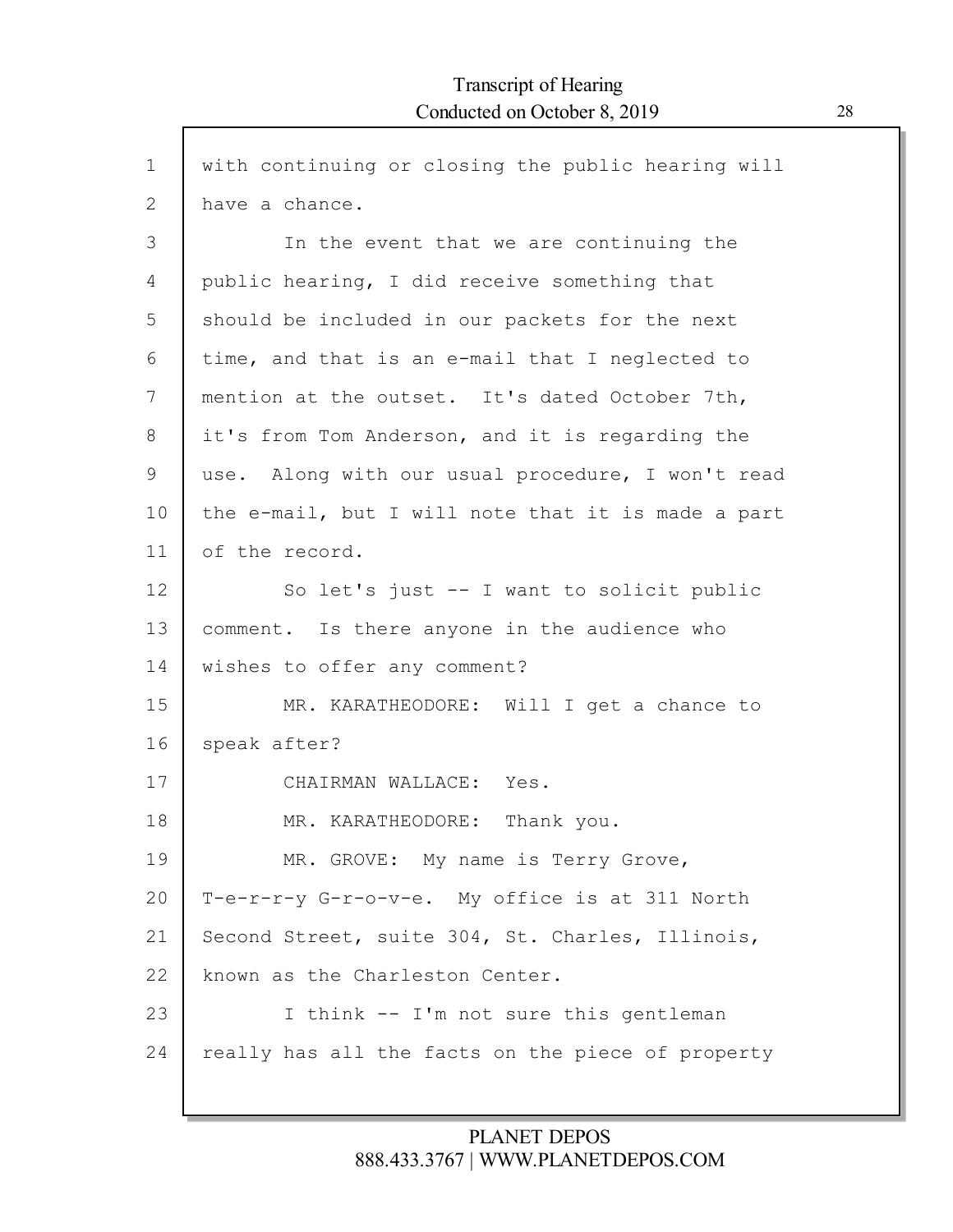Г

| $\mathbf 1$ | that he's talking about. I have an exclusive       |
|-------------|----------------------------------------------------|
| 2           | parking easement for 14 spaces on the front of     |
| 3           | that lot, which substantially reduces the amount   |
| 4           | of parking and traffic that he could use.          |
| 5           | I also have an exclusive easement for              |
| 6           | ingress and egress over the front 20 feet of that  |
| 7           | lot that parallels Route 31. This was an easement  |
| 8           | agreement that was put into effect several years   |
| 9           | ago between my building, Charleston Center, and    |
| 10          | Howard Rasmussen who owned this piece of property  |
| 11          | before, and the two buildings which this gentleman |
| 12          | owns in addition. And so I think there are many    |
| 13          | easements that you're not familiar with.           |
| 14          | I also don't think and I don't propose to          |
| 15          | be an expert, but my father did run a kennel with  |
| 16          | 25 beagle hounds at one time. I'm quite familiar   |
| 17          | with the barking of dogs and the noise it creates. |
| 18          | I also have spent some time, not because           |
| 19          | of this issue, with an acoustical engineer in the  |
| 20          | last year and spent several thousand dollars, and  |
| 21          | I'm more familiar with the travel of sound and how |
| 22          | difficult it is to stop sound, almost impossible   |
| 23          | in one sense to stop it.                           |
| 24          | I don't think -- and I know you've got two         |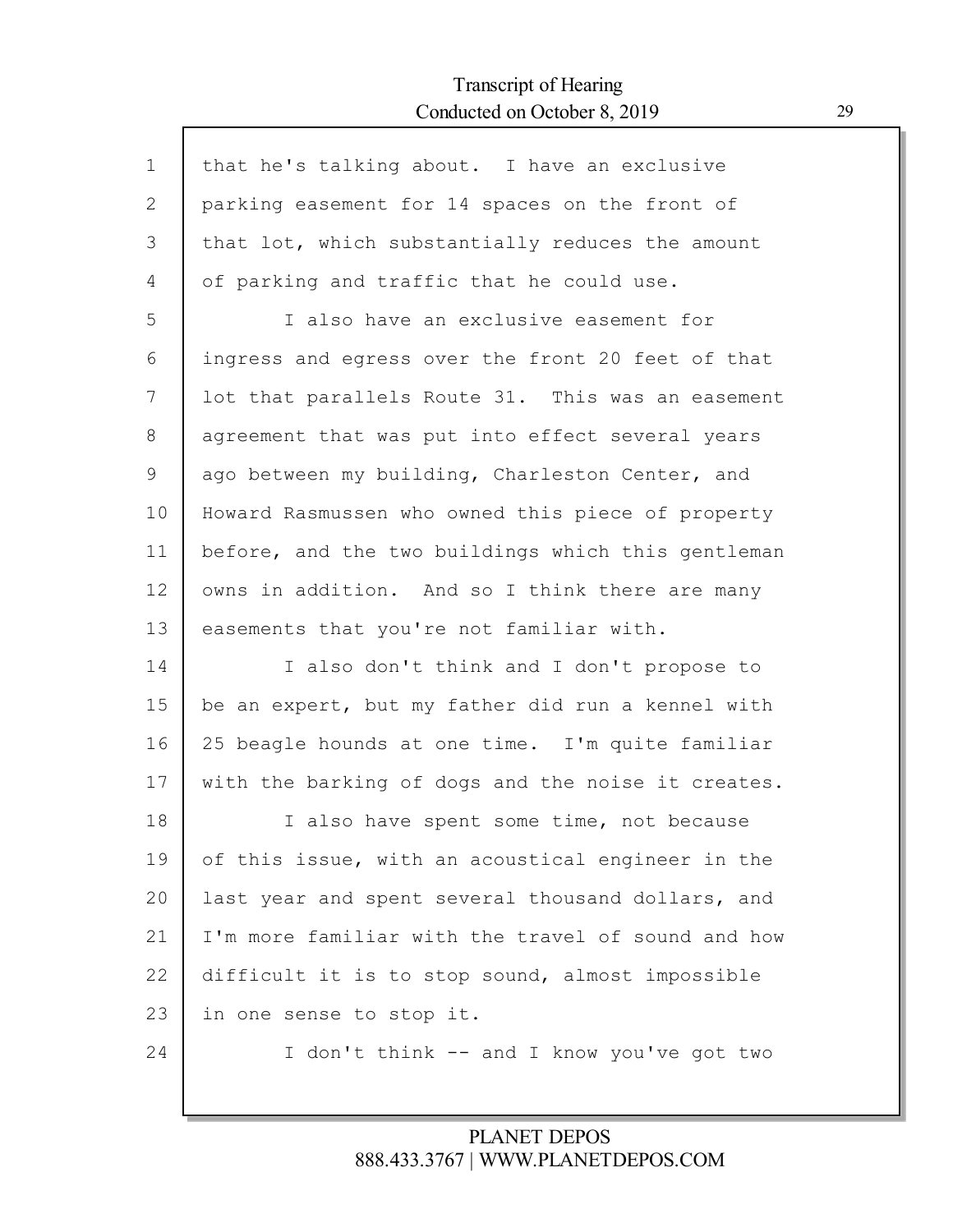Г

| $\mathbf 1$ | things going on here, two changes, but I don't     |
|-------------|----------------------------------------------------|
| 2           | think that from our standpoint, I think you'll     |
| 3           | hear from this gentleman's standpoint and Tom      |
| 4           | Anderson's standpoint, not at all in favor of this |
| 5           | use for that particular property.                  |
| 6           | It just doesn't seem to fit in with office         |
| 7           | retail and he -- the gentleman pointed out the     |
| 8           | different ways the people would get to the         |
| 9           | property and talk about bicycles. I'm not sure     |
| 10          | where all that is going, but, again, the limited   |
| 11          | space that he has in the parking lot, and our      |
| 12          | easements over it, and the easement to and from    |
| 13          | this gentleman's building really take up a great   |
| 14          | deal.                                              |
| 15          | So if you have any questions, I'll be              |
| 16          | happy to answer them.                              |
| 17          | We're not in favor of it at all. I think           |
| 18          | it would be much better used -- although I do      |
| 19          | admit it's hard to find tenants these days for     |
| 20          | property. That property, as you know, has had two  |
| 21          | uses since Howard Rasmussen sold it. So I have     |
| 22          | sort of a feeling for that too. I mean, I wish it  |
| 23          | wasn't the case. This is the only time in          |
| 24          | 50 years I've ever objected to the use of a piece  |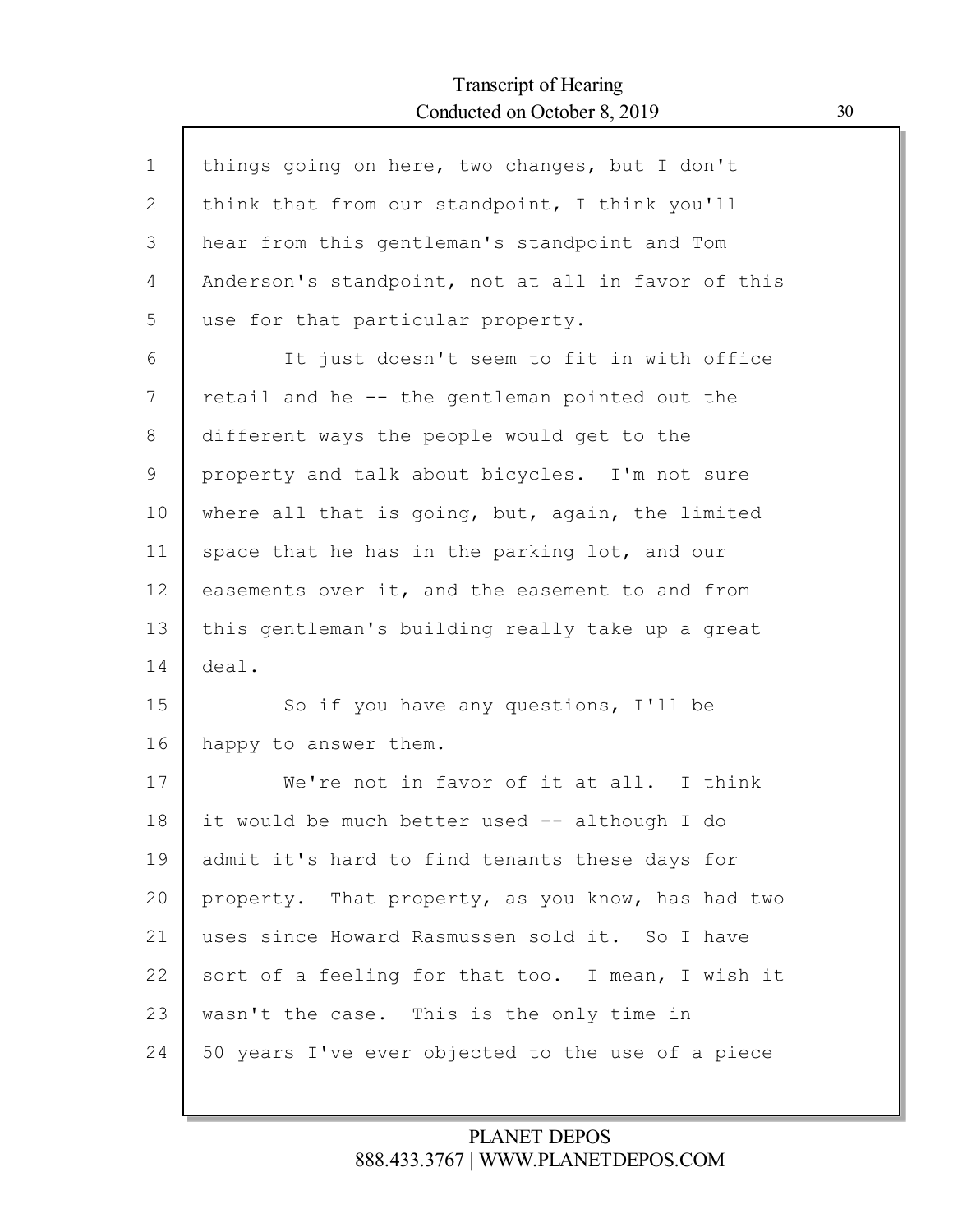| $\mathbf 1$ | of property in downtown St. Charles. Thank you.    |
|-------------|----------------------------------------------------|
| 2           | CHAIRMAN WALLACE: All right. Thank you.            |
| 3           | Any other comments? Yes, sir.                      |
| 4           | MR. LINDBERG: Hi. My name is Brent                 |
| 5           | Lindberg. My wife and I own both 309 North Second  |
| 6           | Street and 224 North Fourth Street.                |
| 7           | $L-i-n-d-b-e-r-q.$                                 |
| 8           | And I moved my design firm -- moved our            |
| 9           | design firm to St. Charles, oh, gosh, seven years  |
| 10          | ago, and really found that area as a specific area |
| 11          | of interest because it was two things. One it had  |
| 12          | large overhead doors that allowed us to open our   |
| 13          | space, as well as it was just quaint. It was       |
| 14          | tucked back, and so our team could be indoors and  |
| 15          | outdoors.                                          |
| 16          | We are a design firm that brings in the            |
| 17          | likes of Amazon, Google, Disney, Starbucks to the  |
| 18          | community; and we're a large growing team, which   |
| 19          | is why I bought the second building so that we     |
| 20          | could create an outdoor space. So we originally    |
| 21          | bought 309 North Second Street and refurbished     |
| 22          | that building, built up a pretty cool urban        |
| 23          | studio. I think, Laura, you've been to the space.  |
| 24          | We also then bought the space behind,              |
|             |                                                    |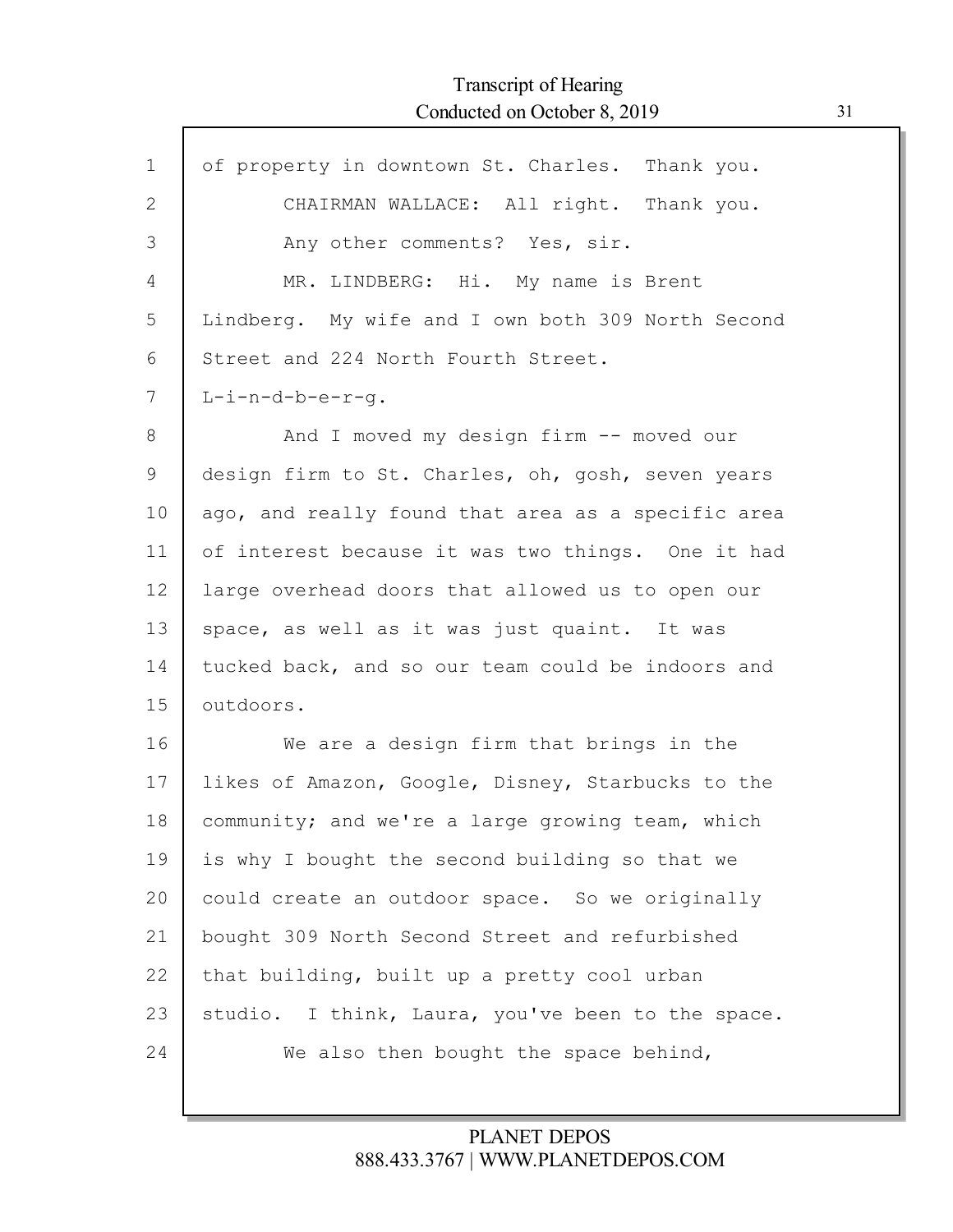$\Gamma$ 

| $\mathbf 1$  | which is the old print shop, in order to refurbish |
|--------------|----------------------------------------------------|
| $\mathbf{2}$ | that and also built that into a studio space so    |
| 3            | that we could have our creative team who does      |
| 4            | incredibly challenging work and concentrates and   |
| 5            | wants to be outside.                               |
| 6            | So I'm getting very specific in the                |
| 7            | interest of time for you guys, just the straight   |
| 8            | findings of fact, it affects the nearby property.  |
| 9            | It affects our ability to use our outdoor space.   |
| 10           | It affects our ability to keep our doors open and  |
| 11           | our team to be able to work indoors and outdoors.  |
| 12           | And the barking, I am enough of an                 |
| 13           | acoustic engineer to be dangerous, and I know      |
| 14           | that, like Terry, that it is incredibly difficult  |
| 15           | to control, and we are a daytime application       |
| 16           | unlike maybe some of the people who live outside   |
| 17           | of this building in other locations, and that      |
| 18           | affects our daytime use of the property, so.       |
| 19           | MEMBER FUNKE: May I ask a question?                |
| 20           | MR. LINDBERG: Yes. Sure.                           |
| 21           | MEMBER FUNKE: Do you have an easement,             |
| 22           | any access to the building?                        |
| 23           | MR. LINDBERG: Yes. Our 309 building, we            |
| 24           | have an easement over the south-most portion of    |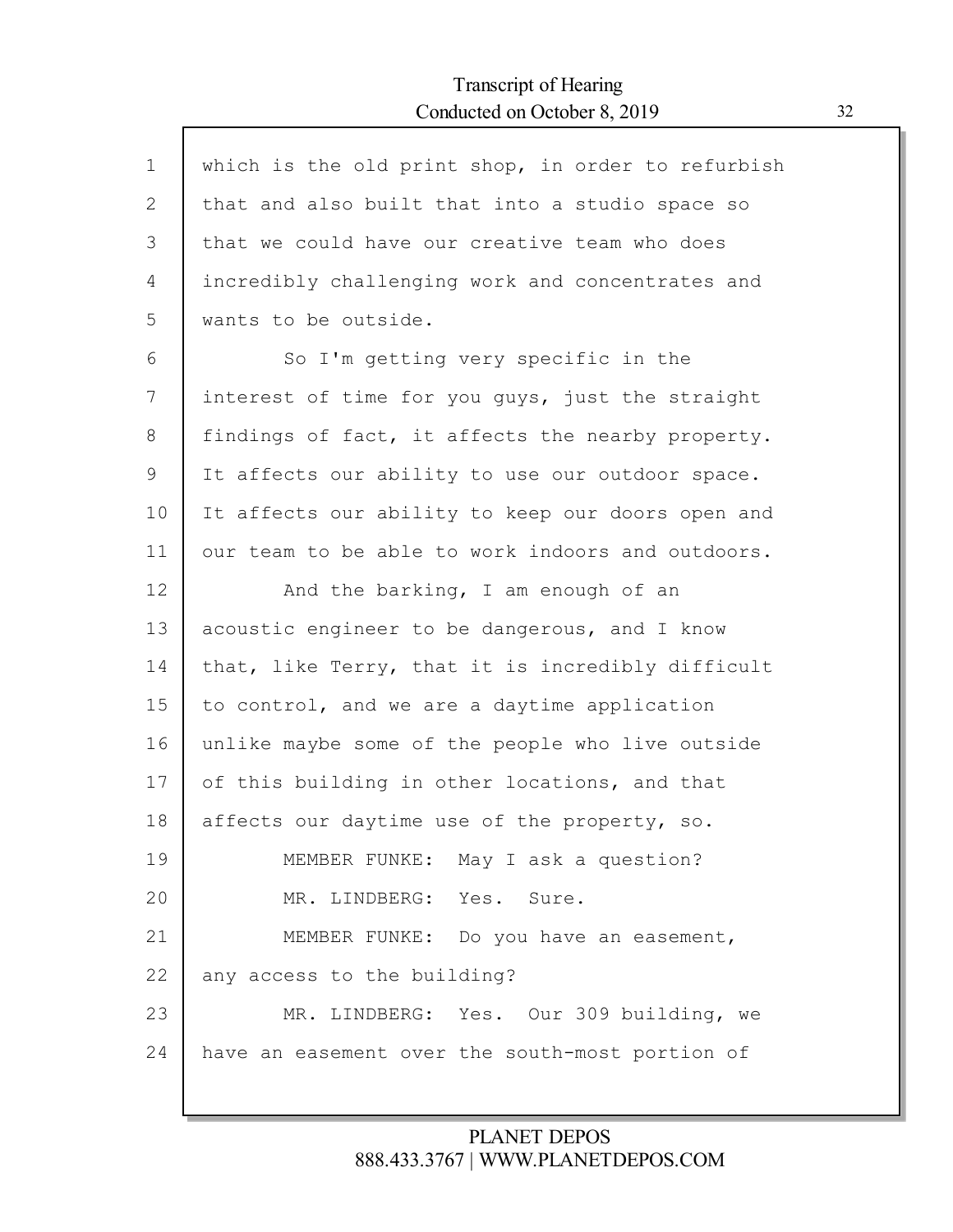ľ

| $\mathbf 1$ | the property, so, I don't know.                    |
|-------------|----------------------------------------------------|
| 2           | MEMBER FUNKE: From Route 31?                       |
| 3           | MR. LINDBERG: Yeah. I don't know how               |
| 4           | it's -- with these pictures here.                  |
| 5           | MEMBER FUNKE: To Fourth Street?                    |
| 6           | MR. LINDBERG: So on this picture here on           |
| 7           | the right, the after picture, that whole left-hand |
| 8           | side is our driveway. That is our main entrance    |
| 9           | and exit off of Second Street.                     |
| 10          | MEMBER FUNKE: So you access your building          |
| 11          | from Route 31 going through his property?          |
| 12          | MR. LINDBERG: Yes. The easement is over            |
| 13          | that property, correct.                            |
| 14          | MEMBER FUNKE: But you share an easement            |
| 15          | with the gentleman behind you?                     |
| 16          | MR. LINDBERG: It was a joint agreement             |
| 17          | that was built years ago that was between those    |
| 18          | three properties in order to get certain rights    |
| 19          | and get certain parking access that was required,  |
| 20          | and that was -- that was part of that was to       |
| 21          | have -- that's the only access. That address off   |
| 22          | of North Second Street, the only way to get to it  |
| 23          | is over that easement from Second Street back.     |
| 24          | MEMBER FUNKE: Okay. So basically, the              |
|             |                                                    |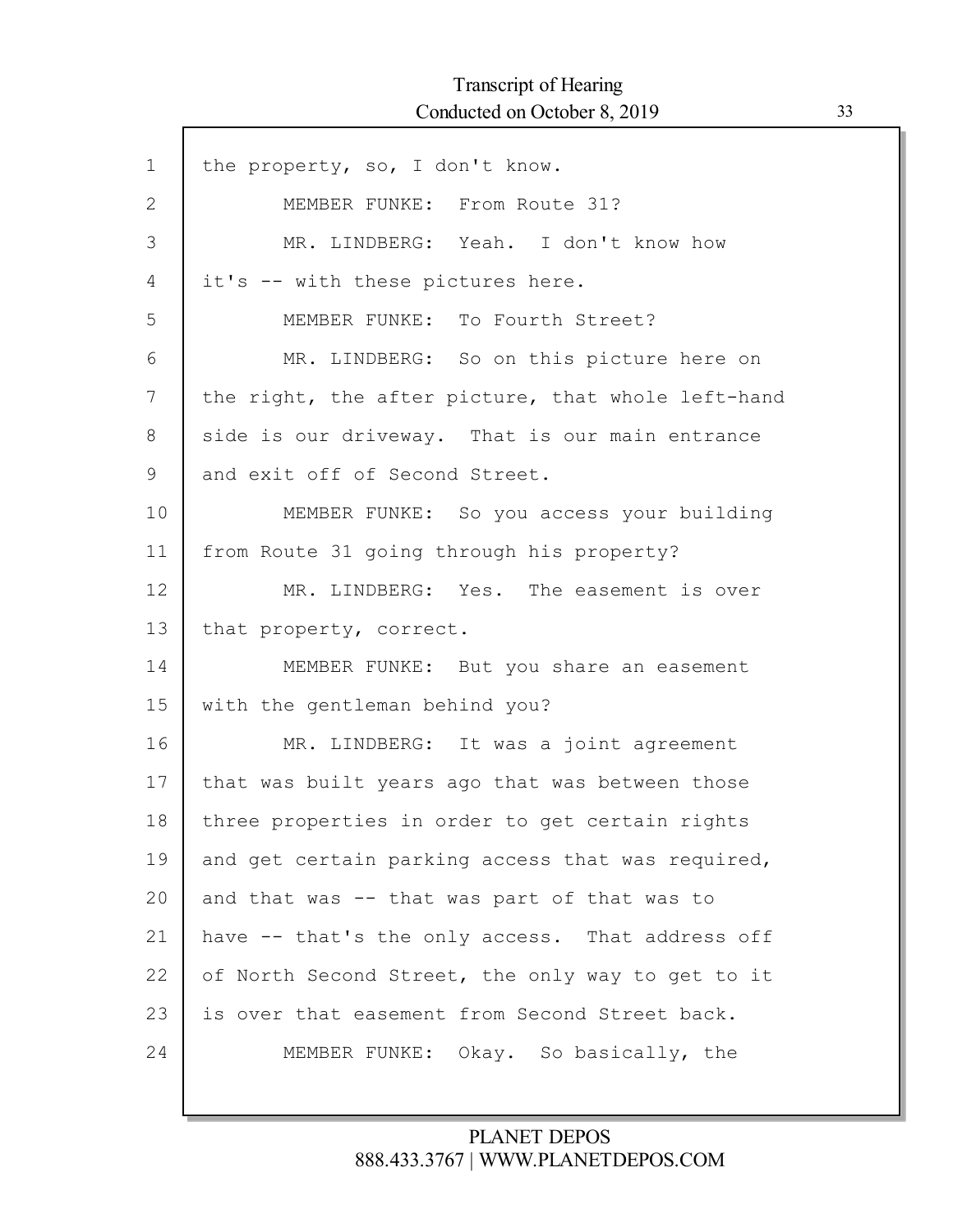| $\mathbf 1$  | front door of your building is clearly right       |
|--------------|----------------------------------------------------|
| $\mathbf{2}$ | across there.                                      |
| 3            | MR. LINDBERG: If you pan that camera a             |
| 4            | little bit to the left, that's the front door of   |
| 5            | our building.                                      |
| 6            | MEMBER FUNKE: Okay.                                |
| 7            | MR. LINDBERG: And the access to our large          |
| 8            | overhead door.                                     |
| $\mathsf 9$  | MEMBER FUNKE: Okay. Thank you.                     |
| 10           | VICE CHAIRMAN KESSLER: You had something           |
| 11           | else?                                              |
| 12           | MR. KARATHEODORE: Just to address the              |
| 13           | gentleman's concern of the ease of access. If you  |
| 14           | look closely on the photo on the right, we were    |
| 15           | informed that -- if you look in the back which you |
| 16           | can't zoom in on, but there are two large --       |
| 17           | there's two roads of exit from the gentleman's     |
| 18           | building.                                          |
| 19           | We were told that the easement was given           |
| 20           | because of the desire for the Second Street        |
| 21           | address, which they have and utilized. There is a  |
| 22           | street directly behind their building which they   |
| 23           | chose to block off the exit to that with two giant |
| 24           | cement pillars so that all -- any employee there   |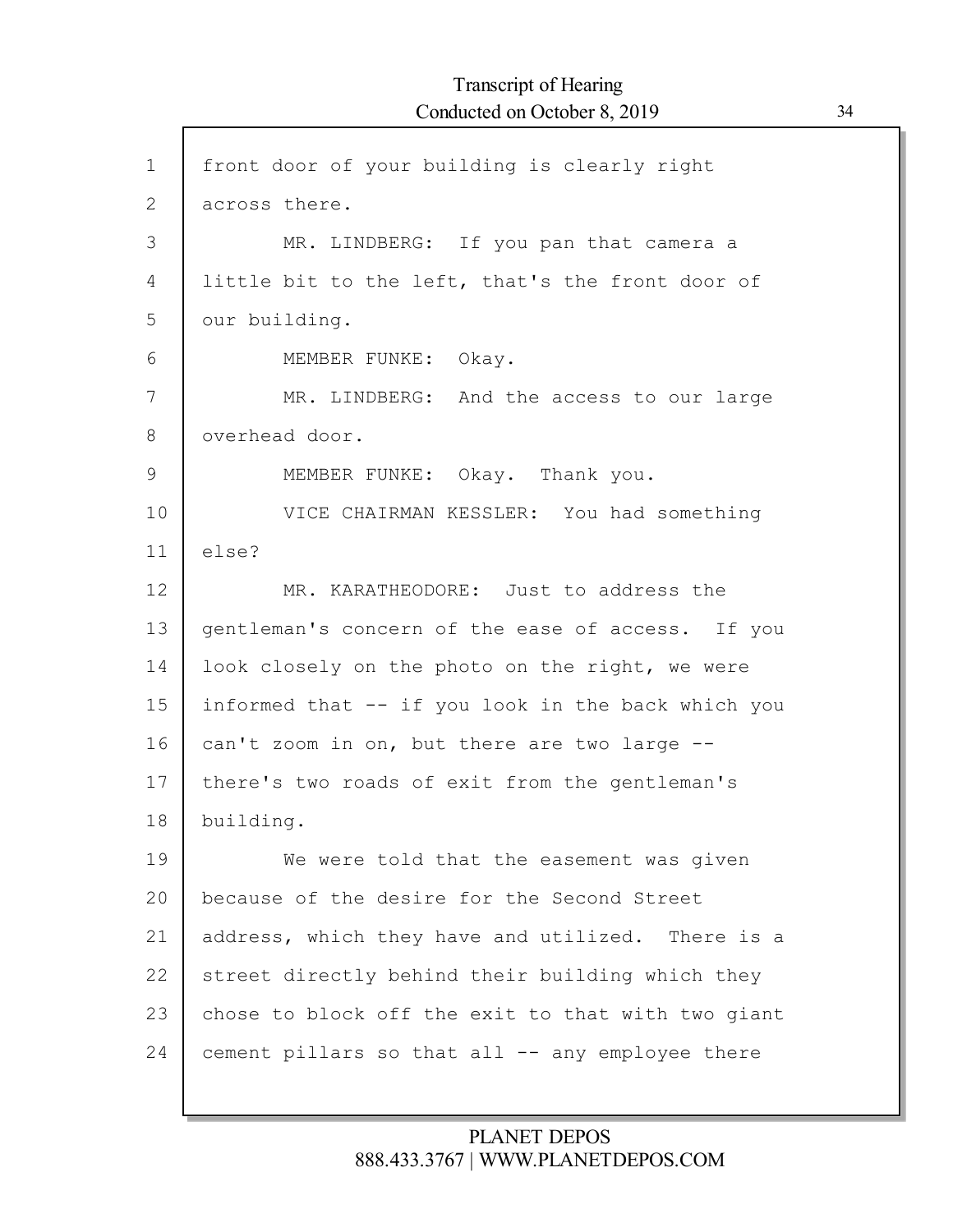| $\mathbf{1}$ | at his building cannot exit into the original     |
|--------------|---------------------------------------------------|
| $\mathbf{2}$ | address of the building, but have to exit through |
| 3            | the easement agreement we have throughout our     |
| 4            | property.                                         |
| 5            | VICE CHAIRMAN KESSLER: I think that that          |
| 6            | is not a road through Fourth Street.              |
| 7            | MR. KARATHEODORE: No. Behind if you look          |
| 8            | on the right side of this, our building here with |
| 9            | the green that I drew there, if you look at his   |
| 10           | driveway exit is to the rear of his building,     |
| 11           | there's two giant concrete pillars blocking the   |
| 12           | road.                                             |
| 13           | VICE CHAIRMAN KESSLER: Excuse me. Staff,          |
| 14           | could you address -- do you know about that? I    |
| 15           | don't believe that that is a dedicated road.      |
| 16           | MS. JOHNSON: The area along that --               |
| 17           | CHAIRMAN WALLACE: That is not a dedicated         |
| 18           | road. That is a private parking lot. That's not   |
| 19           | a road.                                           |
| 20           | MEMBER VARGULICH: I would just like to            |
| 21           | ask that -- I mean, even before we can even begin |
| 22           | this discussion, we have to have a real site plan |
| 23           | that shows us all these factors. It has to        |
| 24           | include all of these easements, showing           |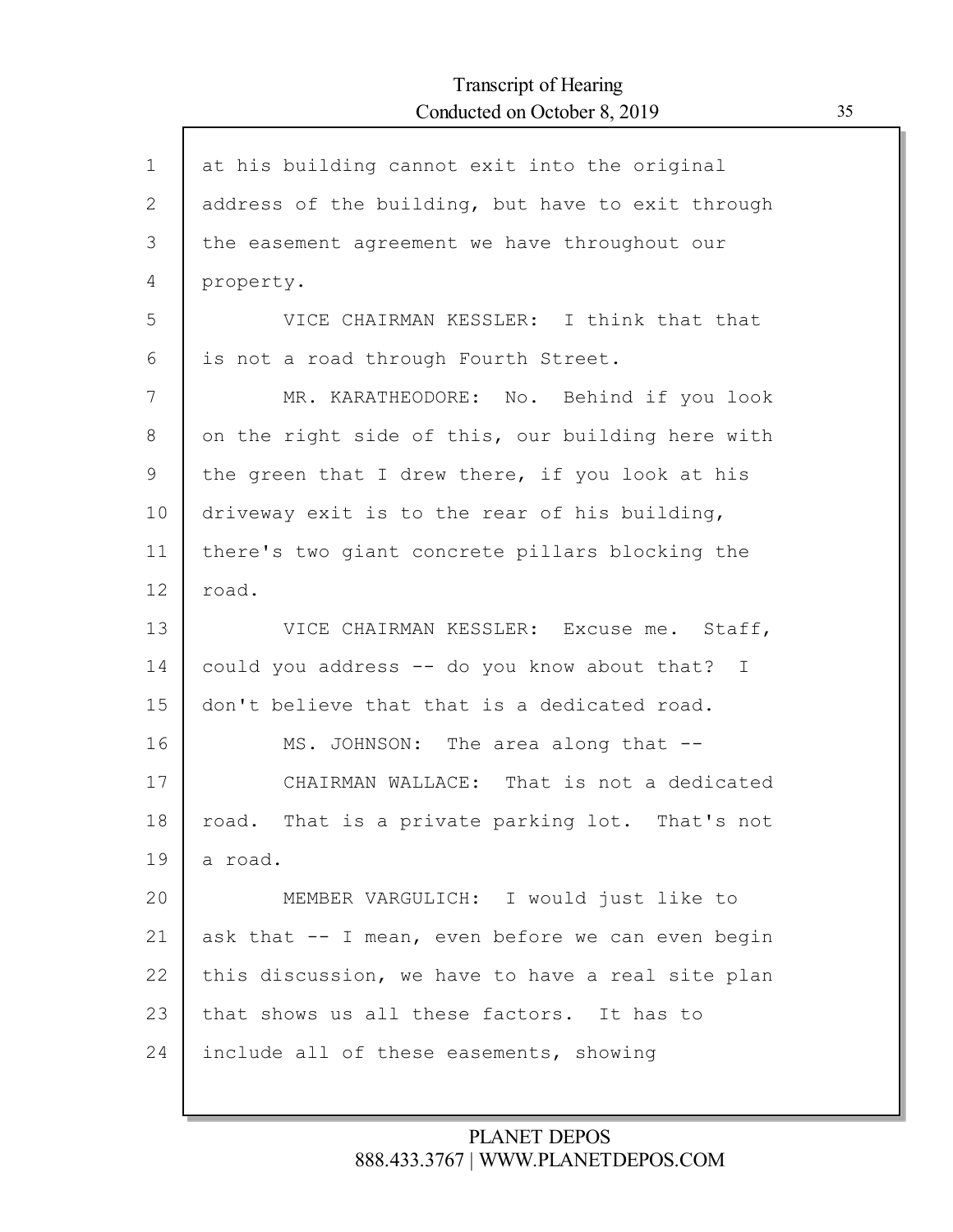Г

| $\mathbf 1$ | dimensions, and who has got authority over what,   |
|-------------|----------------------------------------------------|
| 2           | and whether there's restrictions before I can even |
| 3           | really even begin to have a discussion.            |
| 4           | VICE CHAIRMAN KESSLER: And even before             |
| 5           | that discussion, we have to decide whether or not  |
| 6           | we would allow this as a special use in CBD-1.     |
| 7           | That's an application for a special use.           |
| 8           | CHAIRMAN WALLACE: I couldn't have voiced           |
| 9           | it better myself. Is that a motion to continue     |
| 10          | the public hearing until they have a site plan?    |
| 11          | MEMBER VARGULICH: Sure. Sure. I'll make            |
| 12          | that motion.                                       |
| 13          | VICE CHAIRMAN KESSLER: Second.                     |
| 14          | CHAIRMAN WALLACE: Moved and seconded.              |
| 15          | Discussion on the motion?                          |
| 16          | (No response.)                                     |
| 17          | CHAIRMAN WALLACE: Tim, roll call.                  |
| 18          | VICE CHAIRMAN KESSLER: Becker.                     |
| 19          | MEMBER BECKER: Yes.                                |
| 20          | VICE CHAIRMAN KESSLER: Funke.                      |
| 21          | MR. KARATHEODORE: One quick question may           |
| 22          | I ask is with our application, we are              |
| 23          | acknowledging every easement that is in place at   |
| 24          | that location. We have not filed for any kind of   |
|             |                                                    |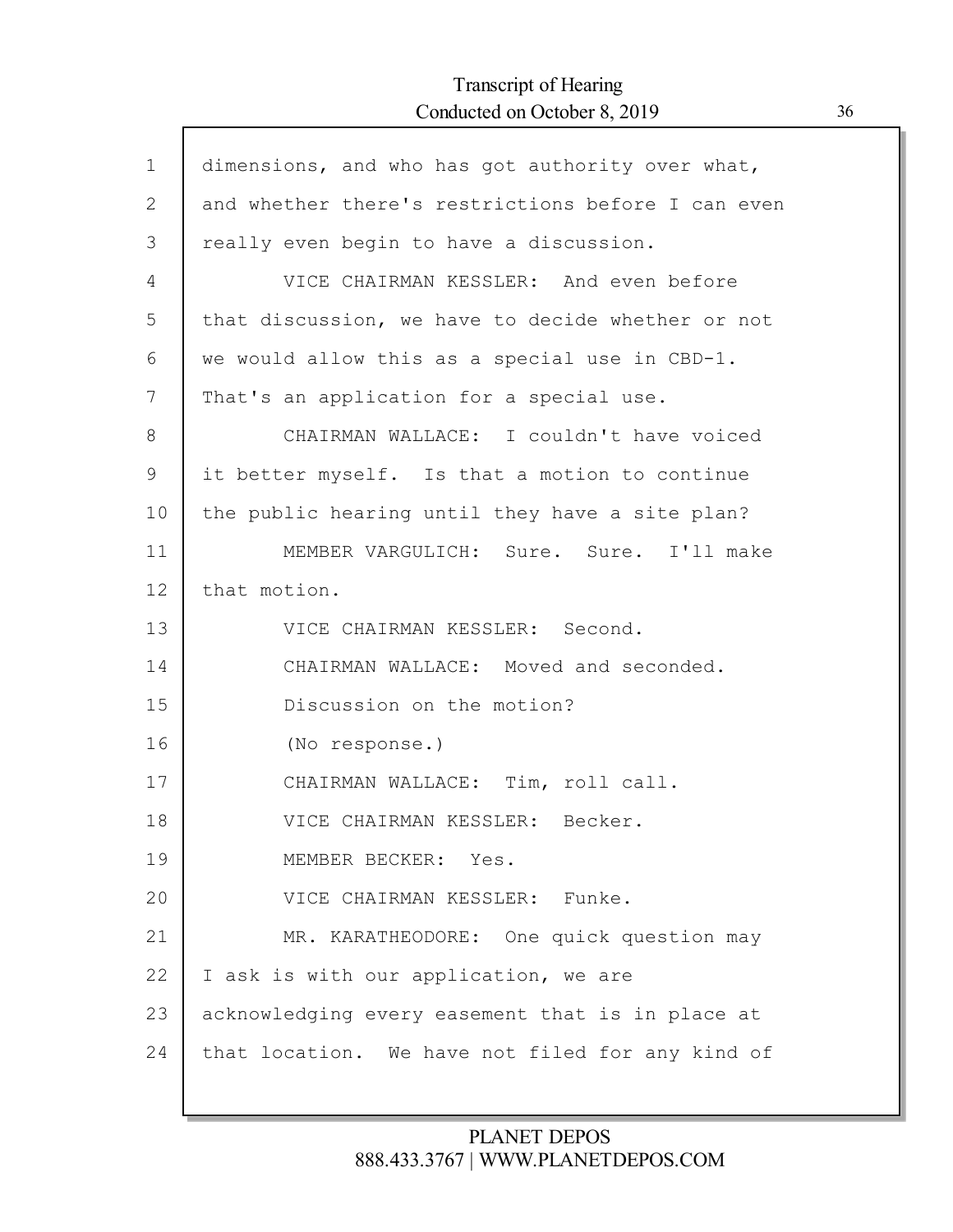| $\mathbf 1$  | petitions or any kind of changes to that           |
|--------------|----------------------------------------------------|
| $\mathbf{2}$ | gentleman's 20 feet of easement through it. I      |
| 3            | mean, I have 50 feet to travel through with one    |
| 4            | car. The gentleman that owns the property behind   |
| 5            | us has 14 parking spaces. We have 25,000 feet in   |
| 6            | the parking lot, 14 spaces.                        |
| 7            | CHAIRMAN WALLACE: Staff is more than               |
| 8            | capable of working with you and letting you know   |
| 9            | what type of site plan is needed.                  |
| 10           | MR. KARATHEODORE: We provided a new one            |
| 11           | for this hearing. We did provide a site plan.      |
| 12           | MS. TUNGARE: I believe what would be               |
| 13           | appropriate would be a site plan that shows all    |
| 14           | the easements superimposed on that site plan with  |
| 15           | adjoining properties, and a site circulation       |
| 16           | that's going to work so the Plan Commission can    |
| 17           | make an informed decision. That was the motion.    |
| 18           | It appears that is what the Plan Commission is     |
| 19           | asking for.                                        |
| 20           | MR. KARATHEODORE: I'm in agreement. My             |
| 21           | question was is that -- I'm not sure how this      |
| 22           | business would affect any existing easements.      |
| 23           | We're not touching any of the easements nor are we |
| 24           | petitioning for any of them.                       |
|              |                                                    |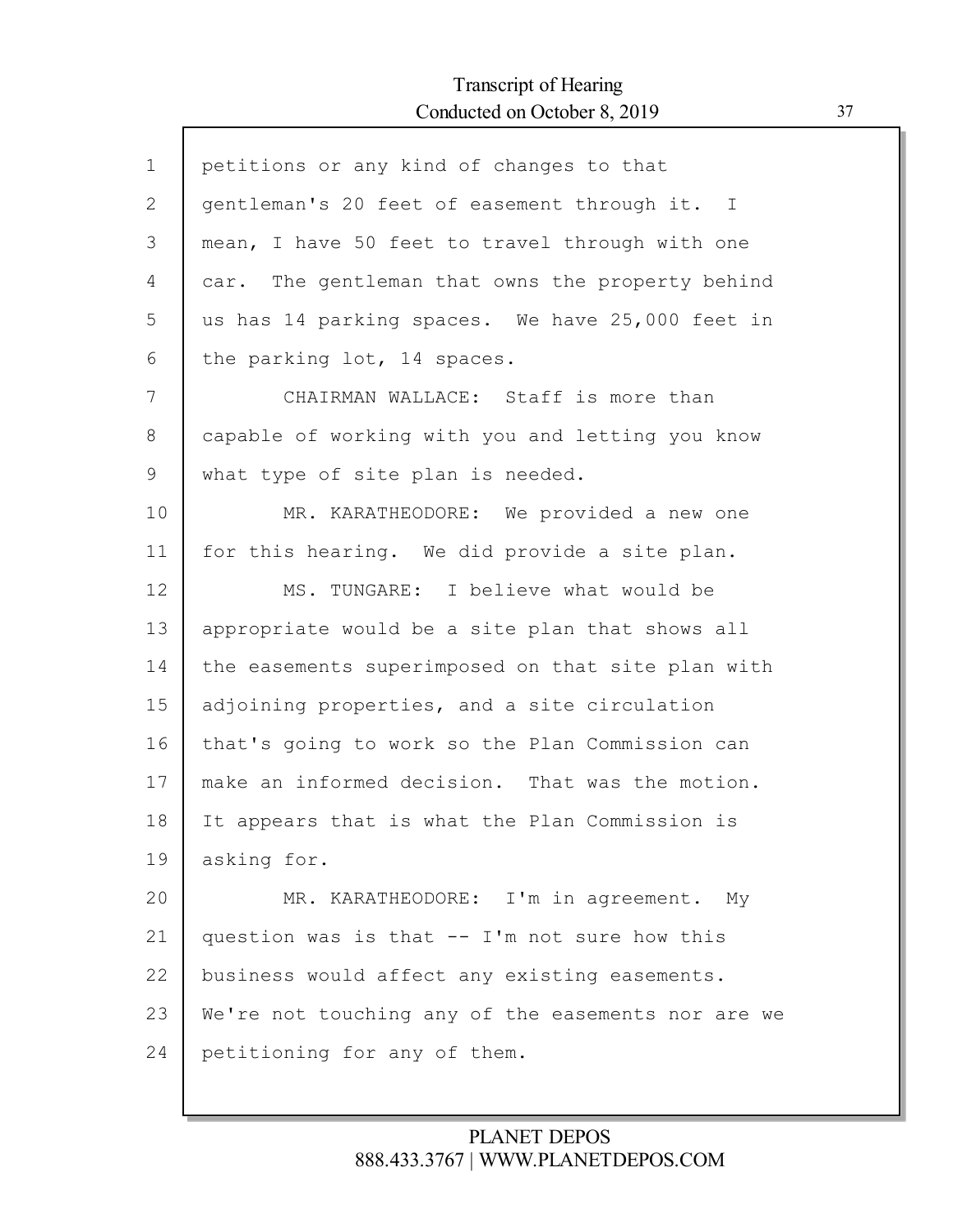Г

| $\mathbf{1}$  | CHAIRMAN WALLACE: We need to see a site           |
|---------------|---------------------------------------------------|
| $\mathbf{2}$  | plan in order to make a recommendation. I mean,   |
| 3             | if you want to proceed with the recommendation    |
| 4             | without a site plan and you're asking us not to   |
| 5             | continue the public hearing, that's up to you,    |
| 6             | but I wouldn't advise it.                         |
| 7             | MR. KARATHEODORE: That's fine.                    |
| 8             | CHAIRMAN WALLACE: All right. The                  |
| $\mathcal{G}$ | motion -- hold on. We have a motion that is on    |
| 10            | the table right now, and the motion, as I heard   |
| 11            | it, is to continue the public hearing for a site  |
| 12            | plan pursuant to what staff had made comments on  |
| 13            | what it needed to include; is that correct?       |
| 14            | MEMBER VARGULICH: Yes.                            |
| 15            | CHAIRMAN WALLACE: Okay. All right.                |
| 16            | Any discussion on the motion then? Do you         |
| 17            | have something, Jeff?                             |
| 18            | MEMBER FUNKE: No. I just want to clarify          |
| 19            | that along with the site plan, it would also help |
| 20            | to have definitive elevations of how tall the     |
| 21            | fence would be. You described an 8-foot-tall      |
| 22            | fence and materials, but, you know, some of the   |
| 23            | existing photos show a 5-foot fence.              |
| 24            | I mean, you know, the design is all over          |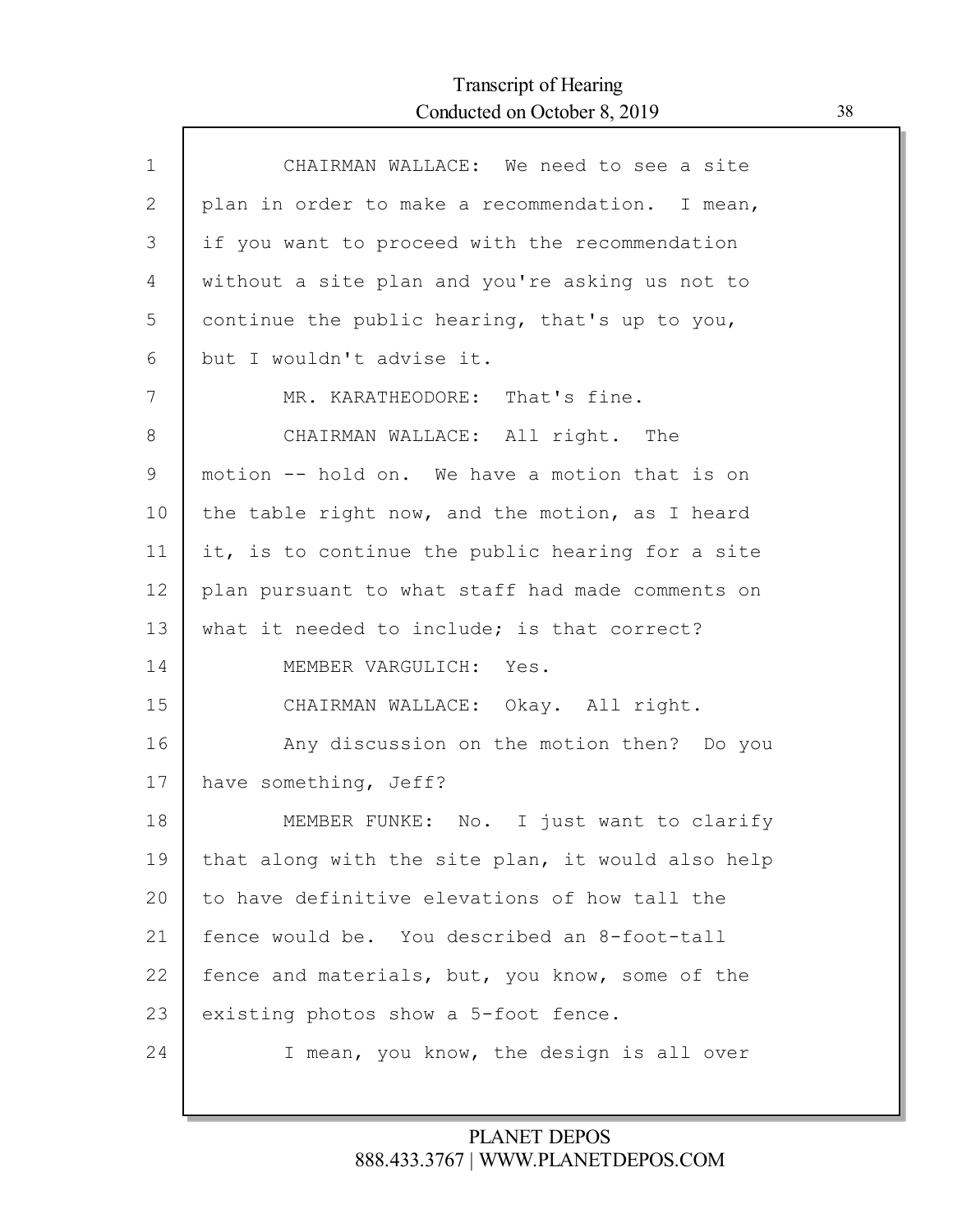| $\mathbf 1$  | the board. You need to come up with something      |
|--------------|----------------------------------------------------|
| $\mathbf{2}$ | concrete that shows some facts and specifications  |
| 3            | of the entire site and the building, for that      |
| 4            | matter.                                            |
| 5            | MR. KARATHEODORE: I'll provide that. I             |
| 6            | mentioned the range because in different cities we |
| 7            | have built these fences, and some of them allow 6, |
| 8            | some of them allow 7 or 8. I'll provide that at    |
| 9            | the next hearing. Thank you.                       |
| 10           | CHAIRMAN WALLACE: Jeff, would you agree            |
| 11           | to put that as an amendment to your motion?        |
| 12           | Peter, sorry.                                      |
| 13           | MEMBER VARGULICH: I'm sorry?                       |
| 14           | CHAIRMAN WALLACE: Would you agree to that          |
| 15           | amendment to your motion to include those things   |
| 16           | Jeff had talked about?                             |
| 17           | MEMBER VARGULICH: Yes, absolutely.                 |
| 18           | VICE CHAIRMAN KESSLER: Second.                     |
| 19           | CHAIRMAN WALLACE: All right. Any further           |
| 20           | discussion on the motion?                          |
| 21           | (No response.)                                     |
| 22           | CHAIRMAN WALLACE: Tim.                             |
| 23           | VICE CHAIRMAN KESSLER: Becker.                     |
| 24           | MEMBER BECKER:<br>Yes.                             |
|              |                                                    |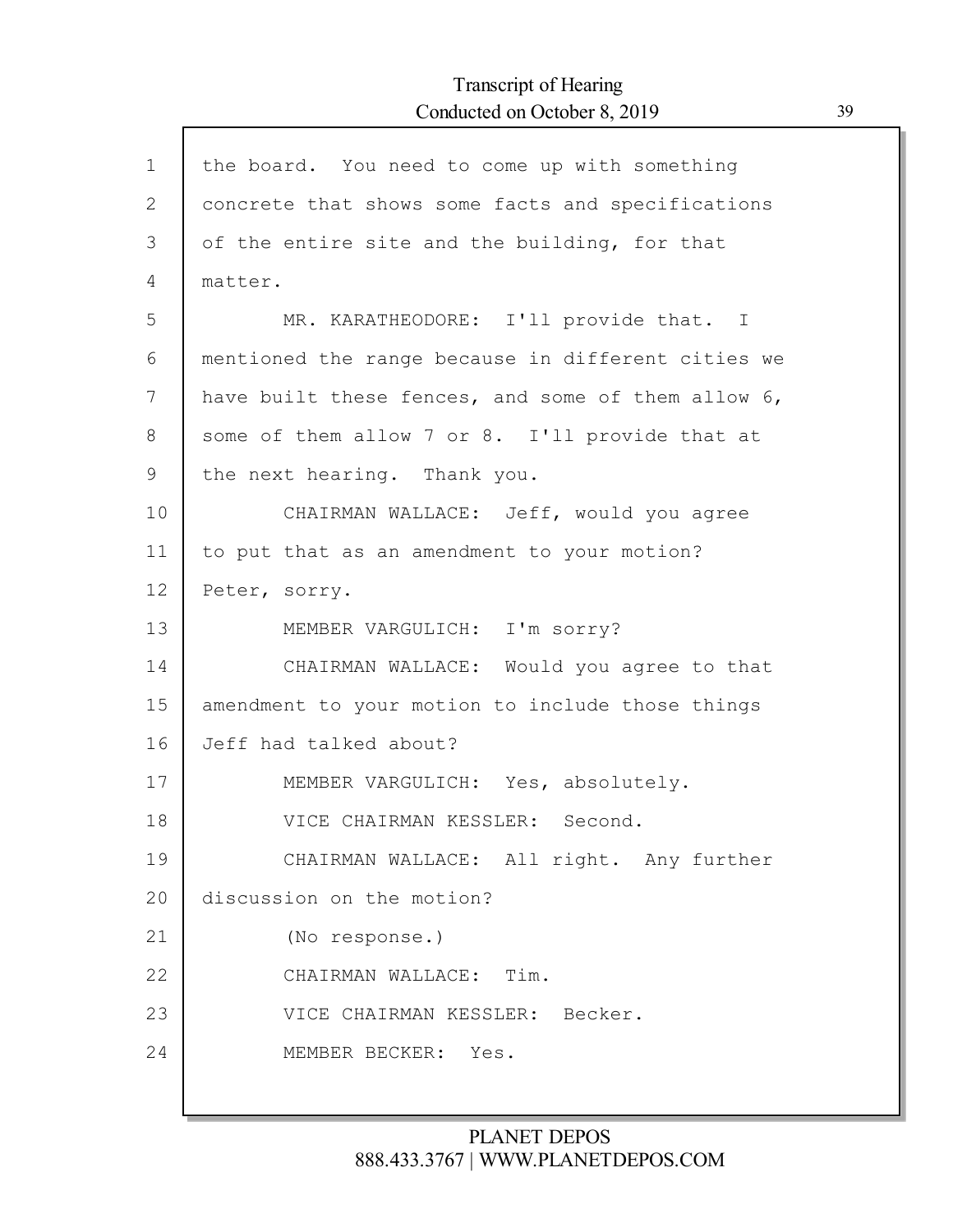| $\mathbf 1$  | VICE CHAIRMAN KESSLER: Funke.                     |
|--------------|---------------------------------------------------|
| $\mathbf{2}$ | MEMBER FUNKE: Yes.                                |
| 3            | VICE CHAIRMAN KESSLER: Holderfield.               |
| 4            | MEMBER HOLDERFIELD: Yes.                          |
| 5            | VICE CHAIRMAN KESSLER: Vargulich.                 |
| $6\,$        | MEMBER VARGULICH: Yes.                            |
| 7            | VICE CHAIRMAN KESSLER: Purdy.                     |
| 8            | MEMBER MACKLIN-PURDY: Yes.                        |
| 9            | VICE CHAIRMAN KESSLER: Melton.                    |
| 10           | MEMBER MELTON: Yes.                               |
| 11           | VICE CHAIRMAN KESSLER: Wallace.                   |
| 12           | CHAIRMAN WALLACE: Yes.                            |
| 13           | VICE CHAIRMAN KESSLER: Kessler, yes.              |
| 14           | CHAIRMAN WALLACE: All right. Thank you.           |
| 15           | That concludes Items 6 and 7 on our agenda. Those |
| 16           | are continued to the next meeting, which is       |
| 17           | October 22nd. Okay. Talk to staff.                |
| 18           | CHAIRMAN WALLACE: Additional business             |
| 19           | from Plan Commission members or staff? None.      |
| 20           | Weekly development report. We have                |
| 21           | meeting announcements on the agenda.              |
| 22           | Are there any public comments?<br>No.             |
| 23           | Is there a motion to adjourn?                     |
| 24           | VICE CHAIRMAN KESSLER: So moved.                  |
|              |                                                   |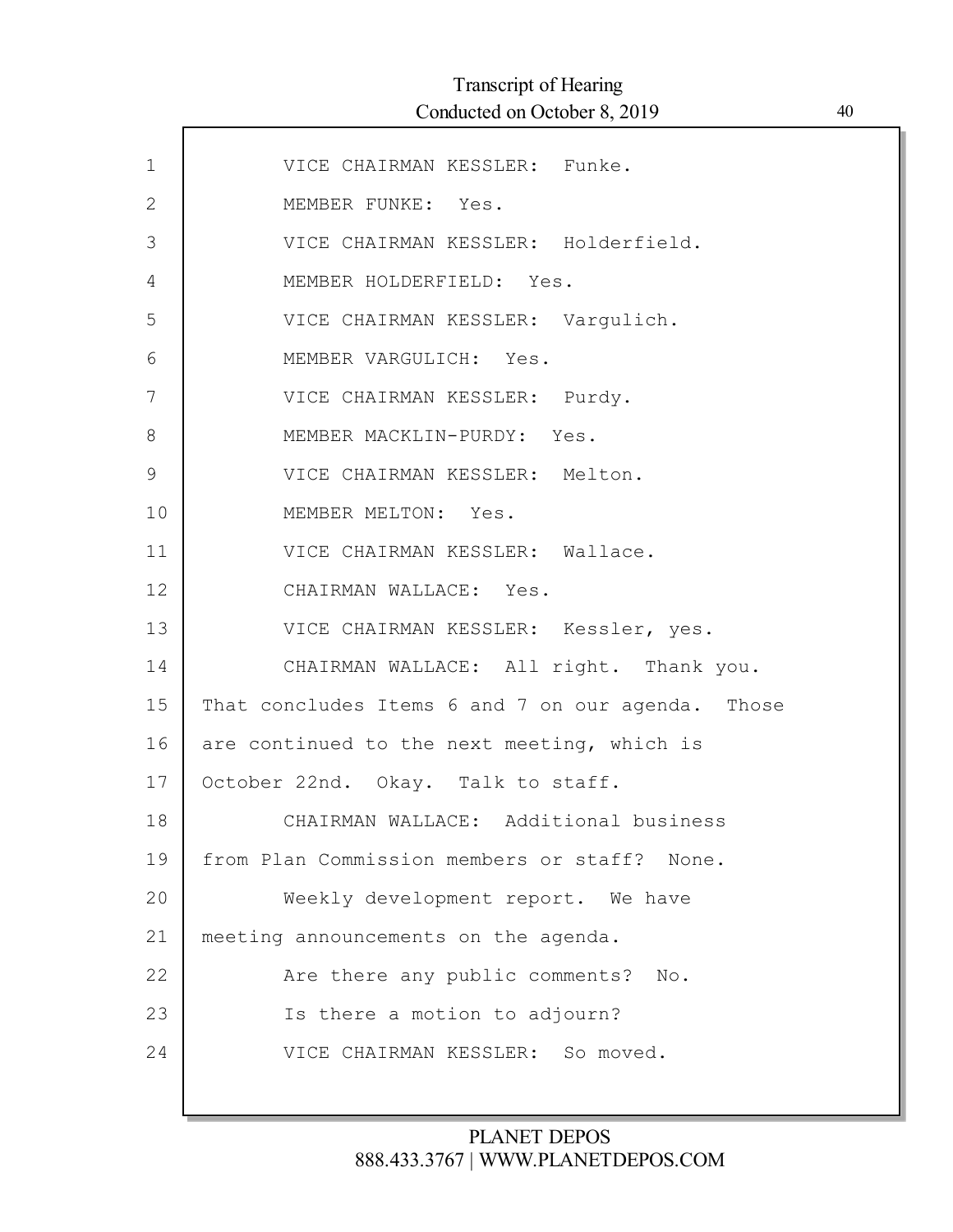| $\mathbf 1$    | MEMBER MACKLIN-PURDY: Second.               |
|----------------|---------------------------------------------|
| $\mathbf{2}$   | CHAIRMAN WALLACE: All in favor.             |
| $\mathfrak{Z}$ | (Ayes heard.)                               |
| $\overline{4}$ | CHAIRMAN WALLACE: Opposed.                  |
| 5              | (No response.)                              |
| $6\,$          | CHAIRMAN WALLACE: This meeting of the       |
| $\overline{7}$ | St. Charles Plan Commission is adjourned at |
| $\,8\,$        | 10:08 p.m.                                  |
| $\mathsf 9$    | (Off the record at 10:08 p.m.)              |
| 10             |                                             |
| $11$           |                                             |
| 12             |                                             |
| 13             |                                             |
| 14             |                                             |
| 15             |                                             |
| 16             |                                             |
| 17             |                                             |
| 18             |                                             |
| 19             |                                             |
| 20             |                                             |
| 21             |                                             |
| 22             |                                             |
| 23             |                                             |
| 24             |                                             |
|                |                                             |